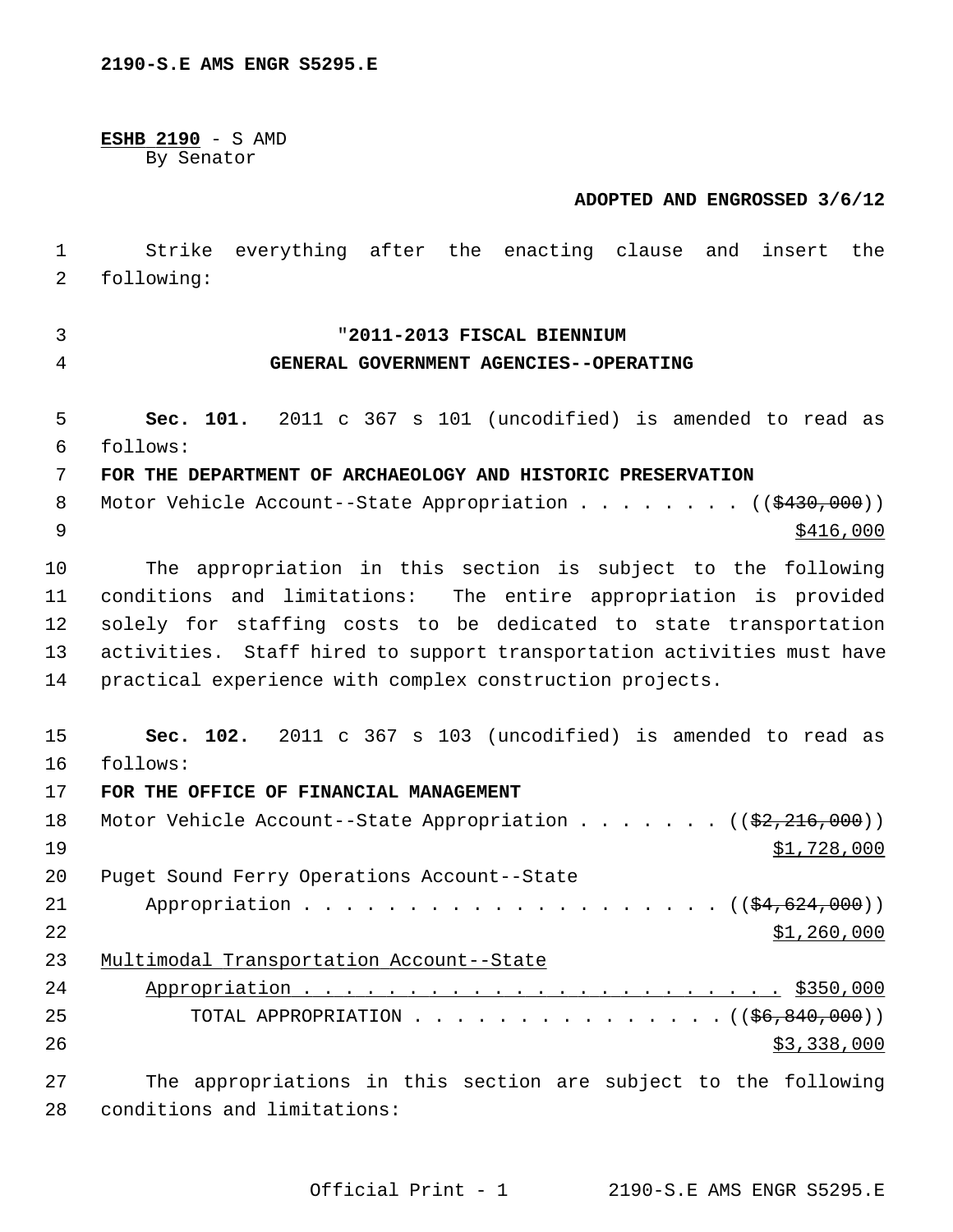1 (1) The office of financial management, in consultation with the 2 transportation committees of the legislature, shall conduct a budget 3 evaluation study for the new traffic management center proposed by the 4 department of transportation. The study must consider data resulting 5 from the plan identified in section 604 of this act. The budget 6 evaluation study team approach using value engineering techniques must 7 be utilized by the office of financial management in conducting the 8 study. The office of financial management shall select the budget 9 evaluation study team members, contract for the study, and report the 10 results to the transportation committees of the legislature and the 11 department of transportation in a timely manner following the study. 12 Options reviewed must include use of existing facilities, including the 13 Wheeler building data center in Olympia. Funds allocated for the new 14 traffic management center must be used by the office of financial 15 management through an interagency agreement with the department of 16 transportation to cover the cost of the study.

17 (2) ((\$4,480,000 of the Puget Sound ferry operations account-state appropriation is provided solely for marine insurance. The appropriation is intended to fully fund a two-year policy, and the office of financial management shall increase the deductible to \$10,000,000 and reduce components of the policy in order to keep the 22 total cost of the two-year policy at or below the appropriation in this subsection.

 $(24$   $(5))$  \$1,116,000 of the Puget Sound ferry operations account--state appropriation is provided solely for marine insurance. The amount in this subsection as well as the amount in section 103(2) of this act is intended to fully fund a two-year policy. For fiscal year 2012, the office of financial management shall increase the deductible to ten million dollars and reduce components of the policy in order to keep the total cost of the two-year policy at or below the appropriation in this subsection and section 103(2) of this act.

32 (3) \$840,000 of the motor vehicle account--state appropriation is 33 provided out of funds set aside out of statewide fuel taxes distributed 34 to counties according to RCW 46.68.120(3) solely for the office of 35 financial management to contract with the Washington state association 36 of counties to identify, evaluate, and implement performance measures 37 associated with county transportation activities. The performance 38 measures must include, at a minimum, those related to safety, system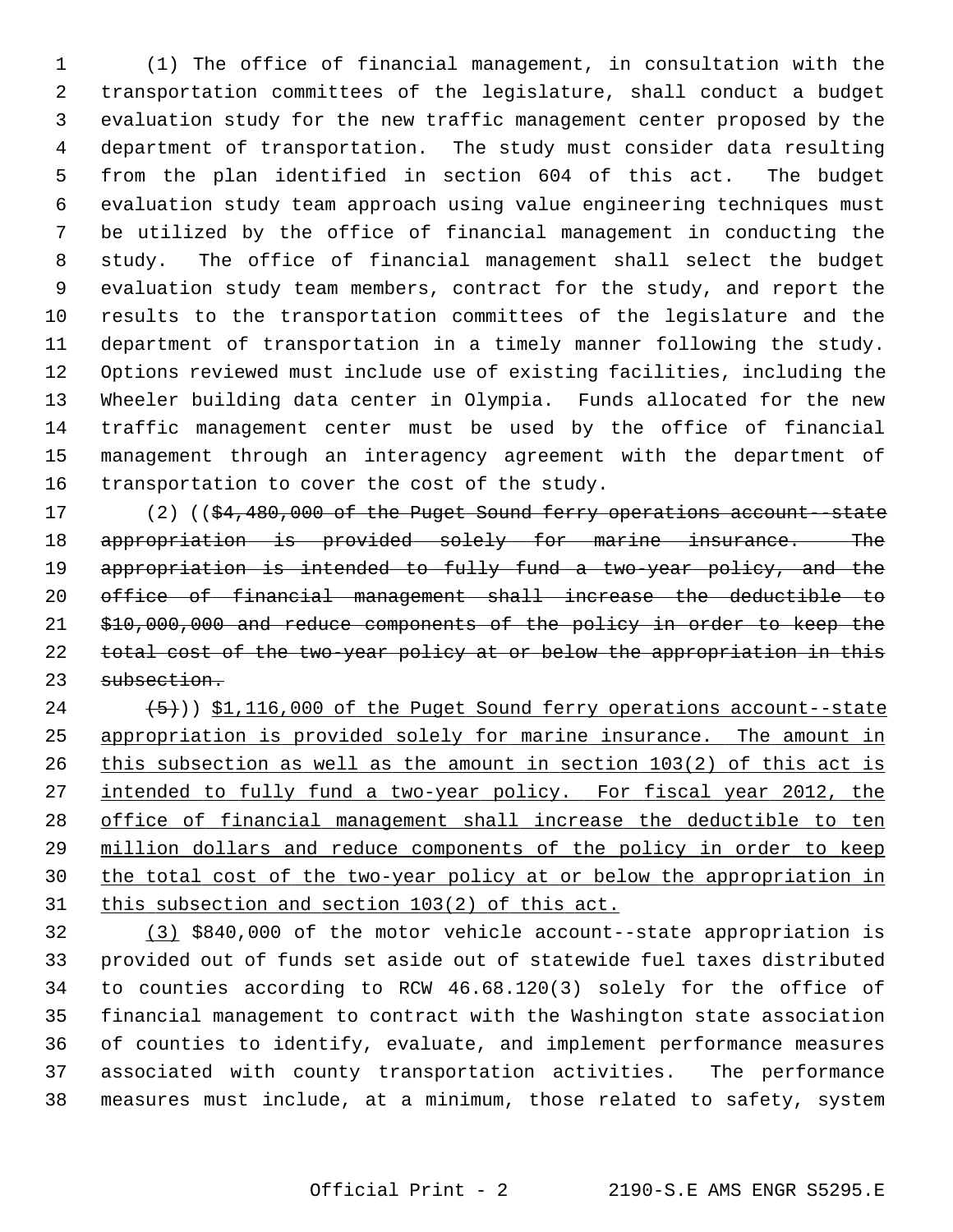1 preservation, mobility, environmental protection, and project 2 completion. A report on the county transportation performance 3 implementation project must be provided to the transportation 4 committees of the legislature by December 31, 2012.

5  $((\lbrace 6 \rbrace))$  (4) \$169,000 of the motor vehicle account--state 6 appropriation is provided solely for the office of regulatory 7 assistance integrated permitting project.

 $8$  ( $(\overline{+7})$ ) (5) \$40,000 of the Puget Sound ferry operations account- 9 state appropriation is provided solely for the state's share of the 10 marine salary survey.

11  $((\lbrace 8 \rbrace))$  (6) The office of financial management shall study the 12 available data regarding statewide transit, bicycle, and pedestrian 13 trips and recommend additional performance measures that will 14 effectively measure the state's performance in increasing transit 15 ridership and bicycle and pedestrian trips. The office of financial 16 management shall report its findings and recommendations to the 17 transportation committees of the legislature by November 15, 2011, and 18 integrate the new performance measures into the report prepared by the 19 office of financial management pursuant to RCW 47.04.280 regarding 20 progress towards achieving Washington state's transportation system 21 policy goals.

 (7) \$350,000 of the multimodal transportation account--state appropriation is provided solely for the office of financial management to contract with a statewide organization representing Washington cities and a statewide organization representing Washington counties to work with the Washington state governor's office of regulatory assistance to:

 (a) Fulfill completion of recent iPRMT enhancements developed to consolidate applications and expedite local, state, and regional transportation and public works maintenance permitting related to (i) general hydraulic project approval permits issued consistent with section 103(3), chapter 247, Laws of 2010 and (ii) section 106 33 consultations completed under the national historic preservation act; (b) Work with local, state, and regional transportation and public works maintenance agencies to continue to support development of iPRMT

36 enhancements and customizations based on applicant needs; and

37 (c) Provide outreach and training to advance the state's interest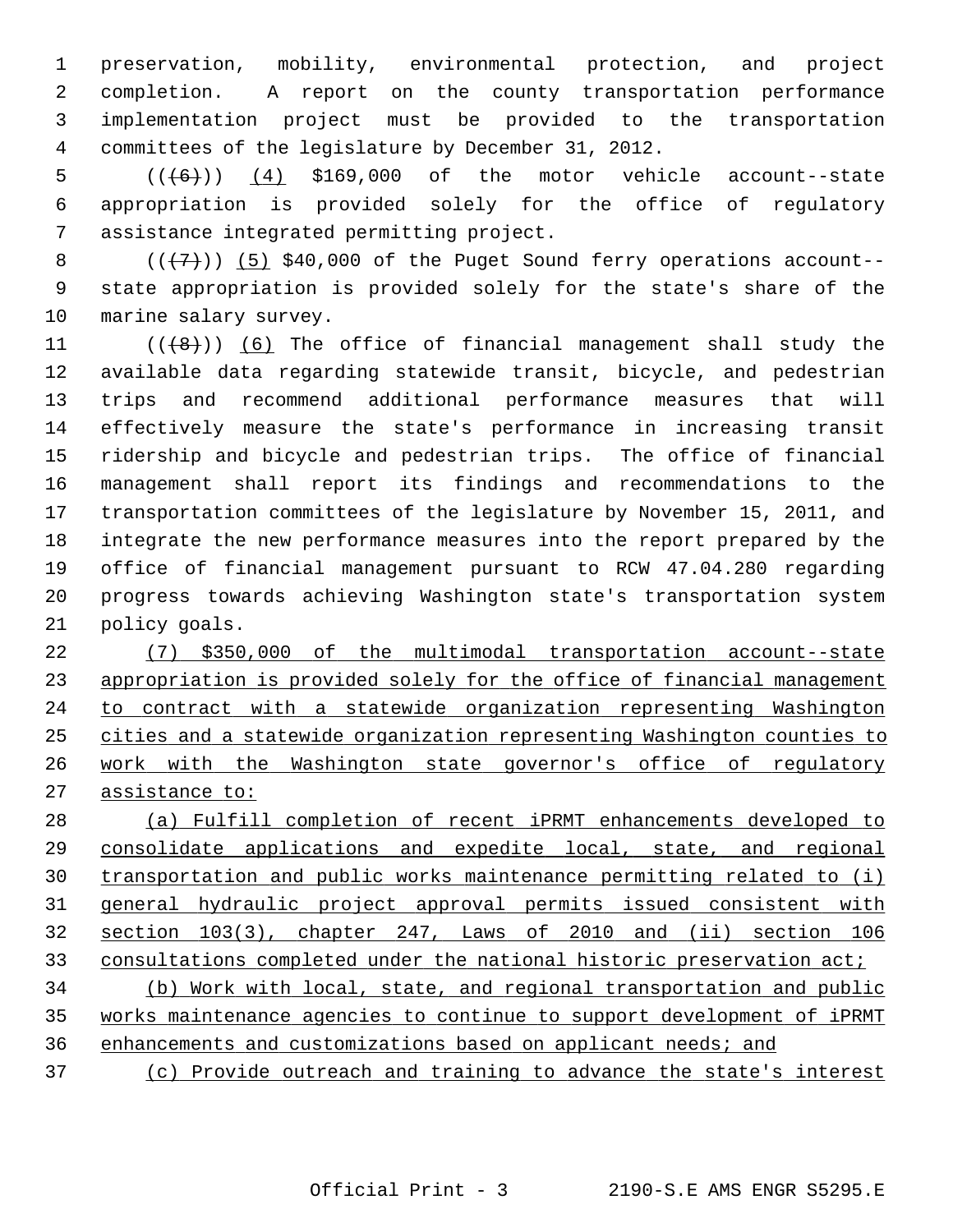1 in continuing to leverage iPRMT web infrastructure to support and

2 accelerate local, regional, and state transportation and public works

3 planning, permitting, and compliance.

 4 NEW SECTION. **Sec. 103.** A new section is added to 2011 c 367 5 (uncodified) to read as follows:

## 6 **FOR THE DEPARTMENT OF ENTERPRISE SERVICES**

7 Motor Vehicle Account--State Appropriation . . . . . . . . . \$462,000 8 Puget Sound Ferry Operations Account--State 9 Appropriation . . . . . . . . . . . . . . . . . . . . . . \$3,360,000

10 TOTAL APPROPRIATION . . . . . . . . . . . . . . . . . \$3,822,000

11 The appropriations in this section are subject to the following 12 conditions and limitations:

13 (1) \$462,000 of the motor vehicle account--state appropriation is 14 provided solely for the transportation executive information system.

15 (2) \$3,360,000 of the Puget Sound ferry operations account--state 16 appropriation is provided solely for marine insurance. The amount in 17 this subsection as well as the amount in section 102(2) of this act is 18 intended to fully fund a two-year policy. For fiscal year 2013, the 19 department of enterprise services shall increase the deductible to ten 20 million dollars and reduce components of the policy in order to keep 21 the total cost of the two-year policy at or below the appropriation in 22 this subsection and section 102(2) of this act.

23 NEW SECTION. **Sec. 104.** A new section is added to 2011 c 367 24 (uncodified) to read as follows:

## 25 **FOR THE PUBLIC EMPLOYMENT RELATIONS COMMISSION**

26 Puget Sound Ferry Operations Account--State

27 Appropriation . . . . . . . . . . . . . . . . . . . . . .((\$95,000))  $28 \frac{$75,000}{ }$ 

29 **Sec. 105.** 2011 c 367 s 105 (uncodified) is amended to read as 30 follows:

- 31 **FOR THE DEPARTMENT OF AGRICULTURE**
- 32 Motor Vehicle Account--State Appropriation . . . . . . ((\$1,210,000))  $33$   $$1,185,000$

34 The appropriation in this section is subject to the following 35 conditions and limitations: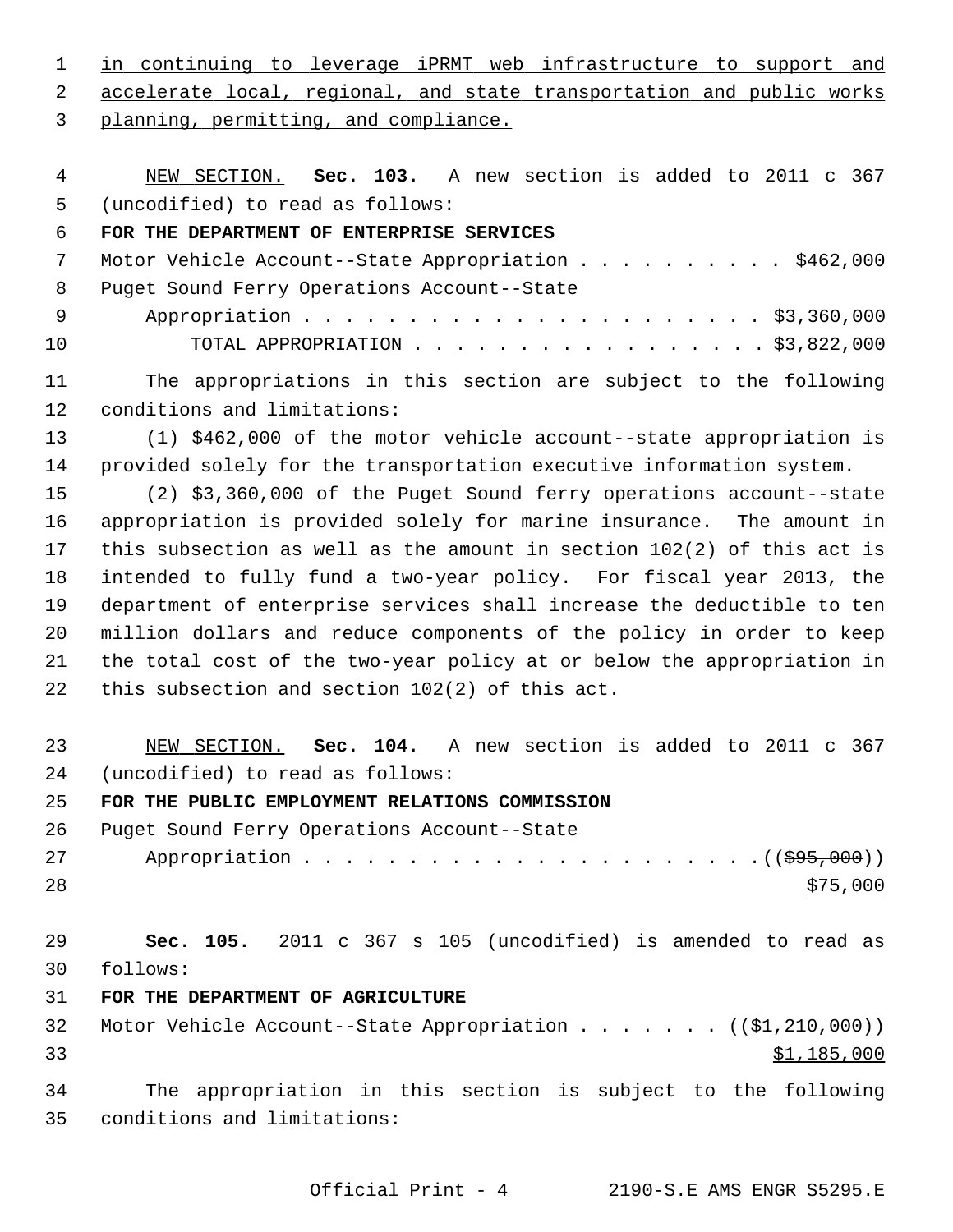1 (1) \$351,000 of the motor vehicle account--state appropriation is 2 provided solely for costs associated with the motor fuel quality 3 program. 4 (2) \$686,000 of the motor vehicle account--state appropriation is 5 provided solely to test the quality of biofuel. The department must 6 test fuel quality at the biofuel manufacturer, distributor, and 7 retailer. 8 **Sec. 106.** 2011 c 367 s 106 (uncodified) is amended to read as 9 follows: 10 **FOR THE LEGISLATIVE EVALUATION AND ACCOUNTABILITY PROGRAM COMMITTEE** 11 Motor Vehicle Account--State Appropriation . . . . . . . ((\$513,000))  $12$   $\frac{$494,000}{ }$ 13 **TRANSPORTATION AGENCIES--OPERATING** 14 **Sec. 201.** 2011 c 367 s 201 (uncodified) is amended to read as 15 follows: 16 **FOR THE WASHINGTON TRAFFIC SAFETY COMMISSION** 17 Highway Safety Account--State Appropriation . . . . . ((\$3,003,000))  $18$  \$2,983,000 19 Highway Safety Account--Federal Appropriation . . . . . ((\$42,625,000))  $20$  \$42,507,000 21 Highway Safety Account--Private/Local Appropriation . . . . . \$50,000 22 School Zone Safety Account--State Appropriation . . . . . . . \$3,340,000 23 TOTAL APPROPRIATION . . . . . . . . . . . . . ((<del>\$49,018,000</del>)) 24 \$48,880,000 \$48,880,000 25 The appropriations in this section are subject to the following 26 conditions and limitations: 27 (1) \$1,673,900 of the highway safety account--federal appropriation

28 is provided solely for the conclusion of the target zero trooper pilot 29 program, which the commission has developed and implemented in 30 collaboration with the Washington state patrol. The pilot program must 31 continue to demonstrate the effectiveness of intense, high visibility, 32 driving under the influence enforcement in Washington. The commission 33 shall continue to apply to the national highway traffic safety 34 administration for federal highway safety grants to cover the cost of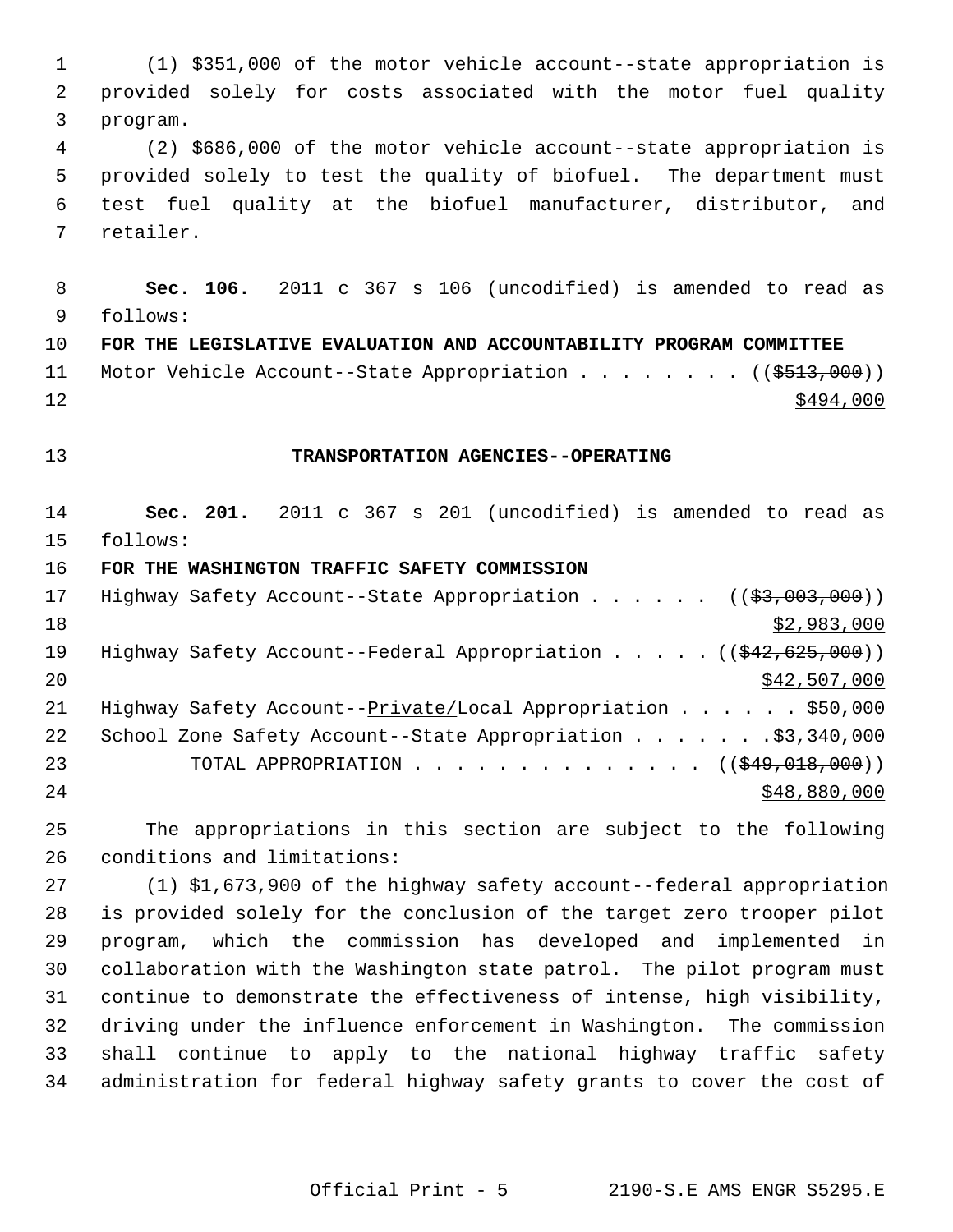1 the pilot program. State funding is provided in section 207 of this 2 act for the state patrol to continue the target zero trooper program in

3 fiscal year 2013.

 4 (2) The commission may oversee pilot projects implementing the use 5 of automated traffic safety cameras to detect speed violations within 6 cities west of the Cascade mountains that have a population over one 7 hundred ninety-five thousand. For the purposes of pilot projects in 8 this subsection, no more than one automated traffic safety camera may 9 be used to detect speed violations within any one jurisdiction.

10 (a) The commission shall comply with RCW 46.63.170 in administering 11 the pilot projects.

12 (b) In order to ensure adequate time in the 2011-2013 fiscal 13 biennium to evaluate the effectiveness of the pilot projects, any 14 projects authorized by the commission must be authorized by December 15 31, 2011.

16 (c) By January 1, 2013, the commission shall provide a report to 17 the legislature regarding the use, public acceptance, outcomes, and 18 other relevant issues regarding automated traffic safety cameras 19 demonstrated by the pilot projects.

20 (3) \$460,000 of the highway safety account--state appropriation is 21 provided solely for the implementation of chapter ... (Engrossed Second 22 Substitute House Bill No. 1789), Laws of 2011 (addressing DUI 23 accountability). If chapter ... (Engrossed Second Substitute House 24 Bill No. 1789), Laws of 2011 is not enacted by June 30, 2011, the 25 amount provided in this subsection lapses.

26 (4) The commission shall conduct a review of the literature on 27 potential safety benefits realized from drivers using their headlights 28 and windshield wipers simultaneously and shall report to the 29 transportation committees of the legislature by December 1, 2011.

30 (5) \$22,000,000 of the highway safety account--federal 31 appropriation is provided solely for federal funds that may be 32 obligated to the commission pursuant to 23 U.S.C. Sec. 164 during the 33 2011-2013 fiscal biennium.

34 **Sec. 202.** 2011 c 367 s 202 (uncodified) is amended to read as 35 follows:

## 36 **FOR THE COUNTY ROAD ADMINISTRATION BOARD**

37 Rural Arterial Trust Account--State Appropriation . . . ((\$948,000))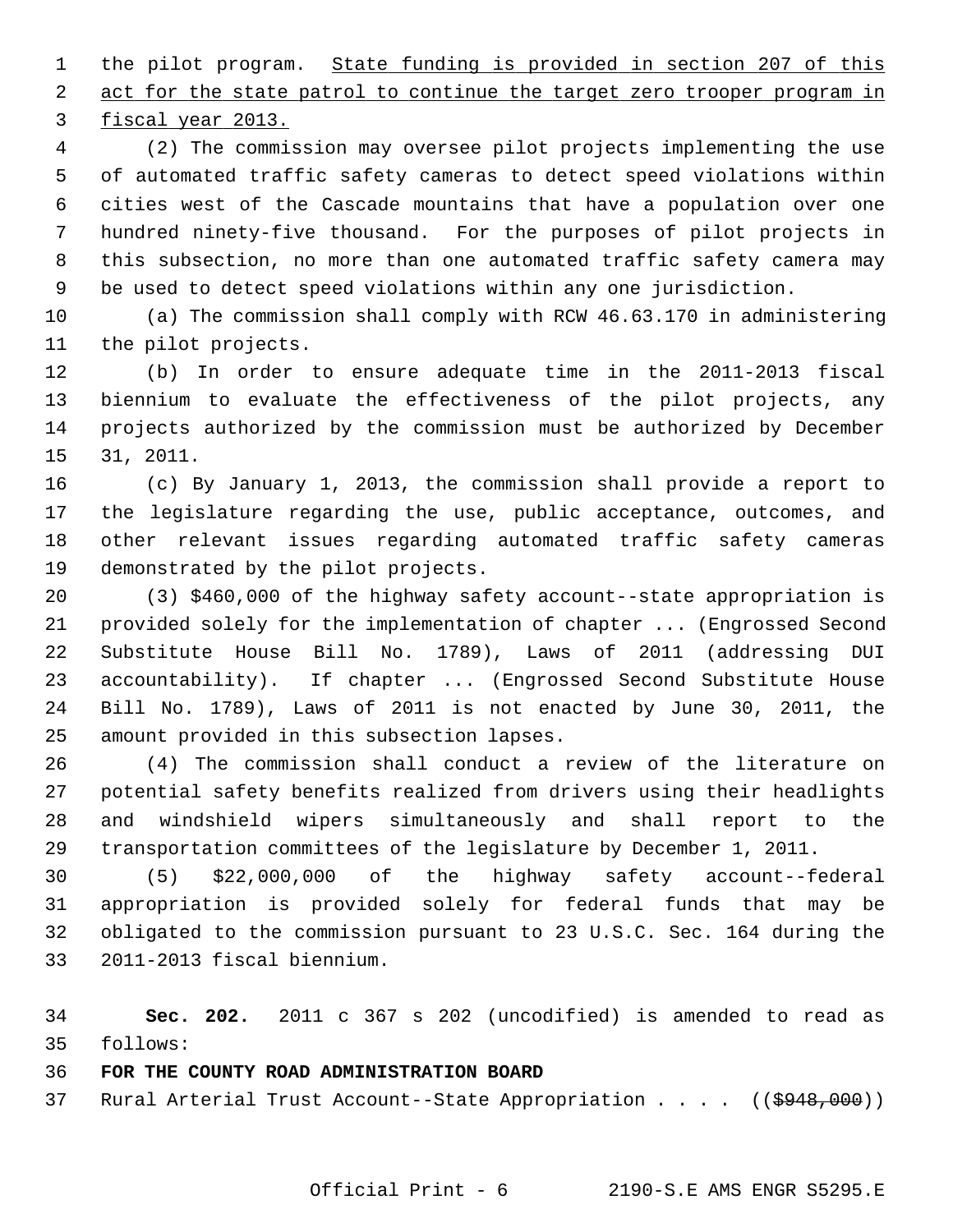|   | \$915,000                                                                       |
|---|---------------------------------------------------------------------------------|
|   | Motor Vehicle Account--State Appropriation ( $(\frac{2}{2}, \frac{161}{160})$ ) |
|   | \$2,088,000                                                                     |
| 4 | County Arterial Preservation Account--State                                     |
| 5 |                                                                                 |
| 6 | \$1,428,000                                                                     |
|   | TOTAL APPROPRIATION $($ $($ $\frac{24}{569},000)$ $)$                           |
|   | \$4,431,000                                                                     |

 9 The appropriations in this section are subject to the following 10 conditions and limitations: The county road administration board shall 11 submit a report to the transportation committees of the legislature by 12 December 1, 2011, on the implementation of the recommendations that 13 resulted from the evaluation of efficiencies in the delivery of 14 transportation funding and services to local governments that was 15 required under section 204(8), chapter 247, Laws of 2010. The report 16 must include a description of how recommendations were implemented, 17 what efficiencies were achieved, and an explanation of any 18 recommendations that were not implemented.

19 **Sec. 203.** 2011 c 367 s 203 (uncodified) is amended to read as 20 follows:

#### 21 **FOR THE TRANSPORTATION IMPROVEMENT BOARD**

| 22 |  |  | Transportation Improvement Account--State |  |
|----|--|--|-------------------------------------------|--|
|----|--|--|-------------------------------------------|--|

23 Appropriation . . . . . . . . . . . . . . . . . . (  $(\frac{23}{707},000)$  )  $24$  \$3,625,000

25 The appropriation in this section is subject to the following 26 conditions and limitations: The transportation improvement board shall 27 submit a report to the transportation committees of the legislature by 28 December 1, 2011, on the implementation of the recommendations that 29 resulted from the evaluation of efficiencies in the delivery of 30 transportation funding and services to local governments that was 31 required under section 204(8), chapter 247, Laws of 2010. The report 32 must include a description of how recommendations were implemented, 33 what efficiencies were achieved, and an explanation of any 34 recommendations that were not implemented.

35 **Sec. 204.** 2011 c 367 s 204 (uncodified) is amended to read as 36 follows: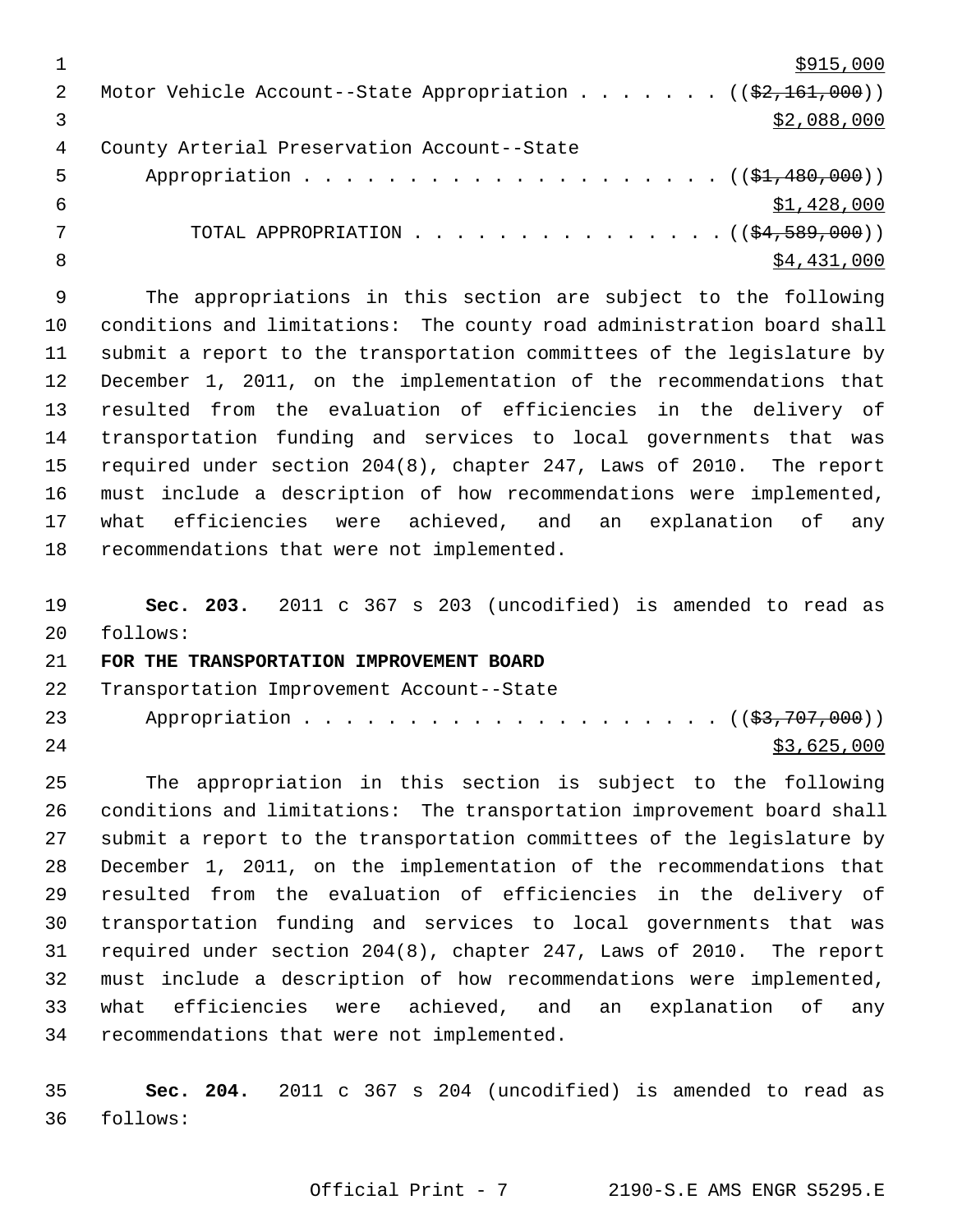#### 1 **FOR THE JOINT TRANSPORTATION COMMITTEE**

2 Motor Vehicle Account--State Appropriation . . . . . . ((\$2,060,000)) 3  $\frac{1}{2}$  3

 4 The appropriation in this section is subject to the following 5 conditions and limitations:

 6 (1) \$200,000 of the motor vehicle account--state appropriation is 7 for a study of Washington state ferries fares that recommends the most 8 appropriate fare media for use with the reservation system and the 9 implementation of demand management pricing and interoperability with 10 other payment methods. The study must include direct collaboration 11 with transportation commission members.

12  $((+3))$  (2) \$200,000 of the motor vehicle account--state 13 appropriation is from the cities statewide fuel tax distributions under 14 RCW 46.68.110(2) for the joint transportation committee to study and 15 make recommendations on RCW 90.03.525. The study must include: (a) An 16 inventory of state highways subject to the federal clean water act (40 17 C.F.R. Parts 122 through 124) (national pollutant discharge elimination 18 system) that are within city boundaries; (b) a survey of cities that 19 impose storm water fees or charges to the department of transportation, 20 or otherwise manage storm water runoff from state highways within their 21 jurisdiction; (c) case studies from a representative cross-section of 22 cities on how the department and cities have used RCW 90.03.525; and 23 (d) recommendations on how to achieve efficiencies in the cost and 24 management of state highway storm water runoff within cities under RCW 25 90.03.525.

26  $((4+))$  (3) \$425,000 of the motor vehicle account--state 27 appropriation is for the joint transportation committee to conduct a 28 study to evaluate the potential for financing state transportation 29 projects using public-private partnerships. The study must compare the 30 costs, advantages, and disadvantages of various forms of public-private 31 partnerships with conventional financing. Projects to be evaluated 32 include Interstate 405, state route number 509, state route number 167, 33 the Columbia River crossing, and the Monroe bypass. At a minimum, the 34 study must identify the public interest in the financing and 35 construction of transportation projects, the public interest in the 36 operation of transportation projects, and the provisions in public-37 private partnership agreements that best protect the public interest. 38 To the extent possible, the study must identify the lowest-cost and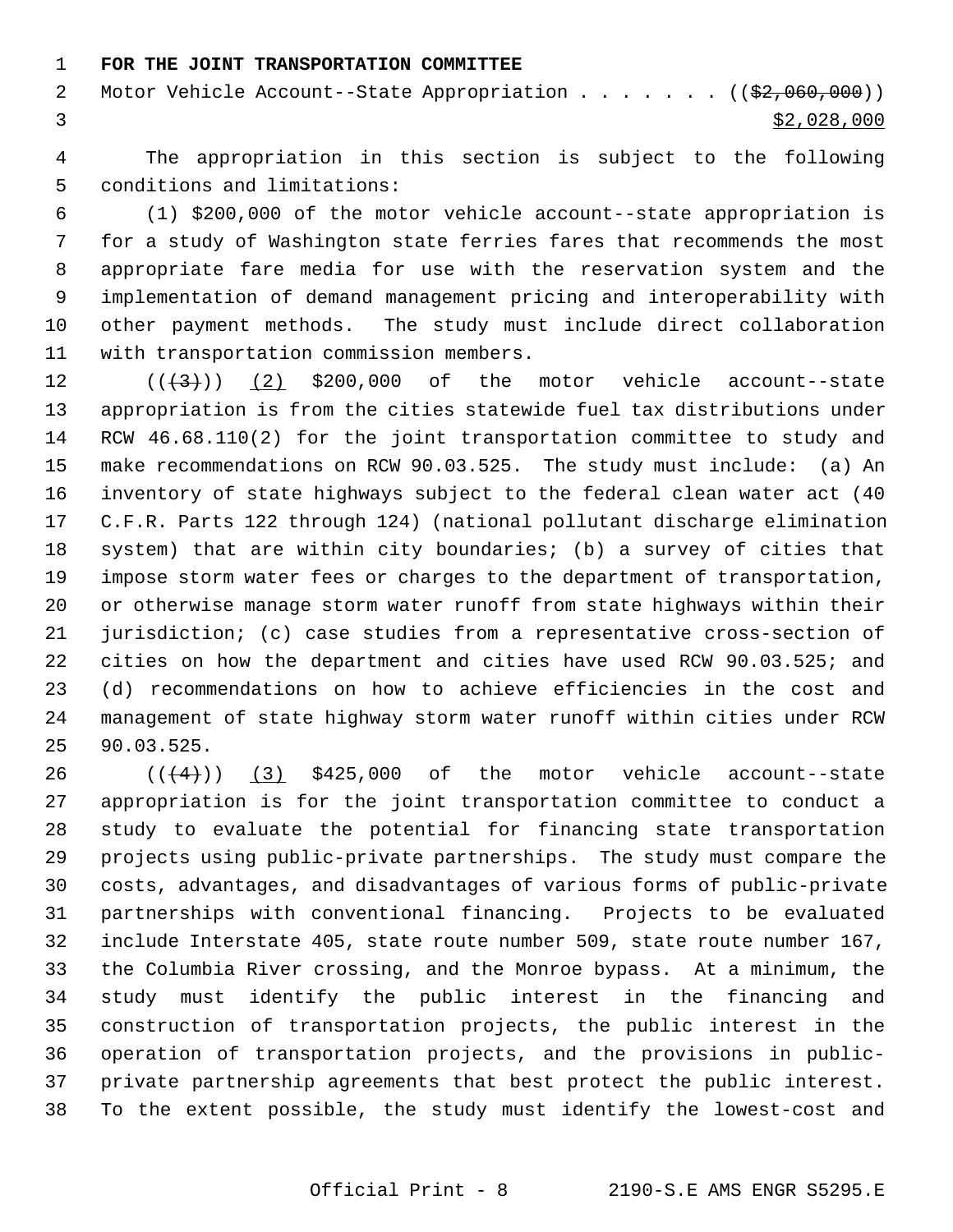1 best-value model for each project that best protects the public 2 interest. In addition, the study must evaluate whether public-private 3 partnerships serve the defined public interest including, but not 4 limited to, the advantage and disadvantage of risk allocation, the 5 effects of private versus public financing on the state's bonding 6 capacity, the state's ability to retain public ownership of the asset, 7 the process that would allow for the most transparency during the 8 negotiation of terms of a public-private partnership agreement, and the 9 state's ability to oversee the private entity's management of the 10 asset. The study must identify any barriers to the implementation of 11 funding models that best protect the public interest, including 12 statutory and constitutional barriers. The committee shall issue a 13 report of its evaluation to the house of representatives and senate 14 transportation committees by December 16, 2011.

15  $((\left\langle 5\right\rangle))$  (4) \$100,000 of the motor vehicle account--state 16 appropriation is for an investigation of the use of liquid natural gas 17 on existing Washington state ferry vessels as well as the 144-car class 18 vessels and report to the legislature by December 31, 2011.

 (5) The joint transportation committee shall convene a study group to evaluate the most appropriate organization for the aviation search 21 and rescue program, currently operating from the department of transportation's aviation division. The joint transportation committee shall invite a representative from the following organizations to participate in meetings in the city of Olympia: The aircraft owners and pilots association; the Washington pilots association; the Washington wing of the civil air patrol; the civil air patrol - United States air force; the Washington department of transportation, aviation 28 division; the emergency management division of the military department; the Washington association of search and rescue; and the Washington state patrol. The committee shall issue a report of its findings to the legislature by December 14, 2012, to include the following information: (a) Where should aviation search and rescue operations be located to provide the maximum benefit for these searches?

35 (b) How should the duplication of services and training be 36 addressed?

37 (c) Is the current structure the best use of state and federal 38 funding?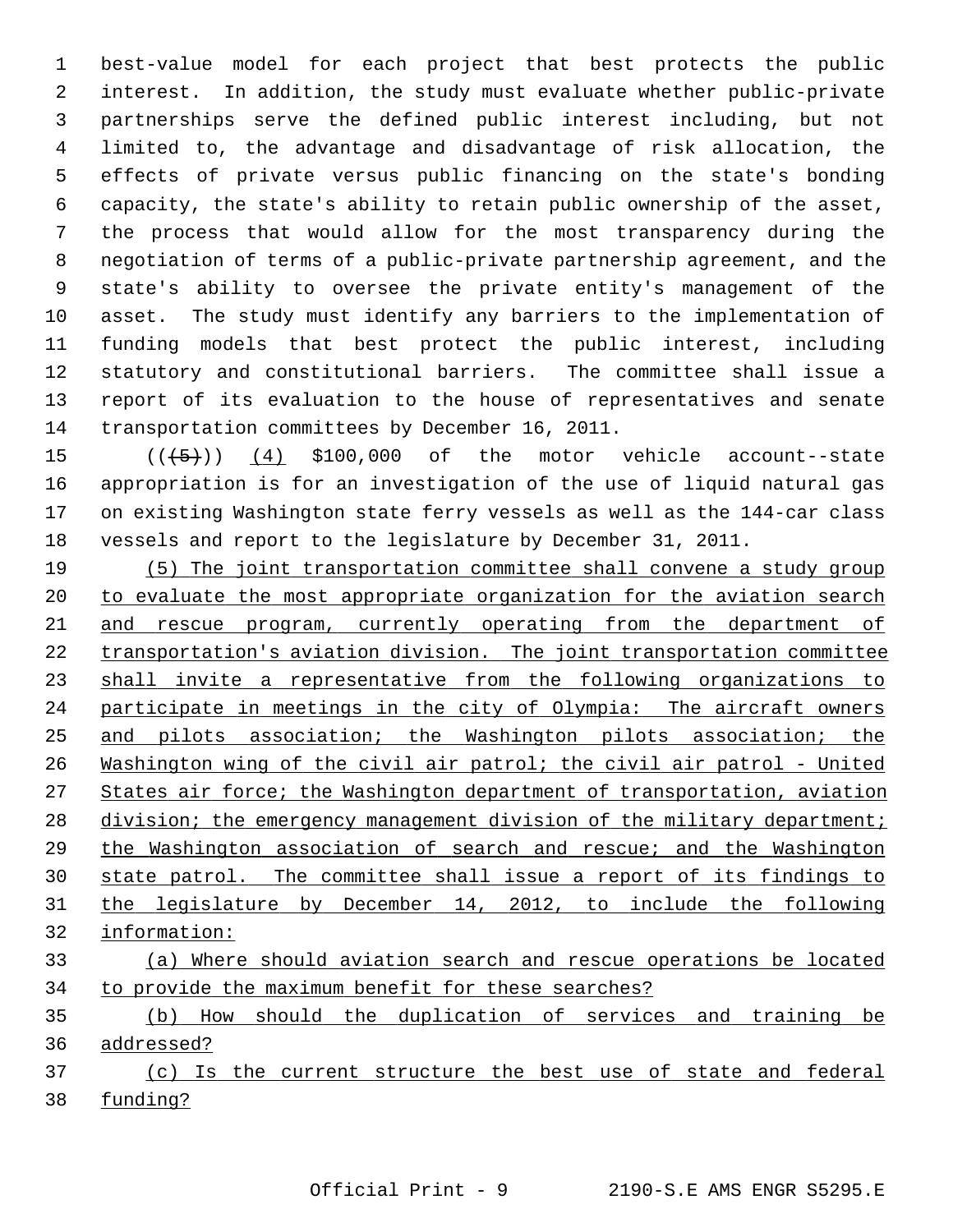(d) If aviation search and rescue is relocated, what should be the

source of funding?

 (6) The Columbia River Crossing bridge project is a major initiative to address congestion problems on I-5 between Portland, Oregon and Vancouver, Washington that requires support by not only the governors of both states but the legislatures as well. The joint transportation committee must convene a subcommittee for legislative oversight of the I-5/Columbia River Crossing bridge replacement project. The Columbia River Crossing legislative oversight subcommittee will be made up of six members, two appointed by the chair and ranking member of the senate transportation committee, two 12 appointed by the chair and ranking member of the house of representatives transportation committee, one designee of the governor, and one citizen jointly appointed by the four members of the joint transportation executive committee. The citizen appointee must be a Washington state resident of the area served by the bridge. At least two of the legislative members must be from the legislative districts served by the bridge. In addition to reviewing project and financing information, the subcommittee must also coordinate with the Oregon legislative oversight committee for the Columbia River Crossing bridge.

 **Sec. 205.** 2011 c 367 s 205 (uncodified) is amended to read as 22 follows:

### **FOR THE TRANSPORTATION COMMISSION**

| 24 | Motor Vehicle Account--State Appropriation ( $(\frac{2}{2}, \frac{142}{100})$ ) |
|----|---------------------------------------------------------------------------------|
| 25 | \$2,093,000                                                                     |
| 26 | Multimodal Transportation Account--State Appropriation \$112,000                |
| 27 | TOTAL APPROPRIATION $($ $(\frac{2}{2}, \frac{254}{2500}) )$                     |
| 28 | \$2,205,000                                                                     |

29 The appropriations in this section are subject to the following 30 conditions and limitations:

31 (1) Consistent with RCW 43.135.055, 47.60.290, and 47.60.315, 32 during the 2011-2013 fiscal biennium, the legislature authorizes the 33 transportation commission to periodically review and, if necessary, 34 adjust the schedule of fares for the Washington state ferry system only 35 in amounts not greater than those sufficient to generate the amount of 36 revenue required by the biennial transportation budget. When adjusting 37 ferry fares, the commission must consider input from affected ferry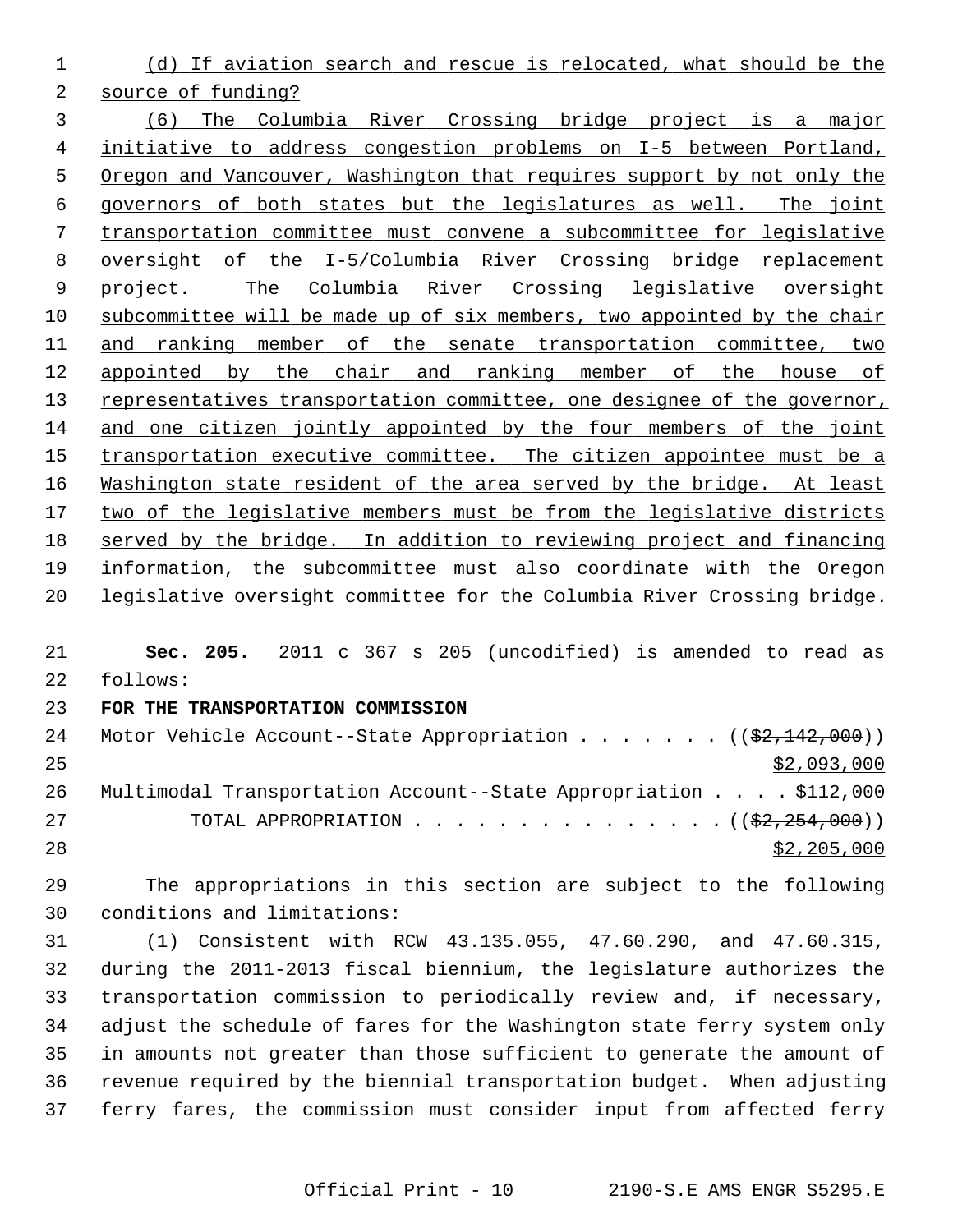1 users by public hearing and by review with the affected ferry advisory 2 committees, in addition to the data gathered from the current ferry 3 user survey.

 4 (2) Consistent with RCW 43.135.055 and 47.46.100, during the 5 2011-2013 fiscal biennium, the legislature authorizes the 6 transportation commission to periodically review and, if necessary, 7 adjust the schedule of toll charges applicable to the Tacoma Narrows 8 bridge only in amounts not greater than those sufficient to support (a) 9 any required costs for operating and maintaining the toll bridge, 10 including the cost of insurance, (b) any amount required by law to meet 11 the redemption of bonds and applicable interest payments, and (c) 12 repayment of the motor vehicle fund.

13  $((+4))$  (3) Consistent with its authority in RCW 47.56.840, the 14 transportation commission shall consider the need for a citizen 15 advisory group that provides oversight on new tolled facilities.

16 **Sec. 206.** 2011 c 367 s 206 (uncodified) is amended to read as 17 follows:

## 18 **FOR THE FREIGHT MOBILITY STRATEGIC INVESTMENT BOARD**

19 Motor Vehicle Account--State Appropriation . . . . . . . ((\$702,000))  $20$ 

21 The appropriation in this section is subject to the following 22 conditions and limitations: The freight mobility strategic investment 23 board shall submit a report to the transportation committees of the 24 legislature by December 1, 2011, on the implementation of the 25 recommendations that resulted from the evaluation of efficiencies in 26 the delivery of transportation funding and services to local 27 governments that was required under section 204(8), chapter 247, Laws 28 of 2010. The report must include a description of how recommendations 29 were implemented, what efficiencies were achieved, and an explanation 30 of any recommendations that were not implemented.

31 **Sec. 207.** 2011 c 367 s 207 (uncodified) is amended to read as 32 follows:

# 33 **FOR THE WASHINGTON STATE PATROL**

34 ((Vehicle Licensing Fraud Account--State Appropriation . . . \$100,000))

35 Ignition Interlock Device Revolving Account--

36 State Appropriation . . . . . . . . . . . . . . . . . . . . \$106,000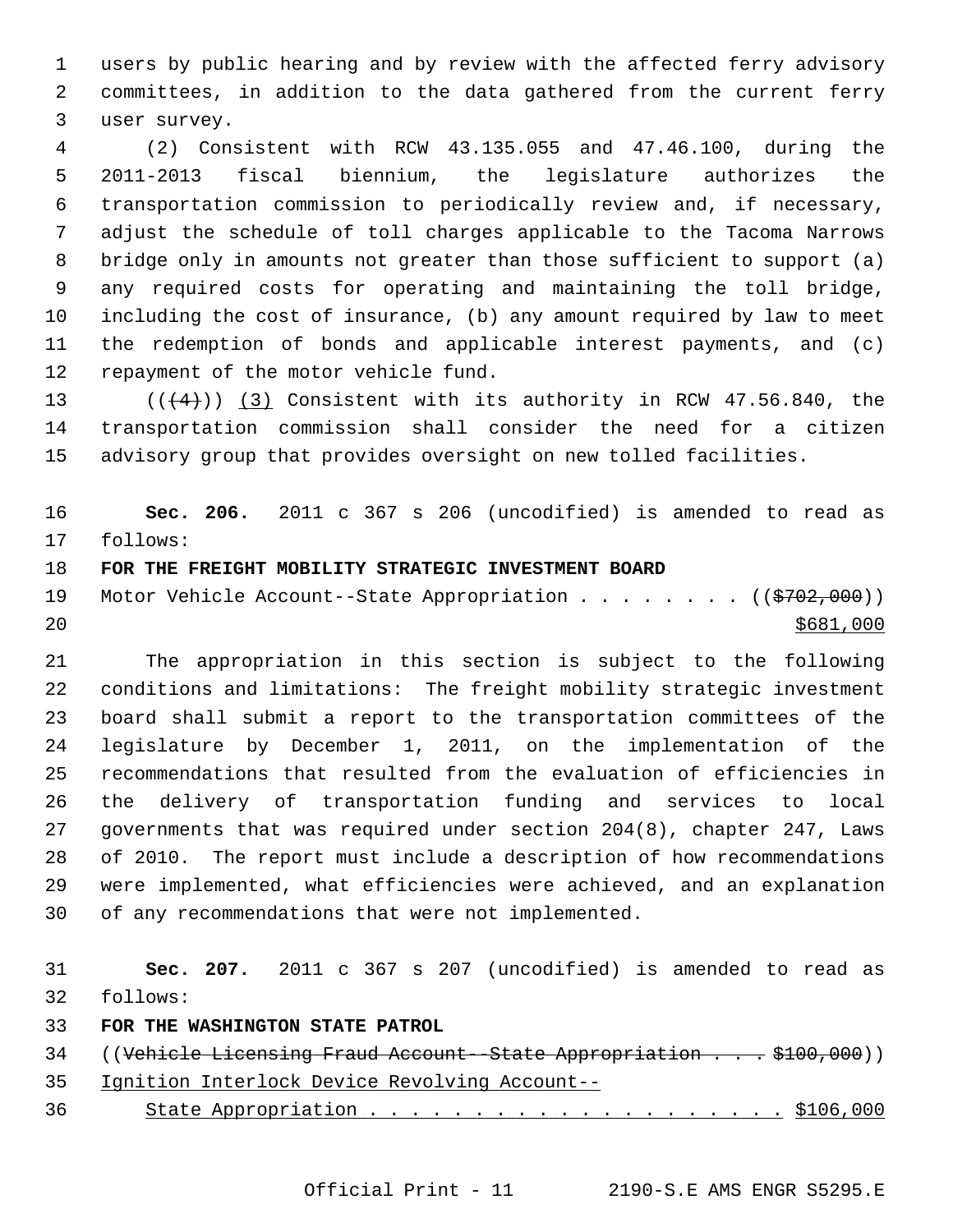|     | State Patrol Highway Account--State                              |
|-----|------------------------------------------------------------------|
| 2   | Appropriation ( $(\frac{2349}{12100})$ )                         |
| 3   | \$350,605,000                                                    |
| 4   | State Patrol Highway Account--Federal                            |
| 5   |                                                                  |
| 6   | State Patrol Highway Account--Private/Local                      |
| 7   |                                                                  |
| 8   | \$3,494,000                                                      |
| - 9 | Highway Safety Account--State Appropriation 9712,000             |
| 10  | Multimodal Transportation Account--State Appropriation \$132,000 |
| 11  | TOTAL APPROPRIATION ( $(\frac{2364,184,000}{s})$ )               |
| 12  | \$365,952,000                                                    |
|     |                                                                  |

13 The appropriations in this section are subject to the following 14 conditions and limitations:

15 (1) Washington state patrol officers engaged in off-duty uniformed 16 employment providing traffic control services to the department of 17 transportation or other state agencies may use state patrol vehicles 18 for the purpose of that employment, subject to guidelines adopted by 19 the chief of the Washington state patrol. The Washington state patrol 20 must be reimbursed for the use of the vehicle at the prevailing state 21 employee rate for mileage and hours of usage, subject to guidelines 22 developed by the chief of the Washington state patrol. Cessna pilots 23 funded from the state patrol highway account who are certified to fly 24 the King Airs may pilot those aircraft for general fund purposes with 25 the general fund reimbursing the state patrol highway account an hourly 26 rate to cover the costs incurred during the flights since the aviation 27 section is no longer part of the Washington state patrol cost 28 allocation system as of July 1, 2009.

29 (2) The Washington state patrol shall continue to collaborate with 30 the Washington traffic safety commission on the target zero trooper 31 pilot program referenced in section 201(1) of this act.

32 (3) \$370,000 of the state patrol highway account--state 33 appropriation is provided solely for costs associated with the pilot 34 program described under section 216(5) of this act. The Washington 35 state patrol may incur costs related only to the assignment of cadets 36 and necessary computer equipment and to the reimbursement of the 37 Washington state department of transportation for contract costs. The 38 appropriation in this subsection must be funded from the portion of the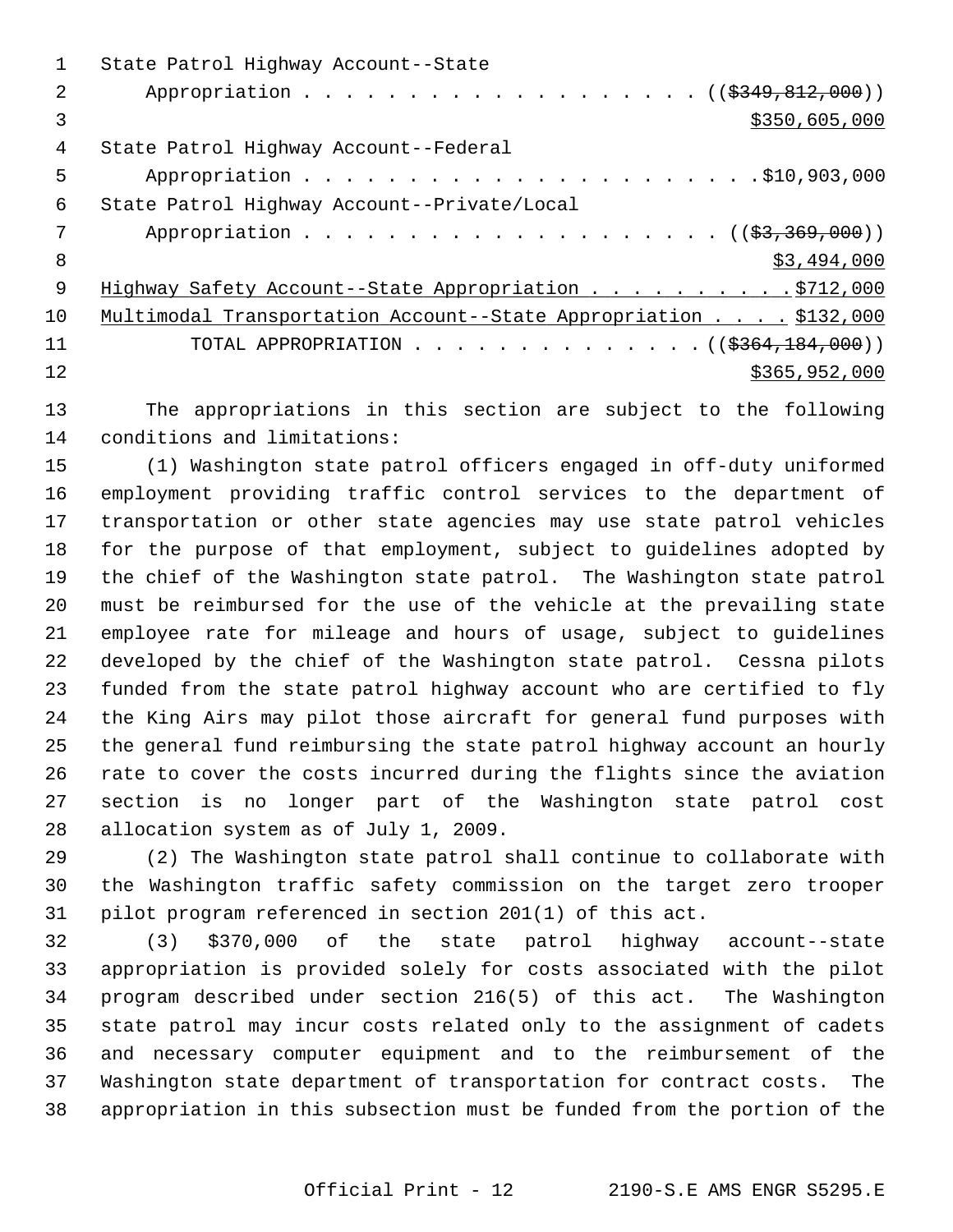1 automated traffic safety camera fines deposited into the state patrol 2 highway account; however, if the fines deposited into the state patrol 3 highway account from automated traffic safety camera infractions do not 4 reach three hundred seventy thousand dollars, the department of 5 transportation shall remit funds necessary to the Washington state 6 patrol to ensure the completion of the pilot program. The Washington 7 state patrol may not incur overtime as a result of this pilot program. 8 The Washington state patrol shall not assign troopers to operate or 9 deploy the pilot program equipment used in the roadway construction 10 zones.

11 (4) ((\$12,655,000)) \$12,166,000 of the total appropriation is 12 provided solely for automobile fuel in the 2011-2013 fiscal biennium. 13 The Washington state patrol shall analyze their fuel consumption and 14 submit a report to the legislative transportation committees by 15 December 31, 2011, on fuel conservation methods that could be used to 16 minimize costs and ensure that the Washington state patrol is managing 17 fuel consumption effectively.

18 (5) ((\$7,421,000)) \$7,672,000 of the total appropriation is 19 provided solely for the purchase of pursuit vehicles.

20 (6) ((\$6,611,000)) \$6,689,000 of the total appropriation is 21 provided solely for vehicle repair and maintenance costs of vehicles 22 used for highway purposes.

23 (7) ((\$1,724,000)) \$1,730,000 of the total appropriation is 24 provided solely for the purchase of mission vehicles used for highway 25 purposes in the commercial vehicle and traffic investigation sections 26 of the Washington state patrol.

27 (8) \$1,200,000 of the total appropriation is provided solely for 28 outfitting officers. The Washington state patrol shall prepare a cost-29 benefit analysis of the standard trooper uniform as compared to a 30 battle dress uniform and uniforms used by other states and 31 jurisdictions. The Washington state patrol shall report the results of 32 the analysis to the transportation committees of the legislature by 33 December 1, 2011.

34 (9) The Washington state patrol shall not account for or record 35 locally provided DUI cost reimbursement payments as expenditure credits 36 to the state patrol highway account. The patrol shall report the 37 amount of expected locally provided DUI cost reimbursements to the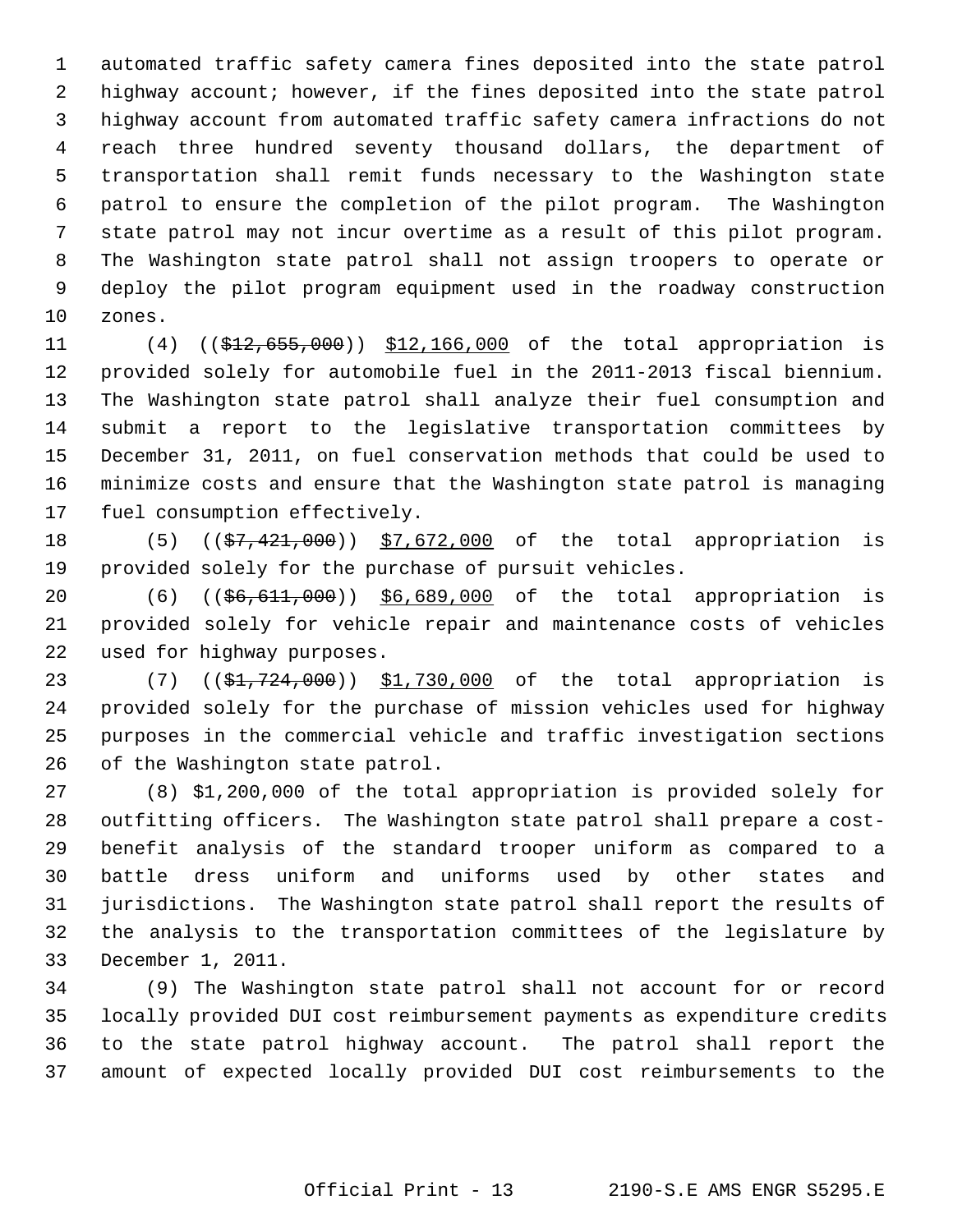1 office of financial management and transportation committees of the 2 legislature by September 30th of each year.

 3 (10) During the 2011-2013 fiscal biennium, the Washington state 4 patrol shall continue to perform traffic accident investigations on 5 Thurston county roads, and shall work with Thurston county to 6 transition the traffic accident investigations on Thurston county roads 7 to Thurston county by July 1, 2013.

 8 (11) ((\$100,000 of the vehicle licensing fraud account--state appropriation is provided solely to support the transportation portion of the vehicle license fraud program during the 2011-2013 fiscal biennium)) \$2,187,000 of the state patrol highway account--state appropriation is provided solely for mobile office platforms.

 (12) \$2,731,000 of the state patrol highway account--state appropriation is provided solely for the continuation of the target zero trooper program.

 (13) \$712,000 of the highway safety account--state appropriation is 17 provided solely for the implementation of chapter . . . (Second Substitute House Bill No. 2443), Laws of 2012 (DUI accountability). If 19 chapter . . . (Second Substitute House Bill No. 2443), Laws of 2012 is not enacted by June 30, 2012, the amount provided in this subsection lapses. Additionally, the total highway safety account--state appropriation in this section assumes the revenue generated by the fees that the Washington state patrol is authorized to charge manufacturers, technicians, and other providers under Second Substitute House Bill No. 2443. Within the amounts provided in this subsection is funding for three additional troopers to provide oversight of the ignition interlock industry.

 (14) \$132,000 of the multimodal transportation account--state appropriation is provided solely for the implementation of chapter . . . (Engrossed Substitute House Bill No. 1820), Laws of 2012 (blue alert system). If chapter . . . (Engrossed Substitute House Bill No. 1820), Laws of 2012 is not enacted by June 30, 2012, the amount provided in this subsection lapses.

 **Sec. 208.** 2011 c 367 s 208 (uncodified) is amended to read as 35 follows:

- **FOR THE DEPARTMENT OF LICENSING**
- 37 Marine Fuel Tax Refund Account--State Appropriation . . . . . \$32,000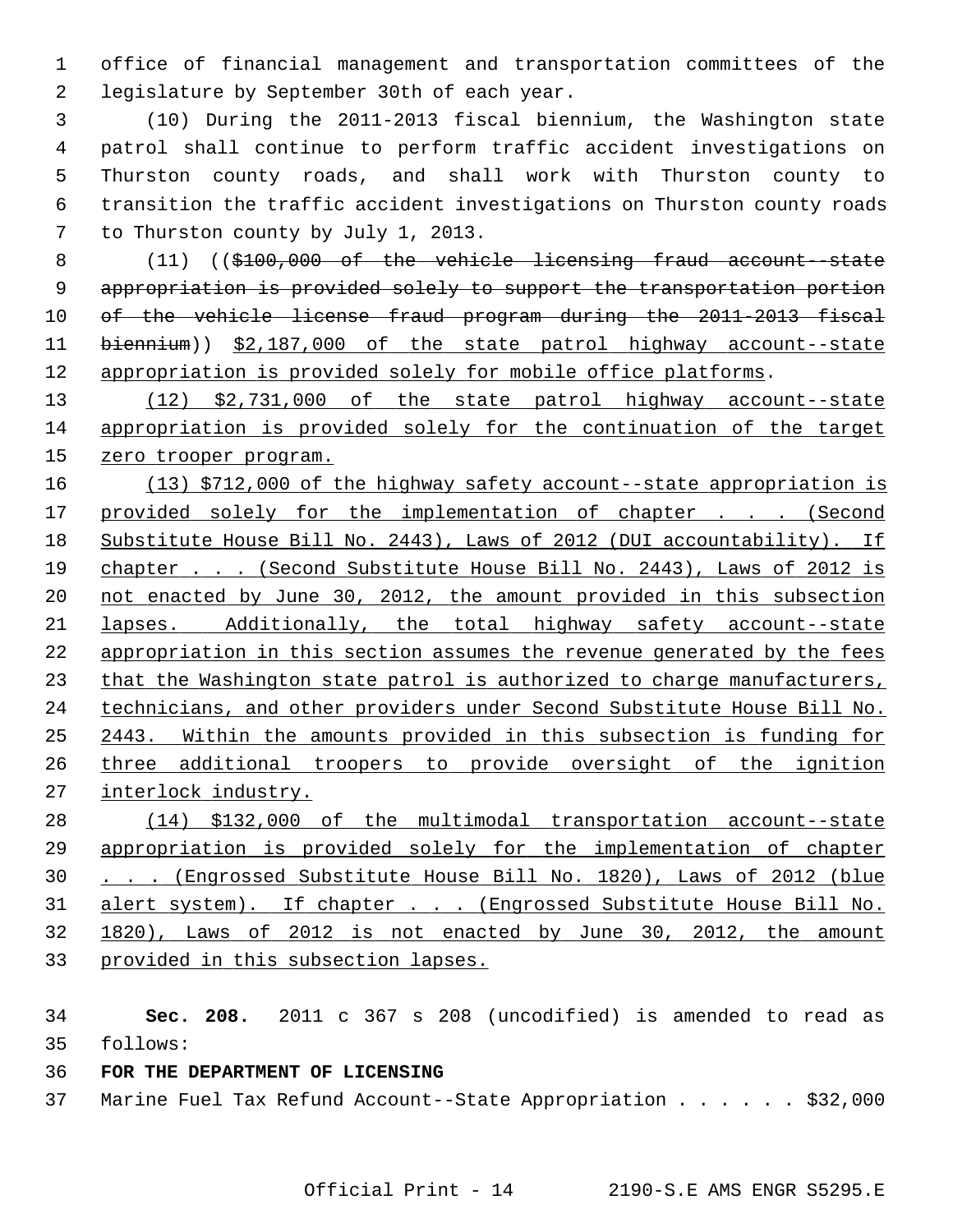| $\mathbf 1$    | Motorcycle Safety Education Account--State                                          |
|----------------|-------------------------------------------------------------------------------------|
| 2              | Appropriation<br>$((\frac{24}{74}, \frac{411}{10}, 000))$                           |
| 3              | \$4,367,000                                                                         |
| 4              | Wildlife Account--State Appropriation ( $(\frac{2859}{100})$ )                      |
| 5              | \$826,000                                                                           |
| 6              | Highway Safety Account--State Appropriation $($ $($ \$149,904,000) $)$              |
| $\overline{7}$ | \$148, 102, 000                                                                     |
| 8              | Highway Safety Account--Federal Appropriation $($ $($ \$2,884,000))                 |
| $\overline{9}$ | \$4,299,000                                                                         |
| 10             | Highway Safety Account--Private/Local Appropriation \$200,000                       |
| 11             | Motor Vehicle Account--State Appropriation ( $(\frac{278}{578}, \frac{586}{500})$ ) |
| 12             | \$76,605,000                                                                        |
| 13             | Motor Vehicle Account--Private/Local Appropriation $((\frac{21}{721}, 721, 000))$   |
| 14             | \$1,714,000                                                                         |
| 15             | Motor Vehicle Account--Federal Appropriation ( $(\frac{2242}{000})$ )               |
| 16             | \$380,000                                                                           |
| 17             | Department of Licensing Services Account--State                                     |
| 18             | Appropriation<br>$((\$5,815,000))$                                                  |
| 19             | \$6,095,000                                                                         |
| 20             | Ignition Interlock Device Revolving Account--State                                  |
| 21             |                                                                                     |
| 22             | TOTAL APPROPRIATION $\ldots$ , ( $(\frac{2245}{769}, 769)$ )                        |
| 23             | \$243,935,000                                                                       |
| 24             | The appropriations in this section are subject to the following                     |
| 25             | conditions and limitations:                                                         |
| 26             | $(1)$ ((\$62,000 of the motor vehicle account -state appropriation is               |
| 27             | provided solely for the implementation of chapter  (Engrossed                       |
| 28             | Substitute Senate Bill No. 5251), Laws of 2011 (electric vehicle fee).              |
| 29             | If chapter  (Engrossed Substitute Senate Bill No. 5251), Laws of                    |
| 30             | 2011 is not enacted by June 30, 2011, the amount provided in this                   |
| 31             | subsection lapses.                                                                  |
| 32             | $(2+)$ ) \$231,000 of the motor vehicle account--state appropriation is             |
| 33             | provided solely for the implementation of chapter  (Substitute                      |
| 34             | Senate Bill No. 5800), Laws of 2011 (off-road motorcycles). If chapter              |
| 35             | (Substitute Senate Bill No. 5800), Laws of 2011 is not enacted by                   |
| 36             | June 30, 2011, the amount provided in this subsection lapses.                       |
| 37             | $((+3+))$ (2) \$193,000 of the department of licensing services                     |
| 38             | account--state appropriation is provided solely for a phased                        |
|                |                                                                                     |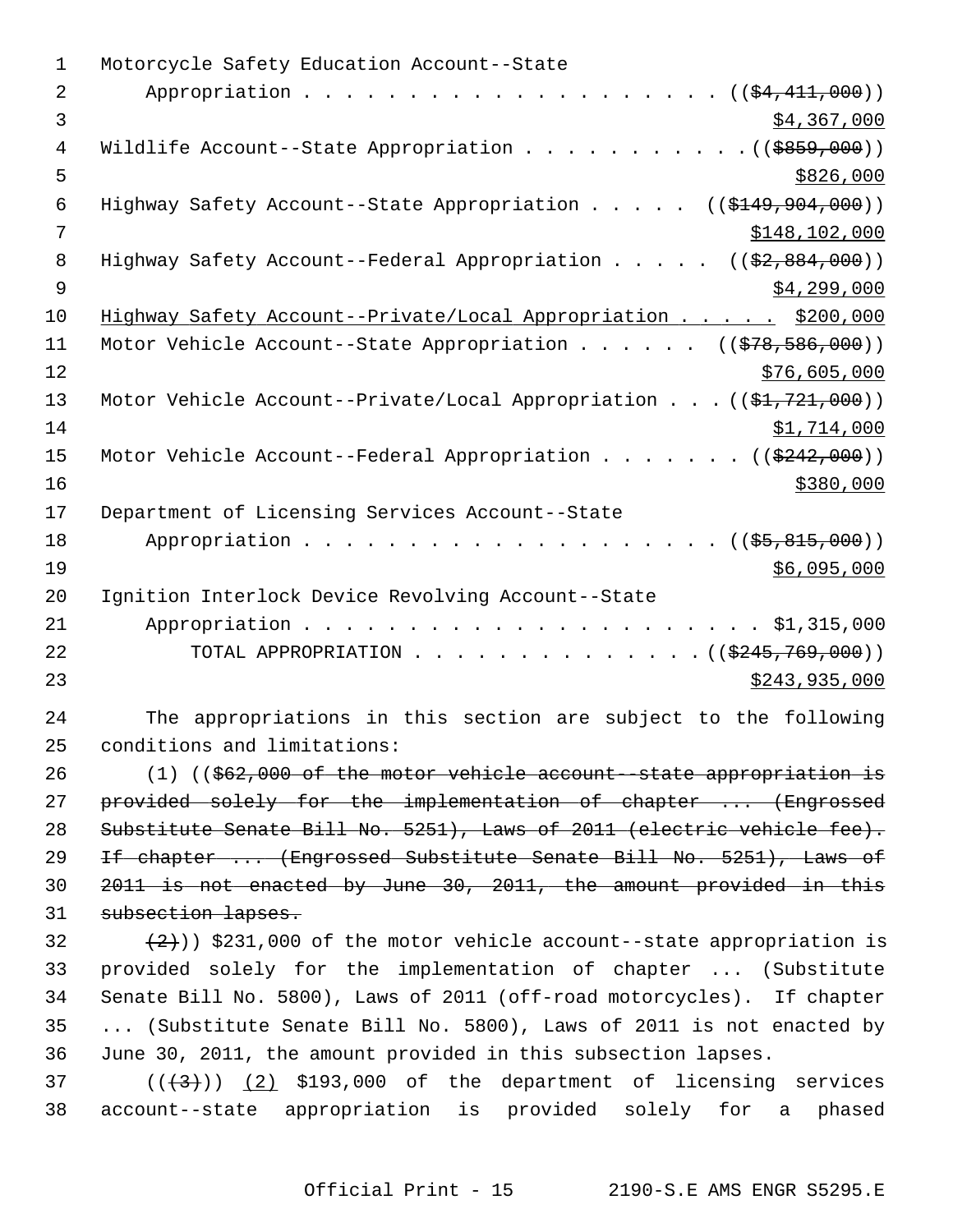1 implementation of chapter ... (Substitute House Bill No. 1046), Laws of 2 2011 (vehicle and vessel quick titles). Funding is contingent upon 3 revenues associated with the vehicle and vessel quick title program 4 paying all direct and indirect expenditures associated with the 5 department's implementation of this subsection. If chapter ... 6 (Substitute House Bill No. 1046), Laws of 2011 is not enacted by June 7 30, 2011, the amount provided in this subsection lapses.

8 ( $($   $($   $\{$   $\}$  The department may seek federal funds to implement a driver's 9 license and identicard biometric matching system pilot program to 10 verify the identity of applicants for, and holders of, drivers' 11 licenses and identicards if applicants are provided the opportunity to 12 opt out of participating in the program, which meets the requirement of 13 RCW 46.20.037 that such a program be voluntary. If funds are received, 14 the department shall report any benefits or problems identified during 15 the course of the pilot program to the transportation committees of the 16 legislature upon the completion of the program.

17 (5) \$1,938,000)) (3) \$4,299,000 of the highway safety account--18 federal appropriation is for federal funds that may be received during 19 the 2011-2013 fiscal biennium. Upon receipt of the funds, the 20 department shall provide a report on the use of the funds to the 21 transportation committees of the legislature and the office of 22 financial management.

23  $((\leftarrow)}$  ( $(\leftarrow)}$ )) (4) By December 31, 2011, the department shall submit to 24 the office of financial management and the transportation committees of 25 the legislature draft legislation that rewrites the tow truck statutes 26 (chapter 46.55 RCW) in plain language and is revenue and policy 27 neutral.

28  $((+7)^{n})$  (5) \$128,000 of the highway safety account--state 29 appropriation is provided solely for the implementation of chapter ... 30 (Engrossed Substitute House Bill No. 1635), Laws of 2011 (driver's 31 license exams). If chapter ... (Engrossed Substitute House Bill No. 32 1635), Laws of 2011 is not enacted by June 30, 2011, the amount 33 provided in this subsection lapses.

 $34$  ( $(\overline{8})$ ) (6) \$68,000 of the highway safety account--state 35 appropriation is provided solely for the implementation of chapter ... 36 (Engrossed Second Substitute House Bill No. 1789), Laws of 2011 37 (((driving under the influence))) (addressing DUI accountability). If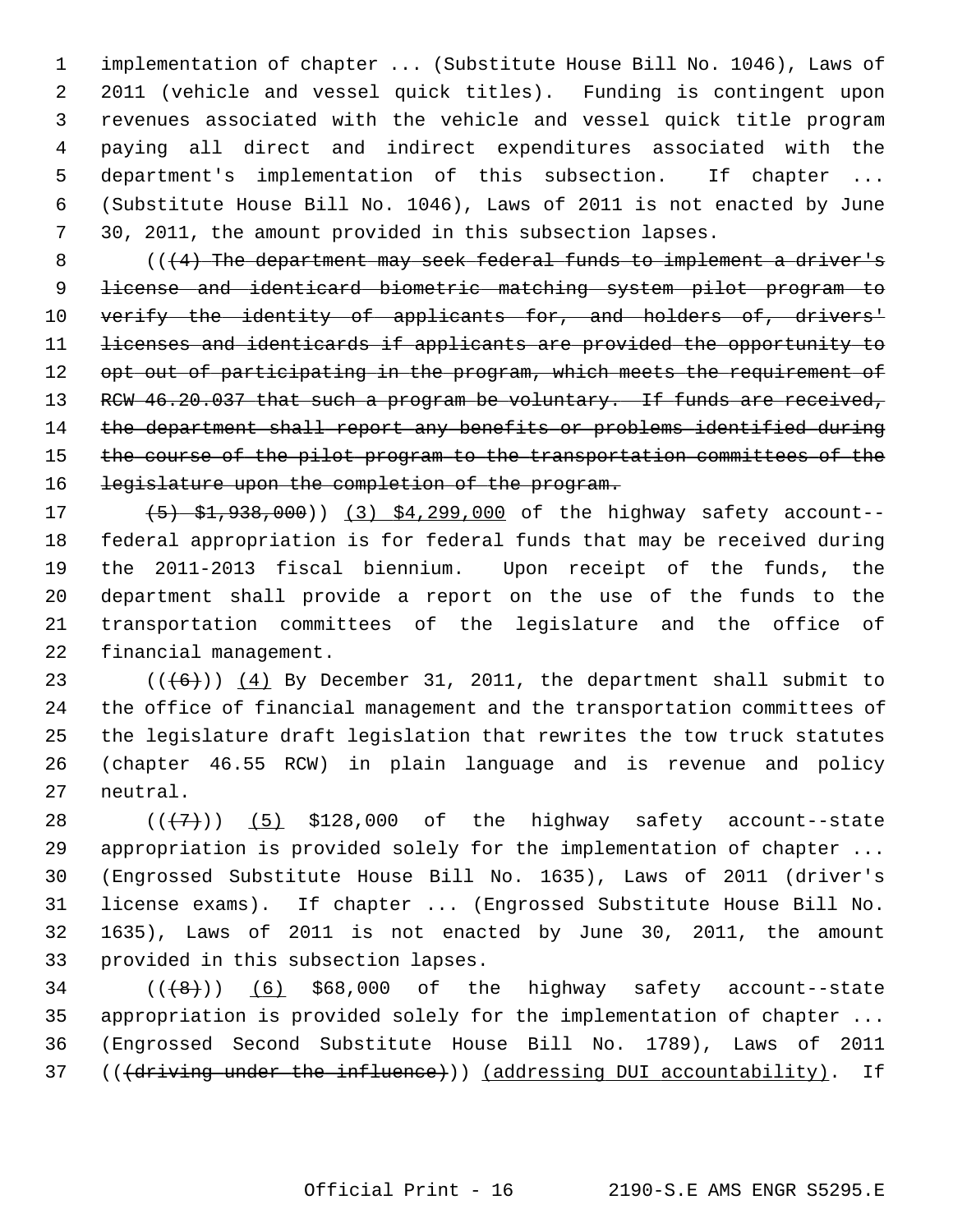1 chapter ... (Engrossed Second Substitute House Bill No. 1789), Laws of 2 2011 is not enacted by June 30, 2011, the amount provided in this 3 subsection lapses.

 $4$   $((+9))$   $(7)$  \$63,000 of the highway safety account--state 5 appropriation is provided solely for the implementation of chapter ... 6 (Substitute House Bill No. 1237), Laws of 2011 (selective service 7 system). If chapter ... (Substitute House Bill No. 1237), Laws of 2011 8 is not enacted by June 30, 2011, the amount provided in this subsection 9 lapses.

10  $((+10))$   $(8)$  \$340,000 of the motor vehicle account--private/local 11 appropriation is provided solely for the implementation of chapter ... 12 (Engrossed Substitute Senate Bill No. 5457), Laws of 2011 (congestion 13 reduction charge). If chapter ... (Engrossed Substitute Senate Bill 14 No. 5457), Laws of 2011 is not enacted by June 30, 2011, the amount 15 provided in this subsection lapses.

16  $((+12))$  (9) \$1,738,000 of the department of licensing services 17 account--state appropriation is provided solely for purchasing 18 equipment for field licensing service offices and subagent offices.

19 (10) \$2,500,000 of the highway safety account--state appropriation 20 is provided solely for information technology field system 21 modernization.

 (11) \$963,000 of the highway safety account--state appropriation is provided solely for implementation of chapter 374, Laws of 2011 (limousine carriers) and chapter 298, Laws of 2011 (master license service program).

 (12) \$104,000 of the motor vehicle account--state appropriation is provided solely for the implementation of chapter . . . (Second Substitute Senate Bill No. 5251), Laws of 2012 (electric vehicle license fee). If chapter . . . (Second Substitute Senate Bill No. 5251), Laws of 2012 is not enacted by June 30, 2012, the amount provided in this subsection lapses.

 (13) \$176,000 of the motor vehicle account--state appropriation is provided solely for the implementation of chapter . . . (Engrossed Second Substitute Senate Bill No. 5366), Laws of 2012 (four-wheel all- terrain vehicles). If chapter . . . (Engrossed Second Substitute Senate Bill No. 5366), Laws of 2012 is not enacted by June 30, 2012, the amount provided in this subsection lapses.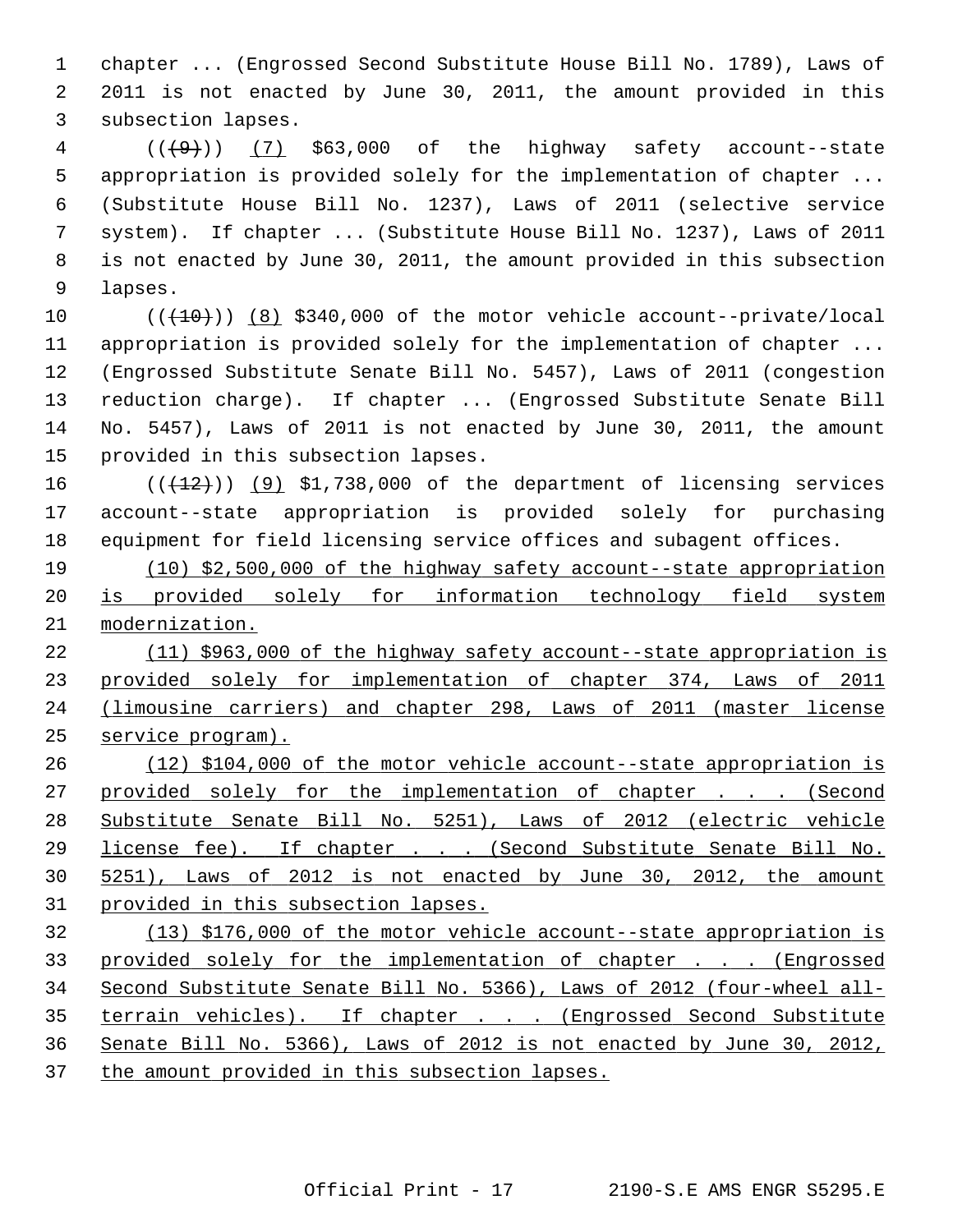(14) \$69,000 of the motor vehicle account--state appropriation is provided solely for the implementation of chapter . . . (Engrossed Substitute Senate Bill No. 5990), Laws of 2012 (state flower license plate). If chapter . . . (Engrossed Substitute Senate Bill No. 5990), Laws of 2012 is not enacted by June 30, 2012, the amount provided in this subsection lapses.

 (15) \$190,000 of the highway safety account--state appropriation is 8 provided solely for the implementation of chapter . . . (Substitute Senate Bill No. 6075), Laws of 2012 (vehicle owner information). If chapter . . . (Substitute Senate Bill No. 6075), Laws of 2012 is not enacted by June 30, 2012, the amount provided in this subsection lapses. Additionally, the total appropriation in this section assumes the revenue generated by the fee established in Substitute Senate Bill No. 6075. Within the amounts provided in this subsection, the department must improve on the information that the department makes publicly available to victims of domestic violence and sexual assault on how to better protect their personal information, especially their residential addresses. Specifically, the department must provide a link to the secretary of state's address confidentiality program web site. The department also must provide information regarding a person's ability to provide a mailing address in addition to the person's residential address when registering a vehicle with the department.

 (16) \$68,000 of the motor vehicle account--state appropriation is 25 provided solely for the implementation of chapter . . . (Substitute Senate Bill No. 6123), Laws of 2012 (NRA license plate). If chapter 27 . . . (Substitute Senate Bill No. 6123), Laws of 2012 is not enacted by June 30, 2012, the amount provided in this subsection lapses.

 (17) \$276,000 of the highway safety account--state appropriation is provided solely for the implementation of chapter . . . (Engrossed Substitute Senate Bill No. 6150), Laws of 2012 (facial recognition matching system). If chapter . . . (Engrossed Substitute Senate Bill No. 6150), Laws of 2012 is not enacted by June 30, 2012, the amount provided in this subsection lapses.

 (18) Consistent with chapter . . . (Engrossed Substitute Senate Bill No. 6150), Laws of 2012:

 (a) The department shall post notices in conspicuous locations at all department driver licensing offices, make written information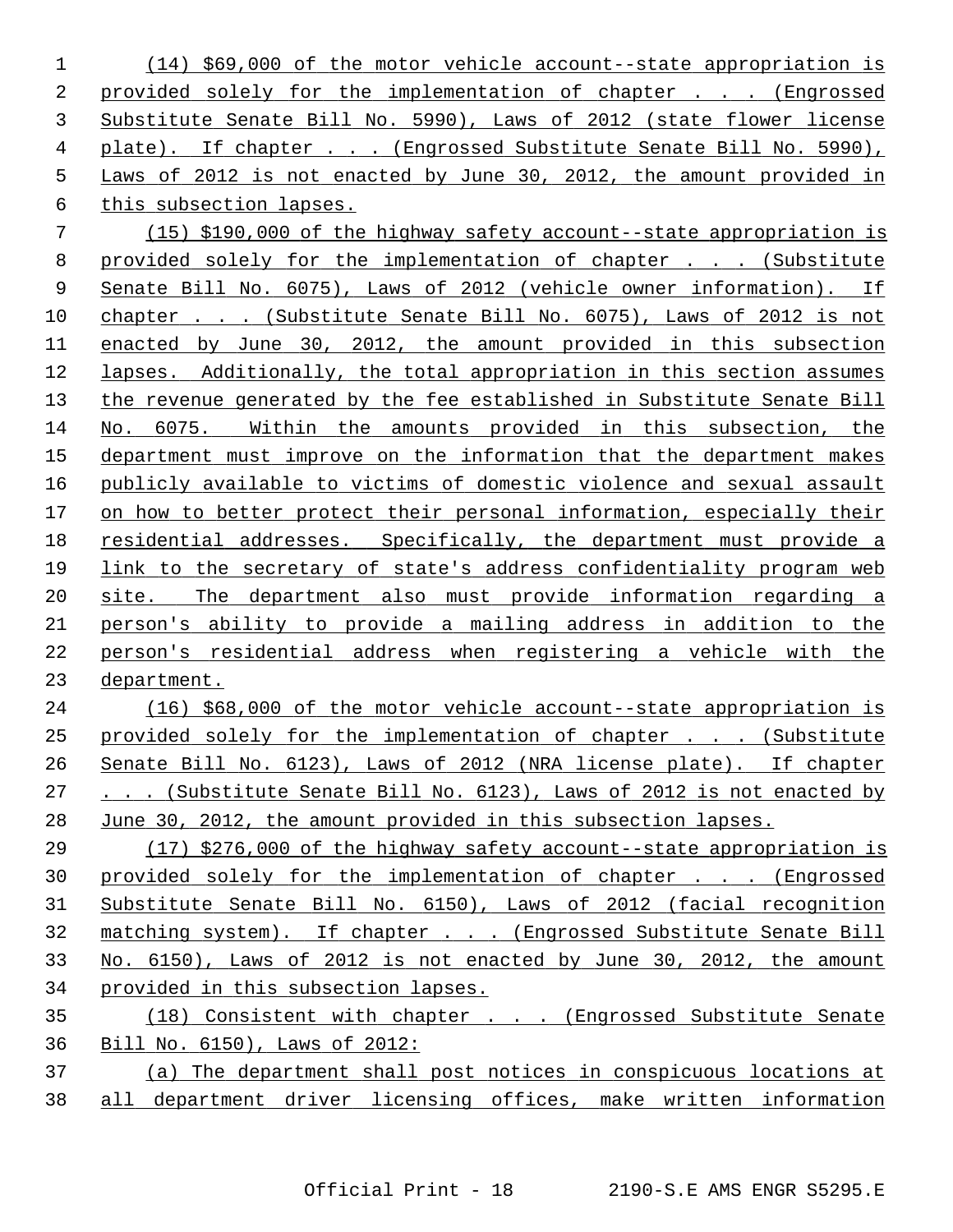available to all applicants at department driver licensing offices, and provide information on the department's web site regarding the facial 3 recognition matching system. The notices, written information, and information provided on the web site must address how the facial recognition matching system works, all ways in which the department may use results from the facial recognition matching system, how an investigation based on results from the facial recognition matching system would be conducted, and a person's right to appeal any 9 determinations made under this chapter;

 (b) The department shall report to the governor and the legislature by October 1, 2012, regarding the number of investigations initiated by the department based on results from the facial recognition matching system and the final outcomes of those investigations, if known; and

 (c) The office of the chief information officer shall develop the appropriate security standards for the department's use of the facial recognition matching system, subject to approval and oversight by the technology services board.

 (19) \$142,000 of the motor vehicle account--state appropriation is provided solely for the implementation of chapter . . . (Engrossed Substitute Senate Bill No. 6455), Laws of 2012 (transportation revenue). If chapter . . . (Engrossed Substitute Senate Bill No. 6455), Laws of 2012 is not enacted by June 30, 2012, the amount provided in this subsection lapses.

 (20) \$323,000 of the motor vehicle account--state appropriation is provided solely for the implementation of chapter . . . (Engrossed Substitute Senate Bill No. 6582), Laws of 2012 (local transportation revenue options). If chapter . . . (Engrossed Substitute Senate Bill No. 6582), Laws of 2012 is not enacted by June 30, 2012, the amount provided in this subsection lapses.

 (21) Within the amounts provided in this section, the department must develop a transition plan for moving to a paperless renewal notice. The plan must consider people that do not have access to the internet and must include an opportunity for people to opt-in to a paper renewal notice. Prior to the implementation of a paperless renewal system, the department must consult with the joint transportation committee.

 (22) Within existing resources, the department shall develop a plan to transition to a ten-year replacement license plate cycle. At a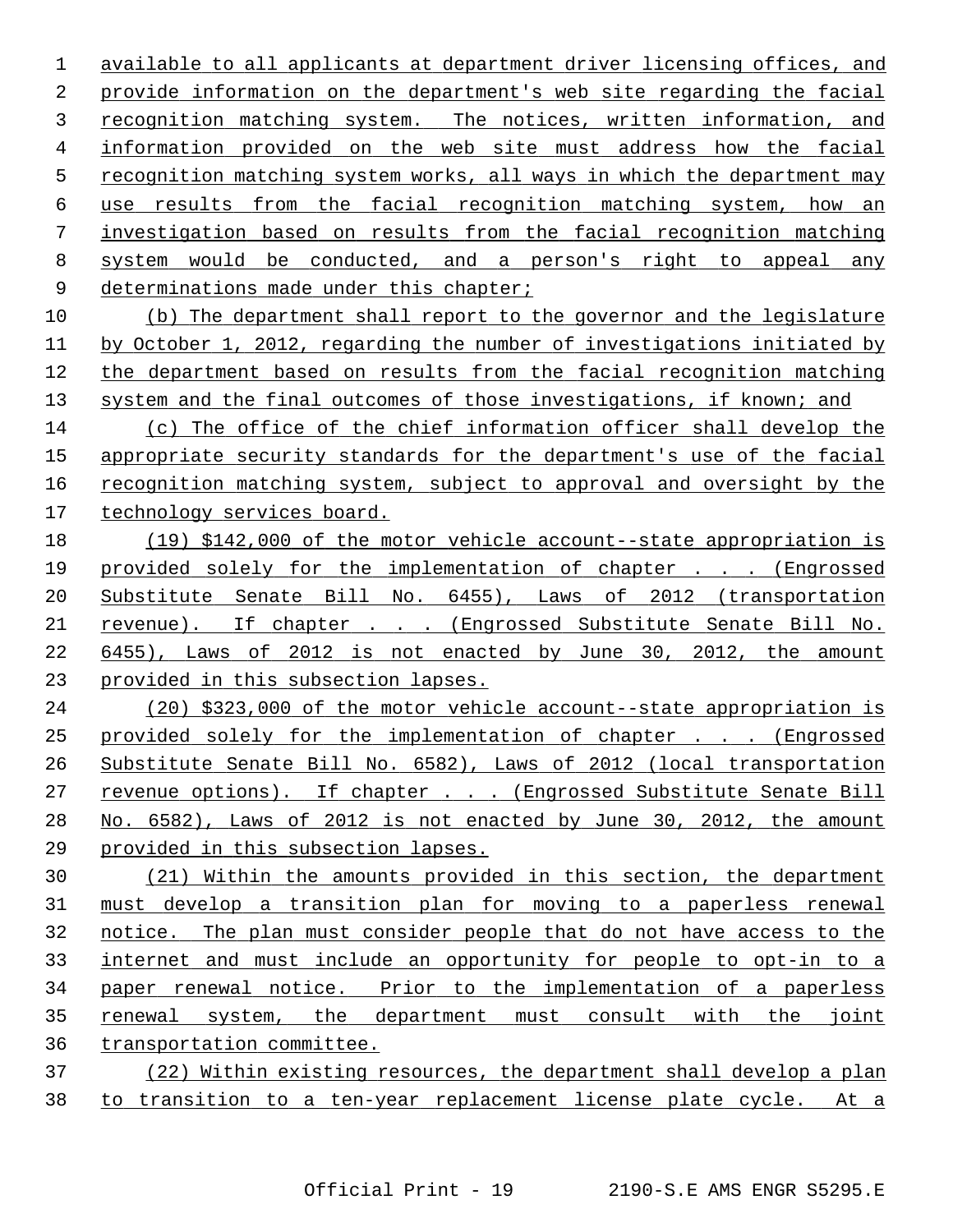minimum the plan must include the following provisions: (a) A ten-year replacement cycle for license plates only on vehicles that are subject to annual vehicle registration renewal; (b) a requirement that new license plates and registration, including all fees and taxes due upon annual registration, are required when a vehicle changes ownership, except when a vehicle is sold to a vehicle dealer for resale, in which case they are due only when the dealer sells the vehicle; (c) an original issue license plate fee that is equal to the current license plate replacement fee; and (d) an estimate of the plan's costs to implement and revenues generated. The department shall submit the plan with draft legislation implementing the plan to the transportation committees of the legislature by December 31, 2012.

13 **Sec. 209.** 2011 c 367 s 209 (uncodified) is amended to read as 14 follows: 15 **FOR THE DEPARTMENT OF TRANSPORTATION--TOLL OPERATIONS AND** 16 **MAINTENANCE--PROGRAM B** 17 High Occupancy Toll Lanes Operations Account--State 18 Appropriation . . . . . . . . . . . . . . . . . . ((\$1,295,000))  $\frac{19}{1,276,000}$ 20 Motor Vehicle Account--State Appropriation . . . . . . . ((\$550,000))  $21$   $\frac{$538,000}{ }$ 22 Tacoma Narrows Toll Bridge Account--State 23 Appropriation . . . . . . . . . . . . . . . . . ((\$23,429,000)) 24 \$23,365,000 25 State Route Number 520 Corridor Account--State 26 Appropriation . . . . . . . . . . . . . . . . . . . . . .\$27,295,000 27 State Route Number 520 Civil Penalties 28 Account--State Appropriation . . . . . . . . . .  $(34,622,000)$  $29$   $\frac{$3,622,000}{ }$ 30 TOTAL APPROPRIATION . . . . . . . . . . . . . ((\$57,191,000))  $31$  \$56,096,000 32 The appropriations in this section are subject to the following 33 conditions and limitations:

34 (1) The department shall make detailed quarterly expenditure 35 reports available to the transportation commission and to the public on 36 the department's web site using current department resources. The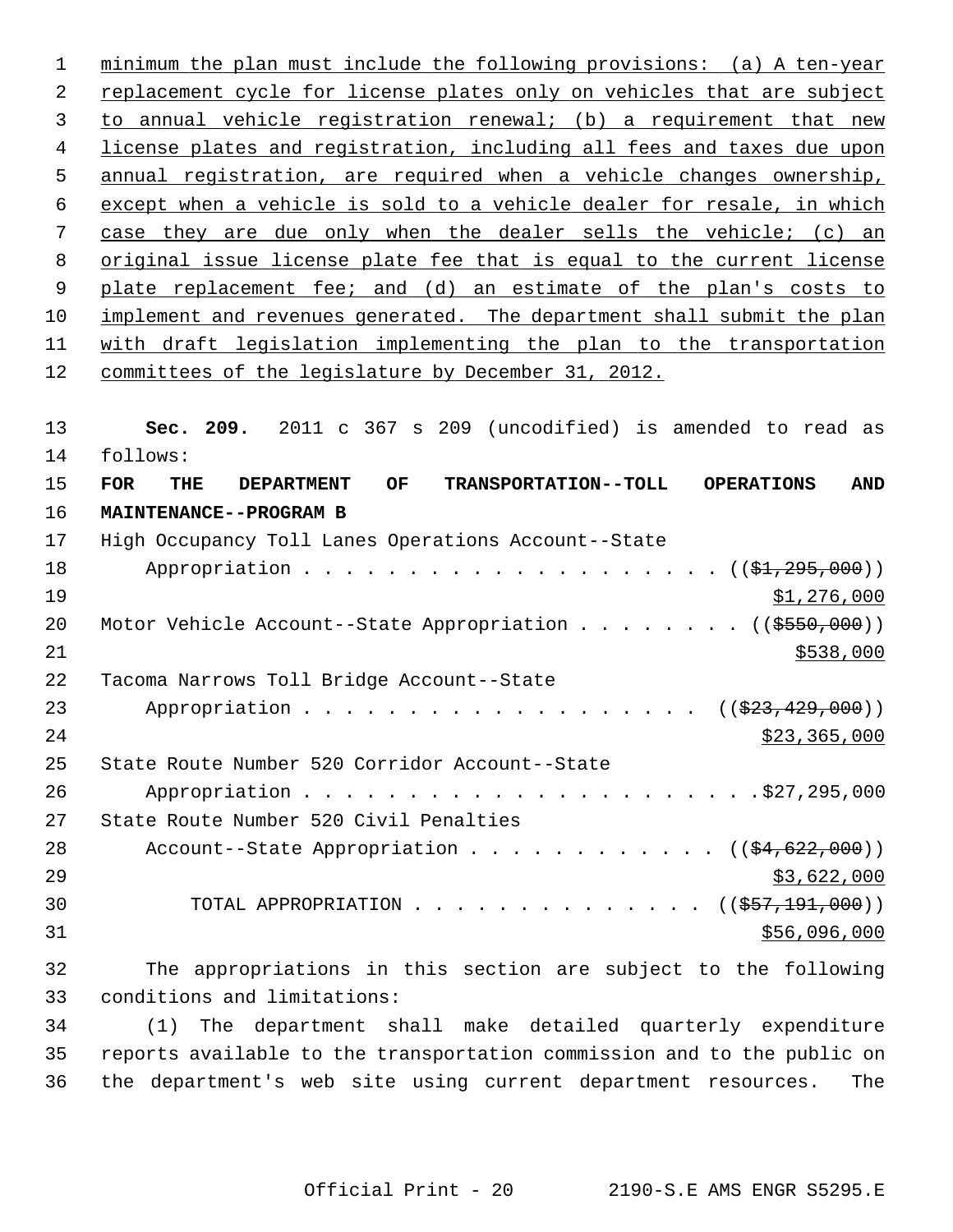1 reports must include a summary of toll revenue by facility on all 2 operating toll facilities and high occupancy toll lane systems, and an 3 itemized depiction of the use of that revenue.

 4 (2) ((\$4,622,000)) \$3,622,000 of the state route number 520 civil 5 penalties account--state appropriation and \$1,458,000 of the Tacoma 6 Narrows toll bridge account--state appropriation are provided solely 7 for expenditures related to the toll adjudication process. All costs 8 associated with the toll adjudication process are anticipated to be 9 covered by revenue collected from the toll adjudication process. The 10 department shall report quarterly on the civil penalty process to the 11 office of financial management and the house of representatives and 12 senate transportation committees beginning September 30, 2011. The 13 reports must include a summary table for each toll facility that 14 includes: The number of notices of civil penalty issued; the number of 15 recipients who pay before the notice becomes a penalty; the number of 16 recipients who request a hearing and the number who do not respond; 17 workload costs related to hearings; the cost and effectiveness of debt 18 collection activities; and revenues generated from notices of civil 19 penalty.

20 (3) It is the intent of the legislature that transitioning to a 21 statewide tolling operations center and preparing for all-electronic 22 tolling on certain toll facilities will have no adverse revenue or 23 expenditure impact on the Tacoma Narrows toll bridge account. Any 24 increased costs related to this transition shall not be allocated to 25 the Tacoma Narrows toll bridge account. All costs associated with the 26 toll adjudication process are anticipated to be covered by revenue 27 collected from the toll adjudication process.

28 (4) The department shall ensure that, at no cost to the Tacoma 29 Narrows toll bridge account, new electronic tolling tag readers are 30 installed on the Tacoma Narrows bridge as soon as practicable that are 31 able to read existing and new electronic tolling tags.

32 (5) \$17,786,000 of the state route number 520 corridor account-- 33 state appropriation is provided solely for nonvendor costs associated 34 with tolling the state route number 520 bridge. Funds from the state 35 route number 520 corridor account--state appropriation shall not be 36 used to pay for items prohibited by Executive Order No. 1057, including 37 subscriptions to technical publications, employee educational expenses,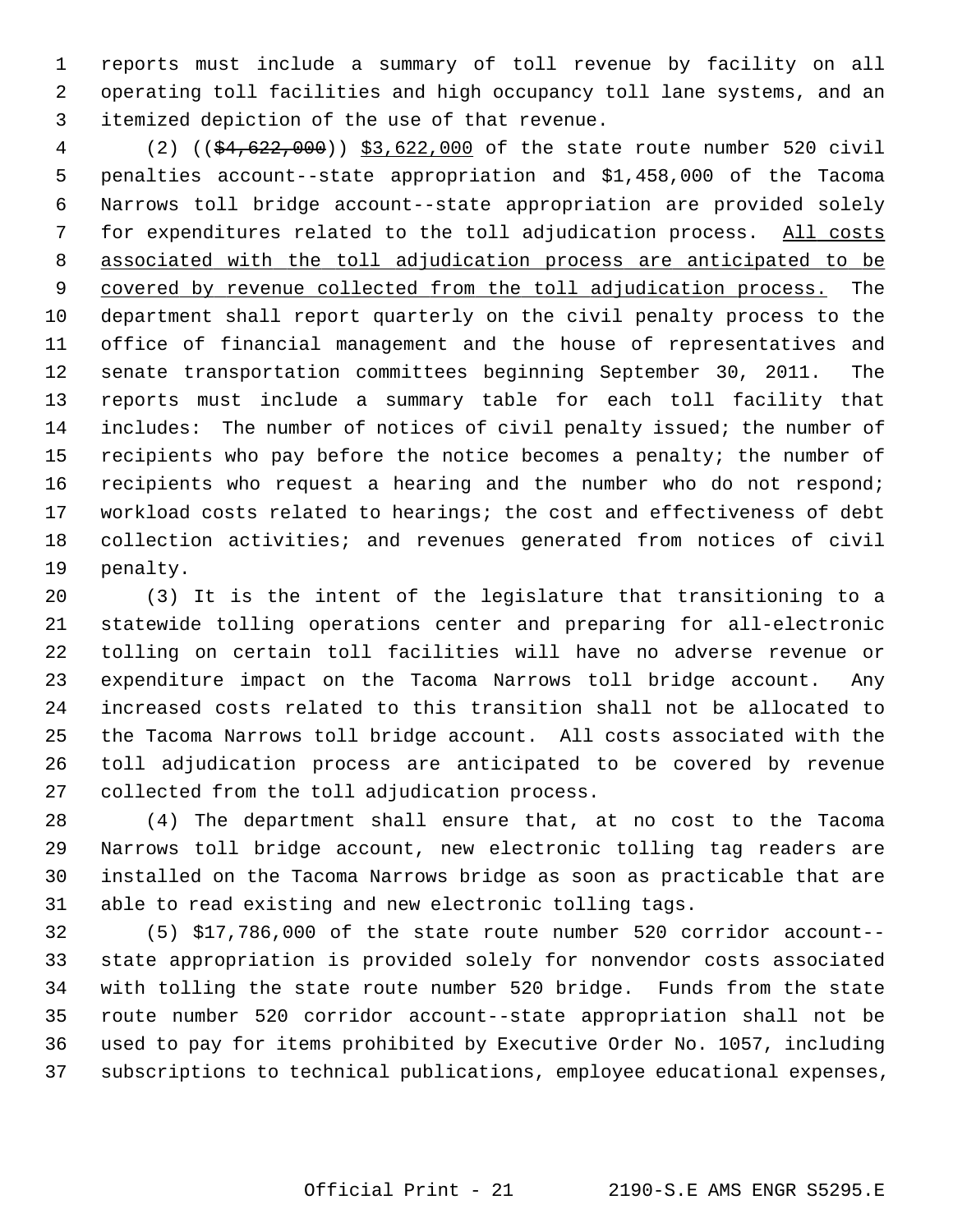1 professional membership dues and fees, employee recognition and safety 2 awards, meeting meals and light refreshments, commute trip reduction 3 incentives, and employee travel.

 4 **Sec. 210.** 2011 c 367 s 210 (uncodified) is amended to read as 5 follows: 6 **FOR THE DEPARTMENT OF TRANSPORTATION--INFORMATION TECHNOLOGY--PROGRAM** 7 **C** 8 Motor Vehicle Account--State Appropriation . . . . . ((\$69,107,000))  $\frac{$67,398,000}{$567,398,000}$ 10 Transportation Partnership Account--State 11 Appropriation . . . . . . . . . . . . . . . . . . . . . . \$1,460,000 12 Multimodal Transportation Account--State 13 Appropriation . . . . . . . . . . . . . . . . . . . . . . . \$363,000 14 Transportation 2003 Account (Nickel Account)--State 15 Appropriation . . . . . . . . . . . . . . . . . . . . . . \$1,460,000 16 TOTAL APPROPRIATION . . . . . . . . . . . . . . ((\$72,390,000))  $17$  \$70,681,000

18 The appropriations in this section are subject to the following 19 conditions and limitations:

20 (1) The department shall consult with the office of financial 21 management and the department of ((information)) enterprise services 22 to: (a) Ensure that the department's current and future system 23 development is consistent with the overall direction of other key state 24 systems; and (b) when possible, use or develop common statewide 25 information systems to encourage coordination and integration of 26 information used by the department and other state agencies and to 27 avoid duplication.

28 (2) \$1,460,000 of the transportation partnership account--state 29 appropriation and \$1,460,000 of the transportation 2003 account (nickel 30 account)--state appropriation are provided solely for maintaining the 31 department's project management reporting system.

32 (3) \$210,000 of the motor vehicle account--state appropriation is 33 provided solely for the department's compliance with its national 34 pollution discharge elimination system permit.

35  $((\left\langle 5\right\rangle))^2$  (4) \$502,000 of the motor vehicle account--state 36 appropriation is provided solely to provide support for the 37 transportation executive information system.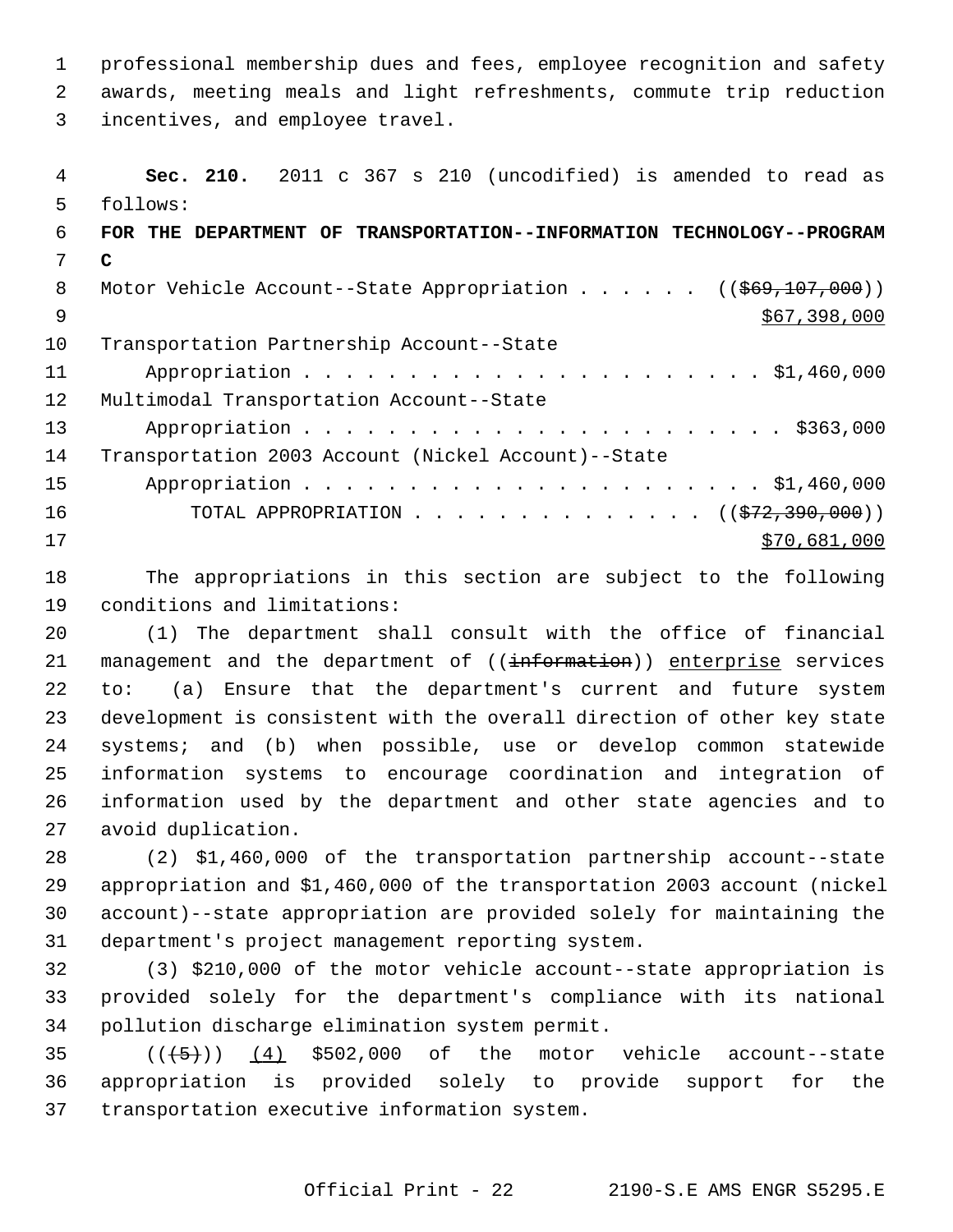1 **Sec. 211.** 2011 c 367 s 211 (uncodified) is amended to read as 2 follows:

 3 **FOR THE DEPARTMENT OF TRANSPORTATION--FACILITY MAINTENANCE, OPERATIONS** 4 **AND CONSTRUCTION--PROGRAM D--OPERATING**

5 Motor Vehicle Account--State Appropriation . . . . . ((\$25,851,000))  $\frac{$25,466,000}{5}$ 

 7 The appropriation in this section is subject to the following 8 conditions and limitations:

 9 (1) The department shall submit a predesign proposal for a new 10 traffic management center to the office of financial management 11 consistent with the process followed by nontransportation capital 12 construction projects. The department shall not award a contract for 13 construction of a new traffic management center until the predesign 14 proposal has been submitted and the office of financial management has 15 completed a budget evaluation study that indicates a new building is 16 the recommended option for accommodating additional traffic management 17 operations.

18 (2) \$850,000 of the motor vehicle account--state appropriation is 19 provided solely for the department's compliance with its national 20 pollution discharge elimination system permit.

21 **Sec. 212.** 2011 c 367 s 212 (uncodified) is amended to read as 22 follows:

23 **FOR THE DEPARTMENT OF TRANSPORTATION--AVIATION--PROGRAM F**

| 24  | Aeronautics Account--State Appropriation ( (\$6,066,000))              |
|-----|------------------------------------------------------------------------|
| 25  | \$6,002,000                                                            |
| 26  | Aeronautics Account--Federal Appropriation \$2,150,000                 |
| 2.7 | TOTAL APPROPRIATION $\ldots$ , ( $(\frac{28}{216}, \frac{216}{100})$ ) |
| 28  | \$8,152,000                                                            |

29 The appropriations in this section are subject to the following 30 conditions and limitations: \$200,000 of the aeronautics account--state 31 appropriation is a reappropriation provided solely to complete runway 32 preservation projects.

33 **Sec. 213.** 2011 c 367 s 213 (uncodified) is amended to read as 34 follows:

35 **FOR THE DEPARTMENT OF TRANSPORTATION--PROGRAM DELIVERY MANAGEMENT AND**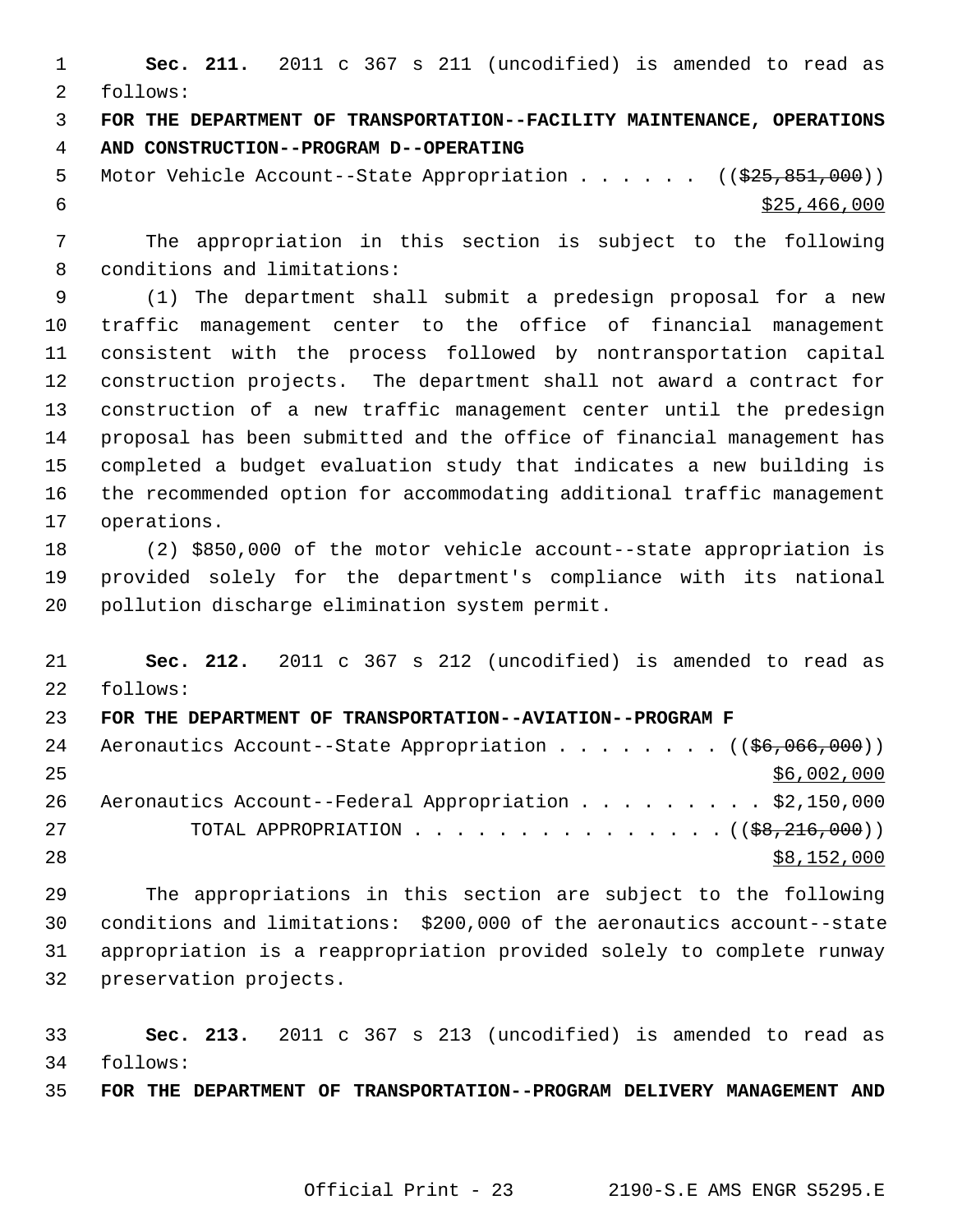1 **SUPPORT--PROGRAM H**

| 2  | Motor Vehicle Account--State Appropriation $($ $($ $\frac{247}{18},000)$ $)$ |
|----|------------------------------------------------------------------------------|
|    | \$45,796,000                                                                 |
| 4  | Motor Vehicle Account--Federal Appropriation \$500,000                       |
| 5. | Multimodal Transportation Account--State                                     |
| 6  |                                                                              |
|    | TOTAL APPROPRIATION $\ldots$ , ( $(\frac{248}{168}, \frac{168}{160})$ )      |
| -8 | \$46,546,000                                                                 |
|    |                                                                              |

 9 The appropriations in this section are subject to the following 10 conditions and limitations:

11 (1) ((The department shall provide updated information on six 12 project milestones for all active projects, funded in part or in whole 13 with 2005 transportation partnership account funds or 2003 nickel 14 account funds, on a quarterly basis in the transportation executive 15 information system. The department shall also provide updated 16 information on six project milestones for projects funded with 17 preexisting funds and that are agreed to by the legislature, office of 18 financial management, and the department, on a quarterly basis.

19  $(2)$   $(2)$   $(3)$ , 754,000 of the motor vehicle account--state appropriation 20 is provided solely for the department's compliance with its national 21 pollution discharge elimination system permit.

22  $((+3))$  (2) It is the intent of the legislature that ((the real 23 estate services division of the department will recover the cost of its 24 efforts from future sale proceeds)) future surplus property sale 25 proceeds support the efforts of the real estate services division of 26 the department.

27  $((+4))$  (3) The legislature recognizes that the Dryden pit site 28 (WSDOT Inventory Control (IC) No. 2-04-00103) is unused state-owned 29 real property under the jurisdiction of the department of 30 transportation, and that the public would benefit significantly from 31 the complete enjoyment of the natural scenic beauty and recreational 32 opportunities available at the site. Therefore, pursuant to RCW 33 47.12.080, the legislature declares that transferring the property to 34 the department of fish and wildlife for recreational use and fish and 35 wildlife restoration efforts is consistent with the public interest in 36 order to preserve the area for the use of the public and the betterment 37 of the natural environment. The department of transportation shall 38 work with the department of fish and wildlife, and shall transfer and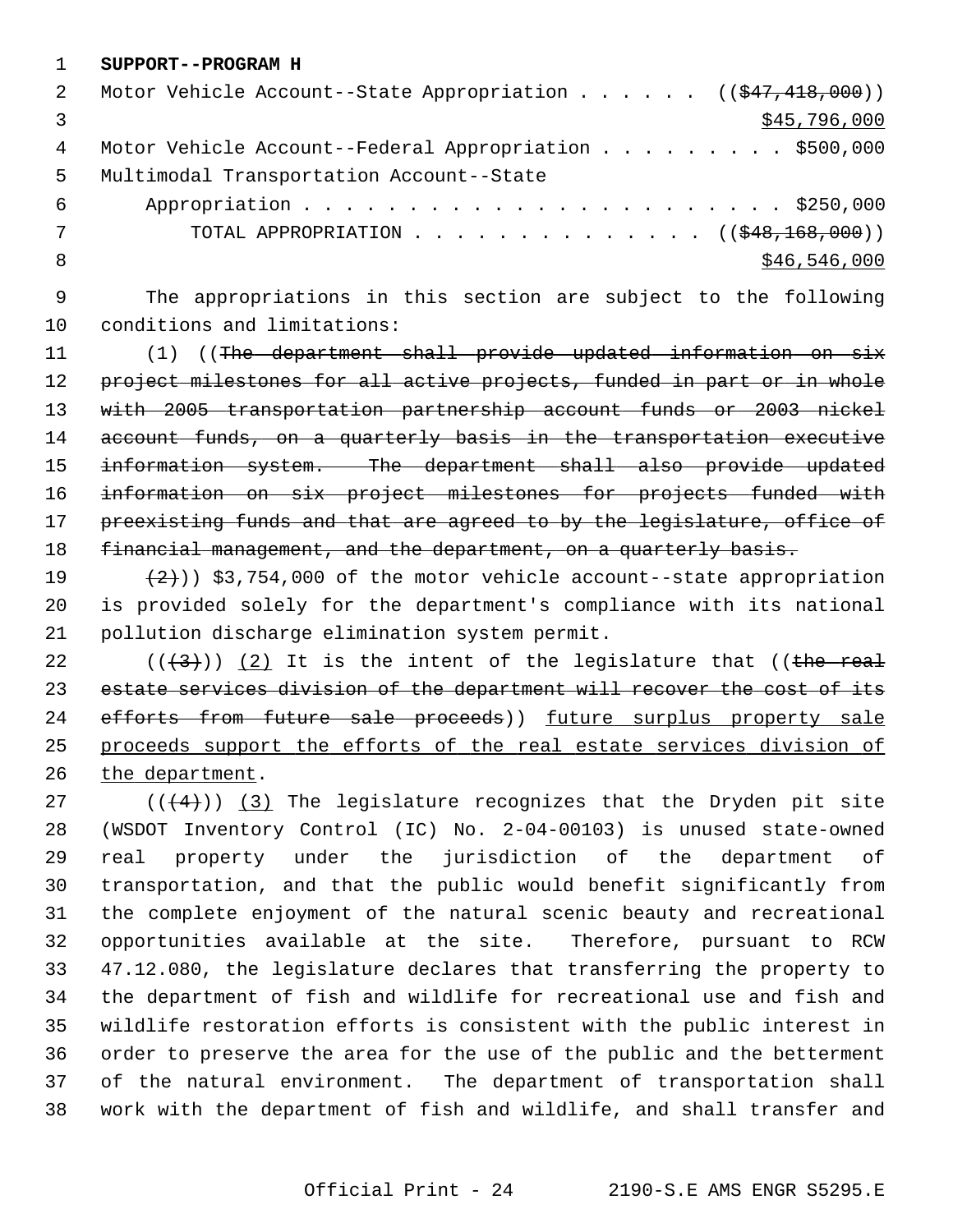1 convey the Dryden pit site to the department of fish and wildlife as is 2 for an adjusted fair market value reflecting site conditions, the 3 proceeds of which must be deposited in the motor vehicle fund. The 4 department of transportation is not responsible for any costs 5 associated with the cleanup or transfer of this property. By July 1, 6 2011, and annually thereafter until the entire Dryden pit property has 7 been transferred, the department shall submit a status report regarding 8 the transaction to the chairs of the legislative transportation 9 committees.

 (4) Consistent with chapter . . . (Engrossed Second Substitute House Bill No. 2238), Laws of 2012 (wetlands mitigation) and to the extent practicable, the department shall work with the department of ecology and the department of fish and wildlife to determine if the department can utilize the following three programs as opportunities for mitigation of environmental impacts from projects: The forestry riparian easement program; the family forest fish passage program; and the riparian open space program. The department shall provide a report to the legislature by December 31, 2012, on results of this effort. The use of these programs is not intended to be additive to existing compensatory mitigation.

 (5) The legislature recognizes that the trail known as the Apple Capital Loop, and its extensions, serve to separate motor vehicle 23 traffic from pedestrians and bicyclists, increasing motor vehicle safety on existing state route number 28. Consistent with chapter 47.30 RCW and pursuant to RCW 47.12.080, the legislature declares that transferring portions of WSDOT Inventory Control (IC) Nos. 2-09-04537 and 2-09-04569 to Douglas county and the city of East Wenatchee is consistent with the public interest. The legislature directs the department to transfer the property to Douglas county and the city of East Wenatchee. The department must be paid fair market value for any portions of the transferred real property that is later abandoned, vacated, or ceases to be publicly maintained for trail purposes. Douglas county and the city of East Wenatchee must agree to accept responsibility for trail segments within their respective jurisdictions and sign an agreement with the state that the transfer of these parcels to their respective jurisdictions extinguishes any state obligations to improve, maintain, or be in any way responsible for these assets. The department shall not surplus any of the lands adjoining the trail until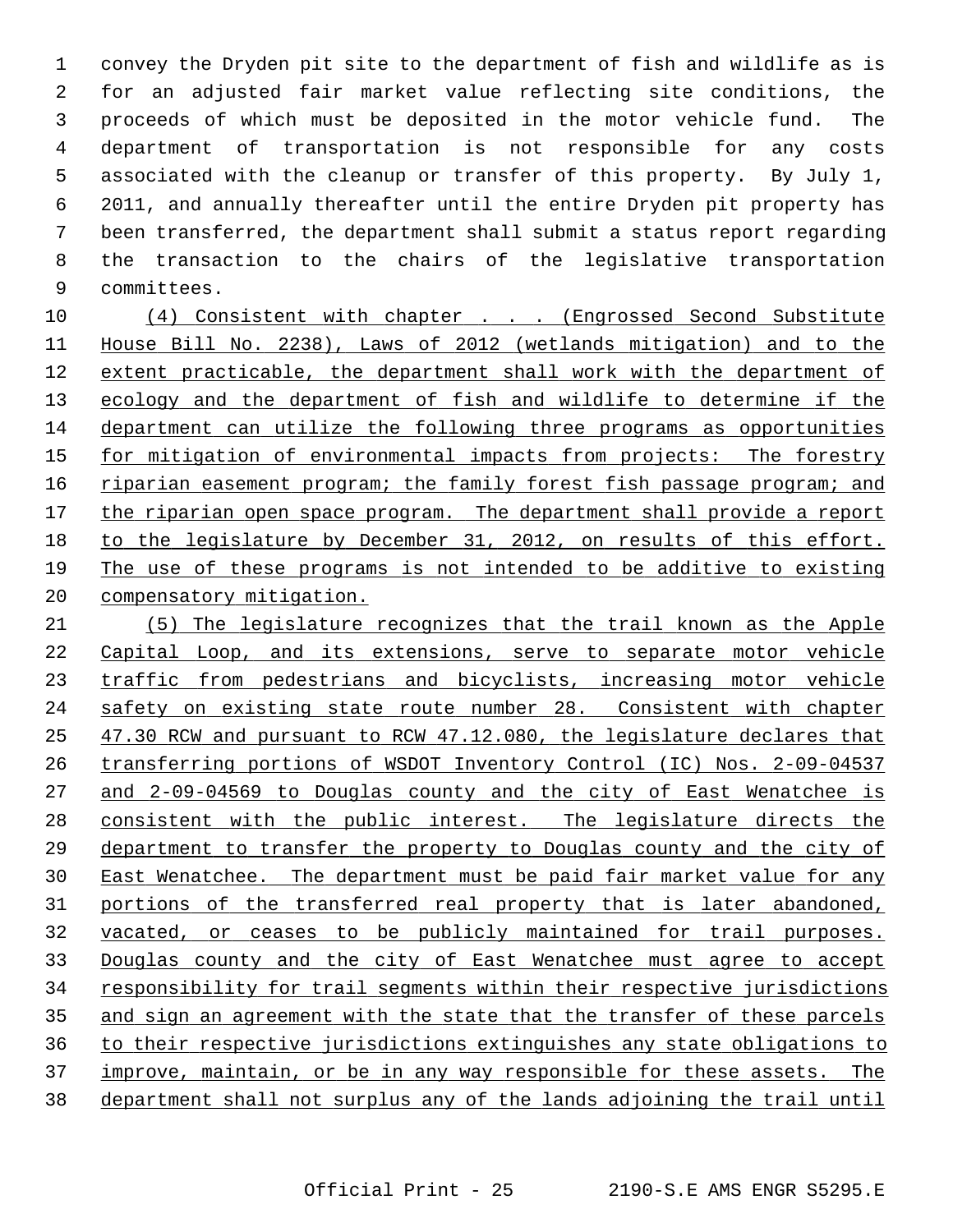| 1               | Douglas county and the city of East Wenatchee accomplish zoning and        |
|-----------------|----------------------------------------------------------------------------|
| 2               | land use planning as they deem necessary, provided those updates are       |
| 3               | completed by January 1, 2014. The department shall report to the           |
| 4               | transportation committees of the legislature by June 30, 2013, and         |
| 5               | annually thereafter, on the status of the transfer until complete.         |
|                 |                                                                            |
| 6               | Sec. 214. 2011 c 367 s 214 (uncodified) is amended to read as              |
| 7               | follows:                                                                   |
| 8               | TRANSPORTATION--ECONOMIC PARTNERSHIPS--PROGRAM<br>FOR THE<br>DEPARTMENT OF |
| 9               | K                                                                          |
| 10 <sub>1</sub> | Motor Vehicle Account--State Appropriation ( $(\frac{2622}{000})$ )        |
| 11              | \$602,000                                                                  |
| 12              | Multimodal Transportation Account--State Appropriation \$110,000           |
| 13              | TOTAL APPROPRIATION $\ldots$ , ( $(\frac{2732}{100})$ )                    |
| 14              | \$712,000                                                                  |
|                 |                                                                            |

15 The appropriations in this section are subject to the following 16 conditions and limitations: The department shall conduct a study on 17 the potential to generate revenue from off-premise outdoor advertising 18 signs that are erected or maintained adjacent and visible to the 19 interstate system highways, primary system highways, or scenic system 20 highways. The study must provide an evaluation of the market for 21 outdoor advertising signs, including an evaluation of the number of 22 potential advertisers and the amount charged by other jurisdictions for 23 sign permits, and must provide a recommendation for a revised fee 24 structure that recognizes the market value for off-premise signs and 25 considers charging differential fees based on the size, type, and 26 location of the sign.

27 **Sec. 215.** 2011 c 367 s 215 (uncodified) is amended to read as 28 follows: 29 **FOR THE DEPARTMENT OF TRANSPORTATION--HIGHWAY MAINTENANCE--PROGRAM M** 30 Motor Vehicle Account--State Appropriation . . . . . . ((\$380,327,000))  $31$  \$373,709,000 32 Motor Vehicle Account--Federal Appropriation . . . . . . . . \$7,000,000 33 TOTAL APPROPRIATION . . . . . . . . . . . . . ((<del>\$387,327,000</del>)) 34 \$380,709,000 35 The appropriations in this section are subject to the following

36 conditions and limitations: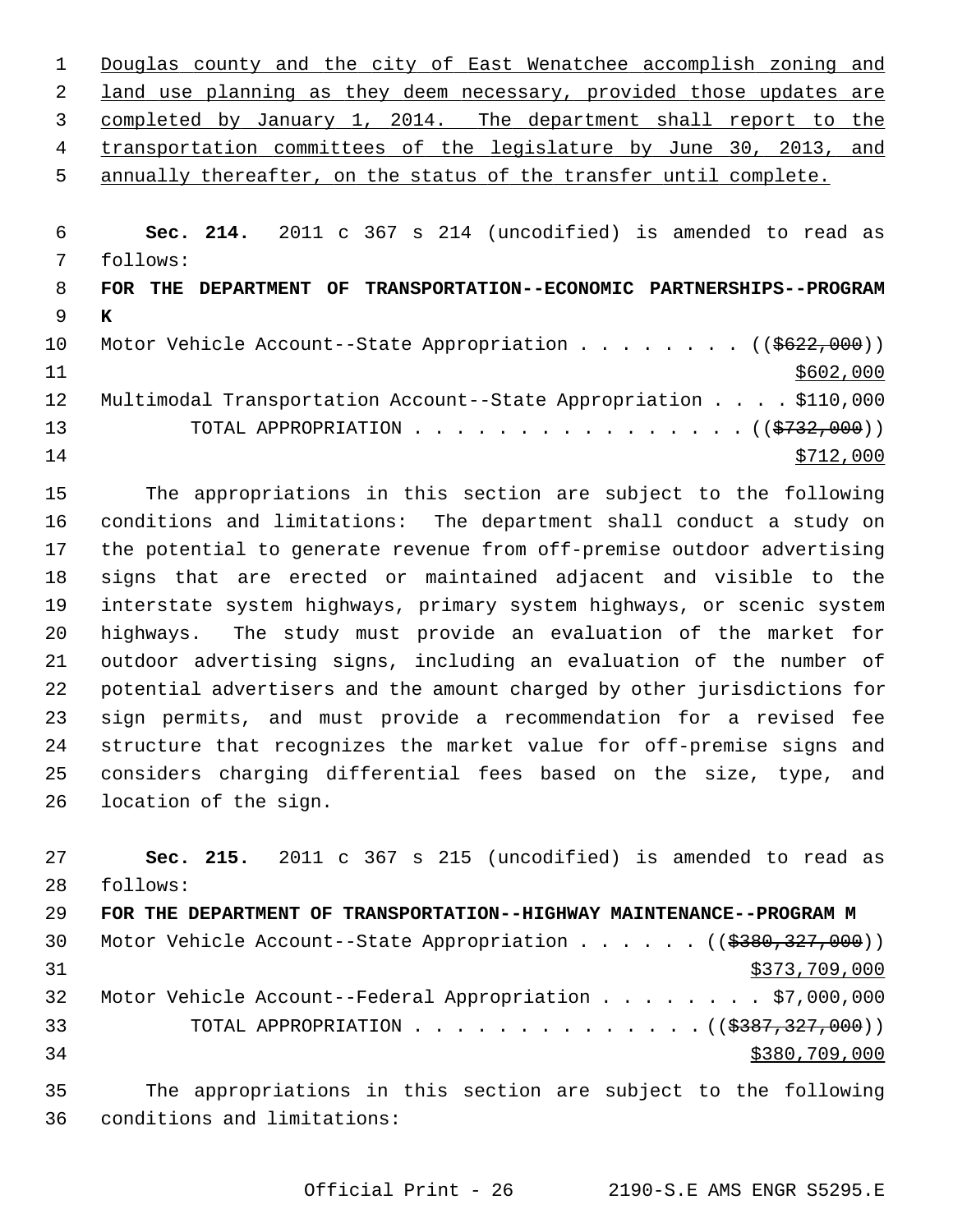1 (1) The department shall request an unanticipated receipt for any 2 federal moneys received for emergency snow and ice removal and shall 3 place an equal amount of the motor vehicle account--state appropriation 4 into unallotted status. This exchange shall not affect the amount of 5 funding available for snow and ice removal.

 6 (2) \$7,000,000 of the motor vehicle account--state appropriation is 7 provided solely for third-party damages to the highway system where the 8 responsible party is known and reimbursement is anticipated. The 9 department shall request additional appropriation authority for any 10 funds received for reimbursements of third-party damages that are in 11 excess of this appropriation.

12 (3) \$7,000,000 of the motor vehicle account--federal appropriation 13 is for unanticipated federal funds that may be received during the 14 2011-2013 fiscal biennium. Upon receipt of the funds, the department 15 shall provide a report on the use of the funds to the transportation 16 committees of the legislature and the office of financial management.

17 (4) The department may work with the department of corrections to 18 utilize corrections crews for the purposes of litter pickup on state 19 highways.

20 (5) \$4,530,000 of the motor vehicle account--state appropriation is 21 provided solely for the department's compliance with its national 22 pollution discharge elimination system permit.

23 (6) The department shall continue to report maintenance 24 accountability process (MAP) targets and achievements on an annual 25 basis. The department shall use available funding to target and 26 deliver a minimum MAP grade of C for the activity of roadway striping.

27 (7) \$6,884,000 of the motor vehicle account--state appropriation is 28 provided solely for the high priority maintenance backlog. Addressing 29 the maintenance backlog must result in increased levels of service. If 30 chapter . . . (Engrossed Substitute Senate Bill No. 5251), Laws of 2011 31 (electric vehicle fee) is not enacted by June 30, 2011, \$500,000 of the 32 appropriation provided in this subsection lapses.

33 (8) ((\$317,000 of the motor vehicle account--state appropriation is 34 provided solely for maintaining a new active traffic management system 35 on Interstate 5, Interstate 90, and state route number 520.)) The 36 department shall track the costs associated with ((these)) active 37 traffic management systems on a corridor basis and report to the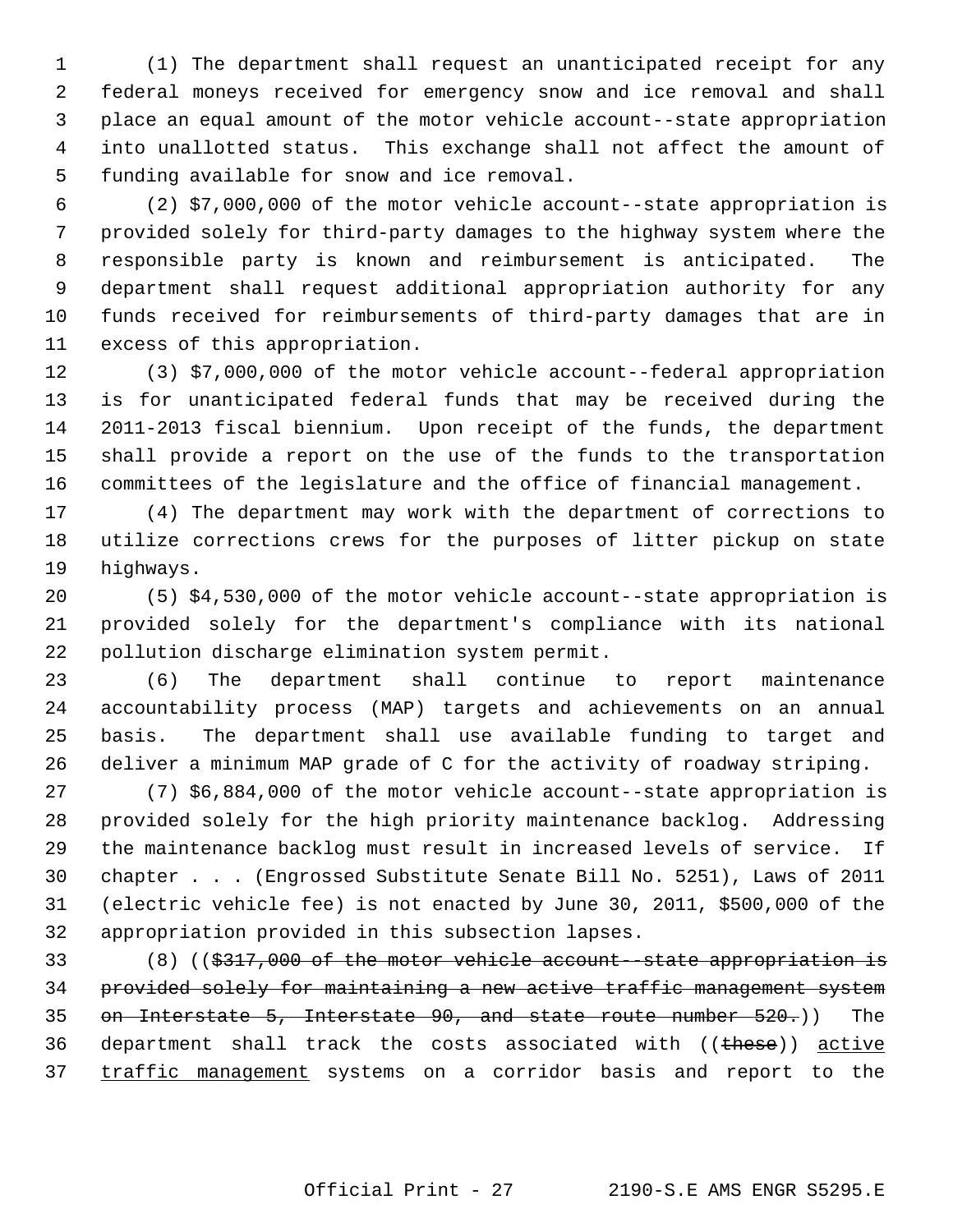1 transportation committees of the legislature on the costs and benefits 2 of the systems by December 1, 2011.

 3 **Sec. 216.** 2011 c 367 s 216 (uncodified) is amended to read as 4 follows: 5 **FOR THE DEPARTMENT OF TRANSPORTATION--TRAFFIC OPERATIONS--PROGRAM Q--** 6 **OPERATING** 7 Motor Vehicle Account--State Appropriation . . . . . ((\$50,166,000))  $8 \div 48,818,000$ 9 Motor Vehicle Account--Federal Appropriation . . . . . . . \$2,050,000 10 Motor Vehicle Account--Private/Local Appropriation . . . . ((\$127,000))  $11$  \$250,000 12 TOTAL APPROPRIATION . . . . . . . . . . . . . . ((\$52,343,000))  $\frac{13}{13}$   $\frac{118}{000}$ 

14 The appropriations in this section are subject to the following 15 conditions and limitations:

16 (1) \$6,000,000 of the motor vehicle account--state appropriation is 17 provided solely for low-cost enhancements. Of this amount, \$10,000 of 18 the motor vehicle account--state appropriation is provided solely for 19 the department to install additional farm machinery signs to promote 20 safety in agricultural areas along state highways. The department 21 shall give priority to low-cost enhancement projects that improve 22 safety or provide congestion relief. The department shall prioritize 23 low-cost enhancement projects on a statewide rather than regional 24 basis. By ((September)) October 1st of each ((even)) odd-numbered 25 year, the department shall provide a report to the legislature listing 26 all low-cost enhancement projects prioritized on a statewide rather 27 than regional basis completed in the prior year.

28 (2) \$145,000 of the motor vehicle account--state appropriation is 29 provided solely for the department to continue a pilot tow truck 30 incentive program and to expand the program to other areas of the 31 state. The department may provide incentive payments to towing 32 companies that meet clearance goals on accidents that involve heavy 33 trucks.

34 (3) During the 2011-2013 fiscal biennium, the department shall 35 implement a pilot program that expands private transportation 36 providers' access to high occupancy vehicle lanes. Under the pilot 37 program, when the department reserves a portion of a highway based on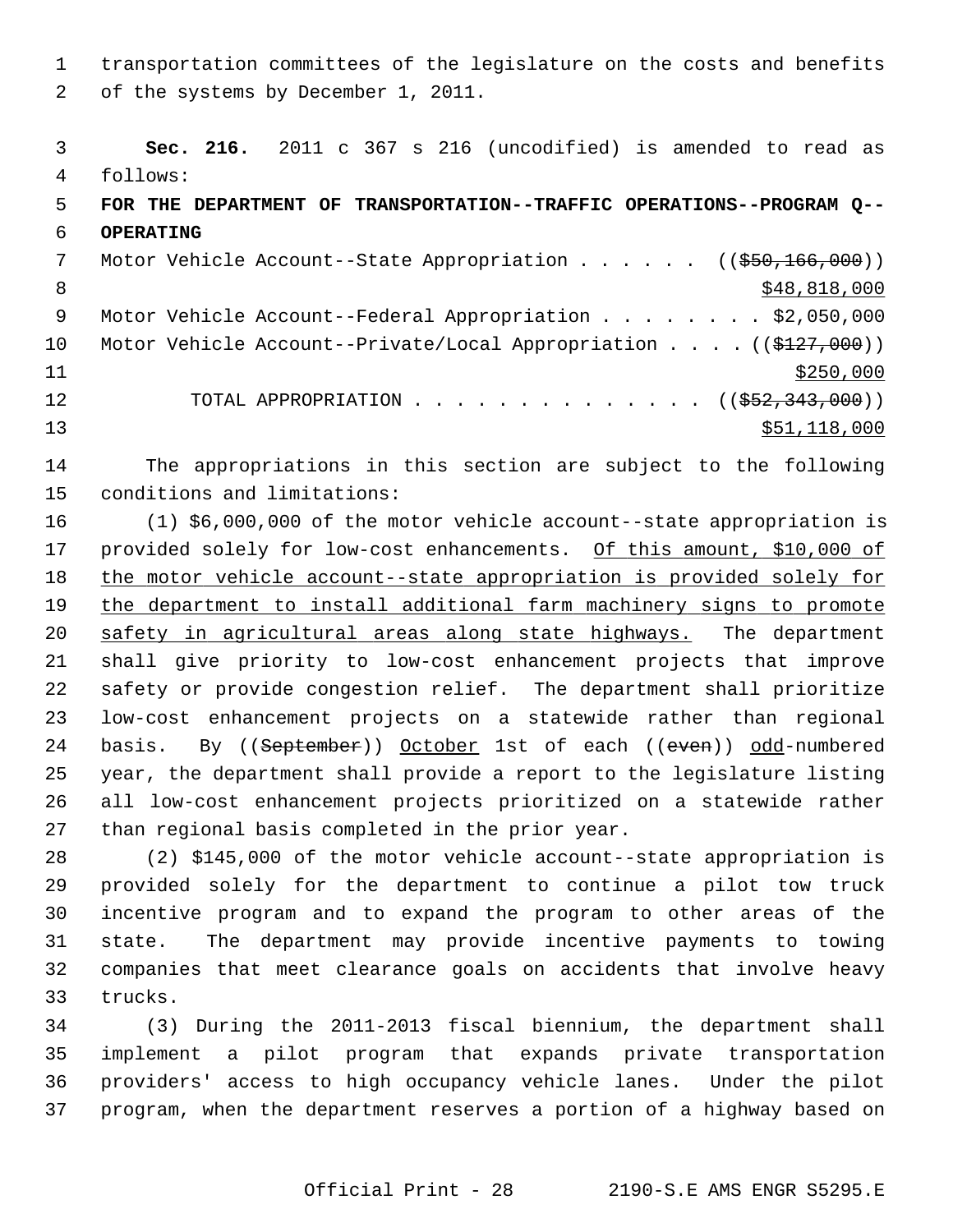1 the number of passengers in a vehicle, the following vehicles must be 2 authorized to use the reserved portion of the highway if the vehicle 3 has the capacity to carry eight or more passengers, regardless of the 4 number of passengers in the vehicle: (a) Auto transportation company 5 vehicles regulated under chapter 81.68 RCW; (b) passenger charter 6 carrier vehicles regulated under chapter 81.70 RCW, except marked or 7 unmarked stretch limousines and stretch sport utility vehicles as 8 defined under department of licensing rules; (c) private nonprofit 9 transportation provider vehicles regulated under chapter 81.66 RCW; and 10 (d) private employer transportation service vehicles. For purposes of 11 this subsection, "private employer transportation service" means 12 regularly scheduled, fixed-route transportation service that is offered 13 by an employer for the benefit of its employees. By June 30, 2013, the 14 department shall report to the transportation committees of the 15 legislature on whether private transportation provider use of high 16 occupancy vehicle lanes under the pilot program reduces the speeds of 17 high occupancy vehicle lanes. Nothing in this subsection is intended 18 to authorize the conversion of public infrastructure to private, for-19 profit purposes or to otherwise create an entitlement or other claim by 20 private users to public infrastructure. If chapter ... (Substitute 21 Senate Bill No. 5836), Laws of 2011 is enacted by June 30, 2011, this 22 subsection is null and void.

23 (4) \$9,000,000 of the motor vehicle account--state appropriation is 24 provided solely for the department's incident response program.

25 (5) The department, in consultation with the Washington state 26 patrol, must continue a pilot program for the patrol to issue 27 infractions based on information from automated traffic safety cameras 28 in roadway construction zones on state highways. The department must 29 report to the joint transportation committee by January 1, 2012, and 30 January 1, 2013, on the status of this pilot program. For the purpose 31 of this pilot program, during the 2011-2013 fiscal biennium, a roadway 32 construction zone includes areas where public employees or private 33 contractors may be present or where a driving condition exists that 34 would make it unsafe to drive at higher speeds, such as, when the 35 department is redirecting or realigning lanes on any public roadway 36 pursuant to ongoing construction. The department shall use the 37 following guidelines to administer the program: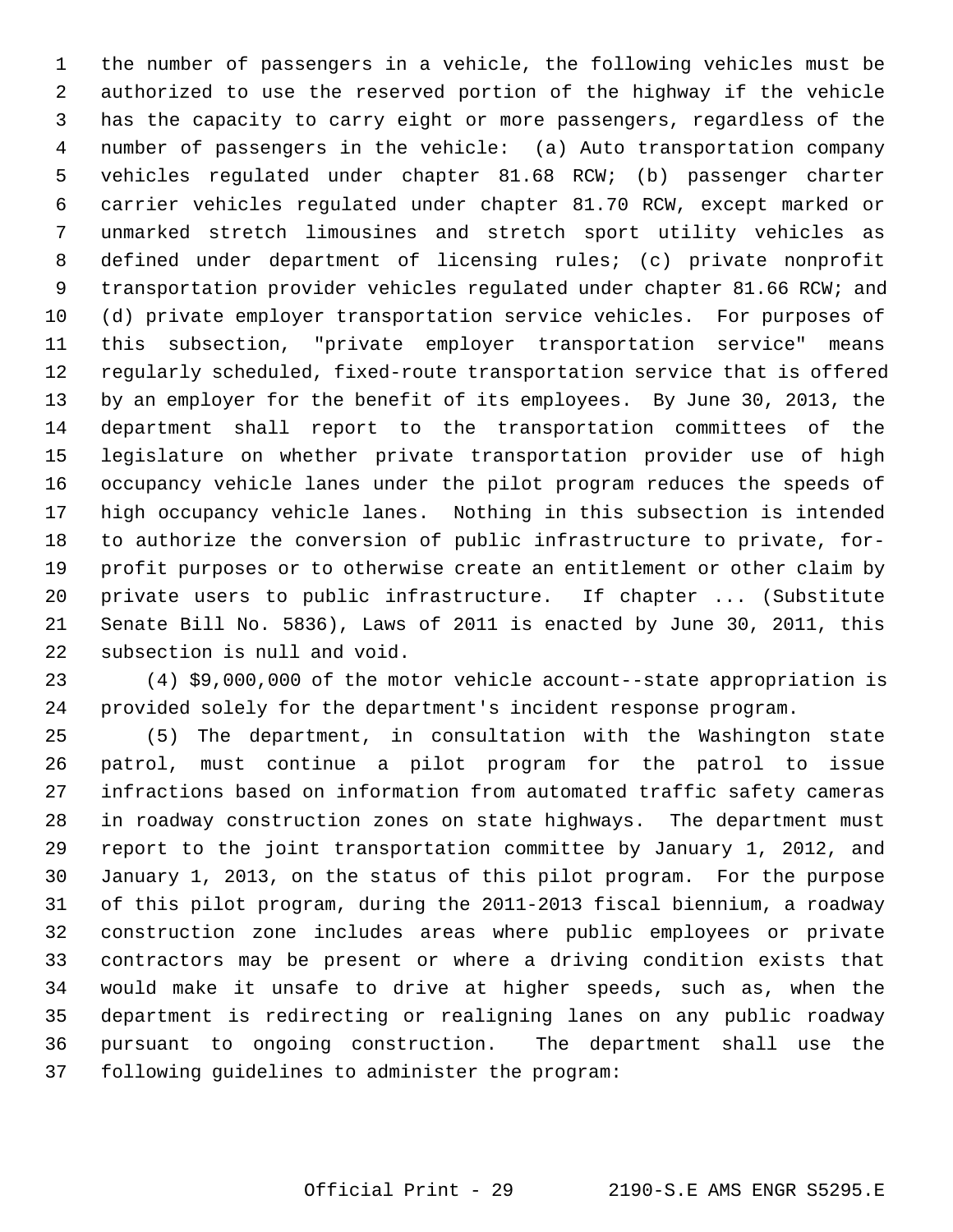1 (a) Automated traffic safety cameras may only take pictures of the 2 vehicle and vehicle license plate and only while an infraction is 3 occurring. The picture must not reveal the face of the driver or of 4 passengers in the vehicle;

 5 (b) The department shall plainly mark the locations where the 6 automated traffic safety cameras are used by placing signs on locations 7 that clearly indicate to a driver that he or she is entering a roadway 8 construction zone where traffic laws are enforced by an automated 9 traffic safety camera;

10 (c) Notices of infractions must be mailed to the registered owner 11 of a vehicle within fourteen days of the infraction occurring;

12 (d) The owner of the vehicle is not responsible for the violation 13 if the owner of the vehicle, within fourteen days of receiving 14 notification of the violation, mails to the patrol, a declaration under 15 penalty of perjury, stating that the vehicle involved was, at the time, 16 stolen or in the care, custody, or control of some person other than 17 the registered owner, or any other extenuating circumstances;

18 (e) For purposes of the 2011-2013 fiscal biennium pilot program, 19 infractions detected through the use of automated traffic safety 20 cameras are not part of the registered owner's driving record under RCW 21 46.52.101 and 46.52.120. Additionally, infractions generated by the 22 use of automated traffic safety cameras must be processed in the same 23 manner as parking infractions for the purposes of RCW 3.50.100, 24 35.20.220, 46.16A.120, and 46.20.270(3). However, the amount of the 25 fine issued under this subsection (5) for an infraction generated 26 through the use of an automated traffic safety camera is one hundred 27 thirty-seven dollars. The court shall remit thirty-two dollars of the 28 fine to the state treasurer for deposit into the state patrol highway 29 account; and

30 (f) If a notice of infraction is sent to the registered owner and 31 the registered owner is a rental car business, the infraction must be 32 dismissed against the business if it mails to the patrol, within 33 fourteen days of receiving the notice, a declaration under penalty of 34 perjury of the name and known mailing address of the individual driving 35 or renting the vehicle when the infraction occurred. If the business 36 is unable to determine who was driving or renting the vehicle at the 37 time the infraction occurred, the business must sign a declaration 38 under penalty of perjury to this effect. The declaration must be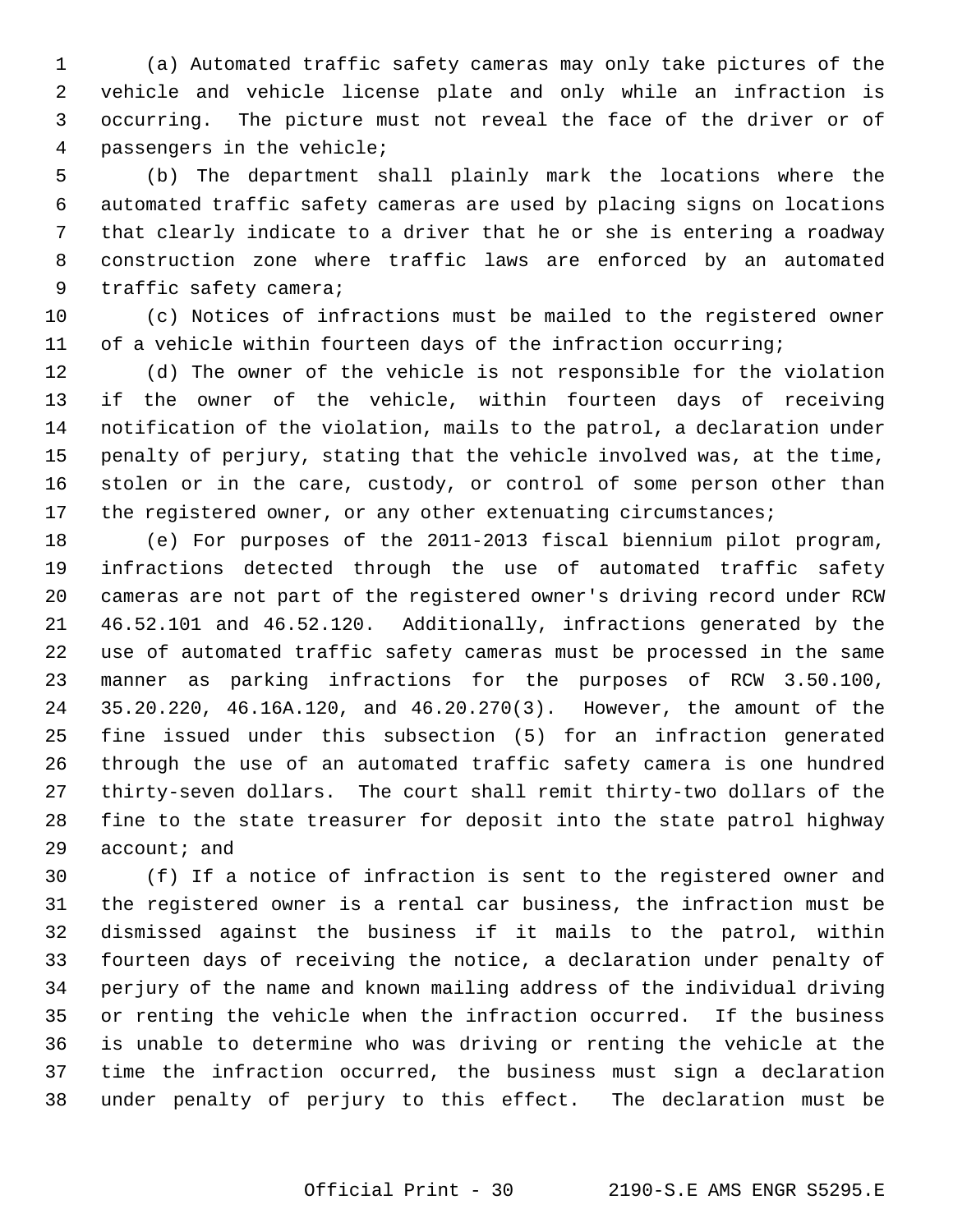1 mailed to the patrol within fourteen days of receiving the notice of 2 traffic infraction. Timely mailing of this declaration to the issuing 3 agency relieves a rental car business of any liability under this 4 section for the notice of infraction. A declaration form suitable for 5 this purpose must be included with each automated traffic infraction 6 notice issued, along with instructions for its completion and use.

 7 (6) The department shall track the costs associated with active 8 traffic management systems on a corridor basis and report to the 9 transportation committees of the legislature on the cost and benefits 10 of the systems by December 1, 2011.

11 **Sec. 217.** 2011 c 367 s 217 (uncodified) is amended to read as 12 follows: 13 **FOR THE DEPARTMENT OF TRANSPORTATION--TRANSPORTATION MANAGEMENT AND** 14 **SUPPORT--PROGRAM S** 15 Motor Vehicle Account--State Appropriation . . . . . ((\$28,430,000))  $\frac{$27,389,000}{200}$ 17 Motor Vehicle Account--Federal Appropriation . . . . . . . . . . \$30,000 18 Multimodal Transportation Account--State 19 Appropriation . . . . . . . . . . . . . . . . . . . . . . . \$973,000 20 TOTAL APPROPRIATION  $\ldots$ , . . . . . . . . . . ( $(\frac{229}{7433}, 000)$ )  $21$  \$28,392,000

22 The appropriations in this section are subject to the following 23 conditions and limitations: The department shall utilize existing 24 resources and customer service staff to develop and implement new 25 policies and procedures to ensure compliance with new federal passenger 26 vessel Americans with disabilities act requirements.

27 **Sec. 218.** 2011 c 367 s 218 (uncodified) is amended to read as 28 follows: 29 **FOR THE DEPARTMENT OF TRANSPORTATION--TRANSPORTATION PLANNING, DATA,** 30 **AND RESEARCH--PROGRAM T** 31 Motor Vehicle Account--State Appropriation . . . . . ((\$23,394,000))  $32$   $$22,114,000$ 33 Motor Vehicle Account--Federal Appropriation . . . . . . . \$21,885,000 34 Multimodal Transportation Account--State 35 Appropriation . . . . . . . . . . . . . . . . . . . . . . . \$662,000 36 Multimodal Transportation Account--Federal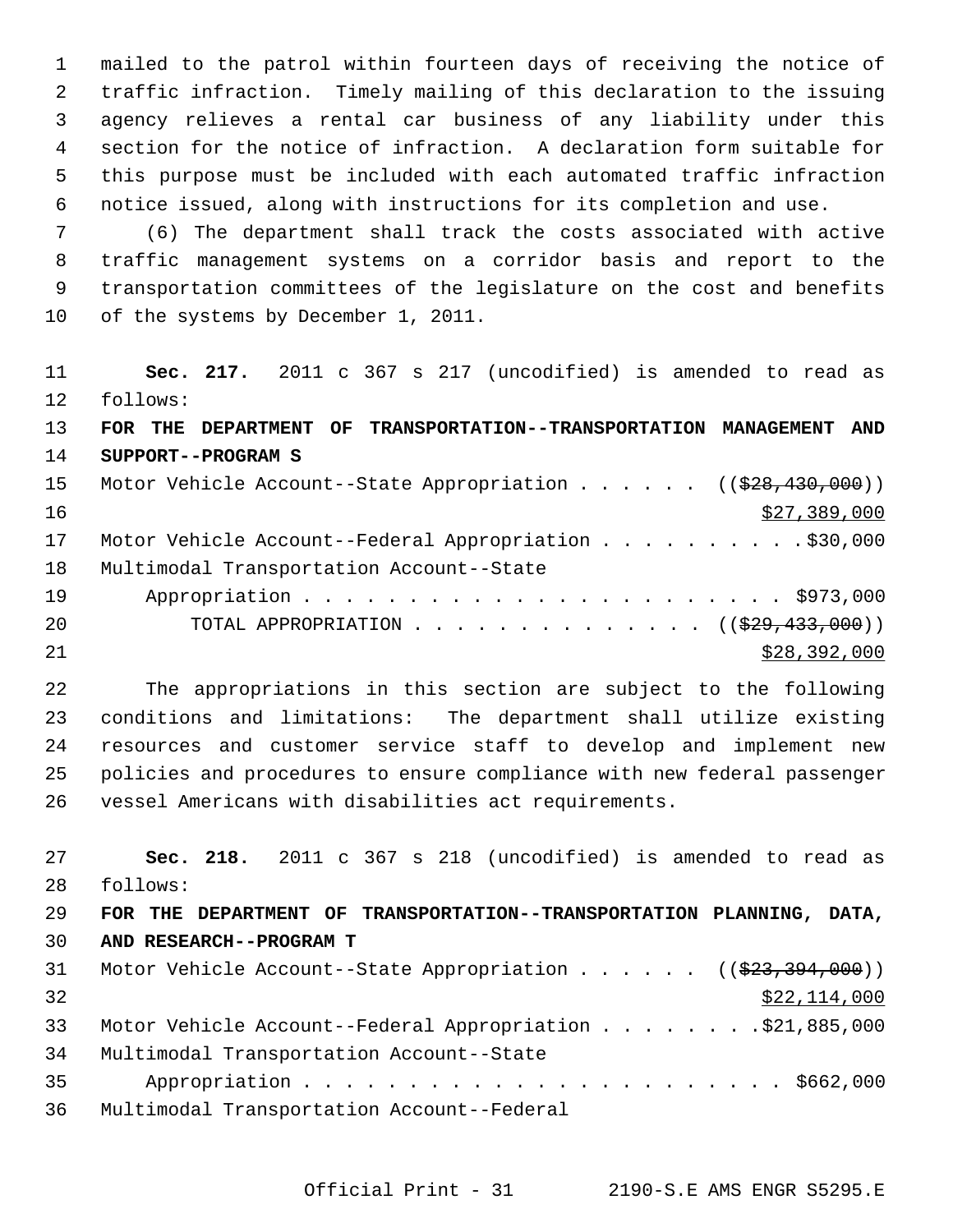| $1 \qquad \qquad$ |                                                        |
|-------------------|--------------------------------------------------------|
|                   | Multimodal Transportation Account--Private/Local       |
| 3                 |                                                        |
| 4                 | TOTAL APPROPRIATION $($ $($ $\frac{249}{600},000)$ $)$ |
|                   | \$48,320,000                                           |

 6 The appropriations in this section are subject to the following 7 conditions and limitations:

 8 (1) \$70,000 of the motor vehicle account--state appropriation is a 9 reappropriation provided solely for a corridor study of state route 10 number 516 from the eastern border of Maple Valley to state route 11 number 167 to determine whether improvements are needed and the costs 12 of any needed improvements.

13 (2) \$200,000 of the motor vehicle account--state appropriation is 14 provided solely for extending the freight database pilot project that 15 began in 2009. Global positioning system (GPS) data is intended to 16 help guide freight investment decisions and track highway project 17 effectiveness as it relates to freight traffic.

18 (3) Within available resources, the department must collaborate 19 with the affected metropolitan planning organizations, regional 20 transportation planning organizations, transit agencies, and private 21 transportation providers to develop a plan to reduce vehicle demand, 22 increase public transportation options, and reduce vehicle miles 23 traveled on corridors affected by growth at Joint Base Lewis-McChord.

24 (4) As part of their ongoing regional transportation planning, the 25 regional transportation planning organizations across the state shall 26 work together to provide a comprehensive framework for sources and uses 27 of next-stage investments in transportation needed to improve 28 structural conditions and ongoing operations and lay the groundwork for 29 the transportation systems to support the long-term economic vitality 30 of the state. This planning must include all forms of transportation 31 to reflect the state's interests, including: Highways, streets, and 32 roads; ferries; public transportation; systems for freight; and walking 33 and biking systems. The department shall support this planning by 34 providing information on potential state transportation uses and an 35 analysis of potential sources of revenue to implement investments. In 36 carrying out this planning, regional transportation planning 37 organizations must be broadly inclusive of business, civic, labor,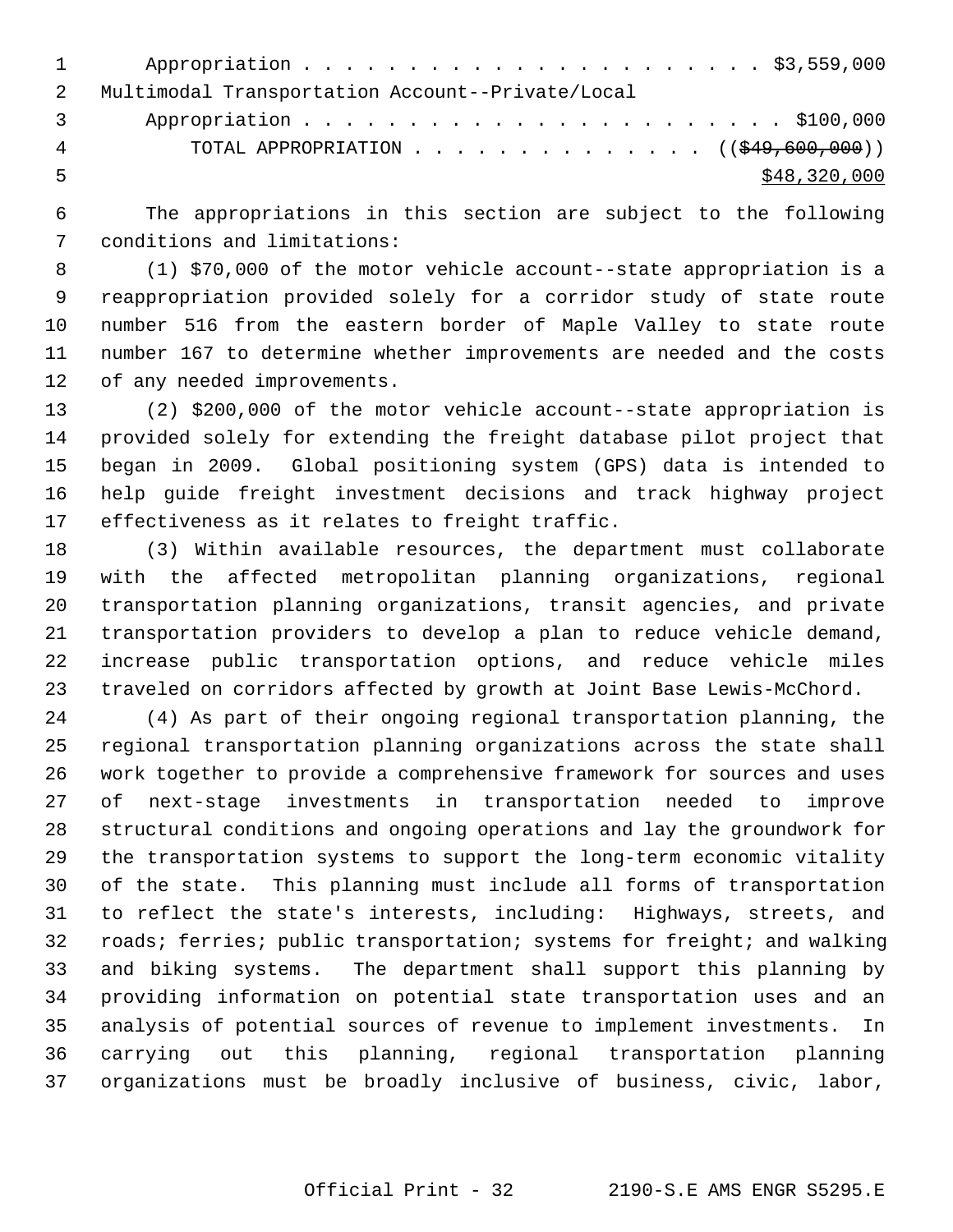| $\mathbf 1$ | governmental, and environmental interests in regional communities                                                                                                                                                                                                                                                                     |
|-------------|---------------------------------------------------------------------------------------------------------------------------------------------------------------------------------------------------------------------------------------------------------------------------------------------------------------------------------------|
| 2           | across the state.                                                                                                                                                                                                                                                                                                                     |
| 3           | (5) The total appropriation provided in this section assumes                                                                                                                                                                                                                                                                          |
| 4           | enactment of chapter (Second Substitute Senate Bill No. 5128),                                                                                                                                                                                                                                                                        |
| 5           | Laws of 2012 (statewide transportation planning) and reflects an                                                                                                                                                                                                                                                                      |
| 6           | accompanying cost savings of at least five hundred thousand dollars.                                                                                                                                                                                                                                                                  |
| 7           | Sec. 219. 2011 c 367 s 219 (uncodified) is amended to read as                                                                                                                                                                                                                                                                         |
| 8           | follows:                                                                                                                                                                                                                                                                                                                              |
| 9           | FOR THE DEPARTMENT OF TRANSPORTATION--CHARGES FROM OTHER AGENCIES--                                                                                                                                                                                                                                                                   |
| 10          | PROGRAM U                                                                                                                                                                                                                                                                                                                             |
| 11          |                                                                                                                                                                                                                                                                                                                                       |
| 12          | Motor Vehicle Account--State Appropriation ( $(\frac{285}{209}, 209, 000)$ )                                                                                                                                                                                                                                                          |
|             | \$74,786,000                                                                                                                                                                                                                                                                                                                          |
| 13<br>14    | Motor Vehicle Account--Federal Appropriation \$400,000<br>Multimodal Transportation Account--State                                                                                                                                                                                                                                    |
| 15          |                                                                                                                                                                                                                                                                                                                                       |
| 16          |                                                                                                                                                                                                                                                                                                                                       |
| 17          | \$1,798,000<br>TOTAL APPROPRIATION                                                                                                                                                                                                                                                                                                    |
| 18          | ((\$888,929,000))<br>\$76,984,000                                                                                                                                                                                                                                                                                                     |
|             |                                                                                                                                                                                                                                                                                                                                       |
| 19          | ((The appropriations in this section are subject to the following                                                                                                                                                                                                                                                                     |
| 20          | conditions and limitations:                                                                                                                                                                                                                                                                                                           |
| 21          | (1) The office of financial management must provide a detailed                                                                                                                                                                                                                                                                        |
| 22          | accounting of the revenues and expenditures of the self-insurance fund                                                                                                                                                                                                                                                                |
| 23          | to the transportation committees of the legislature on December 31st                                                                                                                                                                                                                                                                  |
| 24          | and June 30th of each year.                                                                                                                                                                                                                                                                                                           |
| 25          | (2) Payments in this section represent charges from other state                                                                                                                                                                                                                                                                       |
| 26          | agencies to the department of transportation.                                                                                                                                                                                                                                                                                         |
| 27          | (a) FOR PAYMENT OF OFFICE OF FINANCIAL MANAGEMENT                                                                                                                                                                                                                                                                                     |
| 28          | DIVISION OF RISK MANAGEMENT FEES \$1,639,000                                                                                                                                                                                                                                                                                          |
| 29          | (b) FOR PAYMENT OF COSTS OF THE OFFICE OF THE                                                                                                                                                                                                                                                                                         |
|             |                                                                                                                                                                                                                                                                                                                                       |
| 30          | STATE AUDITOR $\cdots$ $\cdots$ $\cdots$ $\cdots$ $\cdots$ $\cdots$ $\cdots$ $\cdots$ $\cdots$ $\cdots$ $\cdots$ $\cdots$ $\cdots$ $\cdots$ $\cdots$ $\cdots$ $\cdots$ $\cdots$ $\cdots$ $\cdots$ $\cdots$ $\cdots$ $\cdots$ $\cdots$ $\cdots$ $\cdots$ $\cdots$ $\cdots$ $\cdots$ $\cdots$ $\cdots$ $\cdots$ $\cdots$ $\cdots$ $\cd$ |
| 31          | (c) FOR PAYMENT OF COSTS OF THE DEPARTMENT OF                                                                                                                                                                                                                                                                                         |
| 32          | GENERAL ADMINISTRATION $\cdots$ $\cdots$ $\cdots$ $\cdots$ $\cdots$ $\cdots$ $\cdots$ $\cdots$ $\cdots$ $\cdots$ $\cdots$ $\cdots$ $\cdots$ $\cdots$ $\cdots$ $\cdots$ $\cdots$ $\cdots$ $\cdots$ $\cdots$ $\cdots$ $\cdots$ $\cdots$ $\cdots$ $\cdots$ $\cdots$ $\cdots$ $\cdots$ $\cdots$ $\cdots$ $\cdots$ $\cdots$ $\cdots$       |
| 33          | (d) FOR PAYMENT OF COSTS OF THE DEPARTMENT OF                                                                                                                                                                                                                                                                                         |
| 34          |                                                                                                                                                                                                                                                                                                                                       |
| 35          | (e) FOR PAYMENT OF SELF-INSURANCE LIABILITY                                                                                                                                                                                                                                                                                           |
| 36          | PREMIUMS AND ADMINISTRATION \$44,418,000                                                                                                                                                                                                                                                                                              |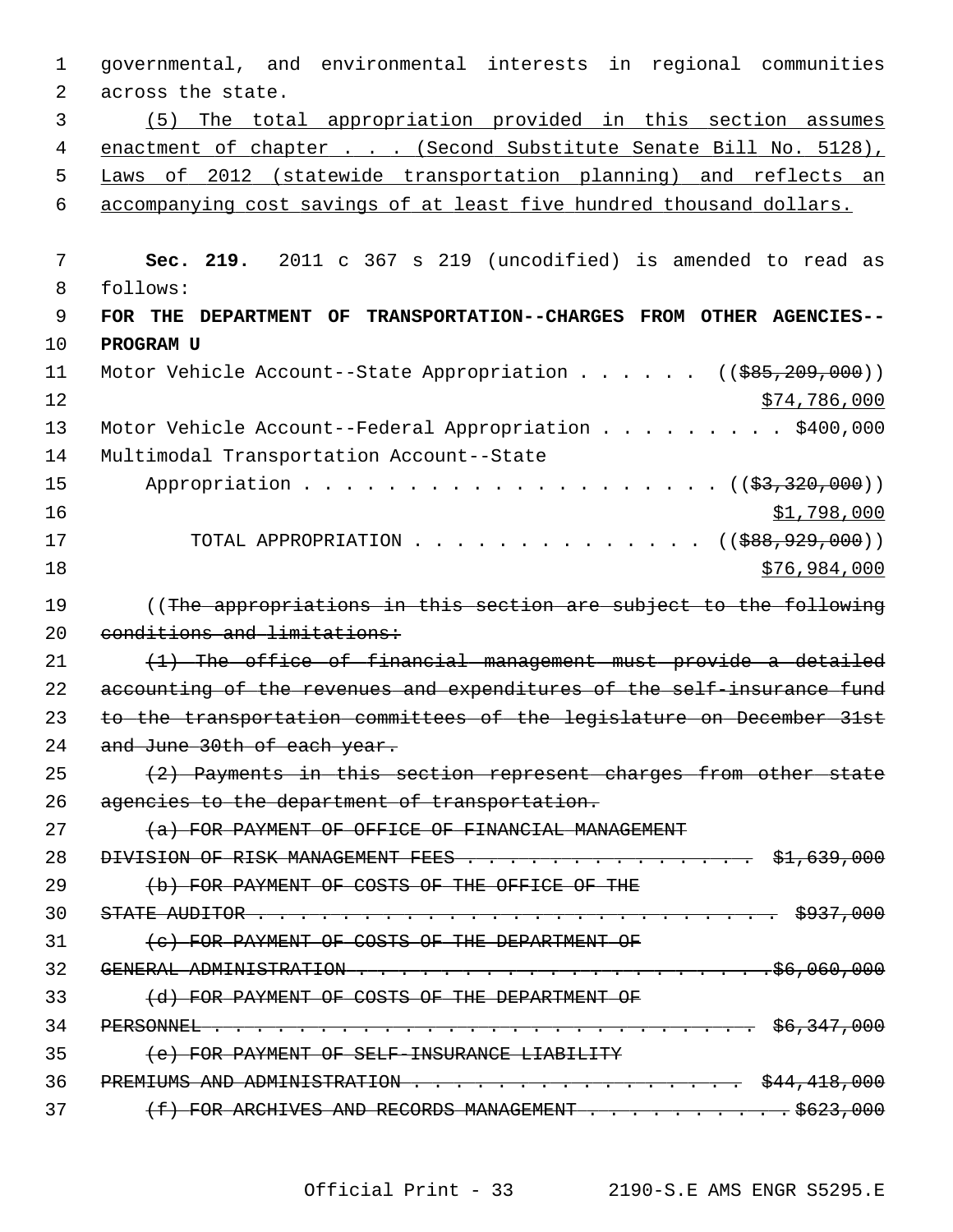| $\mathbf{1}$ | (g) FOR OFFICE OF MINORITIES AND WOMEN BUSINESS                        |
|--------------|------------------------------------------------------------------------|
| 2            |                                                                        |
| 3            | (h) FOR USE OF FINANCIAL AND REPORTING SYSTEMS                         |
| 4            | PROVIDED BY THE OFFICE OF FINANCIAL MANAGEMENT \$1,143,000             |
| 5            | (i) FOR POLICY AND SYSTEM ASSISTANCE FROM THE                          |
| 6            | DEPARTMENT OF INFORMATION SERVICES \$1,980,000                         |
| 7            | (i) FOR LEGAL SERVICE PROVIDED BY THE ATTORNEY                         |
| 8            |                                                                        |
| 9            | (k) FOR LEGAL SERVICE PROVIDED BY THE ATTORNEY                         |
| 10           | GENERAL'S OFFICE FOR THE SECOND PHASE OF THE BOLDT                     |
| 11           |                                                                        |
|              |                                                                        |
| 12           | Sec. 220. 2011 c 367 s 220 (uncodified) is amended to read as          |
| 13           | follows:                                                               |
| 14           | FOR THE DEPARTMENT OF TRANSPORTATION--PUBLIC TRANSPORTATION--PROGRAM   |
| 15           | $\mathbf{v}$                                                           |
| 16           | State Vehicle Parking Account--State Appropriation \$452,000           |
| 17           | Regional Mobility Grant Program Account--State                         |
| 18           |                                                                        |
| 19           | Multimodal Transportation Account--State                               |
| 20           | $((\$41,706,000))$                                                     |
| 21           | \$41,471,000                                                           |
| 22           | Multimodal Transportation Account--Federal                             |
| 23           |                                                                        |
| 24           | Multimodal Transportation Account--Private/Local                       |
| 25           |                                                                        |
| 26           | Rural Mobility Grant Program Account--State                            |
| 27           |                                                                        |
| 28           | TOTAL APPROPRIATION ( $(\frac{111}{709},000)$ )                        |
| 29           | \$111,474,000                                                          |
| 30           | The appropriations in this section are subject to the following        |
| 31           | conditions and limitations:                                            |
| 32           | (1) \$25,000,000 of the multimodal transportation account--state       |
| 33           | appropriation is provided solely for a grant program for special needs |
| 34           | transportation provided by transit agencies and nonprofit providers of |
| 35           | transportation.                                                        |
| 36           | (a) $$5,500,000$ of the ((amount provided in this subsection))         |
| 37           | multimodal transportation account--state appropriation is provided     |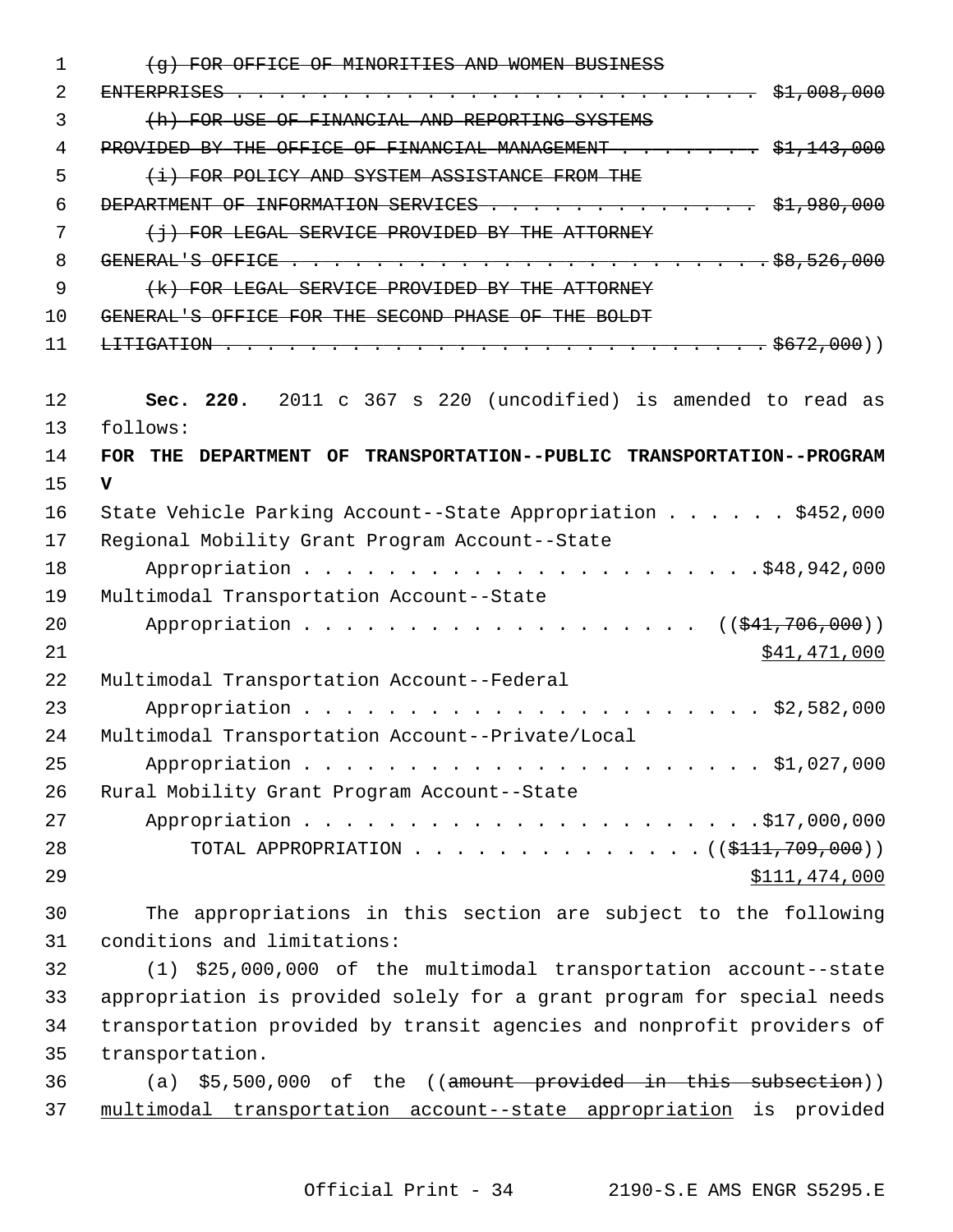1 solely for grants to nonprofit providers of special needs 2 transportation. Grants for nonprofit providers must be based on need, 3 including the availability of other providers of service in the area, 4 efforts to coordinate trips among providers and riders, and the cost 5 effectiveness of trips provided.

 6 (b) \$19,500,000 of the ((amount provided in this subsection)) 7 multimodal transportation account--state appropriation is provided 8 solely for grants to transit agencies to transport persons with special 9 transportation needs. To receive a grant, the transit agency must have 10 a maintenance of effort for special needs transportation that is no 11 less than the previous year's maintenance of effort for special needs 12 transportation. Grants for transit agencies must be prorated based on 13 the amount expended for demand response service and route deviated 14 service in calendar year 2009 as reported in the "Summary of Public 15 Transportation - 2009" published by the department of transportation. 16 No transit agency may receive more than thirty percent of these 17 distributions.

18 (2) Funds are provided for the rural mobility grant program as 19 follows:

20 (a) \$8,500,000 of the rural mobility grant program account--state 21 appropriation is provided solely for grants for those transit systems 22 serving small cities and rural areas as identified in the "Summary of 23 Public Transportation - 2009" published by the department of 24 transportation. Noncompetitive grants must be distributed to the 25 transit systems serving small cities and rural areas in a manner 26 similar to past disparity equalization programs. If the funding 27 provided in this subsection (2)(a) exceeds the amount required for 28 recipient counties to reach eighty percent of the average per capita 29 sales tax, funds in excess of that amount may be used for the 30 competitive grant process established in (b) of this subsection.

31 (b) \$8,500,000 of the rural mobility grant program account--state 32 appropriation is provided solely to providers of rural mobility service 33 in areas not served or underserved by transit agencies through a 34 competitive grant process.

35 (3)(a) \$6,000,000 of the multimodal transportation account--state 36 appropriation is provided solely for a vanpool grant program for: (a) 37 Public transit agencies to add vanpools or replace vans; and (b) 38 incentives for employers to increase employee vanpool use. The grant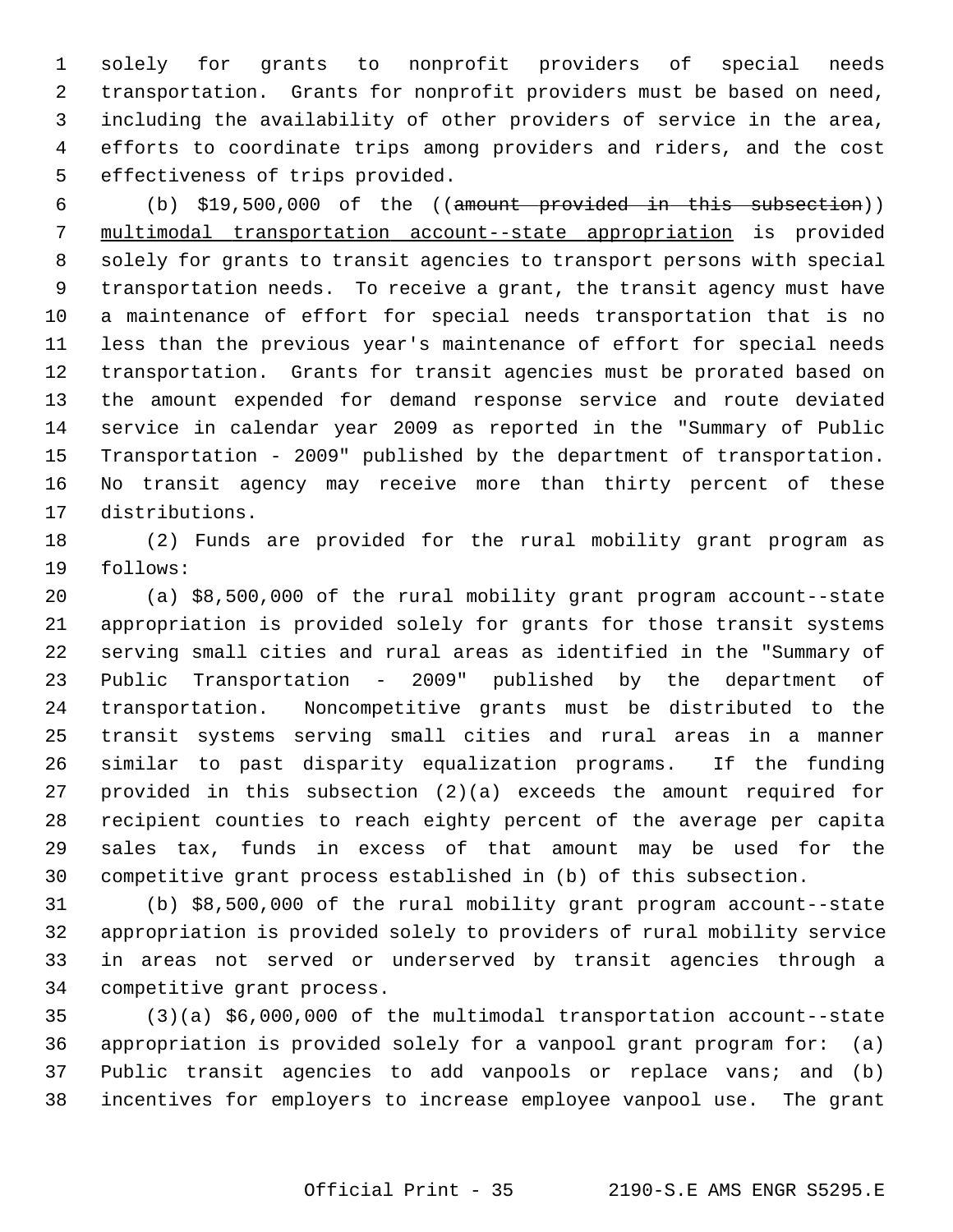1 program for public transit agencies will cover capital costs only; 2 operating costs for public transit agencies are not eligible for 3 funding under this grant program. Additional employees may not be 4 hired from the funds provided in this section for the vanpool grant 5 program, and supplanting of transit funds currently funding vanpools is 6 not allowed. The department shall encourage grant applicants and 7 recipients to leverage funds other than state funds.

 8 (b) At least \$1,600,000 of the amount provided in this subsection 9 must be used for vanpool grants in congested corridors.

10 (c) \$520,000 of the amount provided in this subsection is provided 11 solely for the purchase of additional vans for use by vanpools serving 12 soldiers and civilian employees at Joint Base Lewis-McChord.

13 (4) \$8,942,000 of the regional mobility grant program account-- 14 state appropriation is reappropriated and provided solely for the 15 regional mobility grant projects identified in LEAP Transportation 16 Document ((2007-B, as developed April 20, 2007, or LEAP Transportation 17 Document 2009-B, as developed April 24, 2009) 2012-1 ALL PROJECTS -18 Public Transportation - Program (V) as developed February 21, 2012. 19 The department shall continue to review all projects receiving grant 20 awards under this program at least semiannually to determine whether 21 the projects are making satisfactory progress. The department shall 22 promptly close out grants when projects have been completed, and any 23 remaining funds must be used only to fund projects identified in( $(\div)$ ) 24 the LEAP Transportation Document ((2007-B, as developed April 20, 2007; 25 LEAP Transportation Document 2009-B, as developed April 24, 2009; or 26 LEAP Transportation Document 2011-B, as developed April 19, 2011)) 27 referenced in this subsection. It is the intent of the legislature to 28 appropriate funds through the regional mobility grant program only for 29 projects that will be completed on schedule and that all funds in the 30 regional mobility grant program be used as soon as practicable to 31 advance eligible projects.

32 (5)(a) \$40,000,000 of the regional mobility grant program account-- 33 state appropriation is provided solely for the regional mobility grant 34 projects identified in LEAP Transportation Document ((2011-B, as 35 developed April 19, 2011)) 2012-1 ALL PROJECTS - Public Transportation 36 - Program (V) as developed February 21, 2012. The department shall 37 review all projects receiving grant awards under this program at least 38 semiannually to determine whether the projects are making satisfactory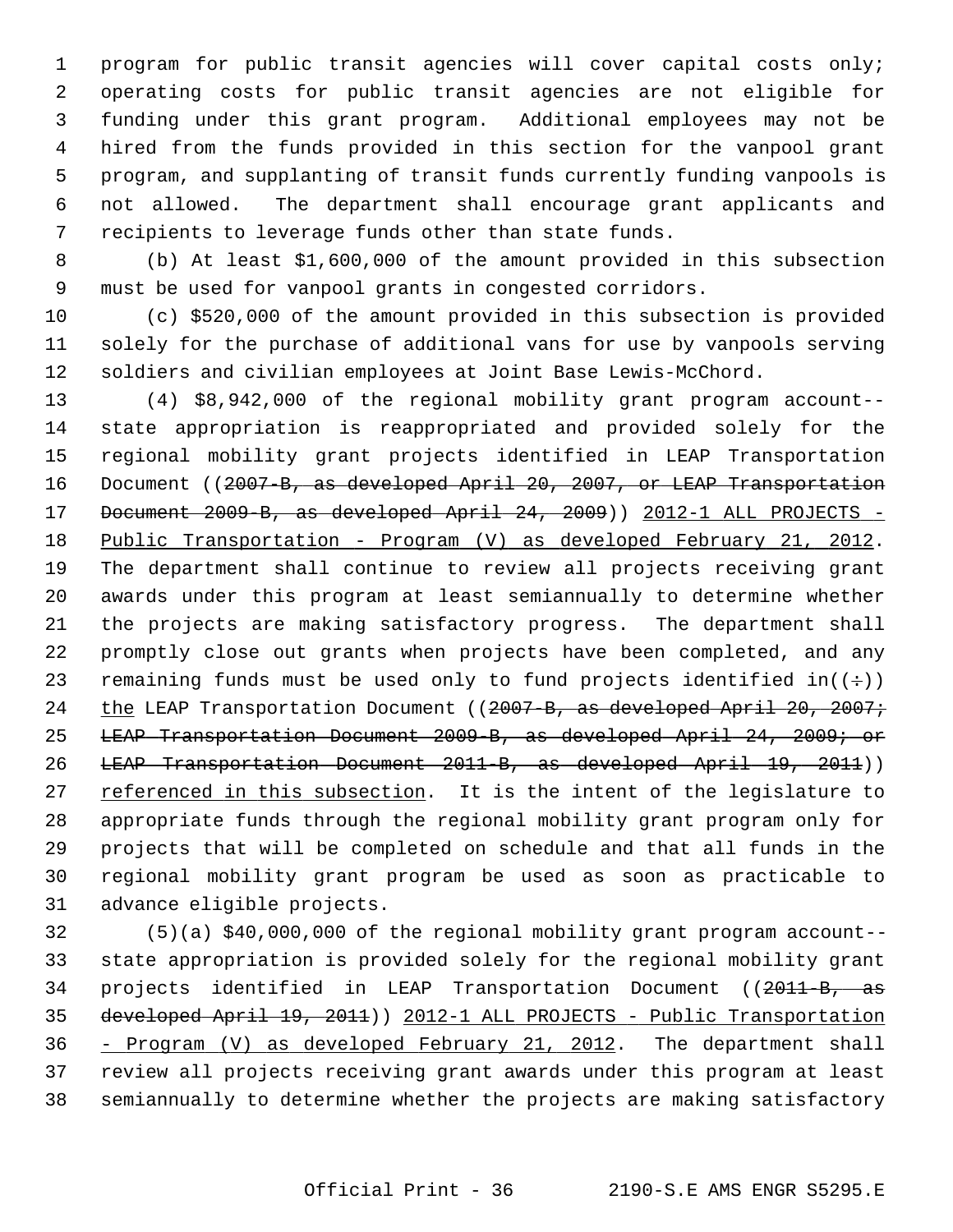1 progress. Any project that has been awarded funds, but does not report 2 activity on the project within one year of the grant award, must be 3 reviewed by the department to determine whether the grant should be 4 terminated. The department shall promptly close out grants when 5 projects have been completed, and any remaining funds must be used only 6 to fund projects identified in the LEAP Transportation Document ((2011- 7 B, as developed April 19, 2011)) referenced in this subsection. The 8 department shall provide annual status reports on December 15, 2011, 9 and December 15, 2012, to the office of financial management and the 10 transportation committees of the legislature regarding the projects 11 receiving the grants. It is the intent of the legislature to 12 appropriate funds through the regional mobility grant program only for 13 projects that will be completed on schedule.

14 (b) In order to be eligible to receive a grant under (a) of this 15 subsection during the 2011-2013 fiscal biennium, a transit agency must 16 establish a process for private transportation providers to apply for 17 the use of park and ride facilities. For purposes of this subsection, 18 (i) "private transportation provider" means: An auto transportation 19 company regulated under chapter 81.68 RCW; a passenger charter carrier 20 regulated under chapter 81.70 RCW, except marked or unmarked stretch 21 limousines and stretch sport utility vehicles as defined under 22 department of licensing rules; a private nonprofit transportation 23 provider regulated under chapter 81.66 RCW; or a private employer 24 transportation service provider; and (ii) "private employer 25 transportation service" means regularly scheduled, fixed-route 26 transportation service that is offered by an employer for the benefit 27 of its employees.

28 (6) \$2,309,000 of the multimodal transportation account--state 29 appropriation is provided solely for the tri-county connection service 30 for Island, Skagit, and Whatcom transit agencies.

31 (7) \$200,000 of the multimodal transportation account--state 32 appropriation is contingent on the timely development of an annual 33 report summarizing the status of public transportation systems as 34 identified under RCW 35.58.2796.

35 (8) Funds provided for the commute trip reduction program may also 36 be used for the growth and transportation efficiency center program.

37 (9) An affected urban growth area that has not previously 38 implemented a commute trip reduction program is exempt from the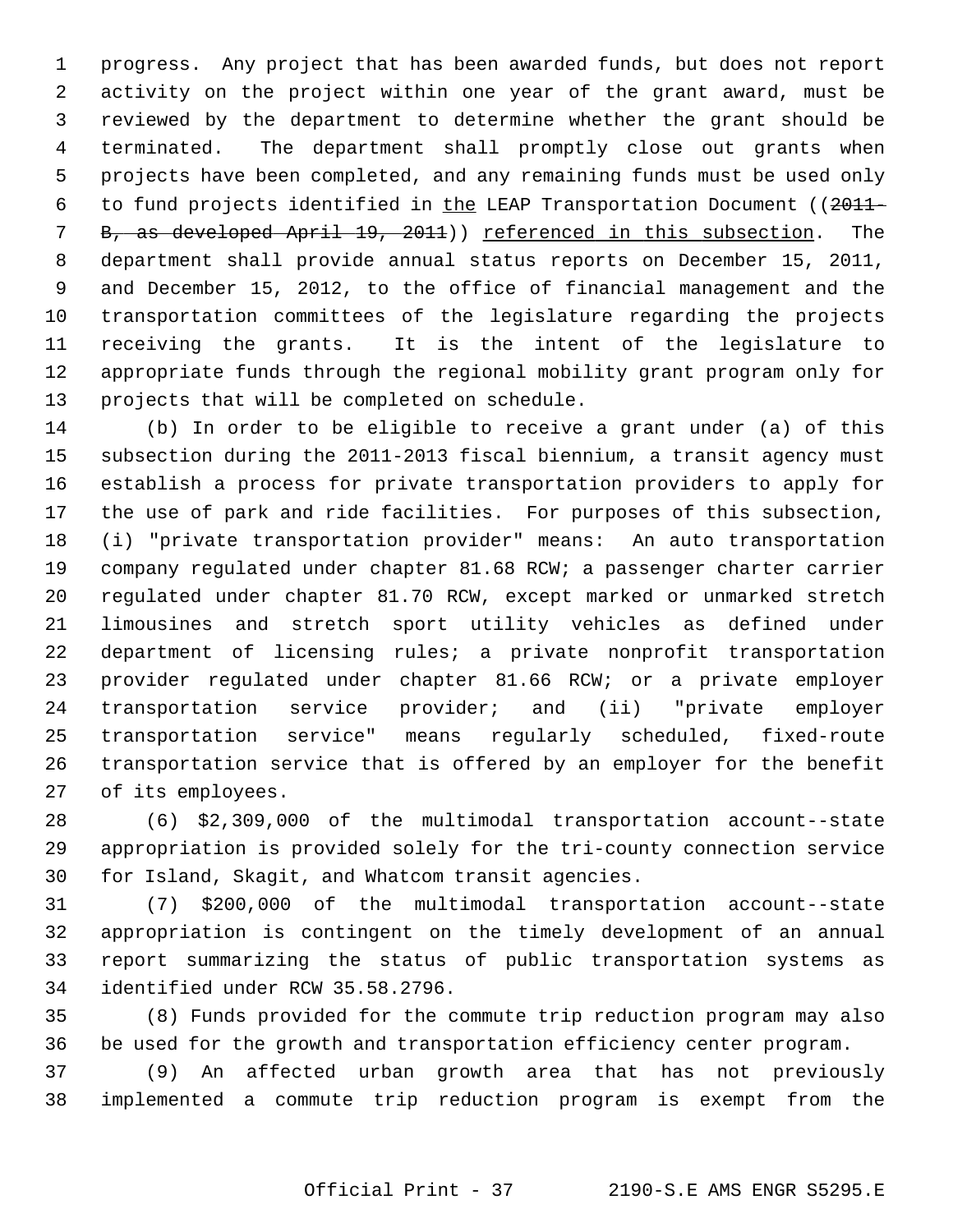1 requirements in RCW 70.94.527 if a solution to address the state 2 highway deficiency that exceeds the person hours of delay threshold has 3 been funded and is in progress during the 2011-2013 fiscal biennium.

 4 **Sec. 221.** 2011 c 367 s 221 (uncodified) is amended to read as 5 follows:

## 6 **FOR THE DEPARTMENT OF TRANSPORTATION--MARINE--PROGRAM X**

7 Puget Sound Ferry Operations Account--State

8 Appropriation . . . . . . . . . . . . . . . . . (  $(\frac{2467,773,000}{1})$  $\frac{$468,135,000}{5468,135,000}$ 

10 The appropriation in this section is subject to the following 11 conditions and limitations:

12 (1) The office of financial management budget instructions require 13 agencies to recast enacted budgets into activities. The Washington 14 state ferries shall include a greater level of detail in its 2011-2013 15 supplemental and 2013-2015 omnibus transportation appropriations act 16 requests, as determined jointly by the office of financial management, 17 the Washington state ferries, and the transportation committees of the 18 legislature. This level of detail must include the administrative 19 functions in the operating as well as capital programs.

20 (2) When purchasing uniforms that are required by collective 21 bargaining agreements, the department shall contract with the lowest 22 cost provider.

23 ( $(\overline{5})$ ) (3) Until a reservation system is operational on the San 24 Juan islands inner-island route, the department shall provide the same 25 priority loading benefits on the San Juan islands inner-island route to 26 home health care workers as are currently provided to patients 27 traveling for purposes of receiving medical treatment.

28  $((+6))$  (4) The department shall request from the United States 29 coast guard variable minimum staffing levels on all of its vessels by 30 December 31, 2011.

 $(1)(10)$  (( $10$ )) (5) The department shall continue to provide service to 32 Sidney, British Columbia and shall explore the option of purchasing a 33 foreign built vehicle and passenger ferry vessel either with safety of 34 life at sea (SOLAS) certification or the ability to be retrofitted for 35 SOLAS certification to operate solely on the Anacortes to Sidney, 36 British Columbia route currently served by vessels of the Washington 37 state ferries fleet. The vessel should have the capability of carrying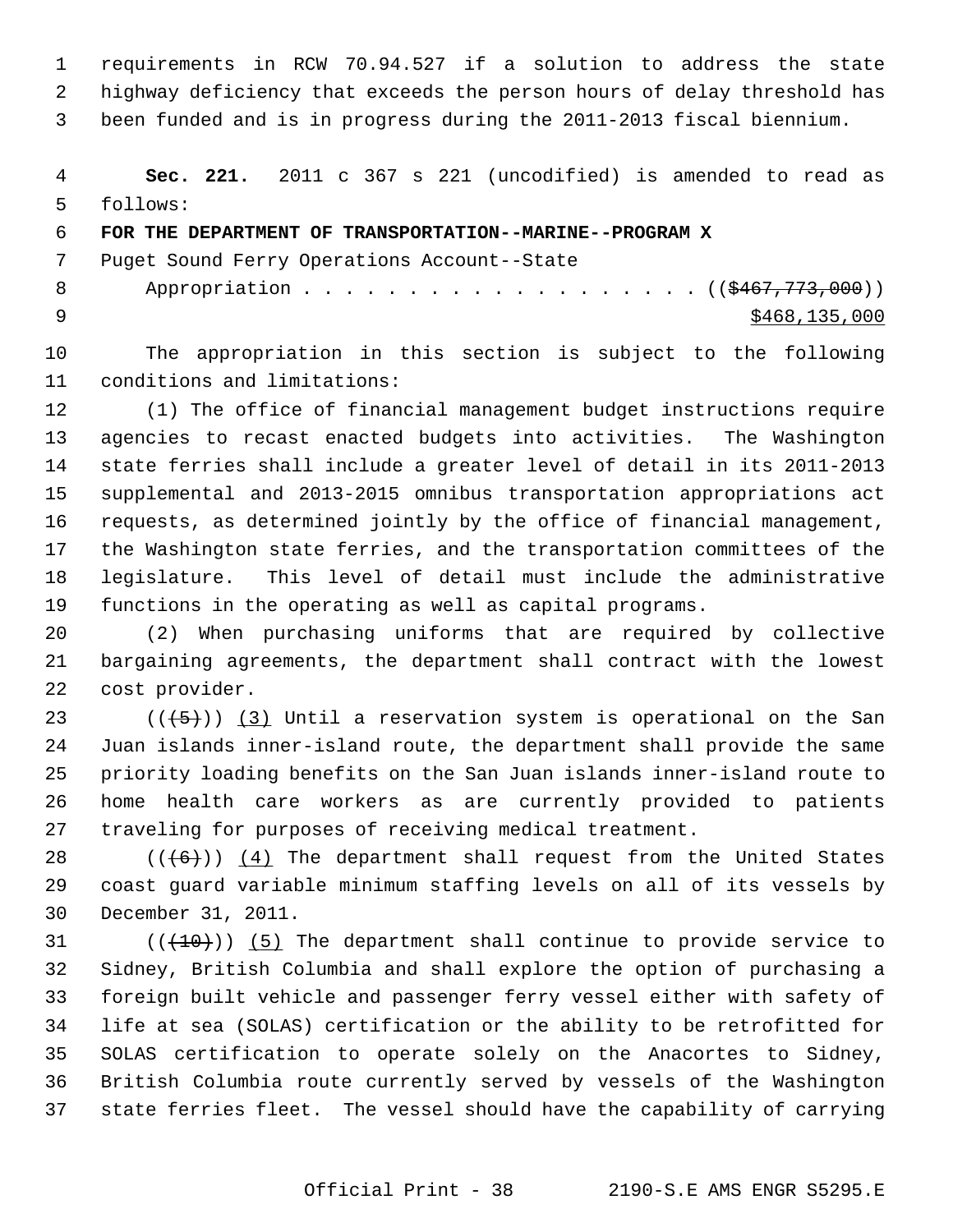1 at least one hundred standard vehicles and approximately four hundred 2 to five hundred passengers. Further, the department shall explore the 3 possibilities of contracting a commercial company to operate the vessel 4 exclusively on this route so long as the contractor's employees 5 assigned to the vessel are represented by the same employee 6 organizations as the Washington state ferries. The department shall 7 report back to the transportation committees of the legislature 8 regarding: The availability of a vessel; the cost of the vessel, 9 including transport to the Puget Sound region; and the need for any 10 statutory changes for the operation of the Sydney, British Columbia 11 service by a private company.

12  $((+11))$   $(6)$  For the 2011-2013 fiscal biennium, the department of 13 transportation may enter into a distributor controlled fuel hedging 14 program and other methods of hedging approved by the fuel hedging 15 committee.

 $((12)$  The department shall target service reductions totaling 17 \$4,000,000, such that the shortening of shoulder seasons and eliminations of off-peak runs on all routes are considered. Prior to implementing the reductions, the department shall consult with ferry employees and ferry advisory committees to determine which reductions 21 would impact the fewest number of riders. The reductions must be identified and implementation must begin no later than the fall 2011 schedule.

24 (13)) (7) \$135,248,000 of the Puget Sound ferry operations 25 account--state appropriation is provided solely for auto ferry vessel 26 operating fuel in the 2011-2013 fiscal biennium. The amount provided 27 in this appropriation represents the fuel budget for the purposes of 28 calculating any ferry fare fuel surcharge.

29  $((+14))$  (8) \$150,000 of the Puget Sound ferry operations account--30 state appropriation is provided solely for the department to increase 31 recreation and tourist ridership by entering into agreements for 32 marketing and outreach strategies with local economic development 33 agencies. The department shall identify the number of tourist and 34 recreation riders on the applicable ferry routes both before and after 35 implementation of marketing and outreach strategies developed through 36 the agreements. The department shall report results of the marketing 37 and outreach strategies to the transportation committees of the 38 legislature by October 15, 2012.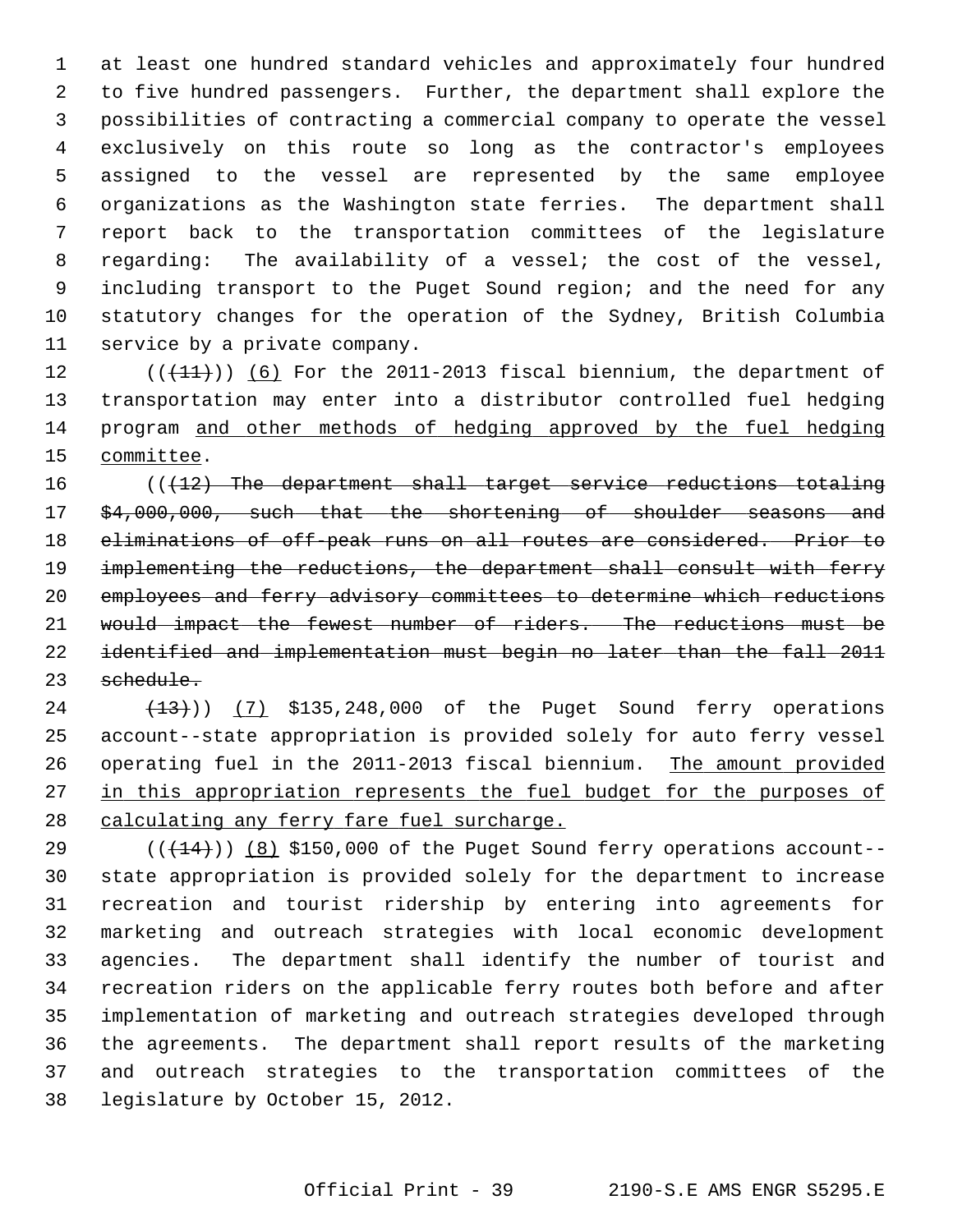1 (( $(15)$ )) (9) The Washington state ferries shall participate in the 2 facilities plan included in section 604 of this act and shall include 3 an investigation and identification of less costly relocation options 4 for the Seattle headquarters office. The department shall include 5 relocation options for the Washington state ferries Seattle 6 headquarters office in the facilities plan. Until September 1, 2012, 7 the department may not enter into a lease renewal for the Seattle 8 headquarters office.

9  $((+16))$  (10) The department, office of financial management, and 10 transportation committees of the legislature shall make recommendations 11 regarding an appropriate budget structure for the Washington state 12 ferries. The recommendation may include a potential restructuring of 13 the Washington state ferries budget. The recommendation must 14 facilitate transparency in reporting and budgeting as well as provide 15 the opportunity to link revenue sources with expenditures. Findings 16 and recommendations must be reported to the office of financial 17 management and the joint transportation committee by September 1, 2011.

18 ( $(\frac{17}{17})$ ) (11) Two Kwa-di-tabil class ferry vessels must be placed 19 on the Port Townsend/Coupeville (Keystone) route to provide service at 20 the same levels provided when the steel electric vessels were in 21 service. After the vessels as funded under section  $308((+7))$  (5) of 22 this act are in service, the two most appropriate of these vessels for 23 the Port Townsend/Coupeville (Keystone) route must be placed on the 24 route. \$100,000 of the Puget Sound ferry operations account--state 25 appropriation is provided solely for the additional staffing required 26 to maintain a reservation system at this route when the second vessel 27 is in service.

28  $((+19))$   $(12)$  \$706,000 of the Puget Sound ferry operations 29 account--state appropriation is provided solely for terminal operations 30 to implement new federal passenger vessel Americans with disabilities 31 act requirements.

 $(1, 20)$  ( $(1, 20)$ ) (13) \$152,000 of the Puget Sound ferry operations 33 account--state appropriation is provided solely for the department's 34 compliance with its national pollution discharge elimination system 35 permit.

36 (((21) If chapter ... (Substitute House Bill No. 2053), Laws of 37 2011 (additive transportation funding) is not enacted by June 30, 2011, 38 the \$4,000,000 in service reductions identified in subsection (12) of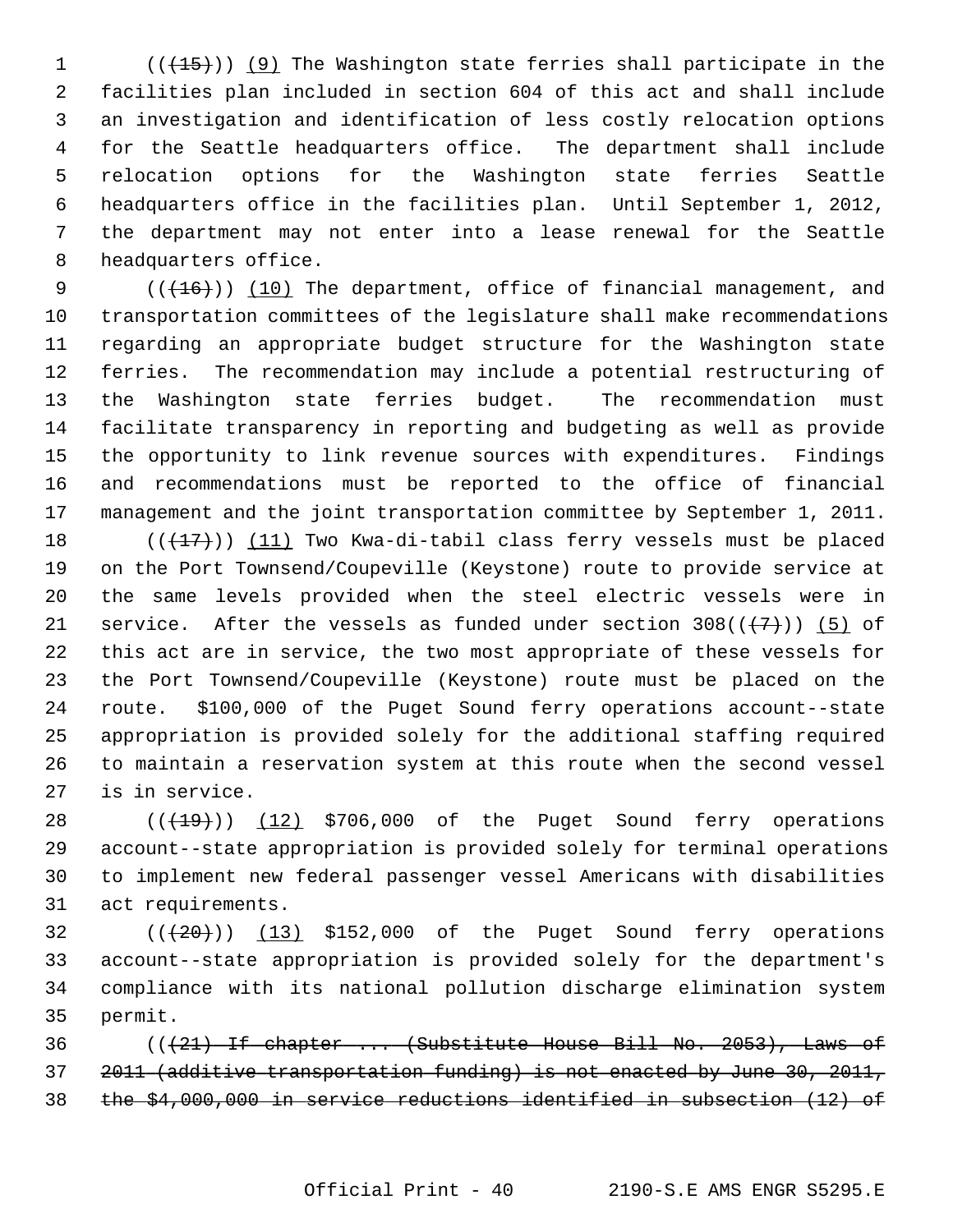1 this section must be restored and an identical amount must be reduced 2 from the amount provided for the second 144-car vessel identified in

 $3$  section  $308(8)$  of this act.)

 4 **Sec. 222.** 2011 c 367 s 222 (uncodified) is amended to read as 5 follows:

 6 **FOR THE DEPARTMENT OF TRANSPORTATION--RAIL--PROGRAM Y--OPERATING** 7 Multimodal Transportation Account--State 8 Appropriation . . . . . . . . . . . . . . . . . (  $(\frac{29}{29}, 688, 000)$  )  $\frac{1}{2}$  \$33,342,000 10 Multimodal Transportation Account--Federal 11 Appropriation . . . . . . . . . . . . . . . . . . ((<del>\$300,000</del>))  $12$  \$400,000 13 TOTAL APPROPRIATION . . . . . . . . . . . . . ((<del>\$29,988,000</del>))  $14$  \$33,742,000

15 The appropriations in this section are subject to the following 16 conditions and limitations:

17 (1) ((\$24,091,000)) \$27,816,000 of the multimodal transportation 18 account--state appropriation is provided solely for the Amtrak service 19 contract and Talgo maintenance contract associated with providing and 20 maintaining state-supported passenger rail service. The department is 21 directed to continue to pursue efforts to reduce costs, increase 22 ridership, and review fares or fare schedules. Within thirty days of 23 each annual cost/revenue reconciliation under the Amtrak service 24 contract, the department shall report annual credits to the office of 25 financial management and the legislative transportation committees. 26 Annual credits from Amtrak to the department including, but not limited 27 to, credits for increased revenue due to higher ridership, and fare or 28 fare schedule adjustments, must be used to offset corresponding amounts 29 of the multimodal transportation account--state appropriation, which 30 must be placed in reserve. Upon completion of the rail platform 31 project in the city of Stanwood, the department shall continue to 32 provide daily Amtrak Cascades service to the city.

33 (2) Amtrak Cascade runs may not be eliminated.

34 (3) The department shall plan for a third roundtrip Cascades train 35 between Seattle and Vancouver, B.C.

36 (4) The department shall conduct a pilot program by partnering with 37 the travel industry on the Amtrak Cascades service between Vancouver,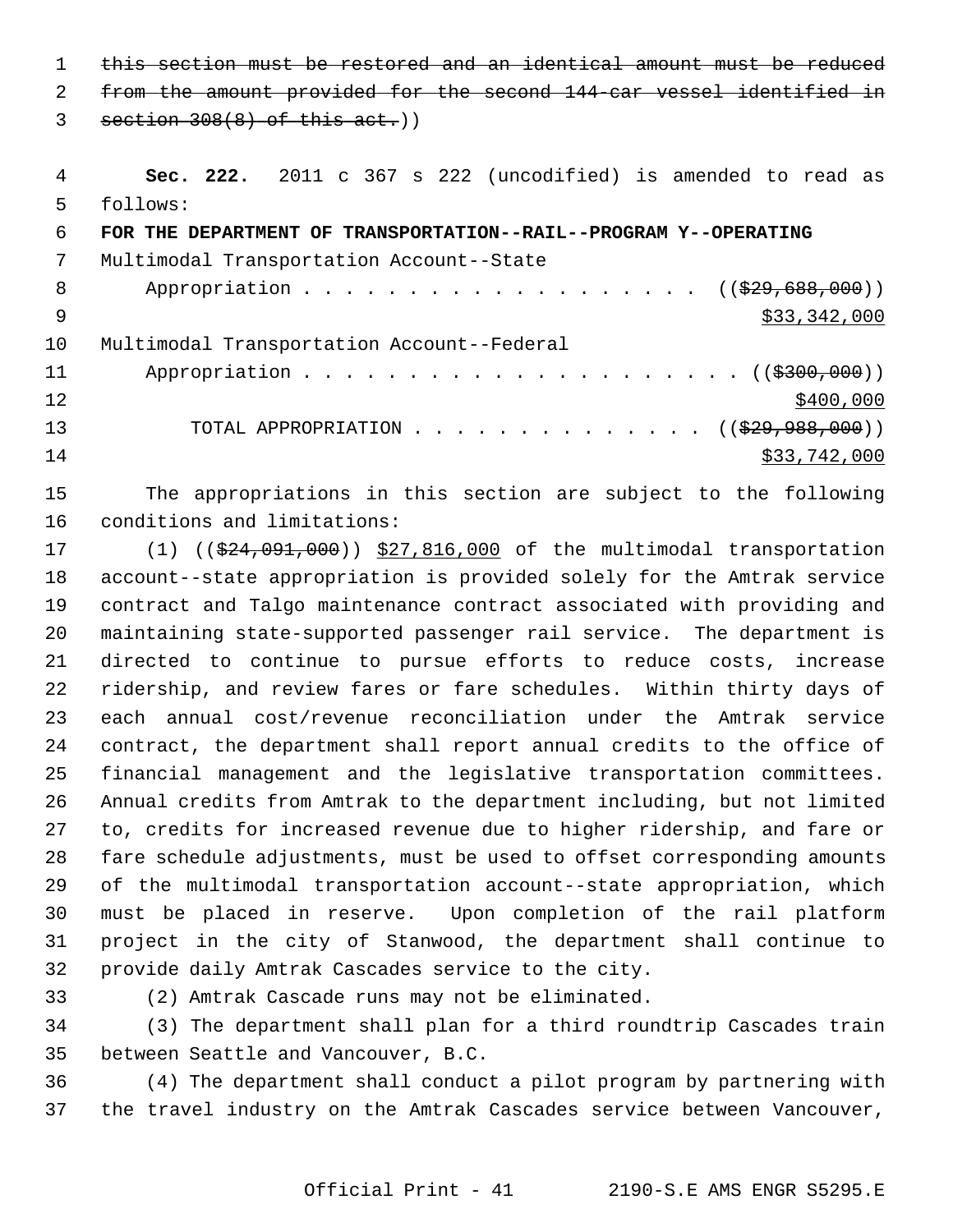1 British Columbia, and Seattle to test opportunities for increasing 2 ridership, maximizing farebox recovery, and stimulating private 3 investment. The pilot program must run from July 1, 2011, to June 30, 4 2012. The department shall report on the results of the pilot program 5 to the office of financial management and the legislature by September 6 30, 2012.

 7 **Sec. 223.** 2011 c 367 s 223 (uncodified) is amended to read as 8 follows: 9 **FOR THE DEPARTMENT OF TRANSPORTATION--LOCAL PROGRAMS--PROGRAM Z--** 10 **OPERATING** 11 Motor Vehicle Account--State Appropriation . . . . . . ((\$8,853,000))  $12$  \$8,518,000 13 Motor Vehicle Account--Federal Appropriation . . . . . . . \$2,567,000 14 TOTAL APPROPRIATION . . . . . . . . . . . . . . ((\$11,420,000))  $15$  \$11,085,000

16 The appropriations in this section are subject to the following 17 conditions and limitations: The department shall submit a report to 18 the transportation committees of the legislature by December 1, 2011, 19 on the implementation of the recommendations that resulted from the 20 evaluation of efficiencies in the delivery of transportation funding 21 and services to local governments that was required under section 22 204(8), chapter 247, Laws of 2010. The report must include a 23 description of how recommendations were implemented, what efficiencies 24 were achieved, and an explanation of any recommendations that were not 25 implemented.

#### 26 **TRANSPORTATION AGENCIES--CAPITAL**

27 **Sec. 301.** 2011 c 367 s 301 (uncodified) is amended to read as 28 follows:

### 29 **FOR THE WASHINGTON STATE PATROL**

30 State Patrol Highway Account--State Appropriation . . . ((\$6,487,000))  $31$  \$6,681,000

32 The appropriation in this section is subject to the following 33 conditions and limitations: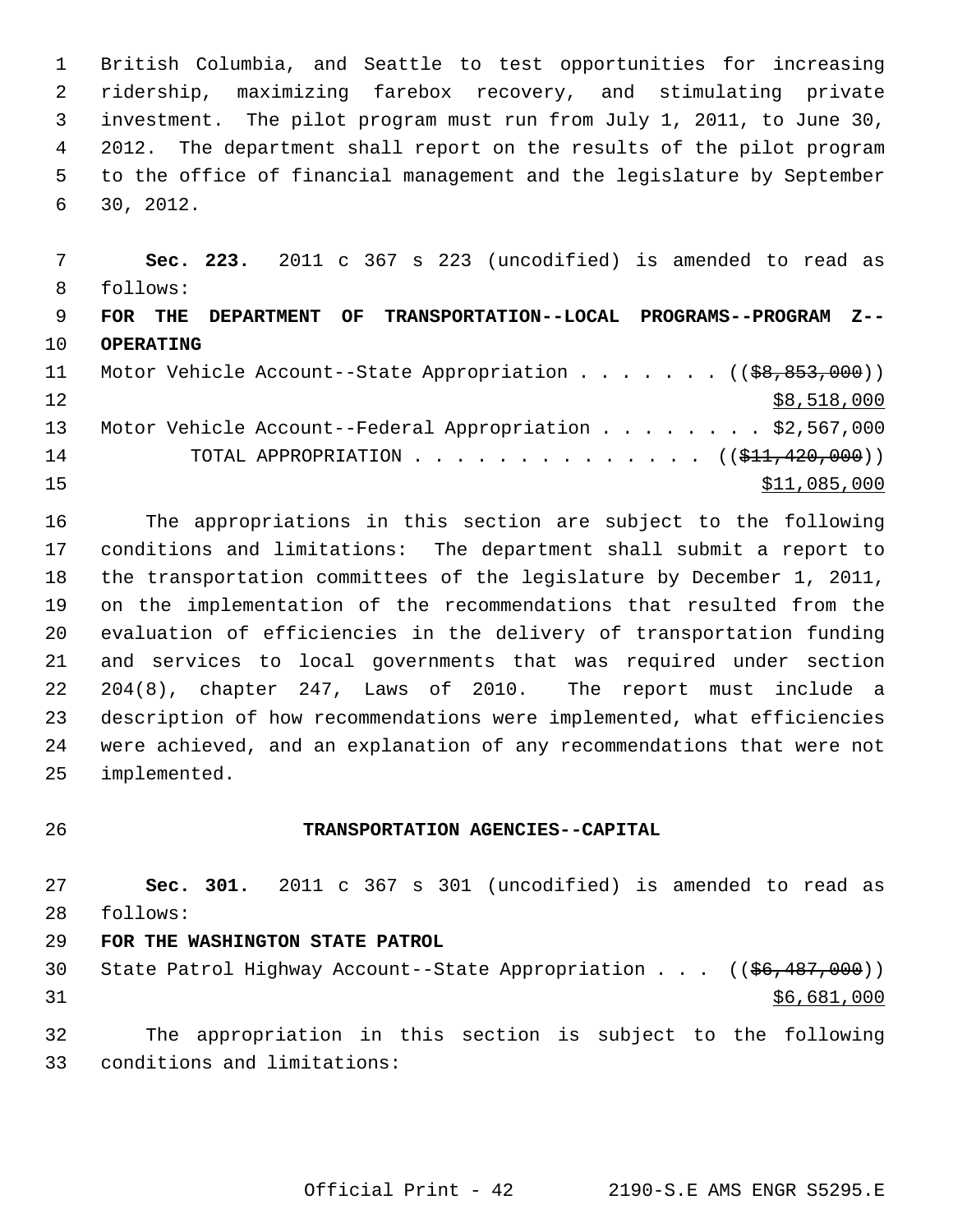1 (1) ((\$653,000)) \$1,357,000 of the state patrol highway account-- 2 state appropriation is provided solely for the following minor works 3 projects: \$200,000 for emergency infrastructure repairs; \$75,000 for 4 water and sewer upgrades; \$210,000 for emergency backup system 5 replacement; \$85,000 for chiller replacement; ((and)) \$83,000 for roof 6 replacements; \$128,000 for septic system repairs; and \$576,000 for HVAC 7 replacement and energy upgrades.

8 (2) ((\$3,226,000)) \$4,903,000 of the state patrol highway account-- 9 state appropriation is provided solely for the Shelton academy of the 10 Washington state patrol for the new waste water treatment lines, waste 11 water plants, water lines, and water systems. ((However, \$2,129,000 of 12 this amount is contingent on the department of corrections receiving 13 funding for its portion of the regional water project in the 2011-2013 14 omnibus capital appropriations act. If this funding is not provided by 15 June 30, 2011, \$2,129,000 of the appropriation provided in this 16 subsection lapses.))

17 (3) \$421,000 of the state patrol highway account--state 18 appropriation is provided solely for the reappropriation of the Shelton 19 regional water project.

20 (4) ((\$2,187,000 of the total appropriation is provided solely for 21 mobile office platforms.

22  $(5)$ ) It is the intent of the legislature that the omnibus 23 operating appropriations act provide funding for the portion of any 24 applicable debt service payments, resulting from financial contracts 25 identified under section 601 of this act, that are attributable to the 26 general fund as identified in the Washington state patrol's cost 27 allocation model.

28 **Sec. 302.** 2011 c 367 s 302 (uncodified) is amended to read as 29 follows:

# 30 **FOR THE COUNTY ROAD ADMINISTRATION BOARD**

| 31              | Motor Vehicle Account--State Appropriation \$874,000                    |
|-----------------|-------------------------------------------------------------------------|
| 32 <sup>°</sup> | Rural Arterial Trust Account--State Appropriation ((\$37,417,000))      |
| 33              | \$62,510,000                                                            |
| 34              | County Arterial Preservation Account--State                             |
| 35              |                                                                         |
| 36              | TOTAL APPROPRIATION $\ldots$ , ( $(\frac{667}{651}, \frac{651}{690})$ ) |
| 37              | \$92,744,000                                                            |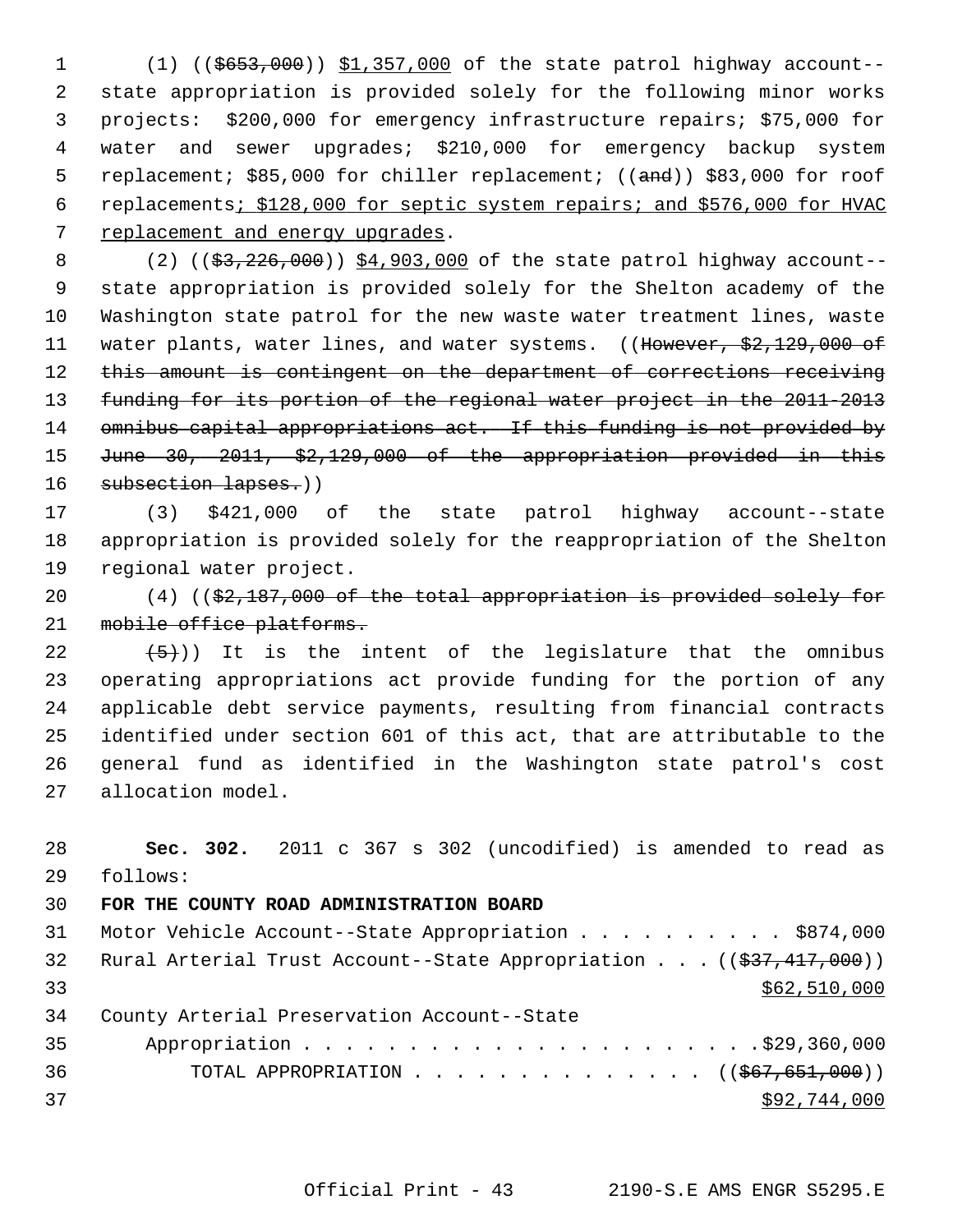1 The appropriations in this section are subject to the following 2 conditions and limitations:

 3 (1) \$874,000 of the motor vehicle account--state appropriation may 4 be used for county ferry projects as developed pursuant to RCW 5 47.56.725(4).

 6 (2) ((\$37,417,000)) \$62,510,000 of the rural arterial trust 7 account--state appropriation is provided solely for county road 8 preservation grant projects as approved by the county road 9 administration board. These funds may be used to assist counties 10 recovering from federally declared emergencies by providing 11 capitalization advances and local match for federal emergency funding, 12 and may only be made using existing fund balances. It is the intent of 13 the legislature that the rural arterial trust account be managed based 14 on cash flow. The county road administration board shall specifically 15 identify any of the selected projects and shall include information 16 concerning the selected projects in its next annual report to the 17 legislature.

18 **Sec. 303.** 2011 c 367 s 303 (uncodified) is amended to read as 19 follows:

#### 20 **FOR THE TRANSPORTATION IMPROVEMENT BOARD**

| 21 | Small City Pavement and Sidewalk Account--State               |
|----|---------------------------------------------------------------|
| 22 |                                                               |
| 23 | \$5,270,000                                                   |
| 24 | Transportation Improvement Account--State                     |
| 25 | Appropriation ( $(\frac{201}{1000}, 0.000)$ )                 |
| 26 | \$237,545,000                                                 |
| 27 | TOTAL APPROPRIATION ( $(\frac{204}{6204}, \frac{862}{600})$ ) |
| 28 | \$242,815,000                                                 |

29 The appropriations in this section are subject to the following 30 conditions and limitations: The transportation improvement 31 account--state appropriation includes up to \$22,143,000 in proceeds 32 from the sale of bonds authorized in RCW 47.26.500.

33 **Sec. 304.** 2011 c 367 s 304 (uncodified) is amended to read as 34 follows:

35 **FOR THE DEPARTMENT OF TRANSPORTATION--FACILITIES--PROGRAM D--**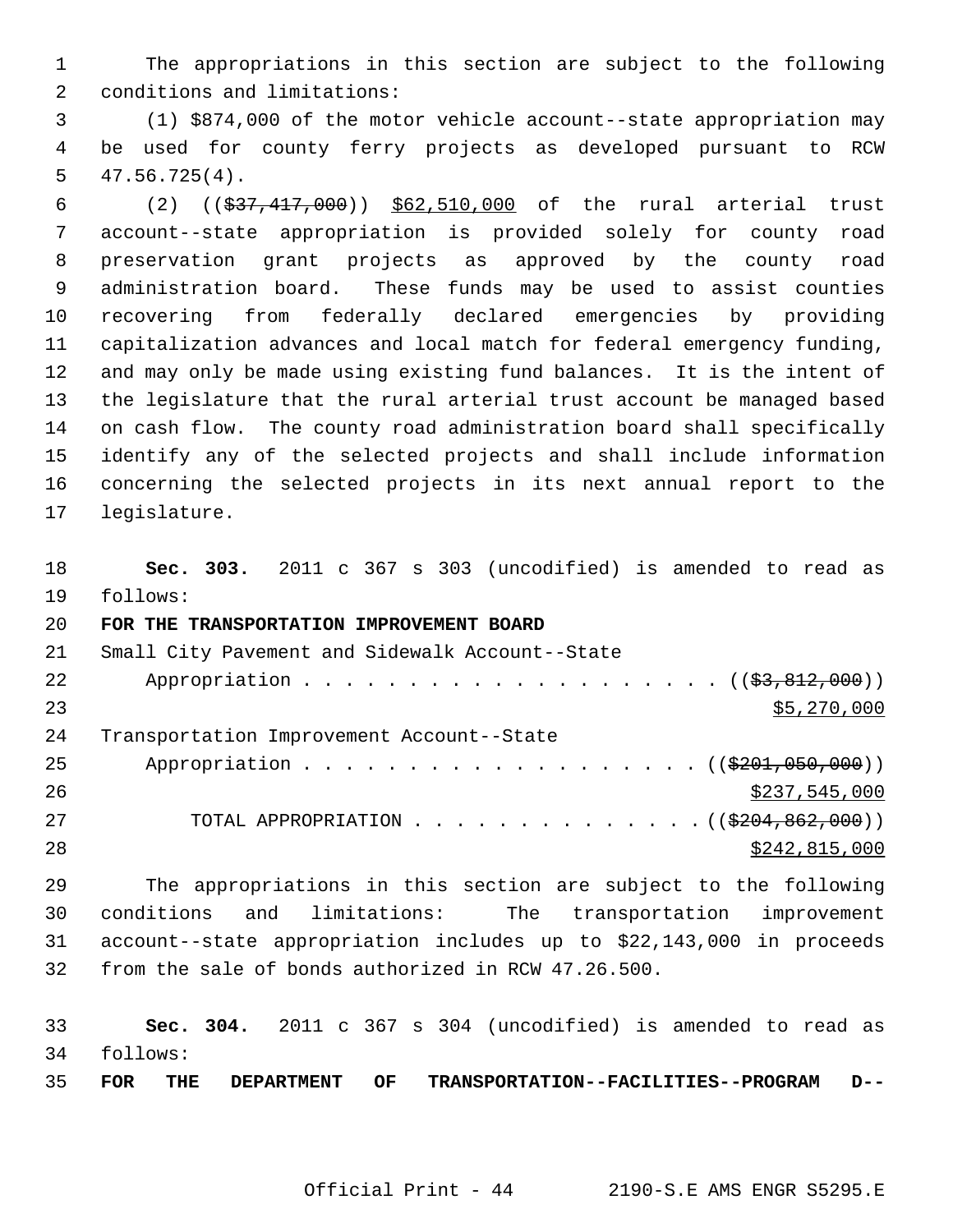#### 1 **(DEPARTMENT OF TRANSPORTATION-ONLY PROJECTS)--CAPITAL**

| 2 Motor Vehicle Account--State Appropriation ((\$5,433,000)) |
|--------------------------------------------------------------|
| \$5,545,000                                                  |

4 Transportation Partnership Account--State

 5 Appropriation . . . . . . . . . . . . . . . . . . . . . . \$1,575,000 6 TOTAL APPROPRIATION . . . . . . . . . . . . . . . . . . \$7,120,000

 7 The appropriation in this section is subject to the following 8 conditions and limitations:

 9 (1) \$1,364,000 of the motor vehicle account--state appropriation is 10 provided solely for the Olympic region site acquisition debt service 11 payments and administrative costs associated with capital improvement 12 and preservation project and financial management.

13 (2) ((\$3,669,000)) \$3,781,000 of the motor vehicle account--state 14 appropriation is provided solely for high priority safety projects that 15 are directly linked to employee safety, environmental risk, or minor 16 works that prevent facility deterioration.

17 (3) \$400,000 of the motor vehicle account--state appropriation is 18 provided solely for the department's compliance with its national 19 pollution discharge elimination system permit.

20 (4) \$1,575,000 of the transportation partnership account--state 21 appropriation is provided solely for the traffic management center 22 (100010T).

 (5) The department shall make all future requests for the construction of new buildings and facilities within Facilities--Program D--(Department of Transportation-Only Projects)--Capital. Each capital facility construction project must be listed in this program's capital facilities project list submitted by the department as part of its budget submittal. It is the intent of the legislature that the construction of buildings and facilities is not appropriated through the capital highway improvements appropriation.

31 **Sec. 305.** 2011 c 367 s 305 (uncodified) is amended to read as 32 follows:

33 **FOR THE DEPARTMENT OF TRANSPORTATION--IMPROVEMENTS--PROGRAM I**

- 34 ((Multimodal Transportation Account--State
- 35 Appropriation . . . . . . . . . . . . . . . . . . . . . . . \$1,000)) 36 Transportation Partnership Account--State 37 Appropriation . . . . . . . . . . . . . . . . ((\$1,991,547,000))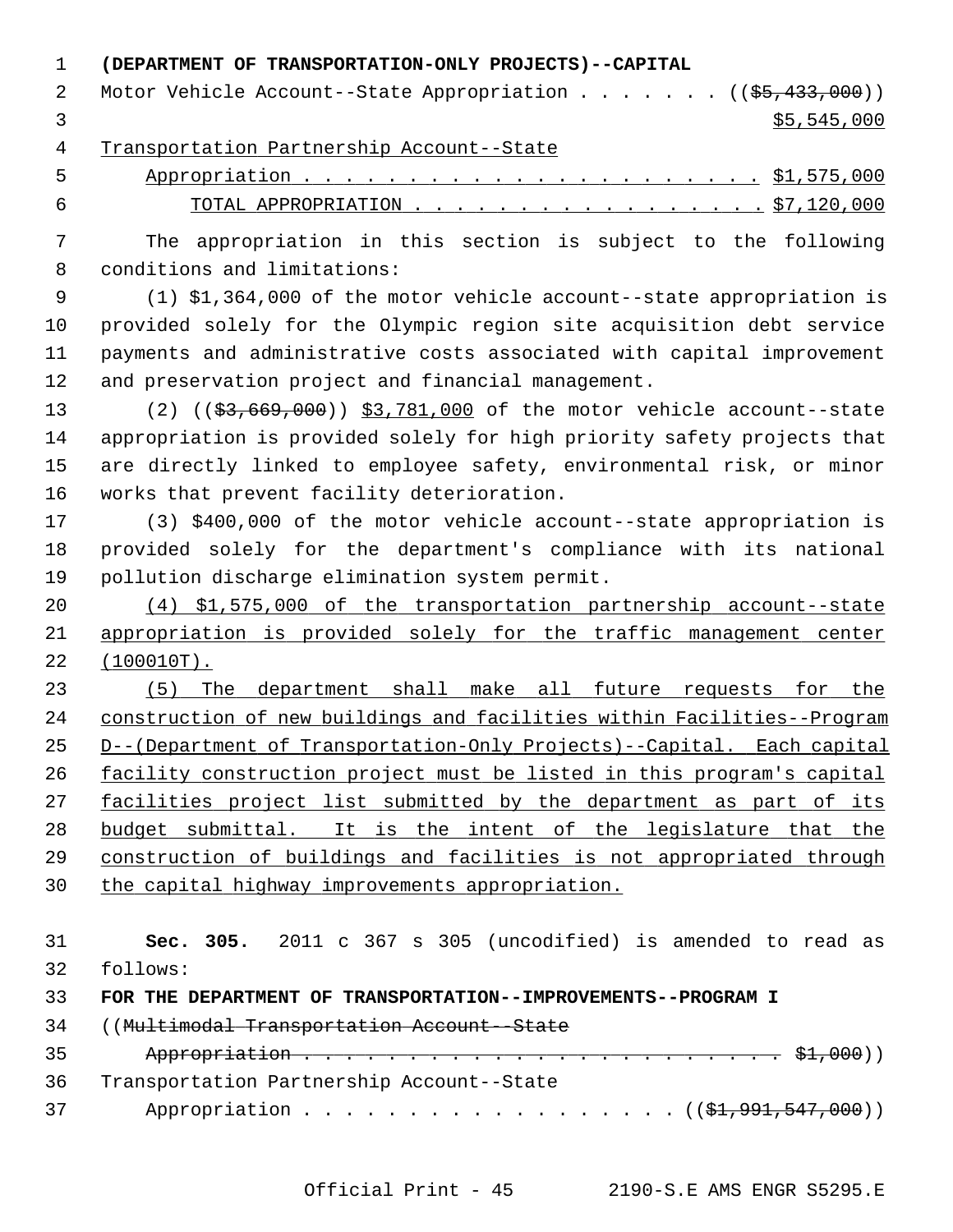| 1              | \$1,632,450,000                                                                |
|----------------|--------------------------------------------------------------------------------|
| 2              | $(($ \$86,139,000))<br>Motor Vehicle Account--State Appropriation              |
| 3              | \$103,454,000                                                                  |
| 4              | Motor Vehicle Account--Federal Appropriation $($ $($ $\frac{450}{691}$ , 000)) |
| 5              | \$841,365,000                                                                  |
| 6              | Motor Vehicle Account--Private/Local                                           |
| 7              | $((\frac{1550}{1485},000))$                                                    |
| 8              | \$128,783,000                                                                  |
| $\overline{9}$ | Transportation 2003 Account (Nickel Account)--State                            |
| 10             | Appropriation $($ $($ $\frac{2436}{005},000)$                                  |
| 11             | \$416, 123, 000                                                                |
| 12             | State Route Number 520 Corridor Account--State                                 |
| 13             | Appropriation ((\$1,019,460,000))                                              |
| 14             | \$1,779,000,000                                                                |
| 15             | Special Category C Account--State Appropriation 5124,000                       |
| 16             | Tacoma Narrows Toll Bridge Account--State                                      |
| 17             |                                                                                |
| 18             | TOTAL APPROPRIATION ( $(\frac{64,034,328,000}{$ )                              |
| 19             | \$4,888,228,000                                                                |
| 20             | The appropriations in this section are subject to the following                |

21 conditions and limitations:

22 (1) Except as provided otherwise in this section, the entire 23 transportation 2003 account (nickel account) appropriation and the 24 entire transportation partnership account appropriation are provided 25 solely for the projects and activities as listed by fund, project, and 26 amount in LEAP Transportation Document ((2011-1)) 2012-2 as developed 27 ((April 19, 2011)) February 21, 2012, Program - Highway Improvement 28 Program (I). However, limited transfers of specific line-item project 29 appropriations may occur between projects for those amounts listed 30 subject to the conditions and limitations in section 603 of this act.

31 (2) ((The department shall, on a quarterly basis beginning July 1, 2011, provide to the office of financial management and the legislature reports providing the status on each active project funded in part or whole by the transportation 2003 account (nickel account) or the transportation partnership account. Funding provided at a programmatic level for transportation partnership account and transportation 2003 account (nickel account) projects relating to bridge rail, guard rail, fish passage barrier removal, and roadside safety projects must be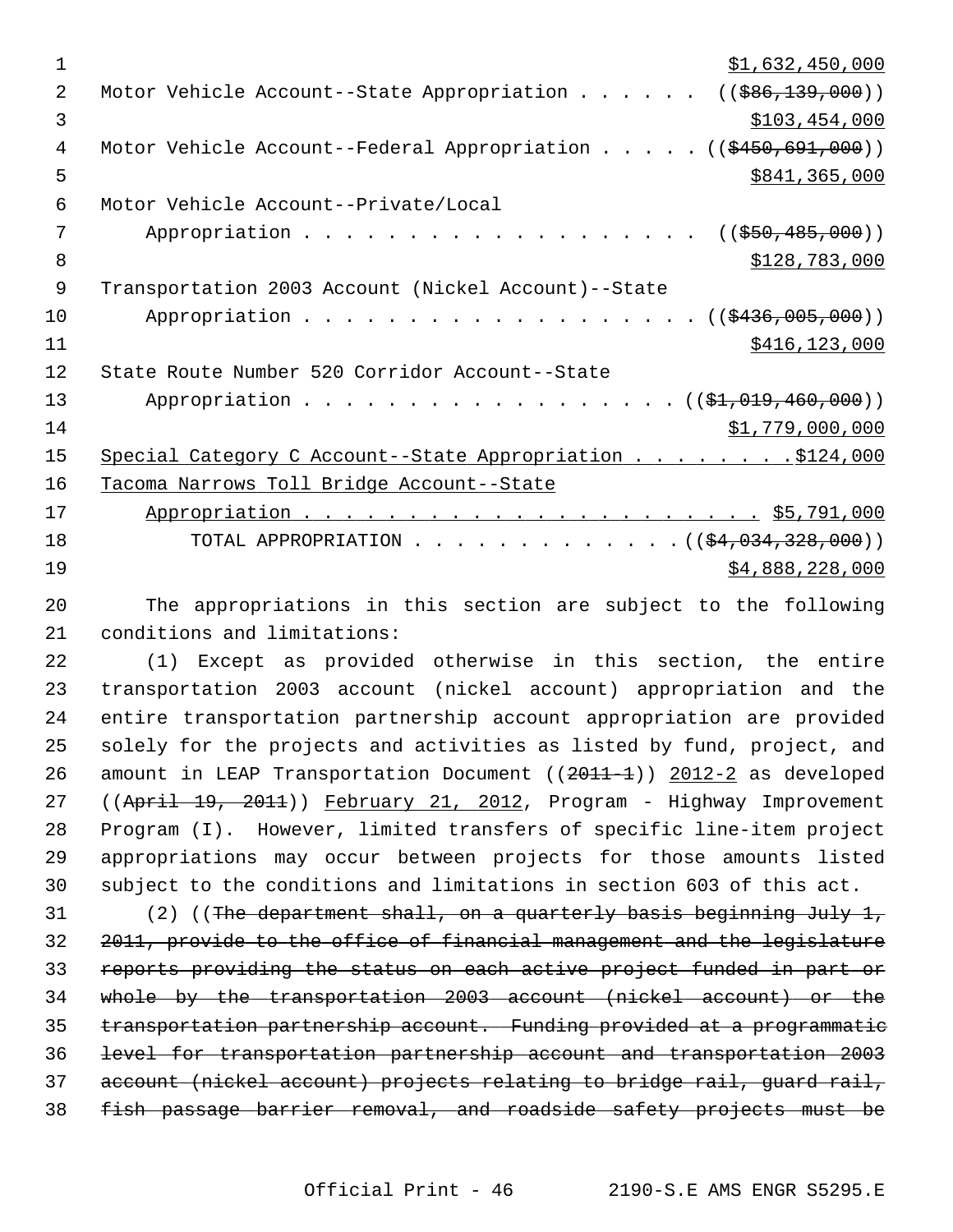reported on a programmatic basis. Projects within this programmatic level funding must be completed on a priority basis and scoped to be completed within the current programmatic budget. Report formatting 4 and elements must be consistent with the October 2009 quarterly project report. The department shall also provide the information required under this subsection on a quarterly basis.

 $7$   $(3)$ )) Within the motor vehicle account--state appropriation and 8 motor vehicle account--federal appropriation, the department may 9 transfer funds between programs I and P, except for funds that are 10 otherwise restricted in this act.

11  $((+4))$  (3) The department shall apply for surface transportation 12 program enhancement funds to be expended in lieu of or in addition to 13 state funds for eligible costs of projects in programs I and P 14 including, but not limited to, the state route number 518, state route 15 number 520, Columbia river crossing, and Alaskan Way viaduct projects.

16  $((+5))$  (4) The department shall apply for the competitive portion 17 of federal transit administration funds for eligible transit-related 18 costs of the state route number 520 bridge replacement and HOV project 19 and the Columbia river crossing project. The federal funds described 20 in this subsection must not include those federal transit 21 administration funds distributed by formula. The department shall 22 provide a report regarding this effort to the legislature by October 1, 23 2011.

24 ( $(\langle 7 \rangle)$ ) (5) The department shall work with the department of 25 archaeology and historic preservation to ensure that the cultural 26 resources investigation is properly conducted on all mega-highway 27 projects and large ferry terminal projects. These projects must be 28 conducted with active archaeological management. Additionally, the 29 department shall establish a scientific peer review of independent 30 archaeologists that are knowledgeable about the region and its cultural 31 resources.

 $32$  (( $\left(\frac{1}{6}\right)$ ) (6) For highway construction projects where the department 33 considers agricultural lands of long-term commercial significance, as 34 defined in RCW 36.70A.030, in reviewing and selecting sites to meet 35 environmental mitigation requirements under the national environmental 36 policy act (42 U.S.C. Sec. 4321 et seq.) and the state environmental 37 policy act (chapter 43.21C RCW), the department shall, to the greatest 38 extent possible, consider using public land first. If public lands are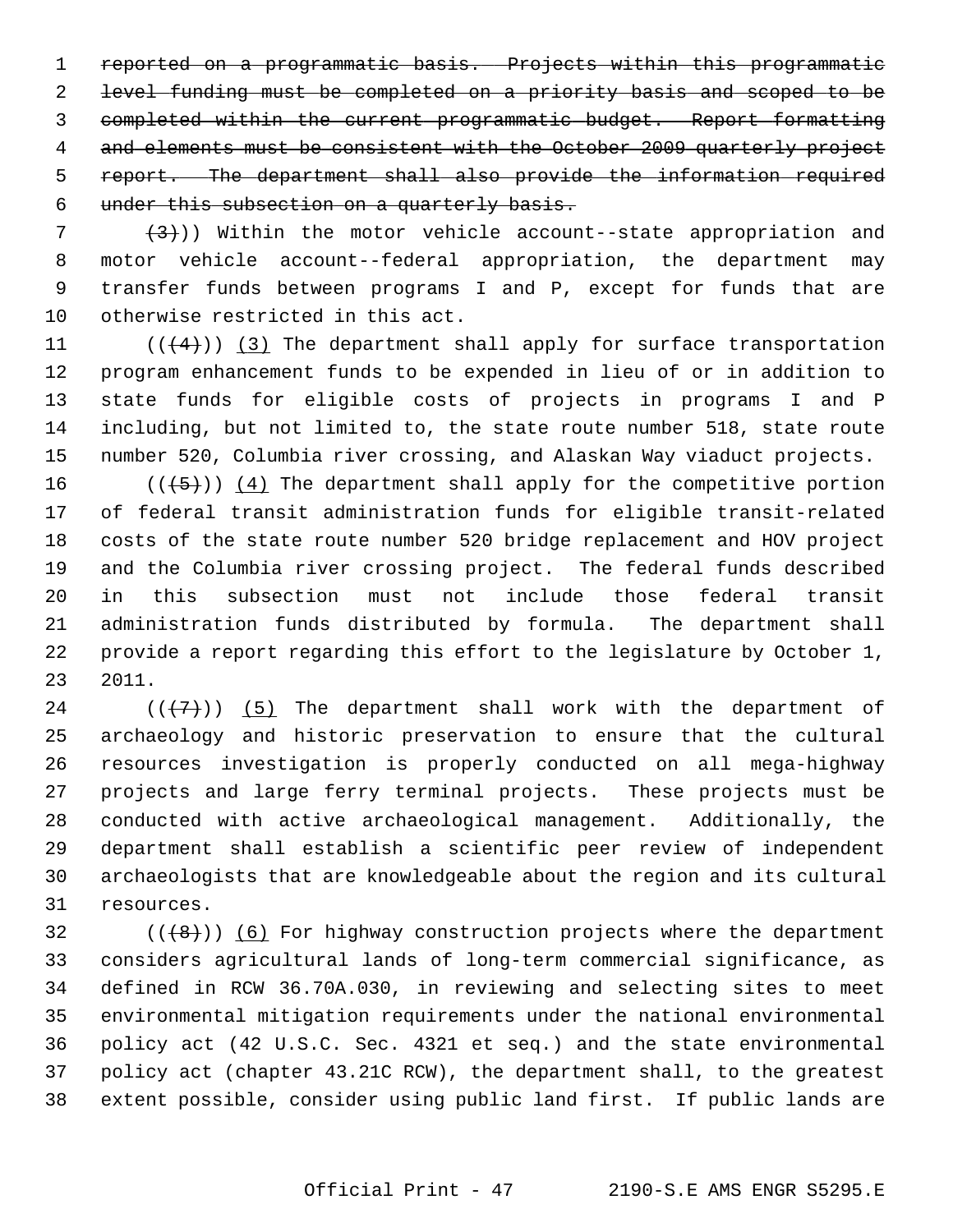1 not available that meet the required environmental mitigation needs, 2 the department may use other sites while making every effort to avoid 3 any net loss of agricultural lands that have a designation of long-term 4 commercial significance.

 5 (((9) \$361,000)) (7) \$561,000 of the transportation partnership 6 account--state appropriation and  $((\frac{1}{24}, \frac{245}{100})$   $\frac{1}{176}$ , 000 of the 7 transportation 2003 account (nickel account)--state appropriation are 8 provided solely for project 0BI4ENV, Environmental Mitigation Reserve - 9 Nickel/TPA project, as indicated in the LEAP transportation document 10 referenced in subsection (1) of this section. Funds may be used only 11 for environmental mitigation work that is required by permits that were 12 issued for projects funded by the transportation partnership account or 13 transportation 2003 account (nickel account). ((As part of the 2012 14 budget submittal, the department shall provide a list of all projects 15 and associated amounts that are being charged to project OBI4ENV during 16 the 2011-2013 fiscal biennium.

17  $(10+10)$  (8) The transportation 2003 account (nickel account)--state 18 appropriation includes up to ((\$361,005,000)) \$338,751,000 in proceeds 19 from the sale of bonds authorized by RCW 47.10.861.

20  $((+11))$  (9) The transportation partnership account--state 21 appropriation includes up to ((\$1,427,696,000)) \$968,396,000 in 22 proceeds from the sale of bonds authorized in RCW 47.10.873.

23  $((+12))$   $(10)$  The motor vehicle account--state appropriation 24 includes up to  $((\frac{666}{373},000))$  \$45,870,000 in proceeds from the sale of 25 bonds authorized in RCW 47.10.843.

 $26$  (( $(13)$ )) (11) The state route number 520 corridor account--state 27 appropriation includes up to ((\$987,717,000)) \$1,779,000,000 in 28 proceeds from the sale of bonds authorized in RCW 47.10.879.

29 (( $(14)$  \$391,000)) (12) \$767,000 of the motor vehicle account--state 30 appropriation and  $((\frac{64}{027},000))$  \$3,736,000 of the motor vehicle 31 account--federal appropriation are provided solely for the US 2 High 32 Priority Safety project (100224I). Expenditure of these funds is for 33 safety projects on state route number 2 between Monroe and Gold Bar, 34 which may include median rumble strips, traffic cameras, and electronic 35 message signs.

36 (((15) \$687,000)) (13) \$820,000 of the motor vehicle account-- 37 federal appropriation, \$16,308,000 of the motor vehicle account--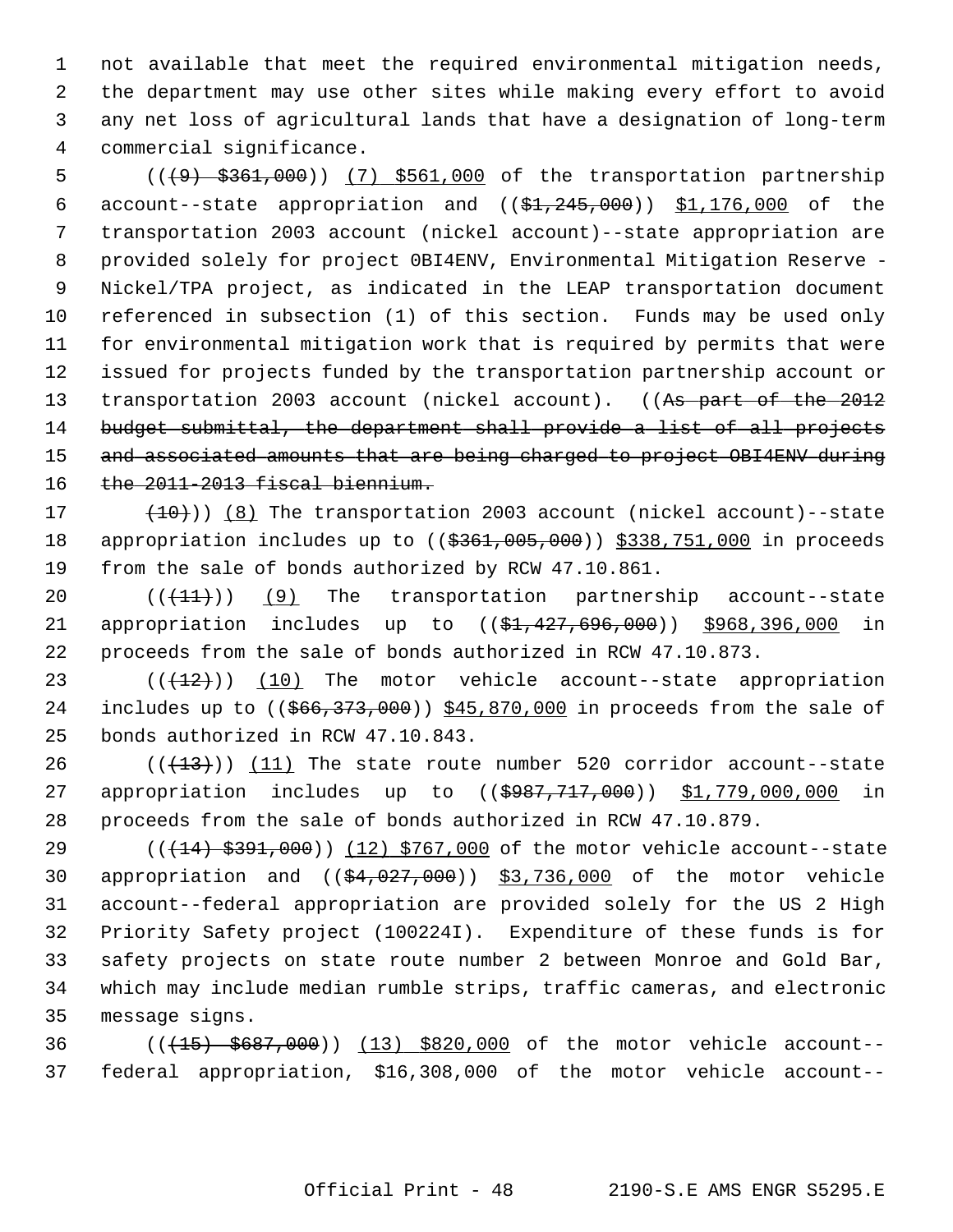1 private/local appropriation, and ((\$22,000)) \$48,000 of the motor 2 vehicle account--state appropriation are provided solely for the US 3 2/Bickford Avenue - Intersection Safety Improvements project (100210E). 4 (((16) \$435,000)) (14) \$595,000 of the motor vehicle account--state

 5 appropriation is provided solely for environmental work on the Belfair 6 Bypass project (300344C).

7 (( $\left(\frac{17}{17}\right)$  \$108,000)) (15) \$372,000 of the motor vehicle account--8 federal appropriation and ((\$3,000)) \$9,000 of the motor vehicle 9 account--state appropriation are provided solely for the I-5/Vicinity 10 of Joint Base Lewis-McChord - Install Ramp Meters project (300596M).

11 (( $\left(18\right)$   $\left(5253,444,000\right)$ ) (16) \$202,863,000 of the transportation 12 partnership account--state appropriation and ((\$66,034,000)) 13 \$51,136,000 of the transportation 2003 account (nickel account)--state 14 appropriation are provided solely for the I-5/Tacoma HOV Improvements 15 (Nickel/TPA) project (300504A). The use of funds in this subsection to 16 renovate any buildings is subject to the requirements of section 604 of 17 this act. The department shall report to the legislature and the 18 office of financial management on any costs associated with building 19 renovations funded in this subsection.

20 (( $(19)$ )) (17)(a) (( $$8,321,000$ )) \$9,343,000 of the transportation 21 partnership account--state appropriation and ((\$31,380,000)) 22 \$54,461,000 of the motor vehicle account--federal appropriation are 23 provided solely for the I-5/Columbia River Crossing project (400506A). 24 (( $\theta$ f this amount,)) Of the amounts appropriated in this subsection, 25 \$30,000,000 of the motor vehicle account--federal appropriation must be 26 put into unallotted status and is subject to the review of the office 27 of financial management. This funding may be allotted in five million 28 dollar increments only when the state of Oregon's total share of 29 expenses on the project are within five percent of the state of 30 Washington's expenses. \$200,000 of the transportation partnership 31 account--state appropriation in this subsection is provided solely for 32 the department to work with the department of archaeology and historic 33 preservation to ensure that the cultural resources investigation is 34 properly conducted on the Columbia river crossing project. This 35 project must be conducted with active archaeological management and 36 result in one report that spans the single cultural area in Oregon and 37 Washington. Additionally, the department shall establish a scientific 38 peer review of independent archaeologists that are knowledgeable about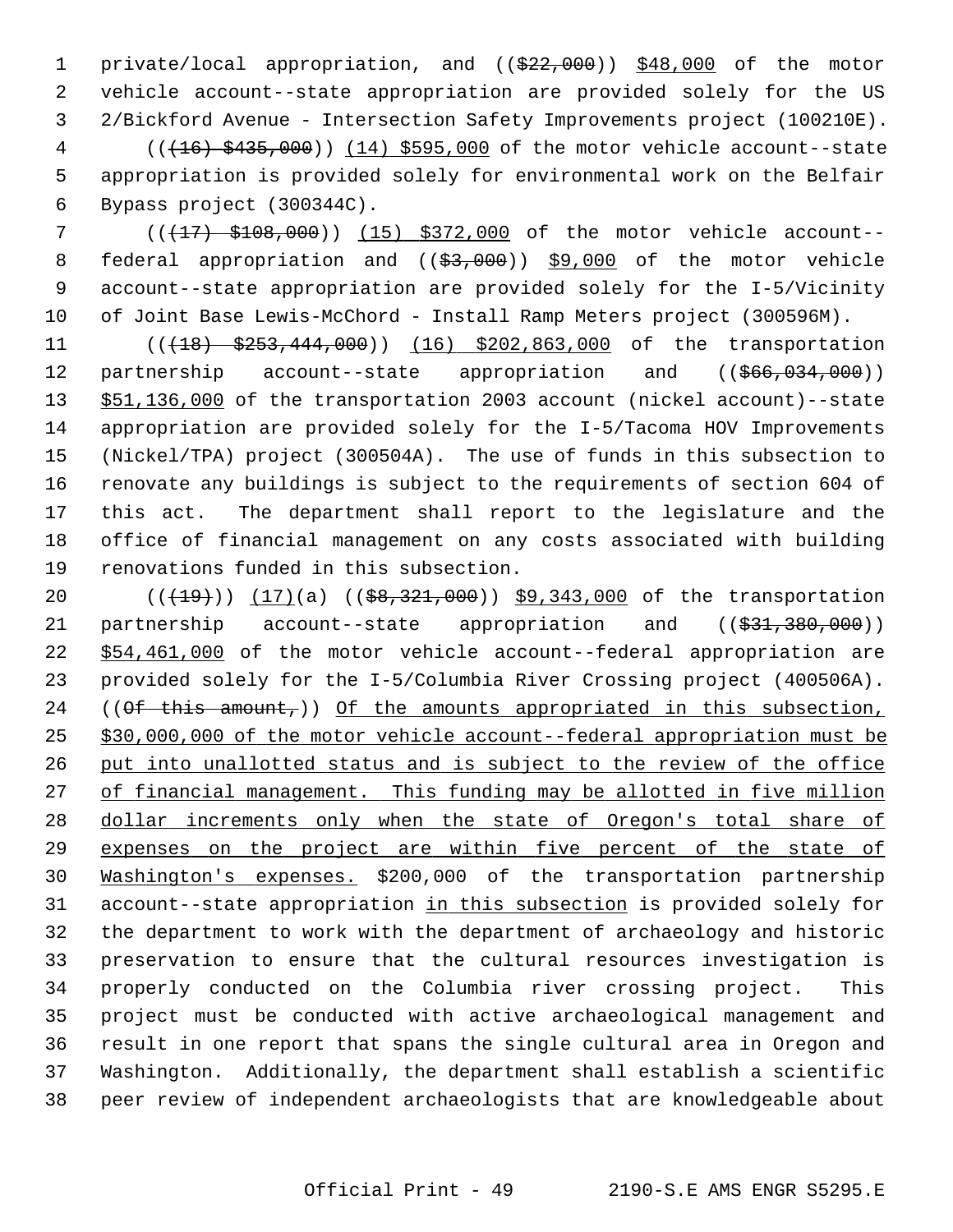1 the region and its cultural resources. ((No funding from any account 2 may be expended until written confirmation has been received by the 3 department that the state of Oregon is providing an equal amount of 4 additional funding to the project.))

 5 (b) Consistent with the draft environmental impact statement and 6 the Columbia river crossing project's independent review panel report, 7 the Columbia river crossing project's financial plan must include 8 recognition of state transportation funding contributions from both 9 Washington and Oregon, federal transportation funding, and a funding 10 contribution from toll bond proceeds. Following the refinement of the 11 finance plan as recommended by the independent review panel, the 12 department may seek authorization from the legislature to collect tolls 13 on the existing Columbia river crossing or on a replacement crossing 14 over Interstate 5.

 (c) The Washington state department of transportation budget includes resources to continue work on solutions that advance the Columbia River Crossing project to completion of the required environmental impact statement. The department must report to the Columbia River Crossing legislative oversight subcommittee of the joint transportation committee, established in section 204(5) of this act, on the progress made on the Columbia River Crossing project at each 22 meeting of the oversight subcommittee. Reporting must include updated information on cost estimates, rights-of-way purchases and procurement schedules, and financing plans for the Columbia River Crossing project, including projected traffic volumes, fuel and gas price assumptions, toll rates, costs of toll collections, as well as potential need for 27 general transportation funding. By January 1, 2013, the department shall provide to the oversight subcommittee of the joint transportation committee a phased master plan for the Columbia River Crossing project. 30 (((20) \$107,000)) (18) \$309,000 of the motor vehicle account-- 31 federal appropriation and  $((\$27,000))$   $\$78,000$  of the motor vehicle 32 account--state appropriation are provided solely for the SR 9/SR 204 33 Intersection Improvement project (L2000040).

34 (( $(21)$  \$2,134,000)) (19) \$3,385,000 of the motor vehicle account--35 federal appropriation and  $(( $$47,000$ ))$  \$50,000 of the motor vehicle 36 account--state appropriation are provided solely for the US 12/Nine 37 Mile Hill to Woodward Canyon Vic - Build New Highway project (501210T).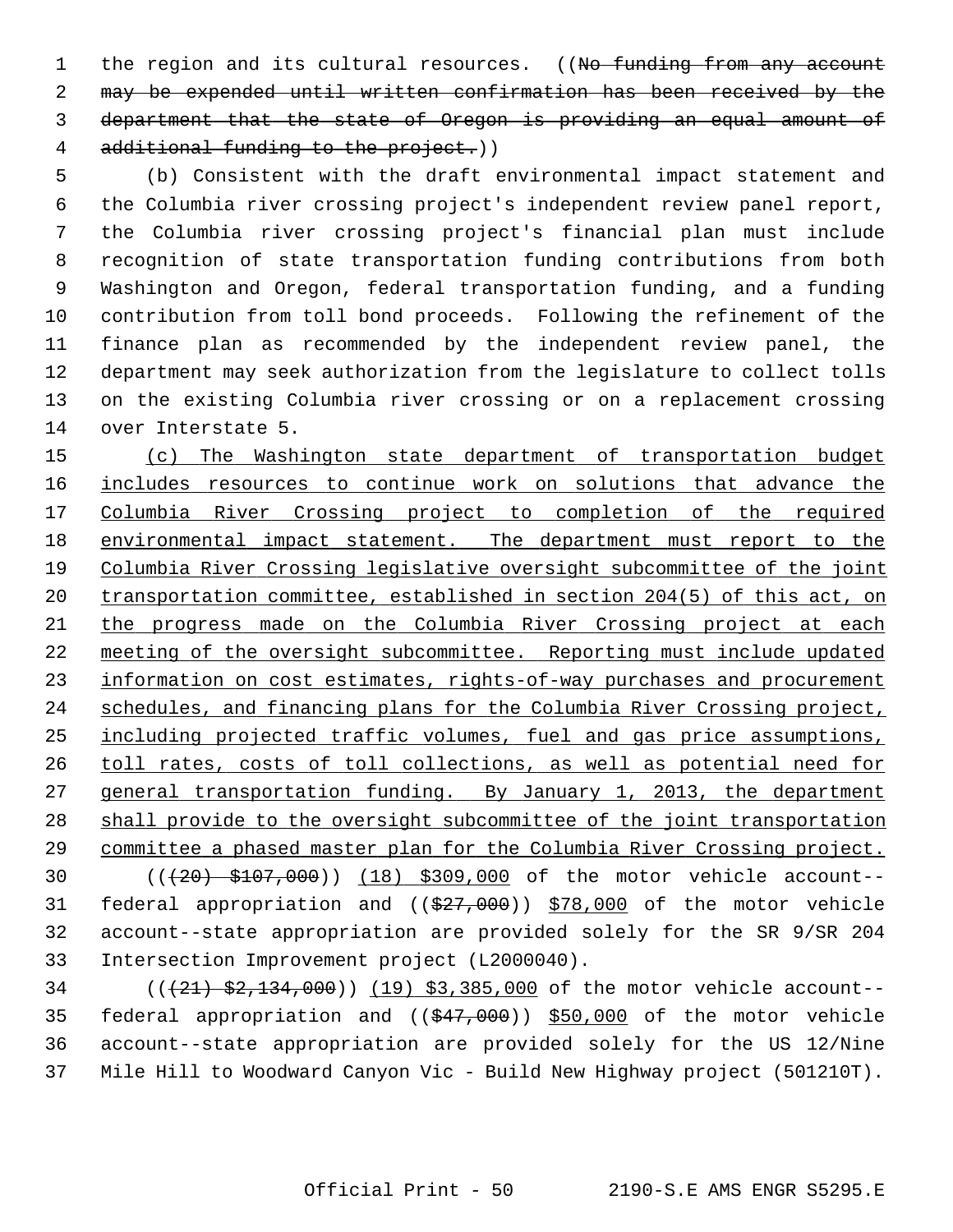1 (( $\left(422\right)$  \$294,000)) (20) \$5,791,000 of the Tacoma Narrows toll bridge account--state appropriation is provided solely for deferred sales tax expenses on the construction of the new Tacoma Narrows bridge. However, if chapter . . . (Senate Bill No. 6073), Laws of 2012 (sales tax exemption on SR 16 projects) is enacted by June 30, 2012, the amount provided in this subsection lapses.

 7 (21) \$391,000 of the motor vehicle account--federal appropriation 8 and  $((\text{$}13,000)$   $)\$  \$16,000 of the motor vehicle account--state 9 appropriation are provided solely for the SR 16/Rosedale Street NW 10 Vicinity - Frontage Road project (301639C). The frontage road must be 11 built for driving speeds of no more than thirty-five miles per hour.

12 (( $(23)$  \$1,000,000)) (22) \$621,000 of the motor vehicle account--13 federal appropriation is provided solely for the SR 20/Race Road to 14 Jacob's Road safety project (L2200042).

15 (((24) \$24,002,000)) (23) \$32,162,000 of the transportation 16 partnership account--state appropriation is provided solely for the SR 17 28/ US 2 and US 97 Eastmont Avenue Extension project (202800D).

18 (( $(25)$  \$569,000)) (24) \$1,227,000 of the motor vehicle account--19 federal appropriation and ((\$9,000)) \$38,000 of the motor vehicle 20 account--state appropriation are provided solely for design and right-21 of-way work on the I-82/Red Mountain Vicinity project (508208M). The 22 department shall continue to work with the local partners in developing 23 transportation solutions necessary for the economic growth in the Red 24 Mountain American viticulture area of Benton county.

25  $((+26))$  (25) \$1,500,000 of the motor vehicle account--federal 26 appropriation is provided solely for the I-90 Comprehensive Tolling 27 Study project (100067T).

28 (( $\left(\frac{27}{59},\frac{22}{100}\right)$ ) (26) \$12,149,000 of the motor vehicle account--29 federal appropriation and ((\$193,000)) \$362,000 of the motor vehicle 30 account--state appropriation are provided solely for the I-90/Sullivan 31 Road to Barker Road - Additional Lanes project (609049N).

32  $((+28))$   $(27)$  Up to \$8,000,000 in savings realized on the I-33 90/Snoqualmie Pass East - Hyak to Keechelus Dam - Corridor project 34 (509009B) may be used for design work on the next two-mile segment of 35 the corridor. Any additional savings on this project must remain on 36 the corridor. ((\$590,000 of the funds appropriated for this project 37 may be used to purchase land currently owned by the state parks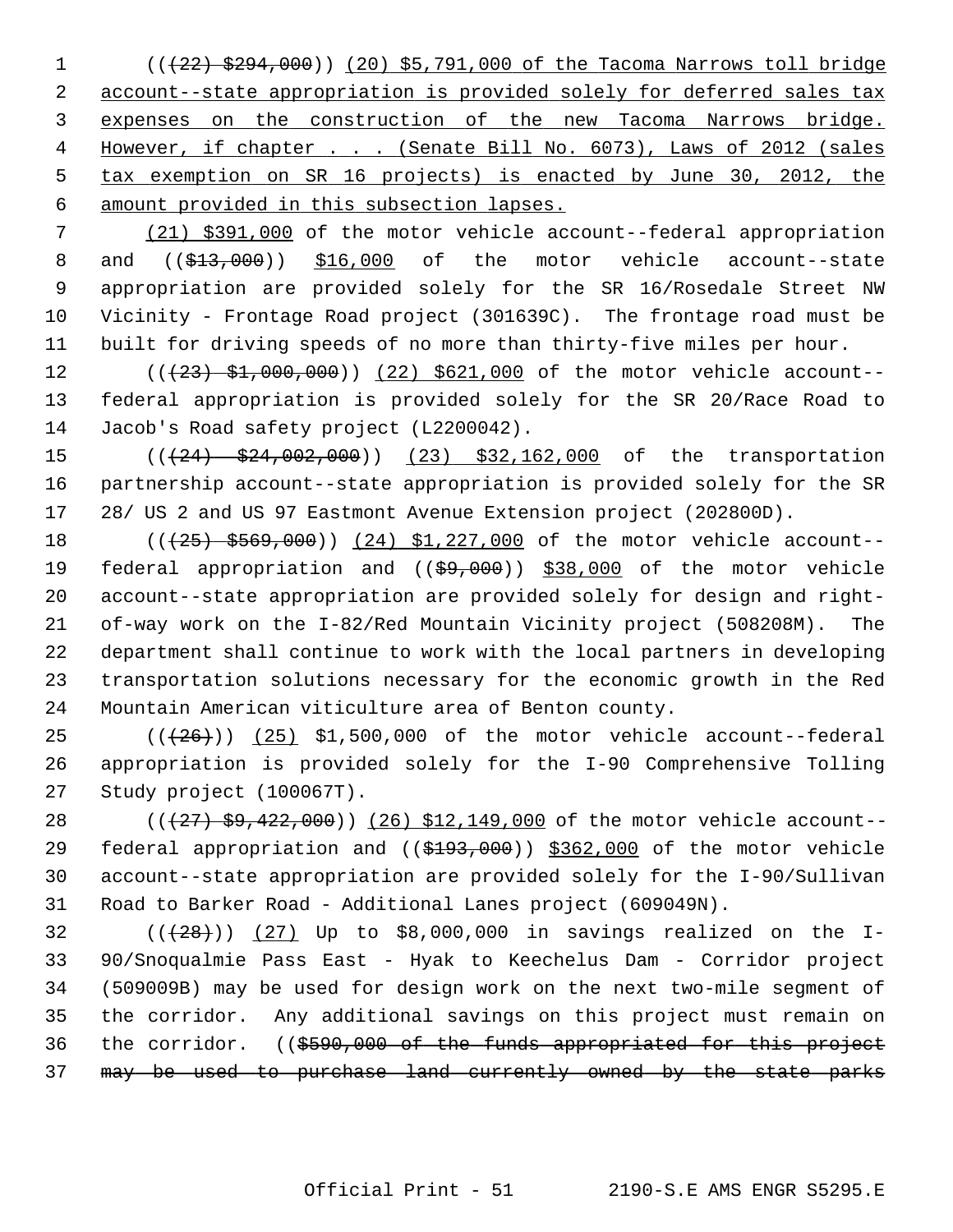1 department.)) Project funds may not be used to build or improve 2 buildings until the plan described in section 604 of this act is 3 complete.

 4 (((29) \$932,000)) (28) \$657,000 of the motor vehicle account-- 5 federal appropriation is provided solely for the US 97A/North of 6 Wenatchee - Wildlife Fence project (209790B).

 $7$  (( $(30)$ )) (29) The department shall reconvene an expert review panel 8 of no more than three members as described under RCW 47.01.400 for the 9 purpose of updating the work that was previously completed by the panel 10 on the Alaskan Way viaduct replacement project and to ensure that an 11 appropriate and viable financial plan is created and regularly 12 reviewed. The expert review panel must be selected cooperatively by 13 the chairs of the senate and house of representatives transportation 14 committees, the secretary of transportation, and the governor. The 15 expert review panel must report findings and recommendations to the 16 transportation committees of the legislature, the governor's Alaskan 17 Way viaduct project oversight committee, and the transportation 18 commission by October 2011, and annually thereafter until the project 19 is operationally complete.

20  $((+31))$  (30) It is important that the public and policymakers have 21 accurate and timely access to information related to the Alaskan Way 22 viaduct replacement project as it proceeds to, and during, the 23 construction of all aspects of the project including, but not limited 24 to, information regarding costs, schedules, contracts, project status, 25 and neighborhood impacts. Therefore, it is the intent of the 26 legislature that the state, city, and county departments of 27 transportation establish a single source of accountability for 28 integration, coordination, tracking, and information of all requisite 29 components of the replacement project, which must include, at a 30 minimum:

31 (a) A master schedule of all subprojects included in the full 32 replacement project or program; and

33 (b) A single point of contact for the public, media, stakeholders, 34 and other interested parties.

 $(35$  ( $(432)$ )) (31) Within the amounts provided in this section, \$20,000 36 of the motor vehicle account--state appropriation and \$980,000 of the 37 motor vehicle account--federal appropriation are provided solely for 38 the department to continue work on a comprehensive tolling study of the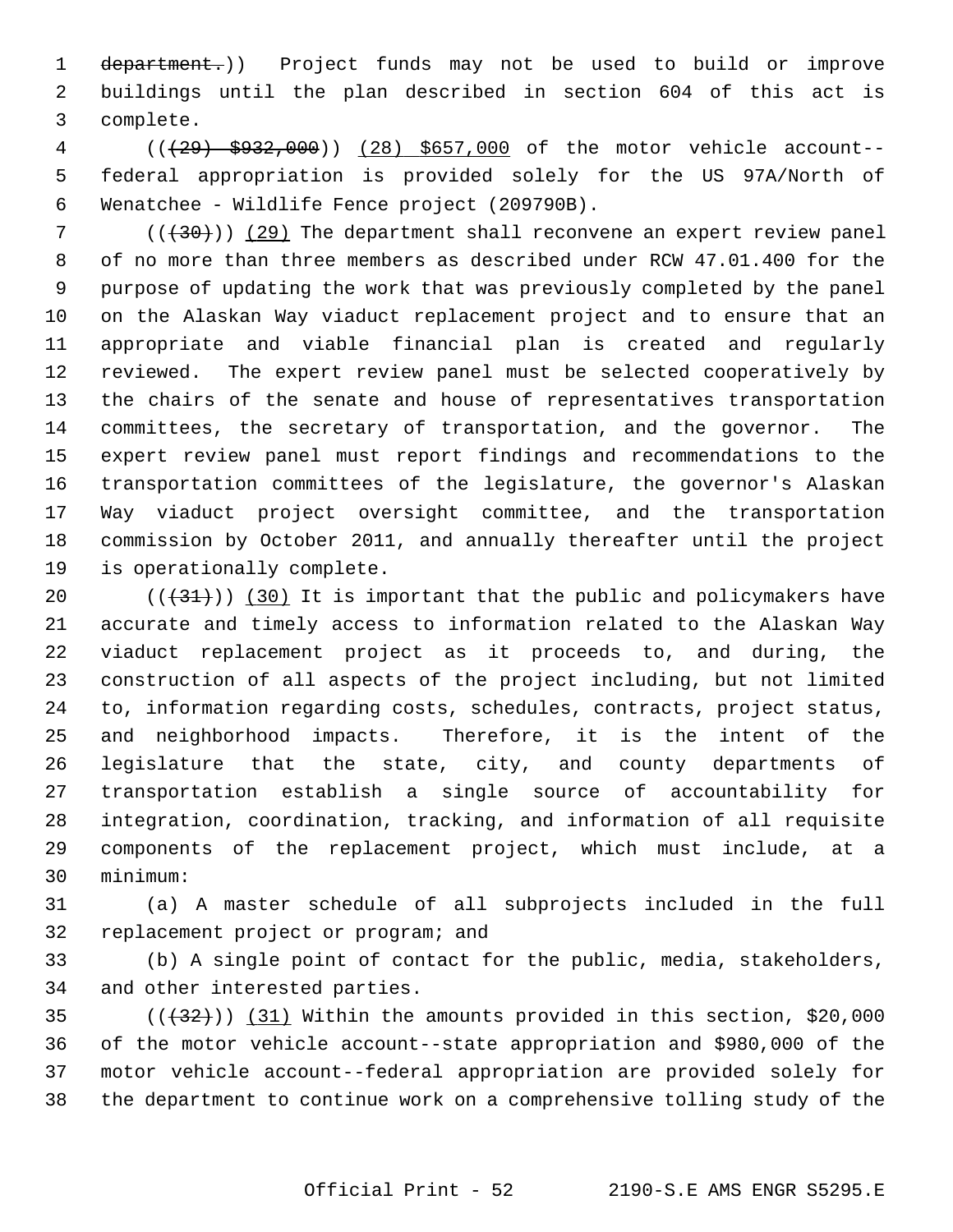1 state route number 167 corridor (project 316718S). As funding allows, 2 the department shall also continue work on a comprehensive tolling 3 study of the state route number 509 corridor.

4 ((<del>(33)</del>)) (32)(a) ((\$131,303,000)) \$137,022,000 of the 5 transportation partnership account--state appropriation( $(\frac{1}{\epsilon})$  6 \$51,410,000)) and \$50,623,000 of the transportation 2003 account 7 (nickel account)--state appropriation((<del>, and \$10,000,000 of the motor</del> 8 vehicle account--federal appropriation)) are provided solely for the I- 9 405/Kirkland Vicinity Stage 2 - Widening project (8BI1002). This 10 project must be completed as soon as practicable as a design-build 11 project and must be constructed with a footprint that would accommodate 12 potential future express toll lanes.

13 (b) As part of the project, the department shall conduct a traffic 14 and revenue analysis and complete a financial plan to provide 15 additional information on the revenues, expenditures, and financing 16 options available for active traffic management and congestion relief 17 in the Interstate 405 and state route number 167 corridors. A report 18 must be provided to the transportation committees of the legislature 19 and the office of financial management by January 2012. However, this 20 subsection  $((+33))$   $(32)(b)$  is null and void if chapter . . . 21 (Engrossed House Bill No. 1382), Laws of 2011 (I-405 express toll 22 lanes) is enacted by June 30, 2011.

 (c) Of the amount appropriated in (a) of this subsection, \$15,000,000 of the transportation partnership account--state appropriation is provided solely for the preliminary design and purchase of rights-of-way on the state route number 167 direct connector. It is the intent of the legislature to fund an additional \$25,000,000 of the transportation partnership account--state appropriation for the preliminary design and purchase of rights-of-way on the state route number 167 direct connector during the 2013-2015 biennium.

 $(1,34)$  ( $(33)$  Funding for a signal at state route number 507 and 33 Yew Street is included in the appropriation for intersection and spot 34 improvements (0BI2002).

35 (((35) \$226,809,000)) (34) \$224,592,000 of the transportation 36 partnership account--state appropriation and ((\$1,019,460,000)) 37 \$898,286,000 of the state route number 520 corridor account--state 38 appropriation are provided solely for the state route number 520 bridge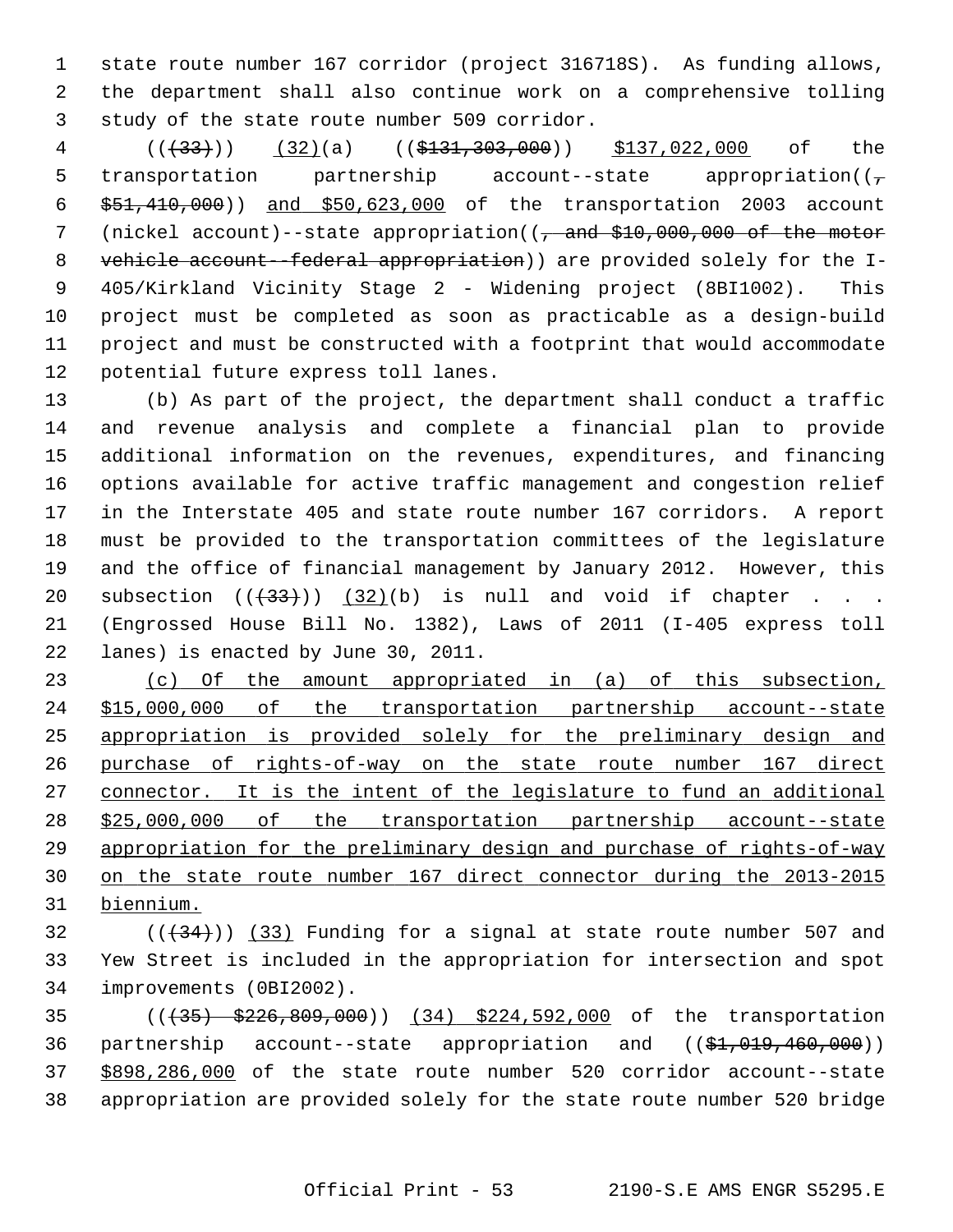1 replacement and HOV program (8BI1003). When developing the financial 2 plan for the program, the department shall assume that all maintenance 3 and operation costs for the new facility are to be covered by tolls 4 collected on the toll facility, and not by the motor vehicle account.

 5 (((36) \$650,000 of the motor vehicle account--federal appropriation 6 is provided solely for the SR 522 Improvements/61st Avenue NE and NE 7 181st Street project (L1000055).

8 (37)) (35) \$500,000 of the motor vehicle account--state appropriation is provided solely for a multimodal corridor plan on state route number 520 between Interstate 405 and Avondale Road in Redmond (L1000054).

12 (36) \$300,000 of the motor vehicle account--federal appropriation 13 is provided solely for the SR 523 Corridor study (L1000059).

14 (( $(38)$ )) (37) The department shall consider using the city of 15 Mukilteo's off-site mitigation program in the event any projects on 16 state route number 525 or 526 require environmental mitigation.

 $17$  ( $(\overline{+39})$ ) (38) Any savings on projects on the state route number 532 18 corridor must be used within the corridor to begin work on flood 19 prevention and raising portions of the highway above flood and storm 20 influences.

 (39) The total appropriation provided in this section assumes 22 enactment of chapter . . . (Second Substitute Senate Bill No. 5250), Laws of 2012 (design-build procedures) and reflects efficiencies and cost savings generated by this innovative design and contracting tool.

25 **Sec. 306.** 2011 c 367 s 306 (uncodified) is amended to read as 26 follows:

27 **FOR THE DEPARTMENT OF TRANSPORTATION--PRESERVATION--PROGRAM P**

28 Transportation Partnership Account--State

29 Appropriation . . . . . . . . . . . . . . . . . ((\$34,182,000))  $\frac{$44,463,000}{ }$ 31 Motor Vehicle Account--State Appropriation . . . . . ((\$67,790,000))  $32$  \$85,241,000 33 Motor Vehicle Account--Federal Appropriation . . . . . ((\$632,489,000))  $34$  \$548,306,000 35 Motor Vehicle Account--Private/Local Appropriation . . ((\$19,253,000))  $\frac{$21,585,000}{$21,585,000}$ 37 Transportation 2003 Account (Nickel Account)--State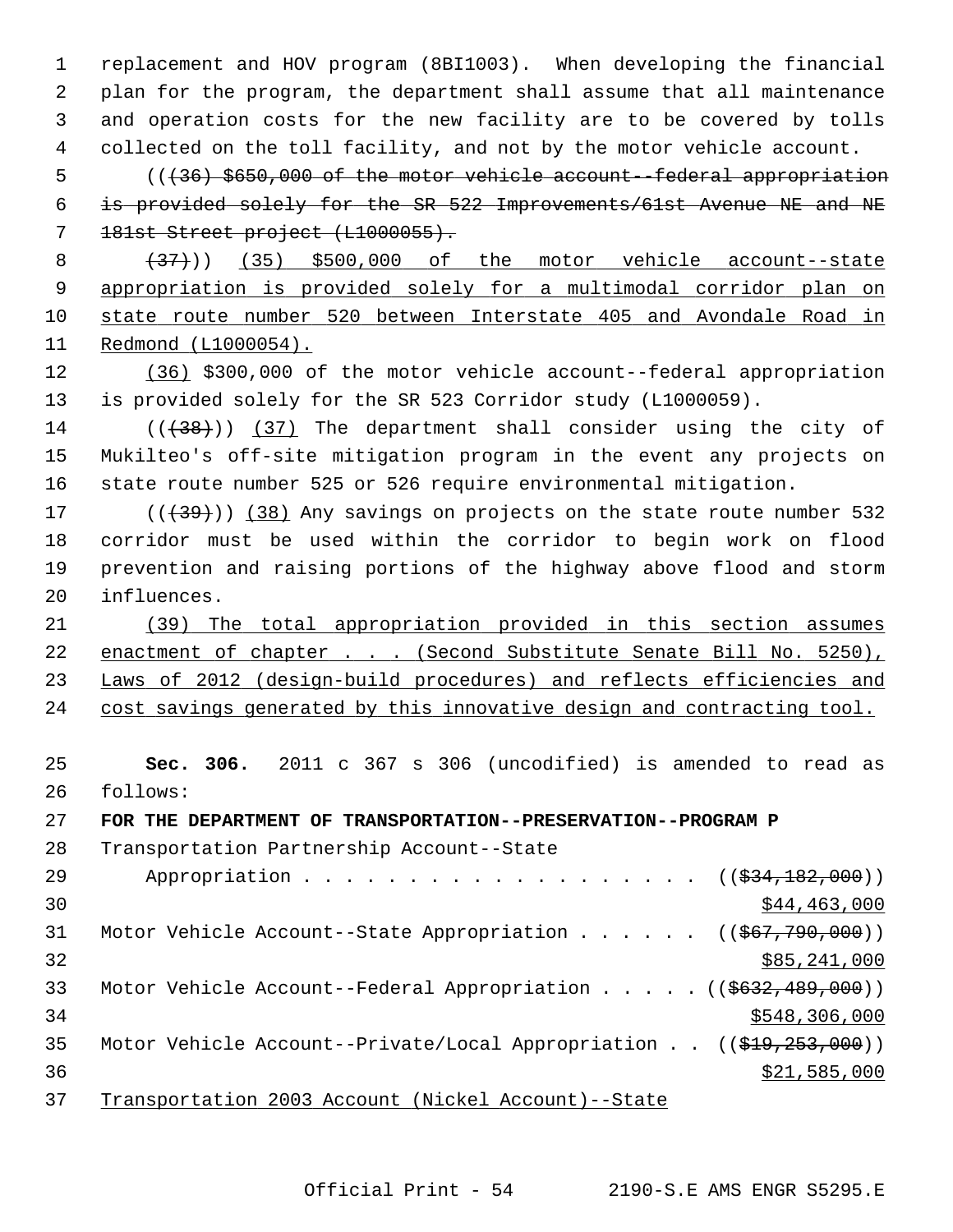| TOTAL APPROPRIATION ( $(\frac{1}{5753}, \frac{714}{1000})$ ) |
|--------------------------------------------------------------|
| \$699,618,000                                                |

 4 The appropriations in this section are subject to the following 5 conditions and limitations:

 6 (1) Except as provided otherwise in this section, the entire 7 transportation 2003 account (nickel account) appropriation and the 8 entire transportation partnership account appropriation are provided 9 solely for the projects and activities as listed by fund, project, and 10 amount in LEAP Transportation Document ((2011-1)) 2012-2 as developed 11 ((April 19, 2011)) February 21, 2012, Program - Highway Preservation 12 Program (P). However, limited transfers of specific line-item project 13 appropriations may occur between projects for those amounts listed 14 subject to the conditions and limitations in section 603 of this act.

15 (2) ((The department shall, on a quarterly basis beginning July 1, 2011, provide to the office of financial management and the legislature 17 reports providing the status on each active project funded in part or whole by the transportation 2003 account (nickel account) or the 19 transportation partnership account. Funding provided at a programmatic level for transportation partnership account projects relating to seismic bridges must be reported on a programmatic basis. Projects within this programmatic level funding must be completed on a priority basis and scoped to be completed within the current programmatic budget. The department shall work with the office of financial management and the transportation committees of the legislature to agree on report formatting and elements. Elements must include, but 27 not be limited to, project scope, schedule, and costs. The department shall also provide the information required under this subsection on a 29 quarterly basis.

30  $(3)$ )) The department of transportation shall continue to implement 31 the lowest life-cycle cost planning approach to pavement management 32 throughout the state to encourage the most effective and efficient use 33 of pavement preservation funds. Emphasis should be placed on 34 increasing the number of roads addressed on time and reducing the 35 number of roads past due.

36  $((\langle 5 \rangle)(3)$  Within the motor vehicle account--state appropriation 37 and motor vehicle account--federal appropriation, the department may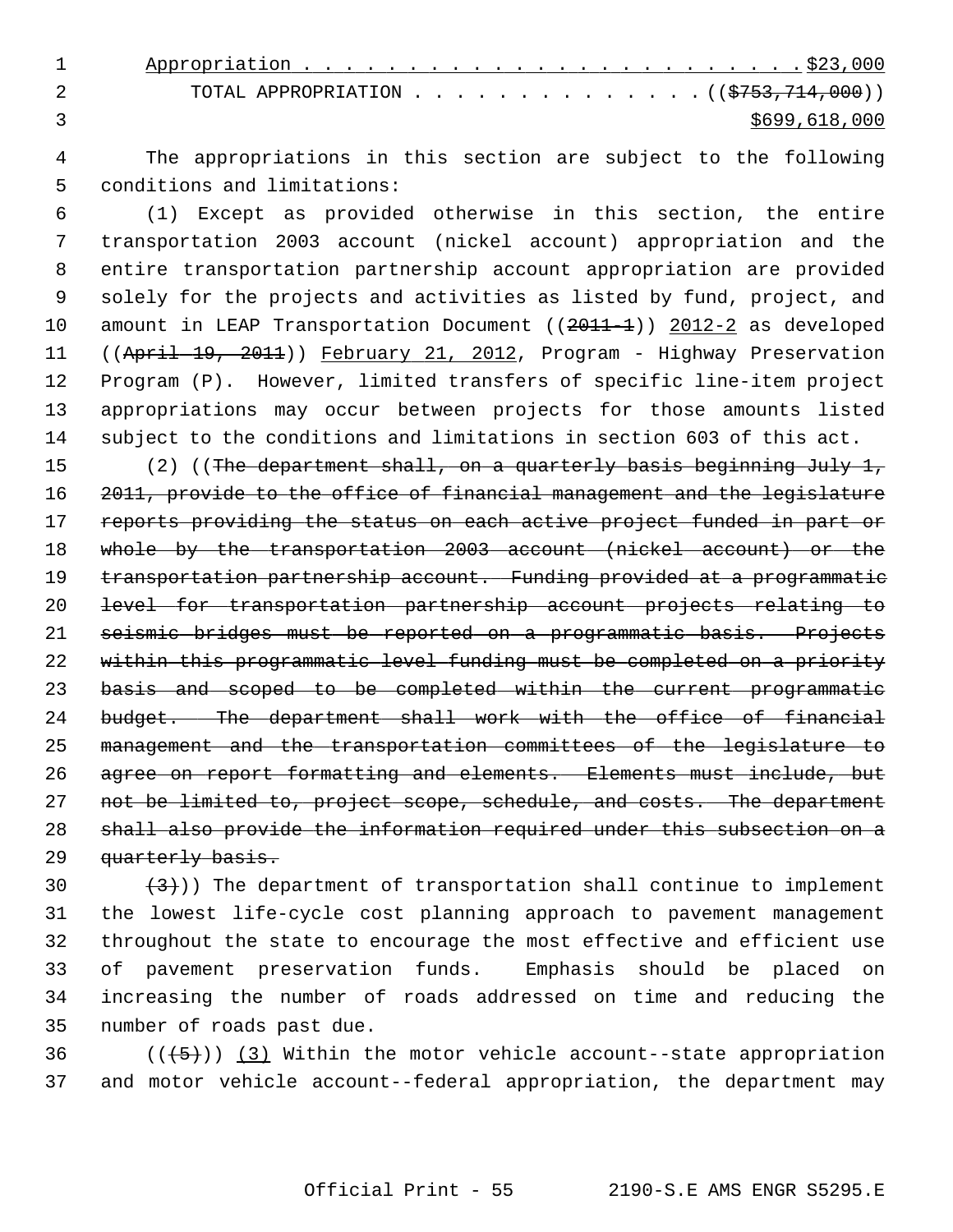1 transfer funds between programs I and P, except for funds that are 2 otherwise restricted in this act.

 $3$  ( $(\overline{6})$ ) (4) The department shall apply for surface transportation 4 program enhancement funds to be expended in lieu of or in addition to 5 state funds for eligible costs of projects in programs I and P.

6  $((+7))$  (5) The motor vehicle account--state appropriation includes 7 up to \$17,652,000 in proceeds from the sale of bonds authorized in RCW 8 47.10.843.

9  $((+8))$  (6) The department must work with cities and counties to 10 develop a comparison of direct and indirect labor costs, overhead 11 rates, and other costs for high-cost bridge inspections charged by the 12 state, counties, and other entities. The comparison is due to the 13 transportation committees of the legislature on September 1, 2011.

14 (((9) \$277,000)) (7) \$789,000 of the motor vehicle account--federal 15 appropriation and ((\$10,000)) \$6,000 of the motor vehicle account--16 state appropriation are provided solely for the environmental impact 17 statement and preliminary planning for the replacement of the state 18 route number 9 Snohomish river bridge (project L2000018).

19 (( $(10)$   $\frac{1}{2}$ ,  $\frac{641}{100}$ ) (8) \$10,843,000 of the motor vehicle account--20 federal appropriation, ((\$2,000,000)) \$1,992,000 of the motor vehicle 21 account--private/local appropriation, and ((\$361,000)) \$390,000 of the 22 motor vehicle account--state appropriation are provided solely for the 23 SR 21/Keller Ferry - Replace Boat project (602110J).

24 (( $(11)$  \$3,093,000)) (9) \$165,000 of the motor vehicle account--25 federal appropriation is provided solely for the I-90/Ritzville to 26 Tokio - Paving of Outside Lanes project (609041G).

27 (( $(12)$  \$2,733,000)) (10) \$5,565,000 of the motor vehicle account--28 federal appropriation and ((\$114,000)) \$232,000 of the motor vehicle 29 account--state appropriation are provided solely for the SR 30 167/Puyallup River Bridge Replacement project (316725A). This project 31 must be completed as a design-build project. The department must work 32 with local jurisdictions and the community during the environmental 33 review process to develop appropriate esthetic design elements, at no 34 additional cost to the department, and traffic management plans 35 pertaining to this project. The department must report to the 36 transportation committees of the legislature on estimated cost and/or 37 time savings realized as a result of using the design-build process.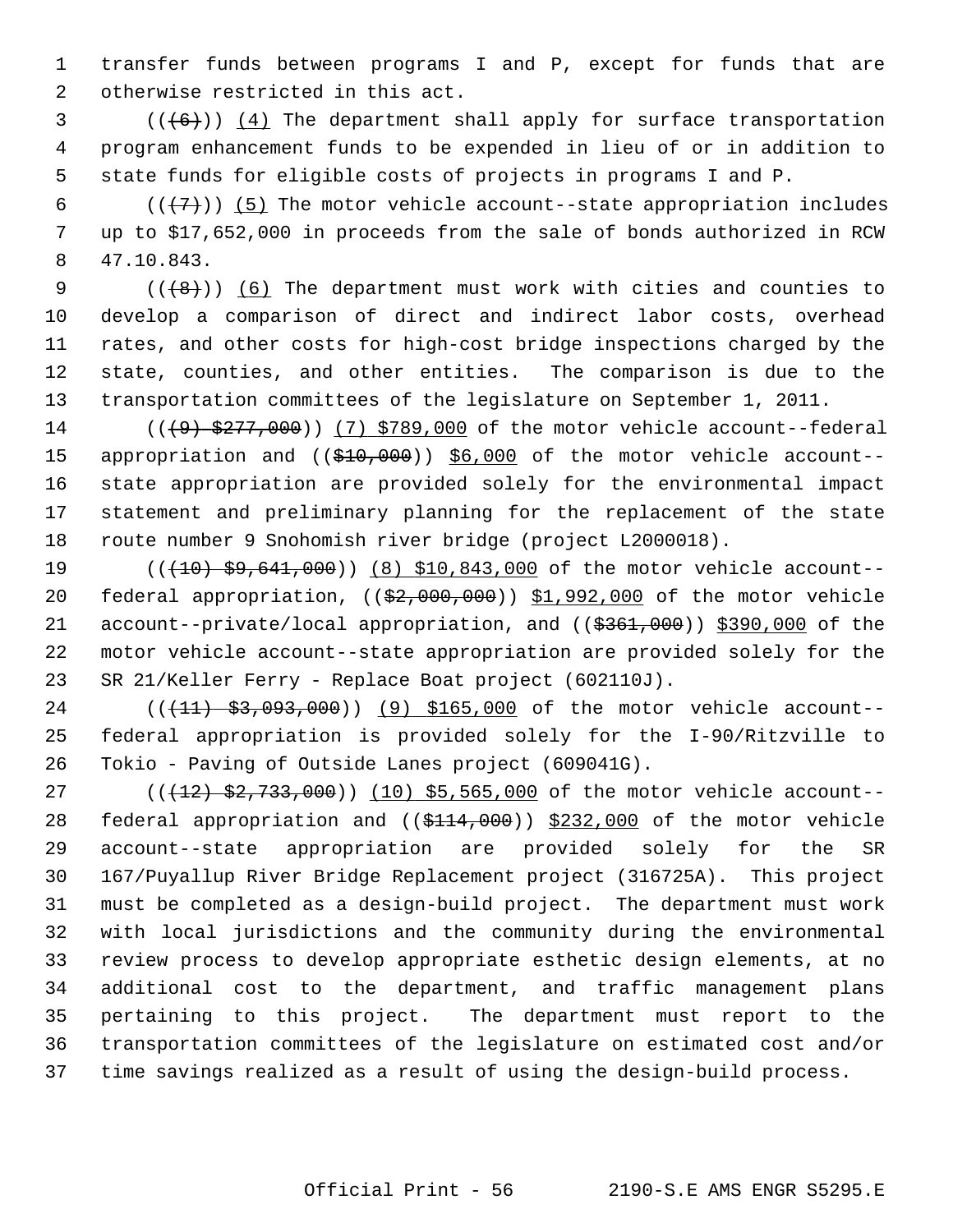1 (((13) \$295,000)) (11) \$507,000 of the motor vehicle account-- 2 federal appropriation and (( $\frac{25,000}{10,000}$ )) \$13,000 of the motor vehicle 3 account--state appropriation are provided solely for the SR 4 906/Travelers Rest - Building Renovation project (090600A). 5 (12) The department shall submit a renewal and rehabilitation plan 6 for the new state route number 16 Tacoma Narrows bridge as a decision 7 package as part of its 2013-2015 biennial budget submittal. 8 **Sec. 307.** 2011 c 367 s 307 (uncodified) is amended to read as 9 follows: 10 **FOR THE DEPARTMENT OF TRANSPORTATION--TRAFFIC OPERATIONS--PROGRAM Q--** 11 **CAPITAL** 12 Motor Vehicle Account--State Appropriation . . . . . . ((\$6,439,000))  $\frac{13}{88,742,000}$ 14 Motor Vehicle Account--Federal Appropriation . . . . . ((\$5,600,000))  $\frac{15}{7}$ , 246,000 16 TOTAL APPROPRIATION . . . . . . . . . . . . . . ((\$12,039,000))  $17$   $315,988,000$ 18 The appropriations in this section are subject to the following 19 conditions and limitations: \$1,000,000 of the motor vehicle account-- 20 state appropriation for project 000005Q is provided solely for state 21 matching funds for federally selected competitive grants or 22 congressional earmark projects. These moneys must be placed into 23 reserve status until such time as federal funds are secured that 24 require a state match. 25 **Sec. 308.** 2011 c 367 s 308 (uncodified) is amended to read as 26 follows: 27 **FOR THE DEPARTMENT OF TRANSPORTATION--WASHINGTON STATE FERRIES** 28 **CONSTRUCTION--PROGRAM W** 29 Puget Sound Capital Construction Account--State 30 Appropriation . . . . . . . . . . . . . . . . . ((\$68,013,000))  $31$  \$64,878,000 32 Puget Sound Capital Construction Account--Federal 33 Appropriation . . . . . . . . . . . . . . . . . ((\$41,500,000))  $34$  \$56,086,000 35 Puget Sound Capital Construction Account--Private/Local 36 Appropriation . . . . . . . . . . . . . . . . . . . . . . . \$200,000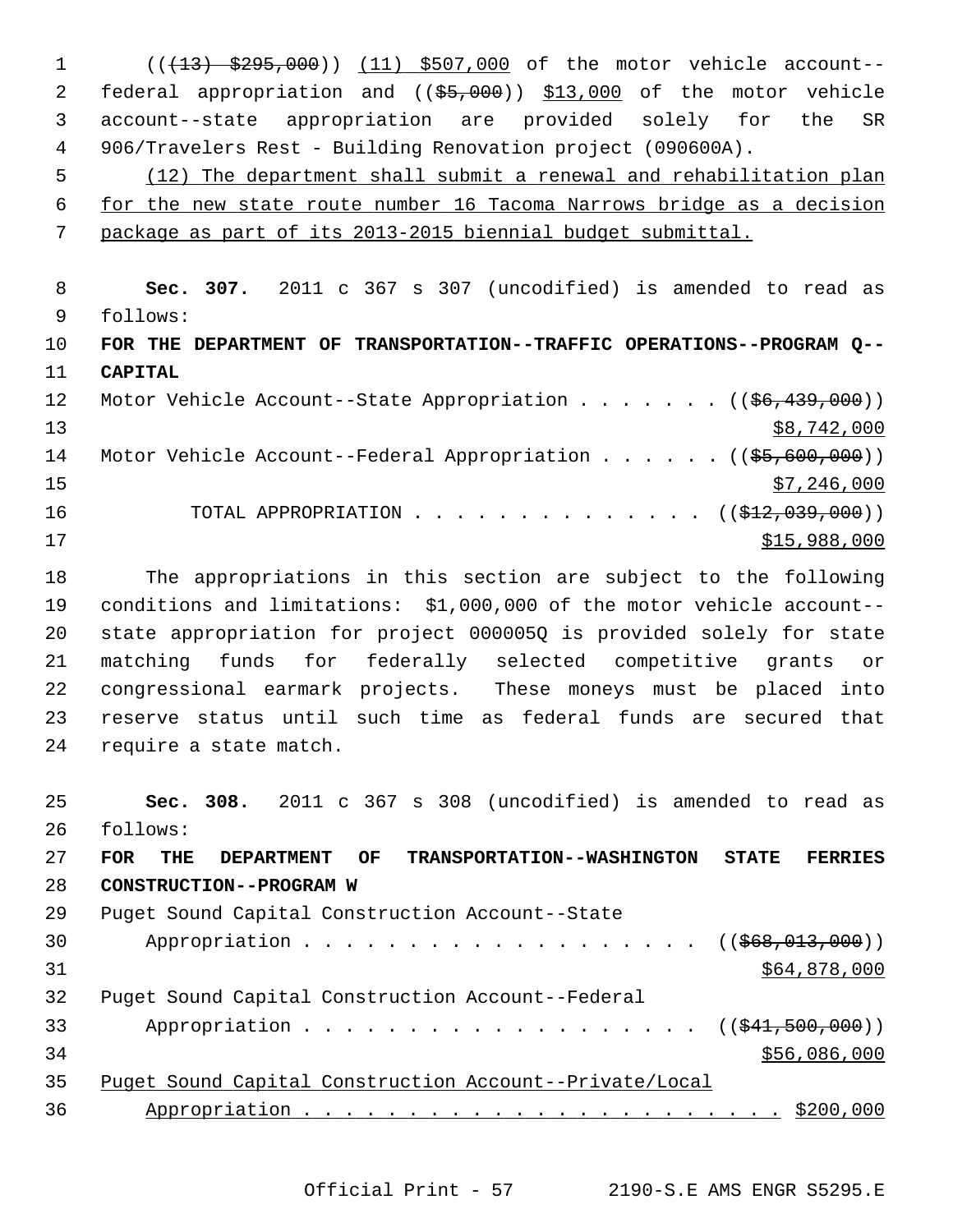|     | Transportation 2003 Account (Nickel Account)--State           |
|-----|---------------------------------------------------------------|
| 2   | Appropriation ( $(\frac{118}{1000}$                           |
| 3   | \$110,928,000                                                 |
| 4   | Transportation Partnership Account--State                     |
| 5   | Appropriation ( $(\frac{212}{512}, 536, 000)$ )               |
| 6   | \$12,838,000                                                  |
|     | Multimodal Transportation Account--State                      |
| 8   | Appropriation ((\$43,265,000))                                |
| - 9 | \$38,254,000                                                  |
| 10  | TOTAL APPROPRIATION $\ldots$ , ( $(\frac{2283}{7341}, 000)$ ) |
| 11  | \$283,184,000                                                 |
|     |                                                               |

12 The appropriations in this section are subject to the following 13 conditions and limitations:

14 (1) ((\$68,013,000 of the Puget Sound capital construction 15 account--state appropriation, \$41,500,000 of the Puget Sound capital 16 construction account--federal appropriation, \$12,536,000 of the 17 transportation partnership account--state appropriation, \$118,027,000 18 of the transportation 2003 account (nickel account)--state 19 appropriation, and \$43,265,000 of the multimodal transportation 20 account--state appropriation are provided solely for ferry projects,)) 21 Except as provided otherwise in this section, the entire appropriations 22 in this section are provided solely for the projects and activities as 23 listed in LEAP Transportation Document ((2011-2)) 2012-1 ALL PROJECTS 24 as developed ((April 19, 2011)) February 21, 2012, Program - Washington 25 State Ferries Capital Program (W).

26 (2) The department shall work with the department of archaeology 27 and historic preservation to ensure that the cultural resources 28 investigation is properly conducted on all large ferry terminal 29 projects. These projects must be conducted with active archaeological 30 management.

31 (3) The multimodal transportation account--state appropriation 32 includes up to  $(( $\frac{643}{665},000)$ )$  \$38,000,000 in proceeds from the sale of 33 bonds authorized in RCW 47.10.867.

34 (4) ((The transportation 2003 account (nickel account)--state 35 appropriation includes up to \$82,143,000 in proceeds from the sale of 36 bonds authorized in RCW 47.10.861.

 $(37 + 5)$ ) The Puget Sound capital construction account--state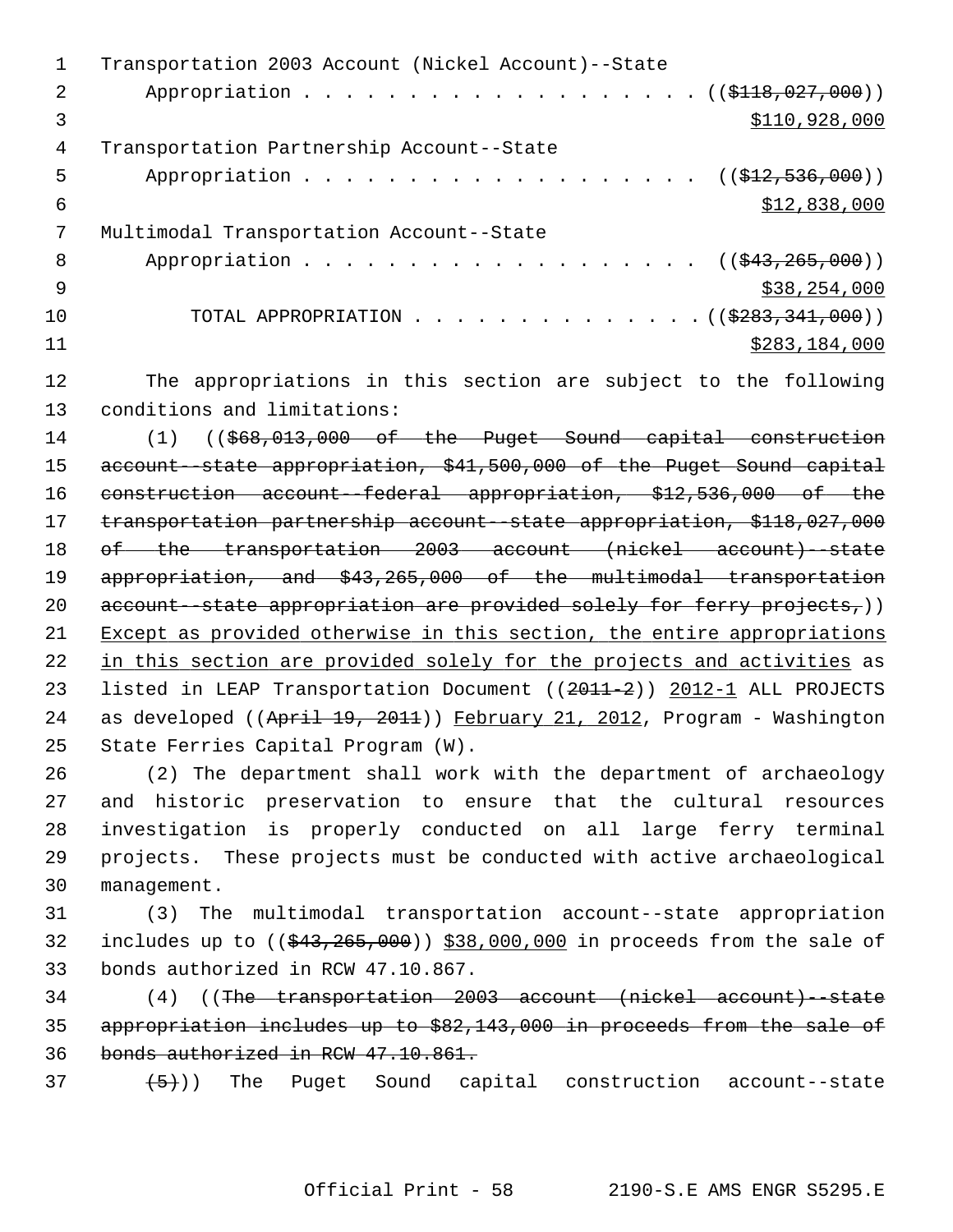1 appropriation includes up to ((\$52,516,000)) \$45,000,000 in proceeds 2 from the sale of bonds authorized in RCW 47.10.843.

 3 (((7) \$20,906,000)) (5) \$17,970,000 of the transportation 2003 4 account (nickel account)--state appropriation((, \$9,711,000 of the 5 multimodal transportation account--state appropriation, and \$1,537,000 6 of the Puget Sound capital construction account--state appropriation 7 are)) is provided solely for the acquisition of new Kwa-di-tabil class 8 ferry vessels (project 944470A) subject to the conditions of RCW 9 47.56.780.

10  $((+8))$   $(6)$  \$33,404,000 of the multimodal transportation account--11 state appropriation, ((\$2,000,000)) \$1,000,000 of the Puget Sound 12 capital construction account--((state)) federal appropriation, 13 \$11,500,000 of the transportation partnership account--state 14 appropriation, and ((\$81,085,000)) \$76,924,000 of the transportation 15 2003 account (nickel account)--state appropriation are provided solely 16 for the acquisition of ((two)) one 144-car vessel((s contingent upon 17 new and sufficient resources. Of these amounts, \$123,828,000 is 18 provided solely for the first 144-car vessel)) (project L2200038). The 19 department shall use as much already procured equipment as practicable 20 on the 144-car vessel. The vendor must present to the joint 21 transportation committee and the office of financial management, by 22 August 15, 2011, a list of options that will result in significant cost 23 savings changes in terms of construction or the long-term maintenance 24 and operations of the vessel. The vendor must allow for exercising the 25 options without a penalty. If neither chapter ... (Engrossed 26 Substitute Senate Bill No. 5742), Laws of 2011 nor chapter ... (House 27 Bill No. 2083), Laws of 2011 is enacted by June 30, 2011, \$75,000,000 28 of the transportation 2003 account (nickel account)--state 29 appropriation in this subsection lapses.

30 (((9) The department shall provide to the office of financial management and the legislature quarterly reports providing the status on each project listed in this section and in the project lists submitted pursuant to this act and on any additional projects for which the department has expended funds during the 2011-2013 fiscal biennium. Elements must include, but not be limited to, project scope, schedule, and costs. The department shall also provide the information required under this subsection via the transportation executive information system. The quarterly report regarding the status of projects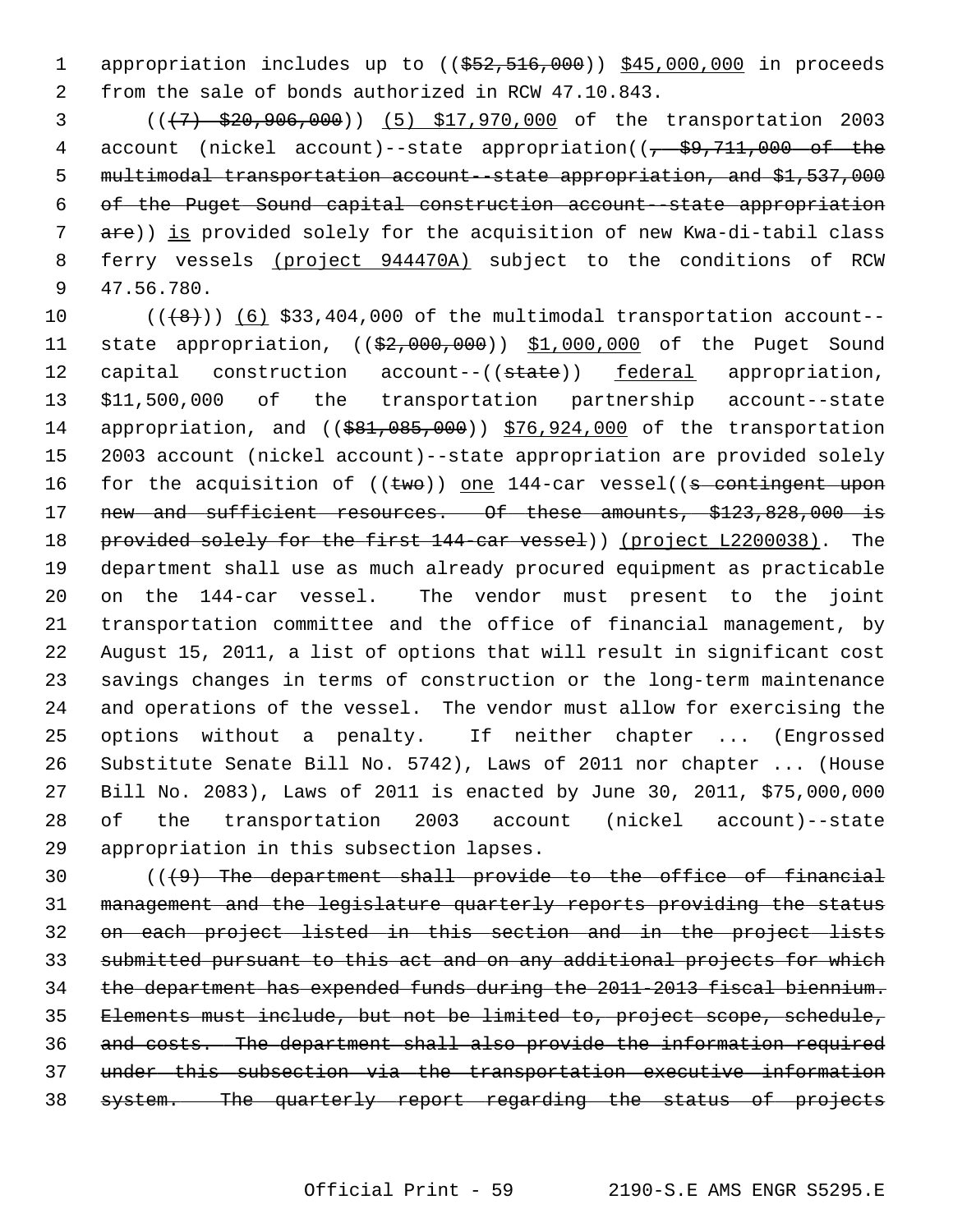1 identified on the list referenced in subsection (1) of this section 2 must be developed according to an earned value method of project 3 monitoring.

 4 (11) \$3,932,000)) (7) \$5,749,000 of the total appropriation is 5 provided solely for continued permitting work on the Mukilteo ferry 6 terminal (project 952515P). The department shall seek additional 7 federal funding for this project. Prior to beginning terminal 8 improvements, the department shall report to the legislature on the 9 final environmental impact statement by December 31, 2012. The report 10 must include an overview of the costs and benefits of each of the 11 alternatives considered, as well as an identification of costs and a 12 funding plan for the preferred alternative.

13  $((+13))$   $(8)$  The department shall review all terminal project cost 14 estimates to identify projects where similar design requirements could 15 result in reduced preliminary engineering or miscellaneous items costs. 16 The department shall report to the legislature by September 1, 2011. 17 The report must use programmatic design and include estimated cost 18 savings by reducing repetitive design costs or miscellaneous costs, or 19 both, applied to projects.

20 (( $\left(\frac{14}{13}, \frac{2}{52},000,000\right)$ ) (9) \$3,000,000 of the Puget Sound capital 21 construction account--state appropriation is provided solely for 22 emergency capital repair costs (project 999910K). Funds may be spent 23 only after approval from the office of financial management.

24 (( $(15)$  \$7,167,000)) (10) \$4,851,000 of the Puget Sound capital 25 construction account--state appropriation is provided solely for the 26 reservation and communications system projects (L200041 & L200042).

 (11) \$641,000 of the Puget Sound capital construction account-- state appropriation is provided solely for the department to continue efforts to convert the existing diesel powered Issaquah class fleet to liquid natural gas powered vessels. Of this amount, \$391,000 is solely for the department to work with appropriate agencies of the state and federal government to amend the state's current alternative security plan to account for the use of liquid natural gas as a propulsion fuel in the ferry fleet. Of this amount, \$250,000 is solely for the department to issue a request for proposals for a design-build contract to fully convert the existing diesel powered Issaquah class fleet to be solely powered by liquid natural gas. The successful bidder must be able to offer detailed design services, attain coast guard approval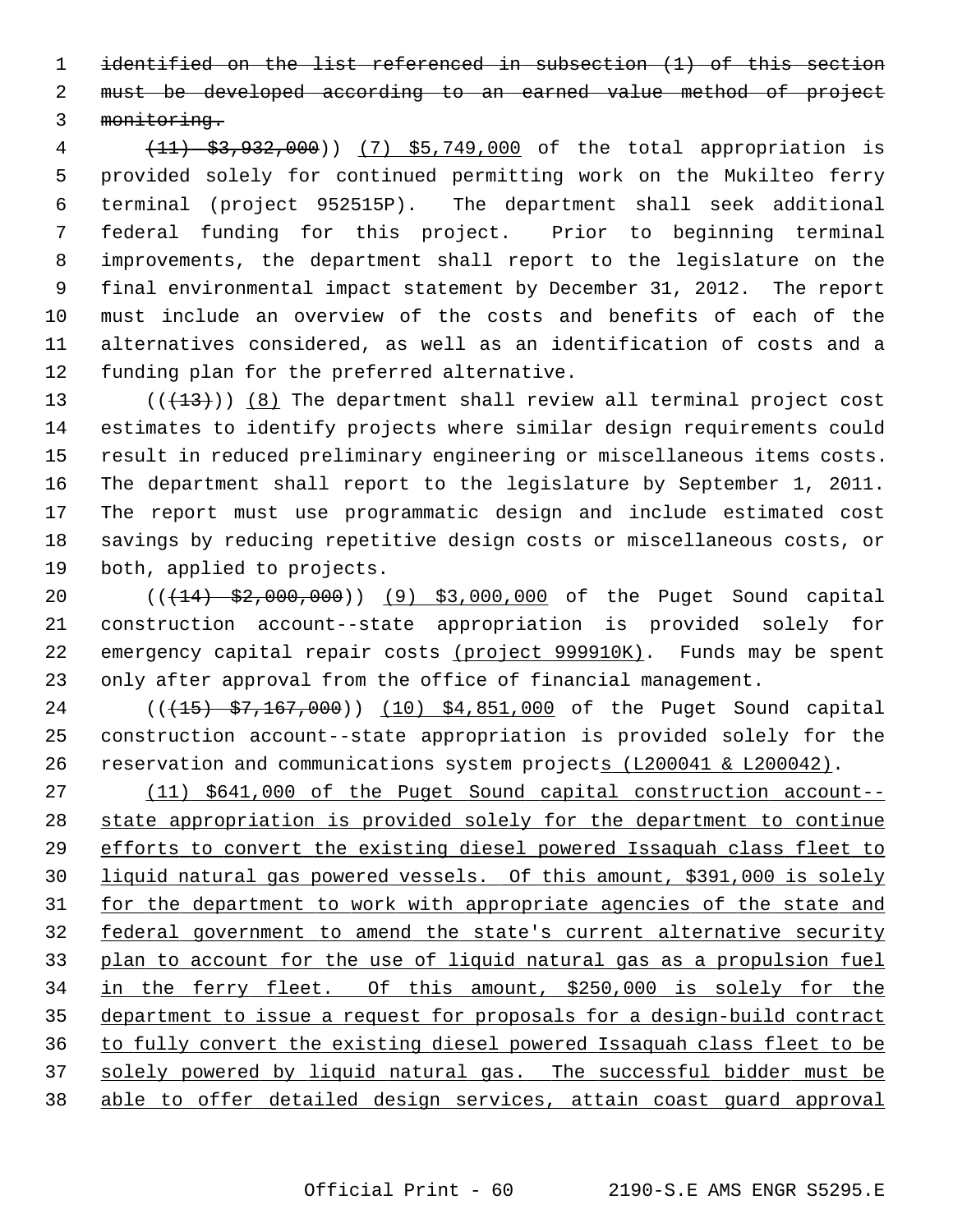regarding vessel safety and any other requirements pertaining to design, acquire engines with liquid natural gas as a sole fuel source, provide public outreach and education regarding the conversion of ferry vessels to liquid natural gas, perform all conversion work, and supply dependable and suitable quantities of liquid natural gas without any additional, direct appropriations from the legislature other than that provided in this act. To the extent allowable under current law, the 8 bidder awarded the design-build contract for converting the Issaquah fleet to liquid natural gas under this subsection shall be given bidding preferences in any future liquid natural gas related ferry proposals or projects. (12) \$500,000 of the Puget Sound capital construction account--

 state appropriation is provided solely for the ADA visual paging project (L2200083). If any new federal grants are received by the department that may supplant the state funds in this appropriation, the state funds in this appropriation must be placed in unallotted status. (13) Consistent with RCW 47.60.662, which requires the Washington state ferry system to collaborate with passenger-only ferry and transit providers to provide service at existing terminals, the department shall ensure that multimodal access, including for passenger-only ferries and transit service providers, is maintained at or near the Seattle terminal and considered in any future modifications at the 23 terminal. It is the intent of the legislature that the reasonable costs of developing, maintaining, and operating new passenger-only docking and boarding facilities at Colman dock shall be the responsibility of the regional and local agencies providing the service.

 **Sec. 309.** 2011 c 367 s 309 (uncodified) is amended to read as 29 follows: **FOR THE DEPARTMENT OF TRANSPORTATION--RAIL--PROGRAM Y--CAPITAL** 31 Essential Rail Assistance Account--State 32 Appropriation . . . . . . . . . . . . . . . . . . ((\$1,000,000))  $$1,565,000$ 34 Transportation Infrastructure Account--State 35 Appropriation . . . . . . . . . . . . . . . . . .  $($   $($  $$5, 838, 000)$  $)$   $$5,693,000$ 37 Multimodal Transportation Account--State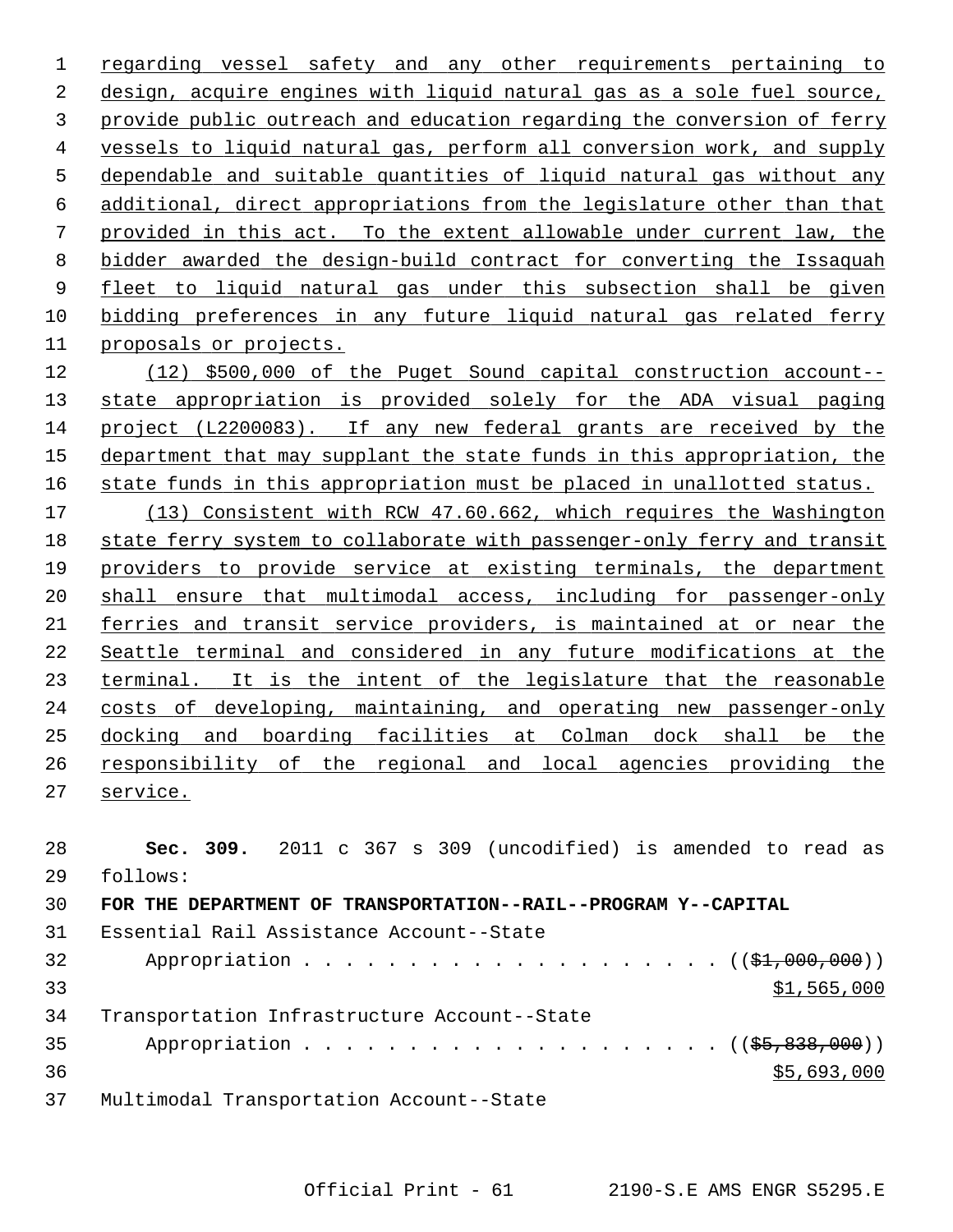|    | Appropriation ((\$52,000,000))                              |
|----|-------------------------------------------------------------|
| 2  | \$58,020,000                                                |
| 3  | Multimodal Transportation Account--Federal                  |
| 4  | Appropriation ((\$366,314,000))                             |
| 5  | \$236,597,000                                               |
| 6  | Multimodal Transportation Account--Private/Local            |
|    |                                                             |
| 8  | \$1,010,000                                                 |
| -9 | TOTAL APPROPRIATION $\ldots$ , ( $(\frac{2426}{444},000)$ ) |
| 10 | \$302,885,000                                               |
|    |                                                             |

11 The appropriations in this section are subject to the following 12 conditions and limitations:

13 (1)(a) Except as provided otherwise in this section, the entire 14 appropriations in this section are provided solely for the projects and 15 activities as listed by project and amount in LEAP Transportation 16 Document  $((2011-2))$  2012-1 ALL PROJECTS as developed  $((Apri1 19, 2011))$ 17 February 21, 2012, Program-Rail Capital Program (Y).

18 (b) Within the amounts provided in this section, ((\$2,903,000)) 19 \$4,757,000 of the transportation infrastructure account--state 20 appropriation is for low-interest loans through the freight rail 21 investment bank program for specific projects listed as recipients of 22 these loans in the LEAP transportation document identified in (a) of 23 this subsection. The department shall issue freight rail investment 24 bank program loans with a repayment period of no more than ten years, 25 and only so much interest as is necessary to recoup the department's 26 costs to administer the loans.

27 (c) Within the amounts provided in this section,  $((\frac{21}{754}, \frac{754}{700}))$ 28 \$2,047,000 of the multimodal transportation account--state 29 appropriation, \$10,000 of the multimodal transportation account-- 30 private/local appropriation, and \$1,000,000 of the essential rail 31 assistance account--state appropriation are for statewide emergent 32 freight rail assistance projects identified in the LEAP transportation 33 document identified in (a) of this subsection.

 $34$  (2)(a) ((If any funds remain in the program reserves (F01001A  $\&$ 35 F01000A) for the program and projects listed in subsection (1)(b) and 36 (c) of this section,)) The department shall issue a call for projects 37 for the freight rail investment bank (FRIB) loan program and the 38 emergent freight rail assistance program (FRAP) grants, and shall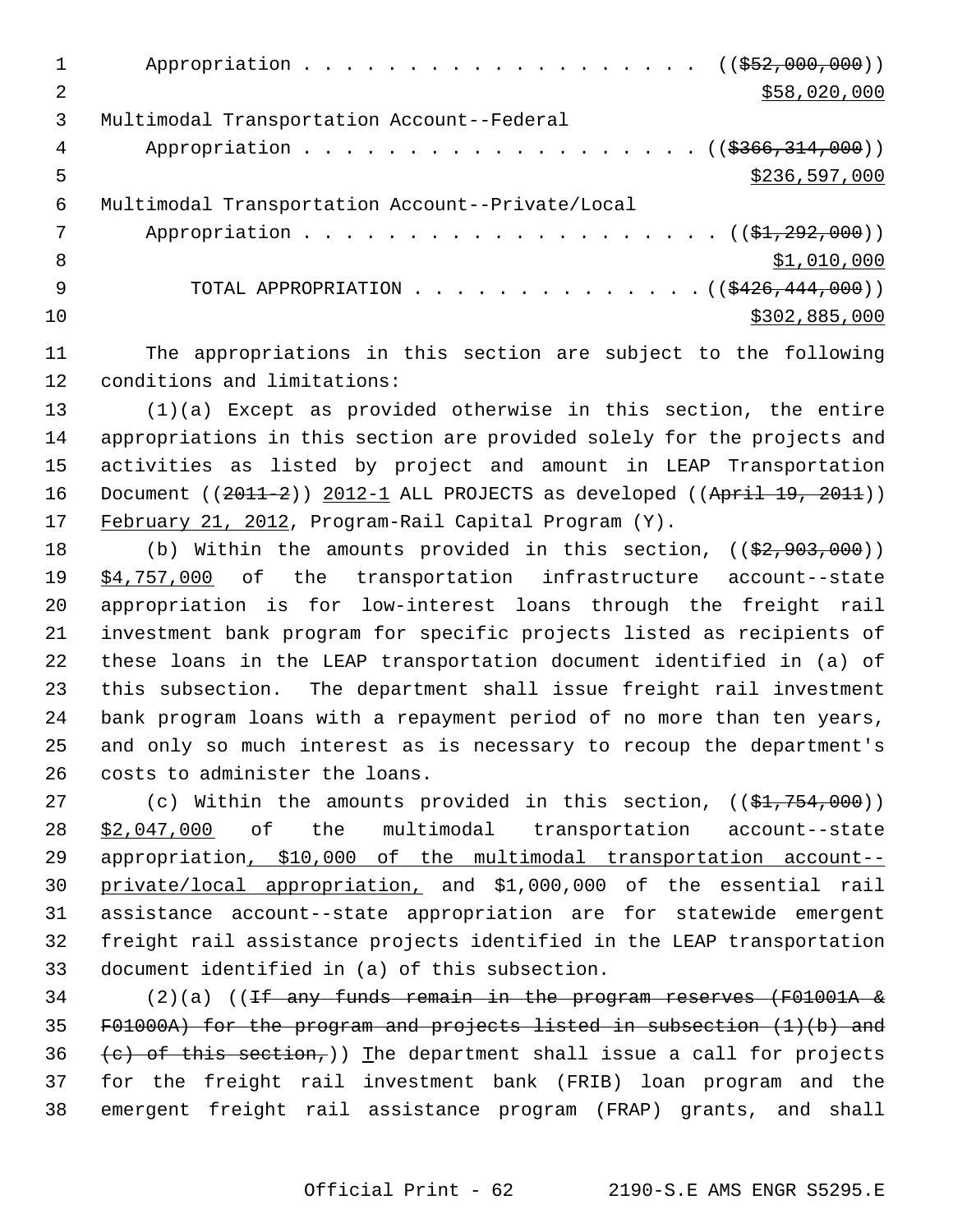1 evaluate the applications according to the cost-benefit methodology 2 developed during the 2008 interim using the legislative priorities 3 specified in (c) of this subsection. Unsuccessful FRAP grant 4 applicants should be encouraged to apply to the FRIB loan program, if 5 eligible. By November 1, ((2011)) 2012, the department shall submit a 6 prioritized list of recommended projects to the office of financial 7 management and the transportation committees of the legislature.

 8 (b) When the department identifies a prospective rail project that 9 may have strategic significance for the state, or at the request of a 10 proponent of a prospective rail project or a member of the legislature, 11 the department shall evaluate the prospective project according to the 12 cost-benefit methodology developed during the 2008 interim using the 13 legislative priorities specified in (c) of this subsection. The 14 department shall report its cost-benefit evaluation of the prospective 15 rail project, as well as the department's best estimate of an 16 appropriate construction schedule and total project costs, to the 17 office of financial management and the transportation committees of the 18 legislature.

19 (c) The legislative priorities to be used in the cost-benefit 20 methodology are, in order of relative importance:

21 (i) Economic, safety, or environmental advantages of freight 22 movement by rail compared to alternative modes;

23 (ii) Self-sustaining economic development that creates family-wage 24 jobs;

25 (iii) Preservation of transportation corridors that would otherwise 26 be lost;

27 (iv) Increased access to efficient and cost-effective transport to 28 market for Washington's agricultural and industrial products;

29 (v) Better integration and cooperation within the regional, 30 national, and international systems of freight distribution; and

31 (vi) Mitigation of impacts of increased rail traffic on 32 communities.

33 (3) The department is directed to expend unallocated federal rail 34 crossing funds in lieu of or in addition to state funds for eligible 35 costs of projects in program Y.

36 (4) The department shall provide quarterly reports to the office of 37 financial management and the transportation committees of the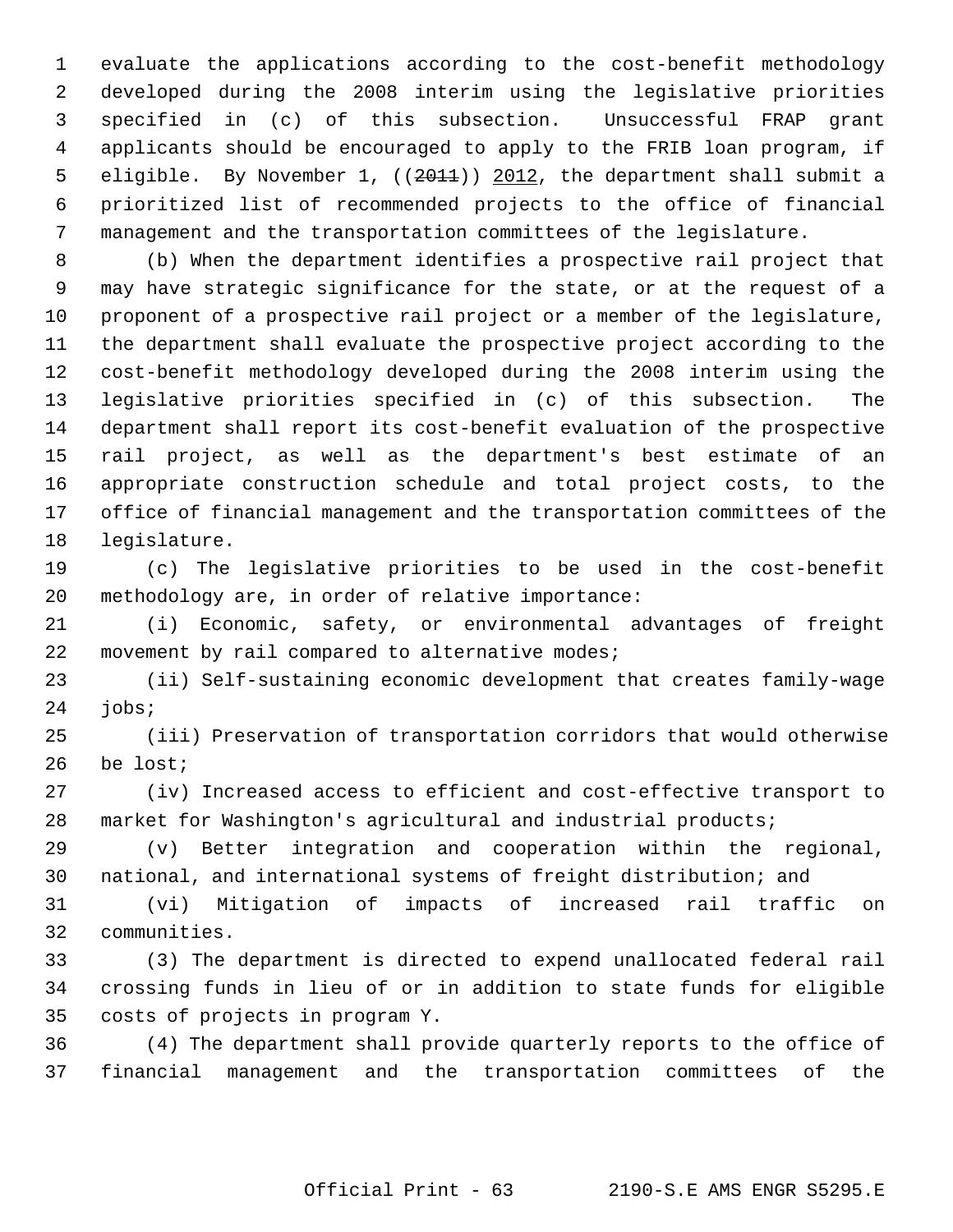1 legislature regarding applications that the department submits for 2 federal funds and the status of such applications.

 3 (5) ((The department shall, on a quarterly basis, provide to the 4 office of financial management and the legislature reports providing 5 the status on active projects identified in the LEAP transportation 6 document described in subsection  $(1)(a)$  of this section. Report 7 formatting and elements must be consistent with the October 2009 8 quarterly project report.

9 (6) The multimodal transportation account--state appropriation 10 includes up to \$19,684,000 in proceeds from the sale of bonds 11 authorized in RCW 47.10.867.

12 (7) When the balance of that portion of the miscellaneous program 13 account apportioned to the department for the grain train program 14 reaches \$1,180,000, the department shall acquire additional grain train 15 railcars.

16 (8) \$1,087,000 of the multimodal transportation account--state 17 appropriation is provided solely as state matching funds for successful 18 grant applications to either the federal rail line relocation and 19 improvement program (project 798999D) or new federal high-speed rail 20 <del>grants.</del>

21  $(9)$ )) The Burlington Northern Santa Fe Skagit river bridge is an 22 integral part of the rail system. Constructed in 1916, the bridge does 23 not meet current design standards and is at risk during flood events 24 that occur on the Skagit river. The department shall work with 25 Burlington Northern Santa Fe and local jurisdictions to secure federal 26 funding for the Skagit river bridge and to develop an appropriate 27 replacement plan and schedule.

28 ((<del>(10) \$339,139,000</del>)) (6) \$218,341,000 of the multimodal 29 transportation account--federal appropriation and ((\$5,099,000)) 30 \$3,639,000 of the multimodal transportation account--state 31 appropriation are provided solely for expenditures related to passenger 32 high-speed rail grants. At one and one-half percent of the total 33 project funds, the multimodal transportation account--state funds are 34 provided solely for expenditures that are not federally reimbursable. 35 Funding in this subsection is the initial portion of multiyear 36 high-speed rail program grants awarded to Washington state for 37 high-speed intercity passenger rail investments. Funding will allow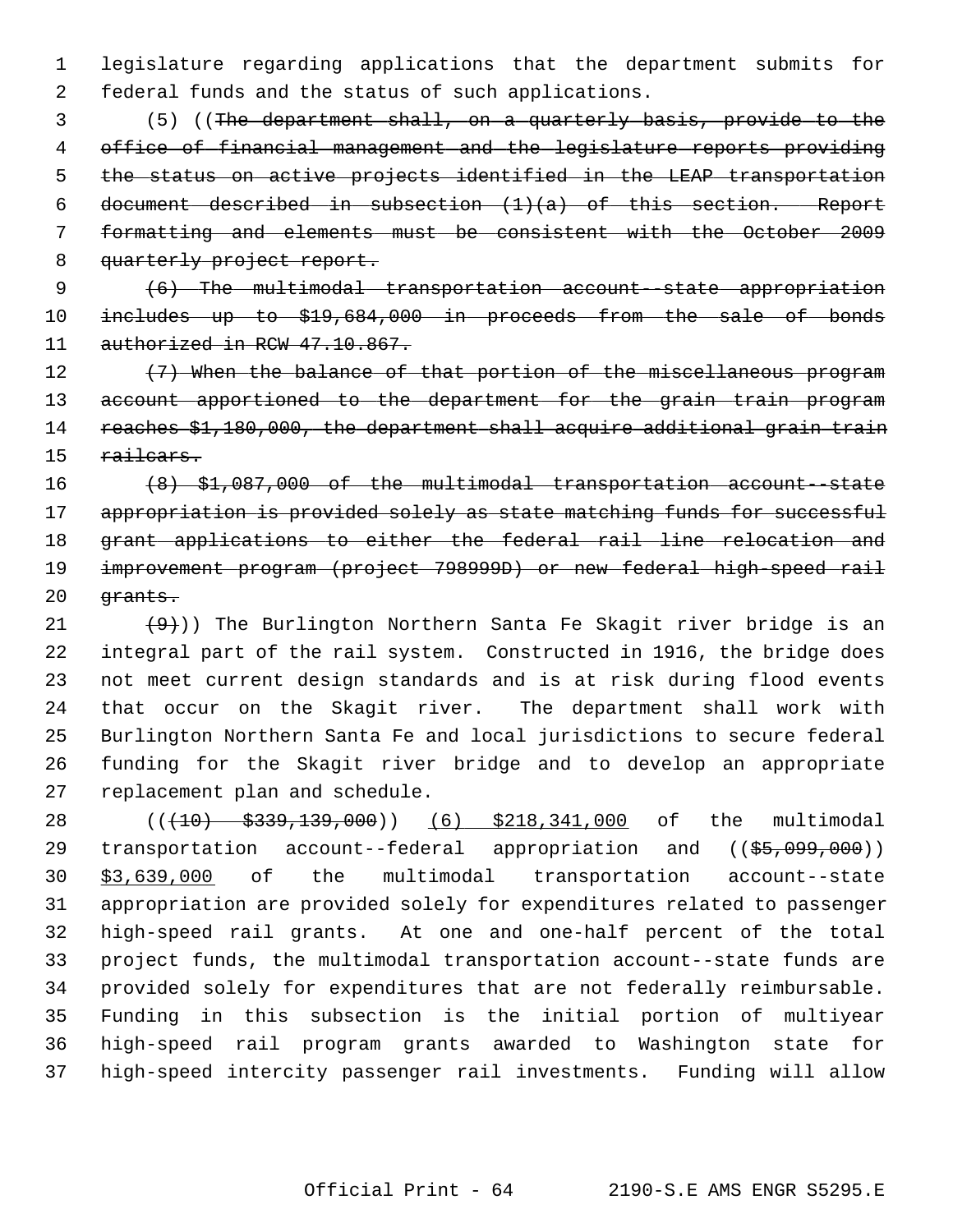1 for two additional round trips between Seattle and Portland and other 2 rail improvements.

 $(1+1)$  (17) \$750,000 of the multimodal transportation account-- 4 state appropriation is provided solely for the Port of Royal Slope 5 rehabilitation project (L1000053). Funding is contingent upon the 6 project completing the rail cost-benefit methodology process developed 7 during the 2008 interim using the legislative priorities outlined in 8 subsection (2)(c) of this section.

 (8) As allowable under federal rail authority rules and existing competitive bidding practices, when purchasing new train sets, the department shall give preference to bidders that propose train sets with characteristics and maintenance requirements most similar to those currently owned by the department.

 (9) Funds generated by the grain train program are solely for operating, sustaining, and enhancing the grain train program including, 16 but not limited to, operations, capital investments, inspection, developing business plans for future growth, and fleet management. Any funds deemed by the department, in consultation with relevant port districts, to be in excess of current operating needs or capital reserves of the grain train program may be transferred from the miscellaneous program account to the essential rail assistance account for the purpose of sustaining the grain train program through maintaining the Palouse river and Coulee City railroad line, on which the grain train program operates.

 (10) \$500,000 of the essential rail assistance account--state appropriation is provided solely for the purpose of rehabilitation and maintenance of the Palouse river and Coulee City railroad line. Expenditures from this appropriation may not exceed the combined total of:

 (a) The revenues deposited into the essential rail assistance account from leases and sale of property pursuant to RCW 47.76.290; and (b) Revenues transferred from the miscellaneous program account for the purpose of sustaining the grain train program through maintaining the Palouse river and Coulee City railroad line.

 **Sec. 310.** 2011 c 367 s 310 (uncodified) is amended to read as 36 follows: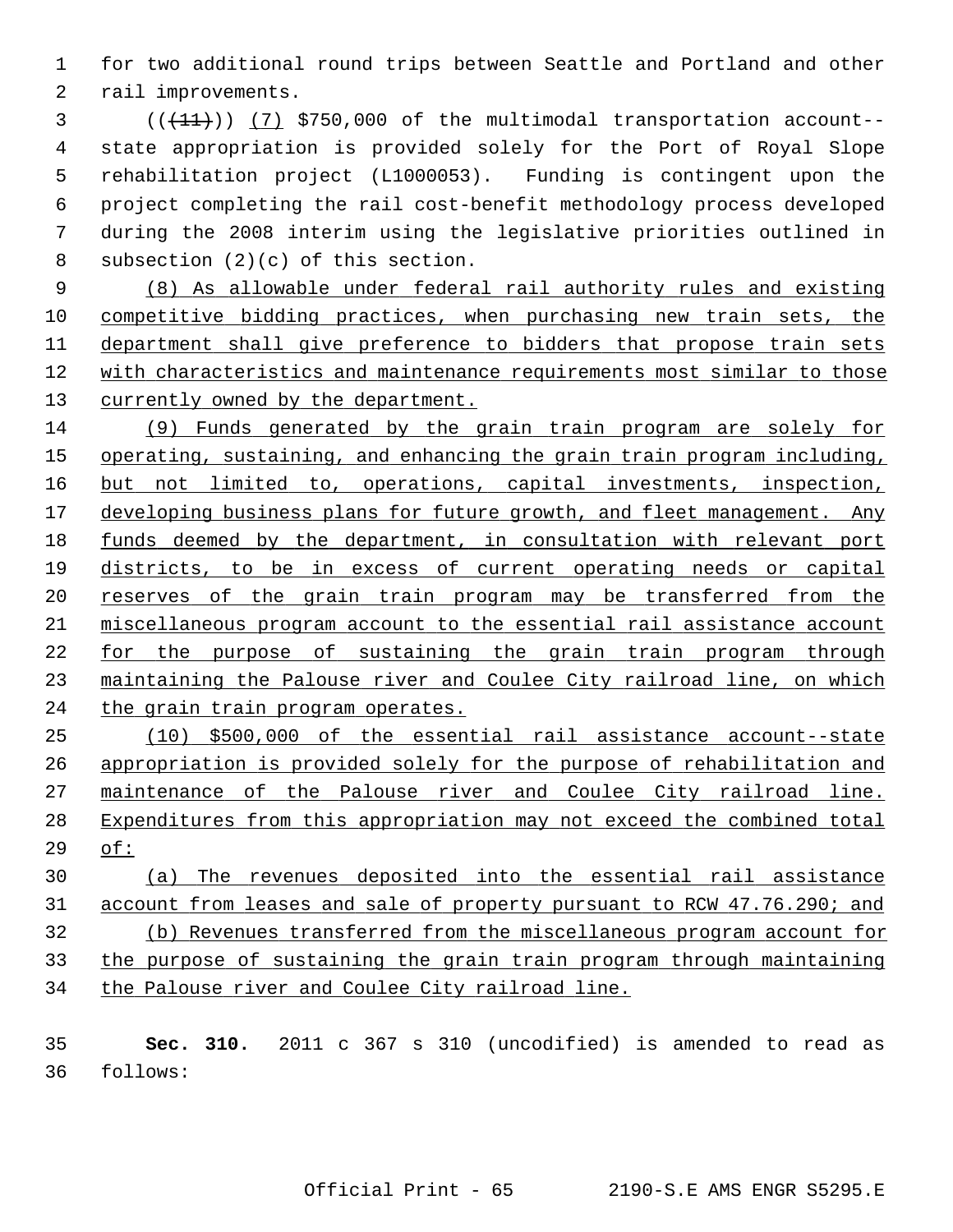| 1           | TRANSPORTATION--LOCAL PROGRAMS--PROGRAM<br><b>FOR</b><br><b>DEPARTMENT</b><br>THE<br>OF.<br>$Z - -$ |
|-------------|-----------------------------------------------------------------------------------------------------|
| 2           | <b>CAPITAL</b>                                                                                      |
| 3           | Highway Infrastructure Account--State Appropriation \$207,000                                       |
| 4           | Highway Infrastructure Account--Federal                                                             |
| 5           |                                                                                                     |
| 6           | Motor Vehicle Account--State Appropriation ( $(\frac{2}{3}, 754, 000)$ )                            |
| 7           | \$4,179,000                                                                                         |
| 8           | Motor Vehicle Account--Federal Appropriation $($ $($ $\frac{21}{631}, 856, 000) )$                  |
| $\mathsf 9$ | \$30,430,000                                                                                        |
| 10          | Freight Mobility Investment Account--State                                                          |
| 11          |                                                                                                     |
| 12          | Transportation Partnership Account--State                                                           |
| 13          | $((\$6,035,000))$                                                                                   |
| 14          | \$7,181,000                                                                                         |
| 15          | Freight Mobility Multimodal Account--State                                                          |
| 16          | Appropriation<br>$((\$15,117,000))$                                                                 |
| 17          | \$15,668,000                                                                                        |
| 18          | Freight Mobility Multimodal Account--Local                                                          |
| 19          | Appropriation<br>(( <del>\$4,752,000</del> ))                                                       |
| 20          | \$2,834,000                                                                                         |
| 21          | Multimodal Transportation Account--State                                                            |
| 22          | Appropriation<br>$((\$18,453,000))$                                                                 |
| 23          | \$22,475,000                                                                                        |
| 24          | Passenger Ferry Account--State Appropriation \$1,115,000                                            |
| 25          | TOTAL APPROPRIATION $\ldots$ , ( $(\frac{694,169,000}{2})$ )                                        |
| 26          | \$96,969,000                                                                                        |
| 27          | The appropriations in this section are subject to the following                                     |
| 28          | conditions and limitations:                                                                         |
| 29          | $(1)$ ((The department shall, on a quarterly basis beginning July 1,                                |
| 30          | 2011, provide to the office of financial management and the legislature                             |
| 31          | reports providing the status on each active project funded in part or                               |
| 32          | whole by the transportation 2003 account (nickel account) or the                                    |
| 33          | transportation partnership account. Report formatting and elements                                  |
| 34          | must be consistent with the October 2009 quarterly project report. The                              |
| 35          | department shall also provide the information required under this                                   |
| 36          | subsection on a quarterly basis via the transportation executive                                    |
| 37          | information system.                                                                                 |
|             |                                                                                                     |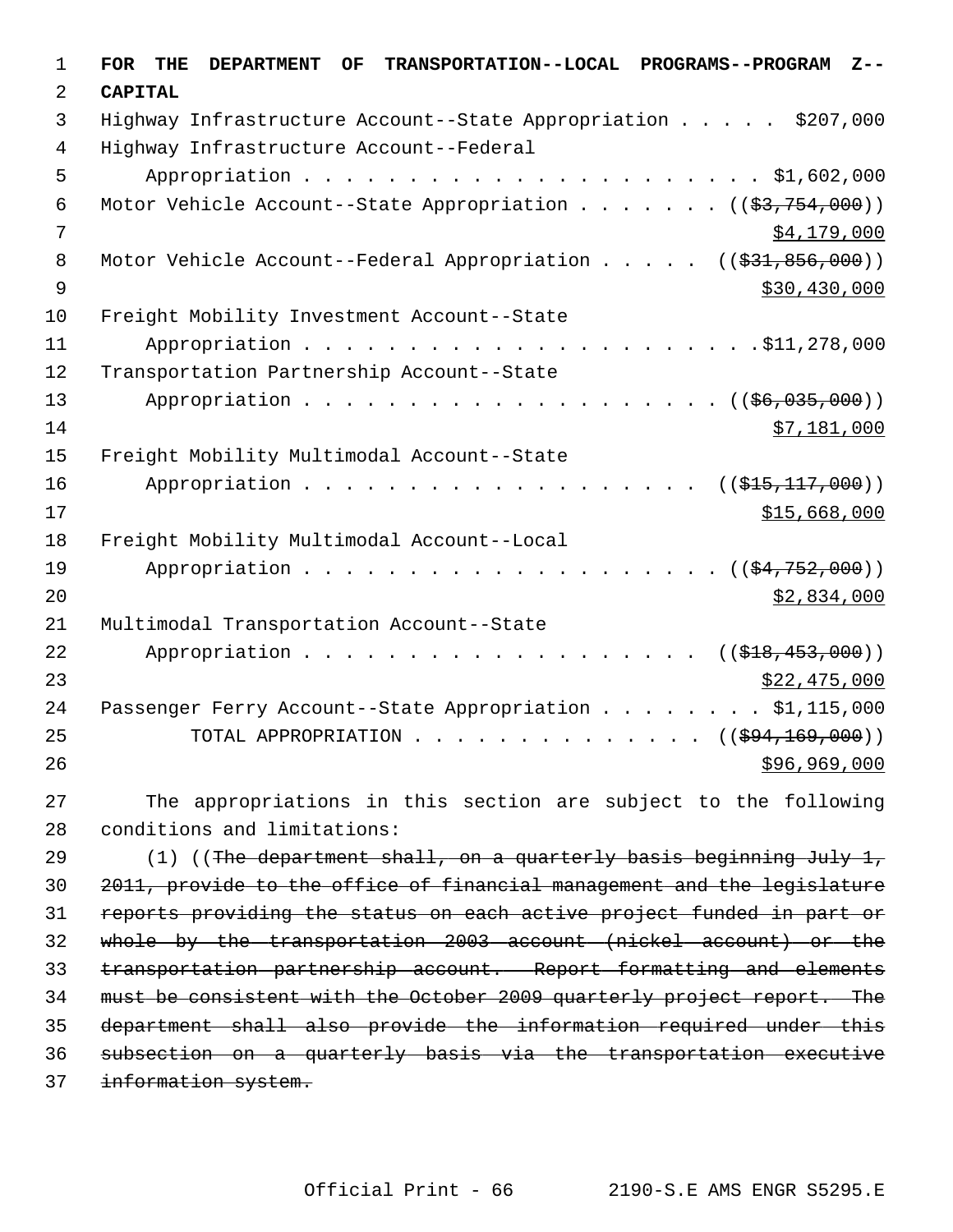1  $(2)$ ) \$1,115,000 of the passenger ferry account--state 2 appropriation is provided solely for near and long-term costs of 3 capital improvements and operating expenses that are consistent with 4 the business plan approved by the governor for passenger ferry service.  $5$  (( $(3)$ )) (2) The department shall apply for surface transportation 6 program enhancement funds to be expended in lieu of or in addition to 7 state funds for eligible costs of projects in local programs, program 8 Z--capital.

9  $((+4))$   $(3)$  Federal funds may be transferred from program Z to 10 programs I and P and state funds must be transferred from programs I 11 and P to program Z to replace those federal funds in a dollar-for-12 dollar match. Fund transfers authorized under this subsection shall 13 not affect project prioritization status. Appropriations must 14 initially be allotted as appropriated in this act. The department may 15 not transfer funds as authorized under this subsection without approval 16 of the office of financial management. The department shall submit a 17 report on those projects receiving fund transfers to the office of 18 financial management and the transportation committees of the 19 legislature by December 1, 2011, and December 1, 2012.

20  $((+5))$   $(4)$  The city of Winthrop may utilize a design-build process 21 for the Winthrop bike path project.

22 ((<del>(6) \$11,557,000</del>)) (5) \$14,813,000 of the multimodal 23 transportation account--state appropriation,  $((\frac{212}{12}, \frac{136}{100}))$ 24 \$12,804,000 of the motor vehicle account--federal appropriation, and  $25$  ( $(\frac{25}{195},\frac{195}{000})$ )  $\S6,241,000$  of the transportation partnership account--26 state appropriation are provided solely for the pedestrian and bicycle 27 safety program projects and safe routes to schools program projects 28 identified in: LEAP Transportation Document 2011-A, pedestrian and 29 bicycle safety program projects and safe routes to schools program 30 projects, as developed April 19, 2011; LEAP Transportation Document 31 2009-A, pedestrian and bicycle safety program projects and safe routes 32 to schools program projects, as developed March 30, 2009; LEAP 33 Transportation Document 2007-A, pedestrian and bicycle safety program 34 projects and safe routes to schools program projects, as developed 35 April 20, 2007; and LEAP Transportation Document 2006-B, pedestrian and 36 bicycle safety program projects and safe routes to schools program 37 projects, as developed March 8, 2006. Projects must be allocated 38 funding based on order of priority. The department shall review all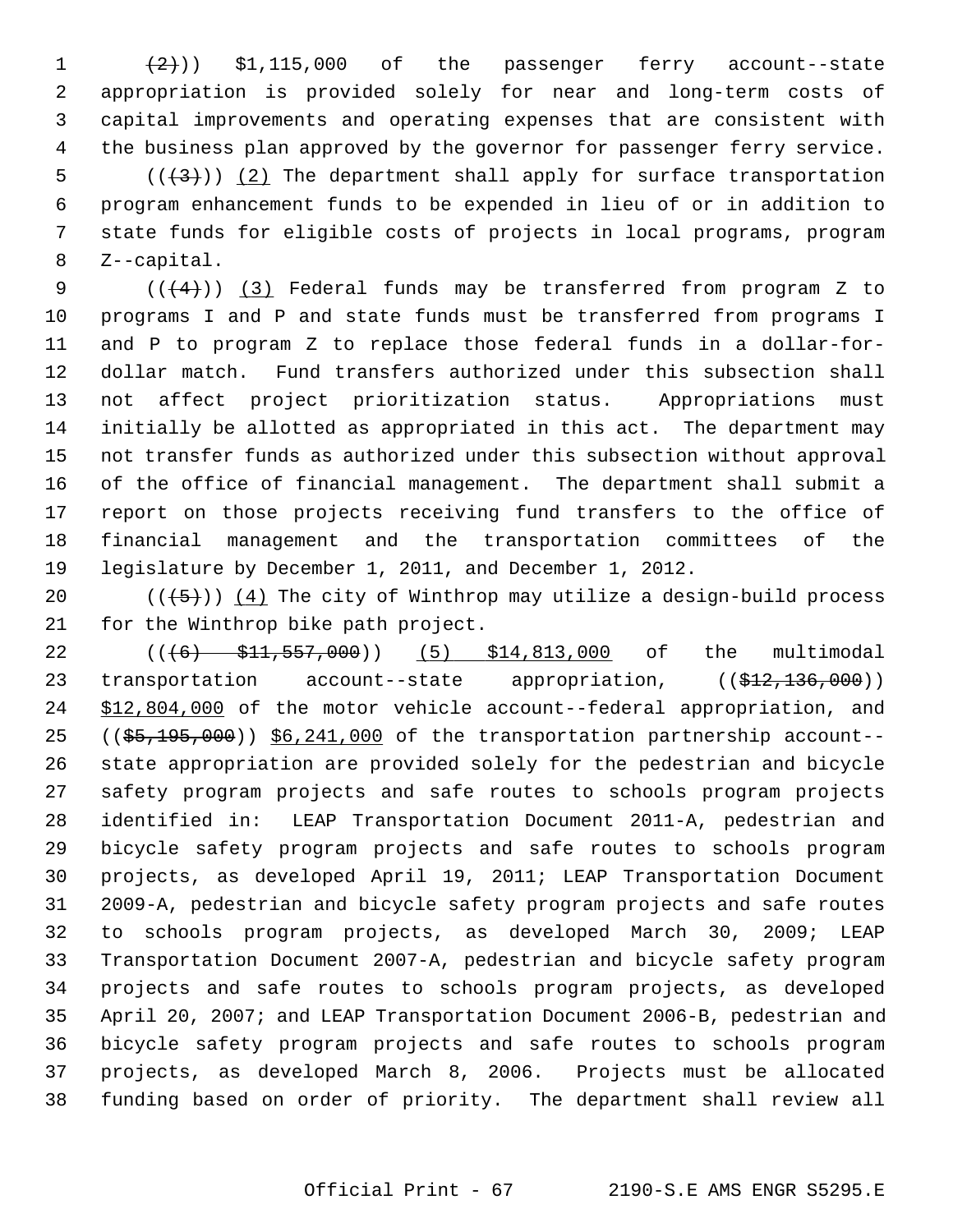1 projects receiving grant awards under this program at least 2 semiannually to determine whether the projects are making satisfactory 3 progress. Any project that has been awarded funds, but does not report 4 activity on the project within one year of the grant award must be 5 reviewed by the department to determine whether the grant should be 6 terminated. The department shall promptly close out grants when 7 projects have been completed, and identify where unused grant funds 8 remain because actual project costs were lower than estimated in the 9 grant award.

10  $((+7)^{n})$  (6) Except as provided otherwise in this section, the 11 entire appropriations in this section are provided solely for the 12 projects and activities as listed by project and amount in LEAP 13 Transportation Document ((2011-2)) 2012-1 ALL PROJECTS as developed 14 ((April 19, 2011)) February 21, 2012, Program - Local Program (Z).

15 (((8)) (7) For the 2011-2013 project appropriations, unless 16 otherwise provided in this act, the director of the office of financial 17 management may authorize a transfer of appropriation authority between 18 projects managed by the freight mobility strategic investment board in 19 order for the board to manage project spending and efficiently deliver 20 all projects in the respective program.

21  $((+9)^i)$  (8) With each department budget submittal, the department 22 shall provide an update on the status of the repayment of the twenty 23 million dollars of unobligated federal funds authority advanced by the 24 department in September 2010 to the city of Tacoma for the Murray 25 Morgan/11th Street bridge project.

 $(110)$  The department shall prepare a list of main street projects, 27 consistent with chapter ... (Engrossed Substitute House Bill No. 1071), Laws of 2011, for approval in the 2013-2015 fiscal biennium. In order to ensure that any proposed list of projects is consistent with legislative intent, the department shall provide a report to the joint transportation committee by December 1, 2011. The report must identify the eligible segments of main streets highways, the department's proposed project selection and ranking method, criteria to be considered, and a plan for soliciting project proposals.

 $(11)$ ) (9) If funding is specifically designated in this act for main street projects, the department shall prepare a list of projects that is consistent with chapter 257, Laws of 2011, for approval in the 2013-2015 fiscal biennium.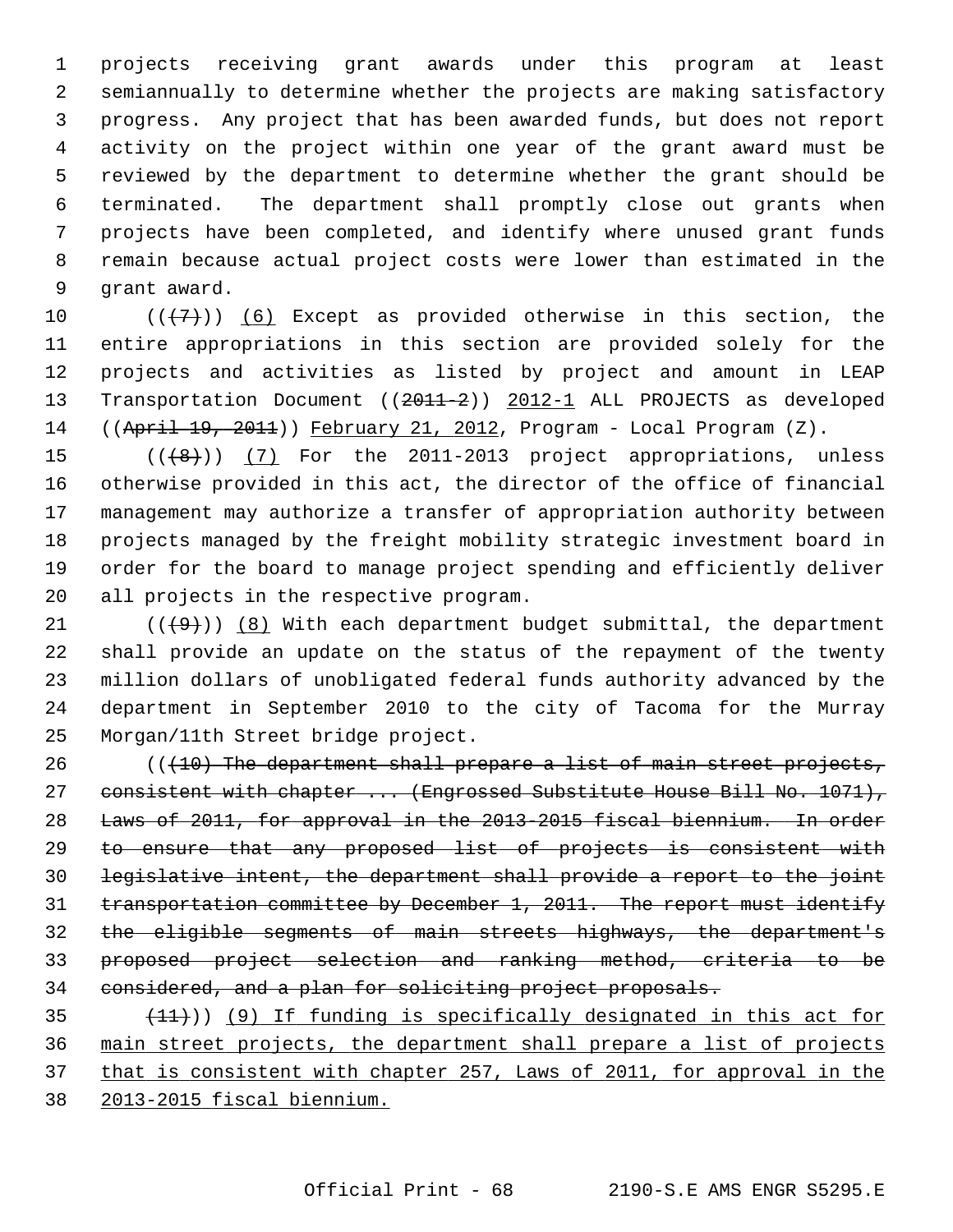1 (10) \$267,000 of the motor vehicle account--state appropriation and 2 \$2,859,000 of the motor vehicle account--federal appropriation are 3 provided solely for completion of the US 101 northeast peninsula safety 4 rest area and associated roadway improvements east of Port Angeles at 5 the Deer Park scenic view point (3LP187A). The department must surplus 6 any right-of-way previously purchased for this project near Sequim. 7 Approval to proceed with construction is contingent on surplus of 8 previously purchased right-of-way.

9  $((+12))$  (11) Up to  $((53,650,000))$  \$3,702,000 of the motor vehicle 10 account--federal appropriation and ((\$23,000)) \$75,000 of the motor 11 vehicle account--state appropriation are provided solely to reimburse 12 the cities of Kirkland and Redmond for pavement and bridge deck 13 rehabilitation on state route number 908 (1LP611A). These funds may 14 not be expended unless the cities sign an agreement stating that the 15 cities agree to take ownership of state route number 908 in its 16 entirety and agree that the payment of these funds represents the 17 entire state commitment to the cities for state route number 908 18 expenditures.

19  $((+13))$   $(12)$  \$225,000 of the multimodal transportation account--20 state appropriation is provided solely for the Shell Valley emergency 21 road and bicycle/pedestrian path (L1000036).

22  $((14)$   $$150,000)$   $(13)$  \$188,000 of the motor vehicle account--state 23 appropriation is provided solely for flood reduction solutions on state 24 route number 522 caused by the lower McAleer and Lyon creek basins 25 (L1000041).

 $26$  ( $(\overline{+15})$ ) (14) \$896,000 of the multimodal transportation account--27 state appropriation is provided solely for realignment of Parker Road 28 and construction of secondary access off of state route number 20 29 (L2200040).

30  $((+16))$   $(15)$  An additional \$2,500,000 of the motor vehicle 31 account--federal appropriation is provided solely for the Strander 32 Blvd/SW 27th St Connection project (1LP902F), which amount is reflected 33 in the LEAP transportation document identified in subsection  $((+7))$ 34 (6) of this section. These funds may only be committed if needed, may 35 not be used to supplant any other committed project partnership 36 funding, and must be the last funds expended.

37  $((\text{+17+}))$  (16) \$500,000 of the motor vehicle account--federal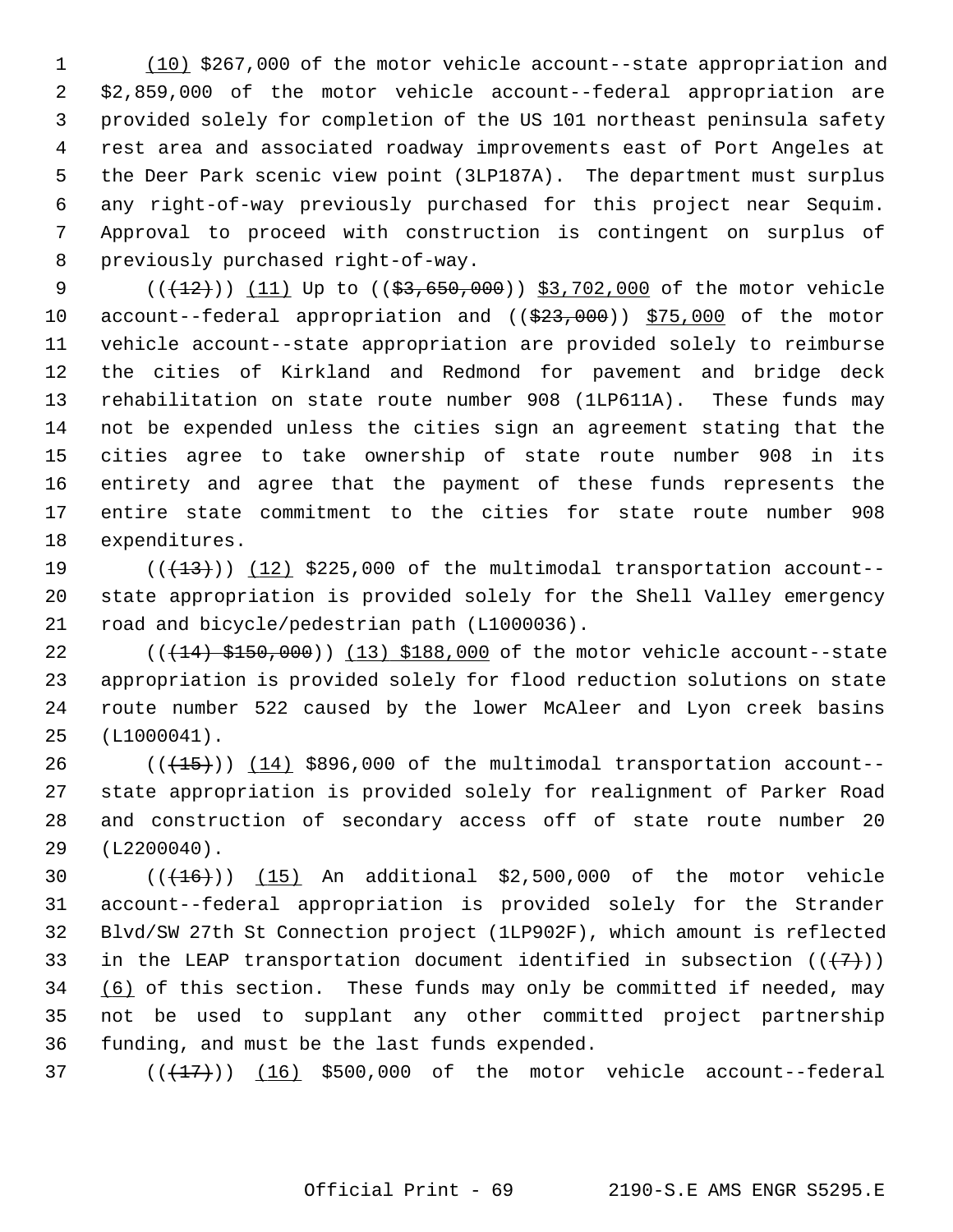1 appropriation is provided solely for safety improvements at the 2 intersection of South Wapato and McDonald Road (L1000052).

 $(3$  ( $(18)$ )) (17) \$2,000,000 of the multimodal transportation account-- 4 state appropriation is provided solely for the state route number 432 5 rail realignment and highway improvements project (L1000056).

 6 (((19) \$500,000 of the multimodal transportation account--state 7 appropriation is provided solely for a multimodal corridor plan on 8 state route number 520 between Interstate 405 and Avondale Road in 9 Redmond (L1000054).

10  $(20)$ ) (18) \$100,000 of the motor vehicle account--federal 11 appropriation is provided solely for state route number 164 and Auburn 12 Way South pedestrian improvements (L1000057).

13  $((+21))$   $(19)$  \$115,000 of the motor vehicle account--federal 14 appropriation is provided solely for median street lighting on state 15 route number 410 (L1000058).

16  $((+22))$   $(20)$  \$60,000 of the multimodal transportation account--17 state appropriation is provided solely for a cross docking study for 18 the port of Douglas county (L1000060).

19  $((+23+))$  (21) \$100,000 of the motor vehicle account--federal 20 appropriation is provided solely for city of Auburn - 8th and R Street 21 NE intersection improvements (L2200043).

22  $((+24))$  (22) \$65,000 of the multimodal transportation account-23 state appropriation is provided solely for the Puget Sound regional 24 council to further the implementation of multimodal concurrency 25 practice through a transit service overlay zone implemented at the 26 local level (L1000061). This approach will improve the linkage of land 27 use and transportation investment decisions, improve the efficiency of 28 transit service by encouraging transit-supportive development, provide 29 incentives for developers, and support integrated regional growth, 30 economic development, and transportation plans. In carrying out this 31 work, the council shall involve representatives from cities and 32 counties, developers, transit agencies, and other interested 33 stakeholders, and shall consult with other regional transportation 34 planning organizations across the state. The council shall report the 35 results of their work and recommendations to the joint transportation 36 committee by December 2011, with a final report to the transportation 37 committees of the legislature by January 31, 2012.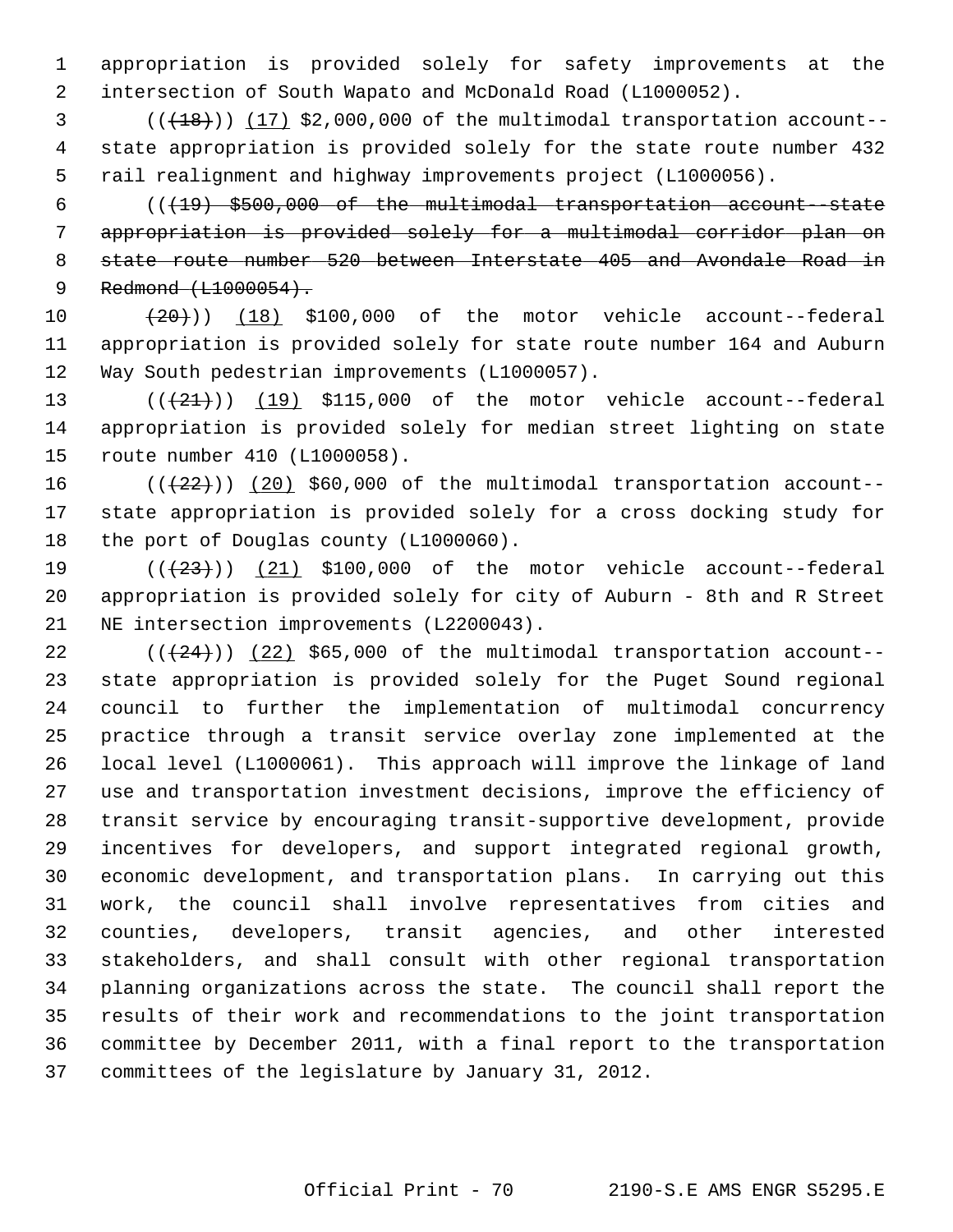1 (23) \$650,000 of the motor vehicle account--federal appropriation

 2 is provided solely for the SR 522 Improvements/61st Avenue NE and NE 3 181st Street project (L1000055).

 4 NEW SECTION. **Sec. 311.** A new section is added to 2011 c 367 5 (uncodified) to read as follows:

## 6 **REPORTING REQUIREMENTS FOR CAPITAL PROGRAM**

 7 On a quarterly basis, the department of transportation shall 8 provide to the office of financial management and the legislative 9 transportation committees the following reports for all capital 10 programs:

11 (1) For active projects, the report must include:

12 (a) A TEIS version containing actual capital expenditures for all 13 projects consistent with the structure of the most recently enacted 14 budget;

15 (b) Anticipated cost savings, cost increases, reappropriations, and 16 schedule adjustments for all projects consistent with the structure of 17 the most recently enacted budget;

18 (c) The award amount, the engineer's estimate, and the number of 19 bidders for all active projects consistent with the structure of the 20 most recently enacted budget;

21 (d) Projected costs and schedule for individual projects that are 22 funded at a programmatic level for projects relating to bridge rail, 23 guard rail, fish passage barrier removal, roadside safety projects, and 24 seismic bridges. Projects within this programmatic level funding must 25 be completed on a priority basis and scoped to be completed within the 26 current programmatic budget;

27 (e) Highway projects that may be reduced in scope and still achieve 28 a functional benefit;

29 (f) Highway projects that have experienced scope increases and that 30 can be reduced in scope;

31 (g) Highway projects that have lost significant local or regional 32 contributions that were essential to completing the project; and

33 (h) Contingency amounts for all projects consistent with the 34 structure of the most recently enacted budget.

35 (2) For completed projects, the report must:

36 (a) Compare the original project cost estimates and schedule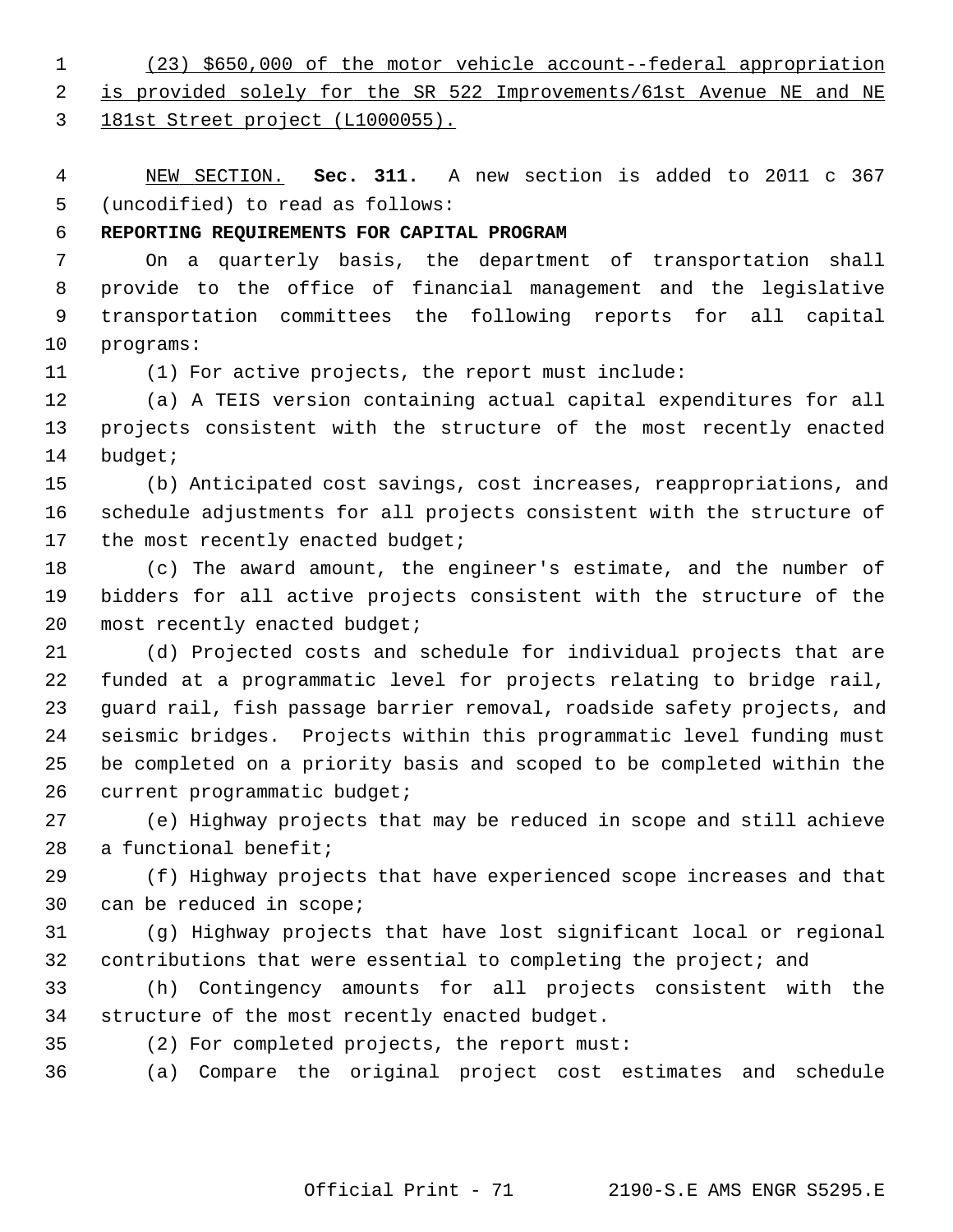1 approved in the transportation 2003 and 2005 transportation partnership 2 project lists to the completed cost of the project;

 3 (b) Compare the costs and operationally complete date for projects 4 on the transportation 2003 and 2005 transportation partnership project 5 lists to the last legislatively adopted project list prior to the 6 completion of a project; and

 7 (c) Compare the costs and operationally complete date for projects 8 with budgets of twenty million dollars that are funded with preexisting 9 funds to the original project cost estimates and schedule.

10 (3) For prospective projects, the report must:

11 (a) Identify the estimated advertisement date for all projects 12 consistent with the structure of the most recently enacted budget that 13 are going to advertisement during the current biennium;

14 (b) Identify the anticipated operationally complete date for all 15 projects consistent with the structure of the most recently enacted 16 budget that are going to advertisement during the current biennium; and 17 (c) Identify the estimated cost of completion for all projects 18 consistent with the structure of the most recently enacted budget that

19 are going to advertisement during the current biennium.

# 20 **TRANSFERS AND DISTRIBUTIONS**

21 **Sec. 401.** 2011 c 367 s 401 (uncodified) is amended to read as 22 follows:

 **FOR THE STATE TREASURER--BOND RETIREMENT AND INTEREST, AND ONGOING BOND REGISTRATION AND TRANSFER CHARGES: FOR BOND SALES DISCOUNTS AND DEBT TO BE PAID BY MOTOR VEHICLE ACCOUNT AND TRANSPORTATION FUND** 26 **REVENUE**

27 Highway Bond Retirement Account--State 28 Appropriation . . . . . . . . . . . . . . . . . ((\$920,560,000)) 29 \$796,020,000 \$796,020,000 \$796,020,000 \$796,020,000 \$796,020,000 \$796,020,000 \$796,020,000 \$796,020,000 \$79 30 Ferry Bond Retirement Account--State Appropriation . . . . \$31,801,000 31 State Route Number 520 Corridor Account--State 32 Appropriation . . . . . . . . . . . . . . . . . . . . . . \$1,075,000 33 Transportation Improvement Board Bond Retirement 34 Account--State Appropriation . . . . . . . . . . . ((\$16,544,000))  $35$   $35$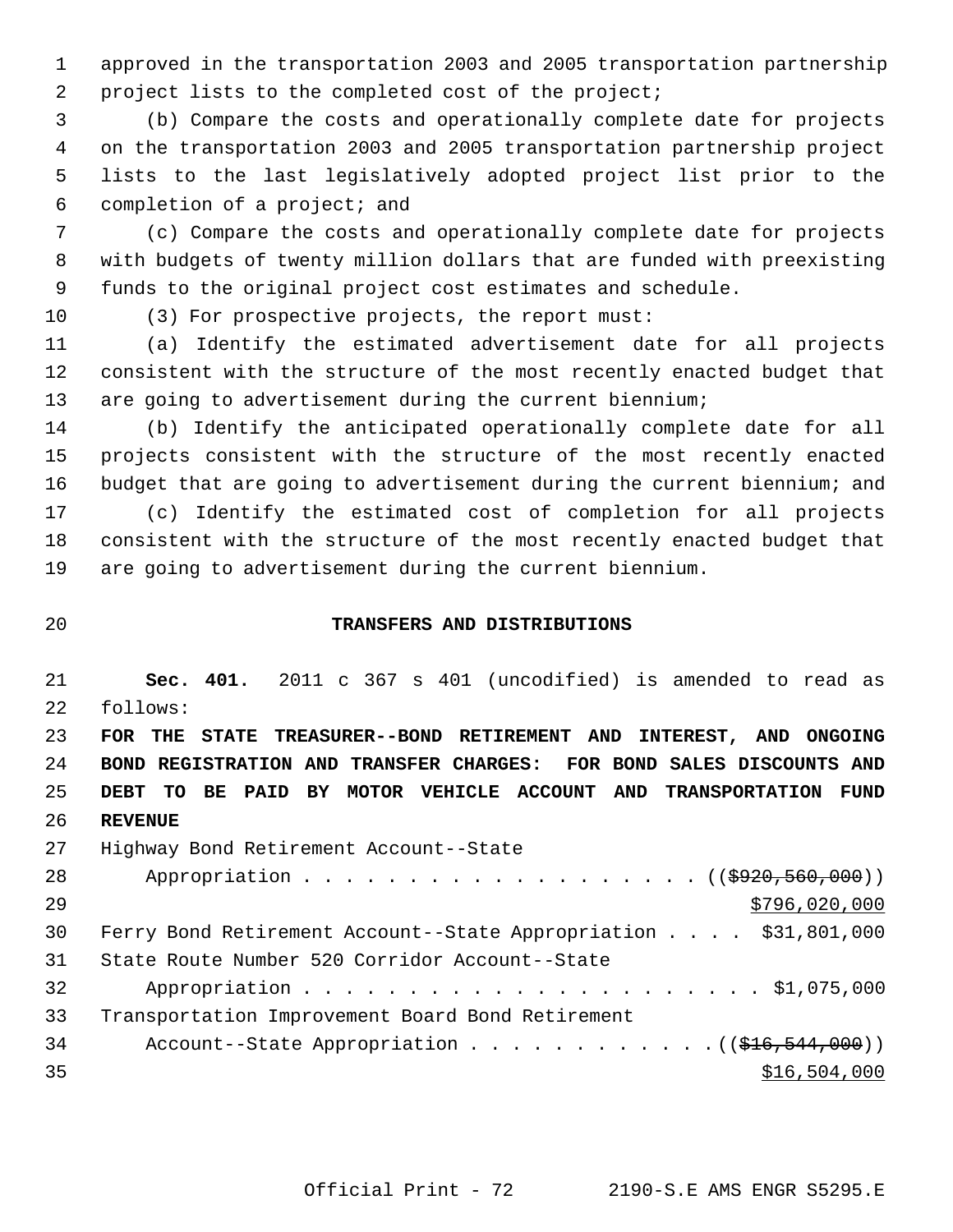| $\mathbf 1$<br>2 | Nondebt-Limit Reimbursable Account Appropriation $(($25,200,000))$<br>\$20,892,000 |
|------------------|------------------------------------------------------------------------------------|
| 3                | Transportation Partnership Account--State                                          |
| 4                | Appropriation<br>(( <del>\$3,142,000</del> ))                                      |
| 5                | \$2,846,000                                                                        |
| 6                | Motor Vehicle Account--State Appropriation<br>$((\$333,000))$                      |
| 7                | \$298,000                                                                          |
| 8                | Transportation 2003 Account (Nickel Account)--State                                |
| 9                | Appropriation<br>$((\$1,140,000))$                                                 |
| 10               | <u>\$1,110,000</u>                                                                 |
| 11               | Transportation Improvement Account--State                                          |
| 12               | Appropriation<br>$\cdot$ $\cdot$ $\cdot$ $\cdot$ $\cdot$ \$29,000                  |
| 13               | Multimodal Transportation Account--State                                           |
| 14               | Appropriation<br>$\ldots$ (( $\frac{138}{9138,000}$ ))                             |
| 15               | \$125,000                                                                          |
| 16               | Toll Facility Bond Retirement Account--State                                       |
| 17               | Appropriation<br>((\$33,792,000))                                                  |
| 18               | \$48,807,000                                                                       |
| 19               | Toll Facility Bond Retirement Account--Federal                                     |
| 20               | Appropriation<br>$((\$14,649,000))$                                                |
| 21               | \$7,500,000                                                                        |
| 22               | TOTAL APPROPRIATION<br>$\ldots$ (( $\frac{1}{2}$ , 048, 403, 000))                 |
| 23               | \$927,007,000                                                                      |
| 24               | ((The appropriations in this section are subject to the following                  |
| 25               | conditions and limitations:                                                        |
| 26               | $(1)$ \$4,610,000 of the highway bond retirement account-state                     |
| 27               | appropriation is provided solely for debt service on bonds issued to               |
| 28               | construct a ferry boat vessel with a carrying capacity of one hundred              |
| 29               | forty-four cars. If neither chapter  (House Bill No. 2083), Laws of                |
| 30               | 2011 nor chapter  (Engrossed Substitute Senate Bill No. 5742) is                   |
| 31               | enacted by June 30, 2011, the amount provided in this subsection                   |
| 32               | <del>lapses.</del>                                                                 |
| 33               | $(2)$ \$165,000 of the transportation 2003 account (nickel account) --             |
| 34               | state appropriation is provided solely for discounts on bonds sold to              |
| 35               | construct a ferry boat vessel with a carrying capacity of one hundred              |
| 36               | forty-four cars. If neither chapter  (House Bill No. 2083), Laws of                |
| 37               | 2011 nor chapter  (Engrossed Substitute Senate Bill No. 5742) is                   |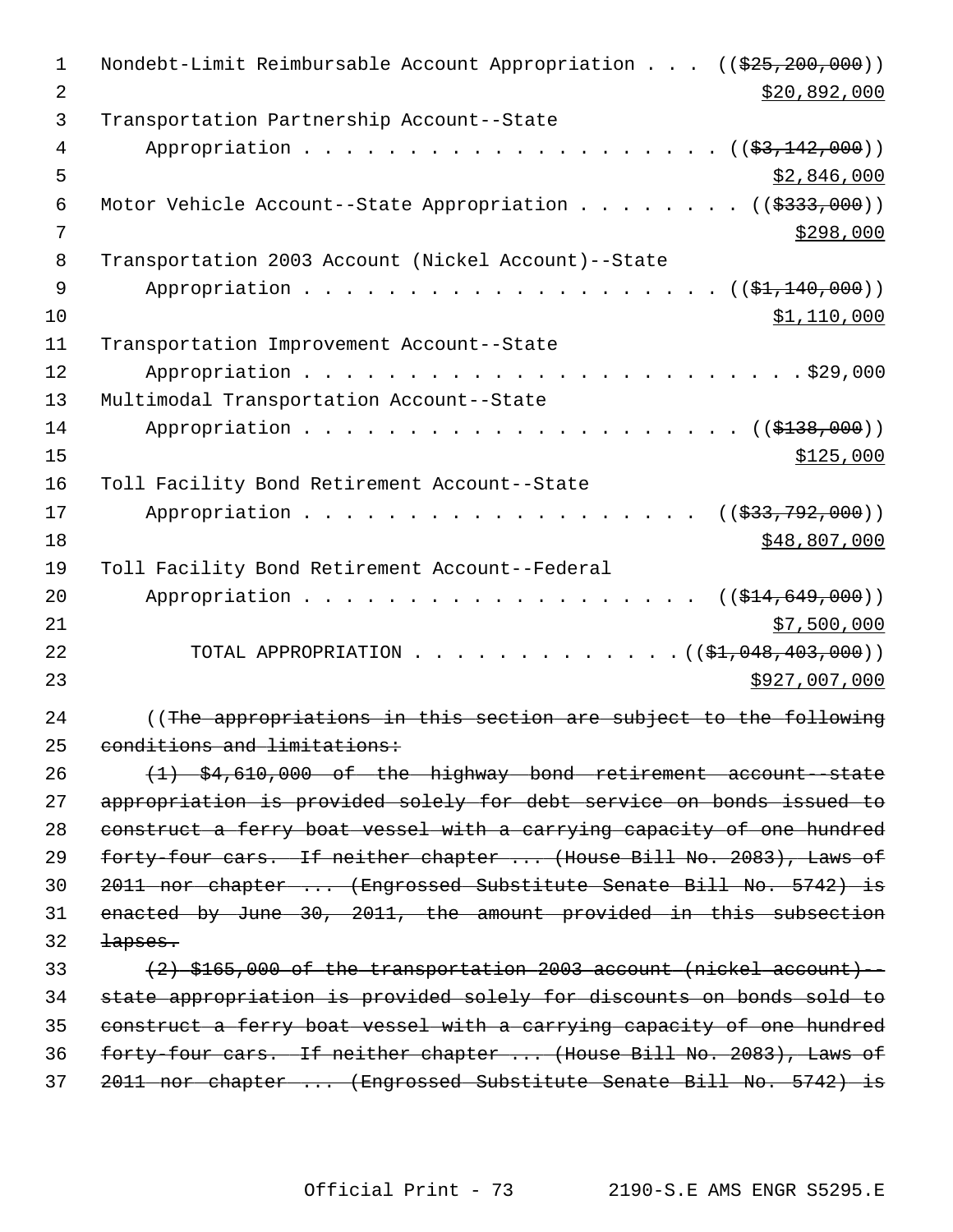1 enacted by June 30, 2011, the amount provided in this subsection  $2 \rightarrow \text{layers.}$ 

 3 **Sec. 402.** 2011 c 367 s 402 (uncodified) is amended to read as 4 follows: 5 **FOR THE STATE TREASURER--BOND RETIREMENT AND INTEREST, AND ONGOING** 6 **BOND REGISTRATION AND TRANSFER CHARGES: FOR BOND SALE EXPENSES AND** 7 **FISCAL AGENT CHARGES** 8 State Route Number 520 Corridor Account--State 9 Appropriation . . . . . . . . . . . . . . . . . . . . . . . . \$68,000 10 Transportation Partnership Account--State 11 Appropriation . . . . . . . . . . . . . . . . . . ((<del>\$608,000</del>))  $12$   $\frac{$478,000}{}$ 13 Motor Vehicle Account--State Appropriation . . . . . . . . . ((\$60,000))  $14$   $\frac{$47,000}{}$ 15 Transportation 2003 Account (Nickel Account)--State 16 Appropriation . . . . . . . . . . . . . . . . . . . . . ((\$219,000)) 17 \$173,000 18 Transportation Improvement Account--State Appropriation . . . . \$5,000 19 Multimodal Transportation Account--State 20 Appropriation . . . . . . . . . . . . . . . . . . . . . .((\$26,000))  $21$   $\frac{$19,000}{}$ 22 TOTAL APPROPRIATION . . . . . . . . . . . . . . . ((\$986,000))  $23$ 24 (The appropriations in this section are subject to the following 25 conditions and limitations: \$30,000 of the transportation 2003 account 26 (nickel account)--state appropriation is provided solely for expenses 27 associated with bonds sold to construct a ferry boat vessel with a 28 carrying capacity of one hundred forty-four cars. If neither chapter 29 ... (House Bill No. 2083), Laws of 2011 nor chapter ... (Engrossed 30 Substitute Senate Bill No. 5742) is enacted by June 30, 2011, the 31 amount provided in this subsection lapses.)) 32 **Sec. 403.** 2011 c 367 s 403 (uncodified) is amended to read as 33 follows: 34 **FOR THE STATE TREASURER--BOND RETIREMENT AND INTEREST, AND ONGOING**

35 **BOND REGISTRATION AND TRANSFER CHARGES: FOR MVFT BONDS AND TRANSFERS**

36 Motor Vehicle Account--State Appropriation: For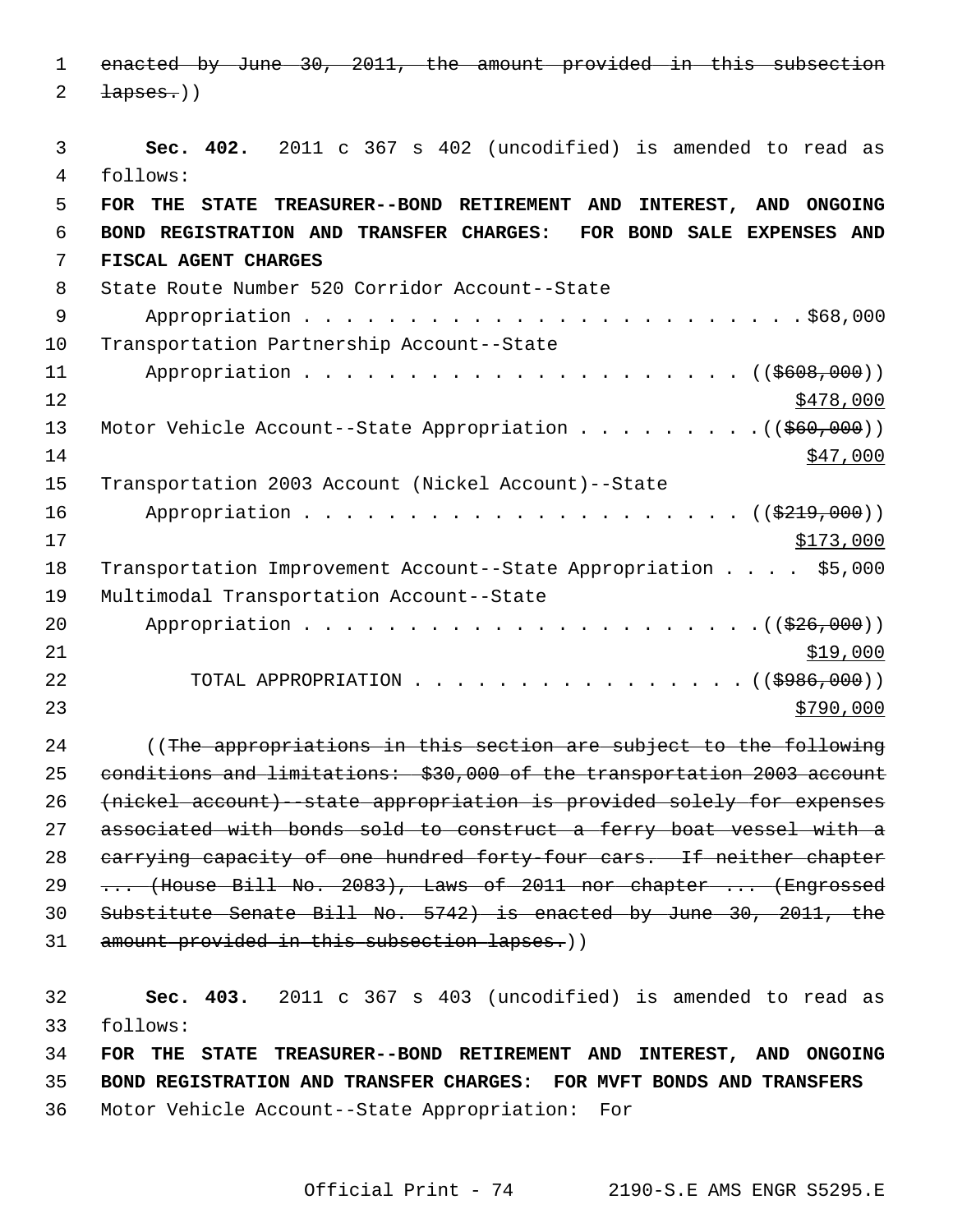1 transfer to the Puget Sound Capital Construction 2 Account . . . . . . . . . . . . . . . . . . . . . . . ((\$52,516,000))  $\frac{1}{2}$   $\frac{1}{2}$   $\frac{1}{2}$   $\frac{1}{2}$   $\frac{1}{2}$   $\frac{1}{2}$   $\frac{1}{2}$   $\frac{1}{2}$   $\frac{1}{2}$   $\frac{1}{2}$   $\frac{1}{2}$   $\frac{1}{2}$   $\frac{1}{2}$   $\frac{1}{2}$   $\frac{1}{2}$   $\frac{1}{2}$   $\frac{1}{2}$   $\frac{1}{2}$   $\frac{1}{2}$   $\frac{1}{2}$   $\frac{1}{2}$   $\frac{1}{2}$  4 The department of transportation is authorized to sell up to 5 ((\$52,516,000)) \$45,000,000 in bonds authorized by RCW 47.10.843 for 6 vessel and terminal acquisition, major and minor improvements, and long 7 lead-time materials acquisition for the Washington state ferries.  $(1.05$ 8 the authorized amounts, \$14,500,000 is provided solely for expenditures 9 made during the fiscal biennium ending June 30, 2011.) 10 **Sec. 404.** 2011 c 367 s 404 (uncodified) is amended to read as 11 follows: 12 **FOR THE STATE TREASURER--STATE REVENUES FOR DISTRIBUTION** 13 Motor Vehicle Account--State Appropriation for motor 14 vehicle fuel tax distributions to cities and 15 counties . . . . . . . . . . . . . . . . . . . . . .((\$478,155,000)) 16 \$470,701,000 17 **Sec. 405.** 2011 c 367 s 405 (uncodified) is amended to read as 18 follows: 19 **FOR THE STATE TREASURER--TRANSFERS** 20 Motor Vehicle Account--State Appropriation: For 21 motor vehicle fuel tax refunds and statutory 22 transfers . . . . . . . . . . . . . . . . . . (  $(\frac{1}{24}, \frac{246}{357}, \frac{357}{600})$  )  $23$   $51,227,005,000$ 24 **Sec. 406.** 2011 c 367 s 406 (uncodified) is amended to read as 25 follows: 26 **FOR THE DEPARTMENT OF LICENSING--TRANSFERS** 27 Motor Vehicle Account--State Appropriation: For 28 motor vehicle fuel tax refunds and transfers . . . ((\$127,984,000)) 29 \$151,870,000 30 **Sec. 407.** 2011 c 367 s 407 (uncodified) is amended to read as 31 follows: 32 **FOR THE STATE TREASURER--ADMINISTRATIVE TRANSFERS** 33 (1) ((Tacoma Narrows Toll Bridge Account--State 34 Appropriation: For transfer to the Motor Vehicle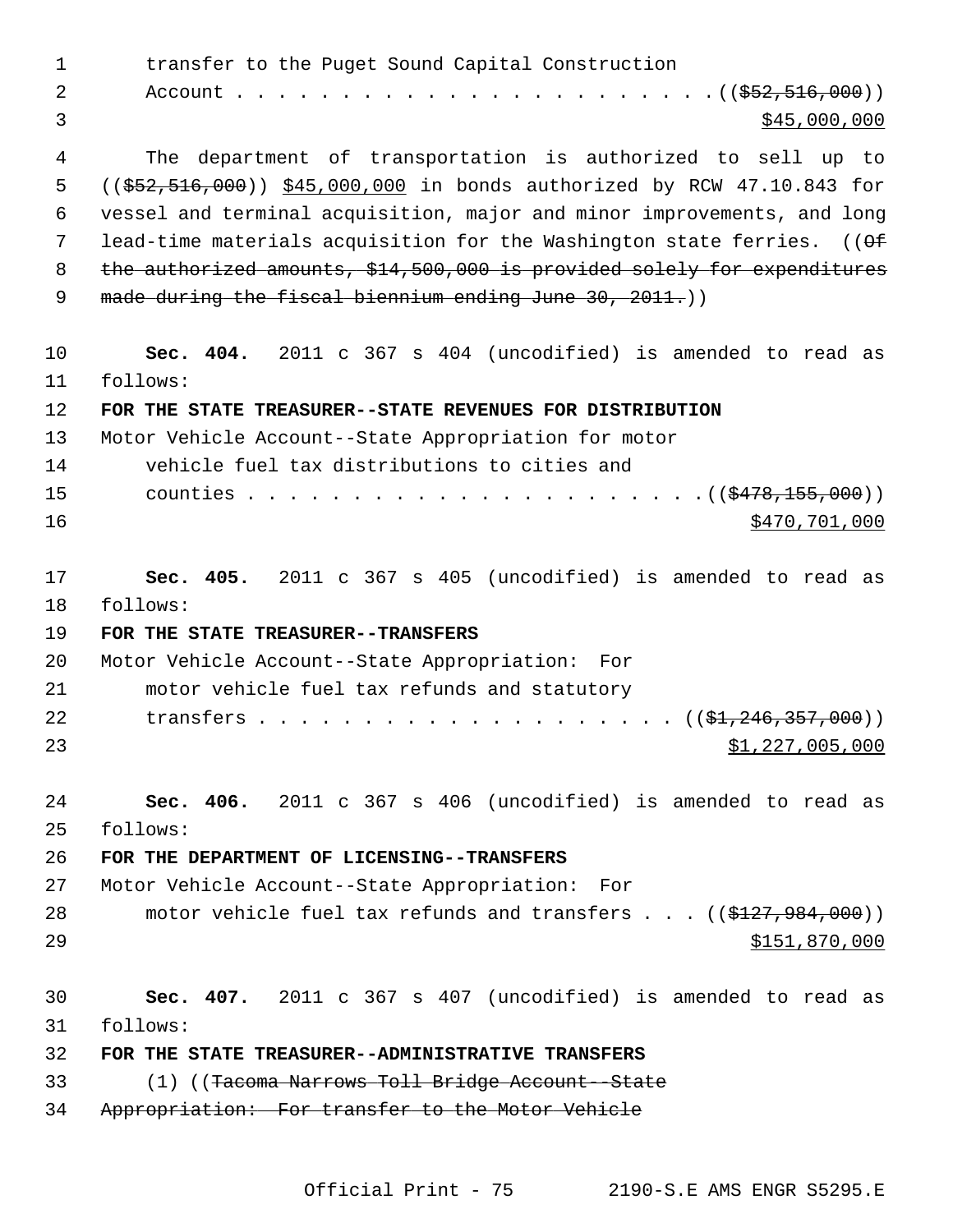```
 1 Account--State . . . . . . . . . . . . . . . . . . . . . . . . . $543,000
(2) (2))) Motor Vehicle Account--State Appropriation:
 3 For transfer to the Puget Sound Ferry Operations
 4 Account--State . . . . . . . . . . . . . . . . . . . . . (($46,500,000))
5 - 5 500,0006 ((+3)) (2) Recreational Vehicle Account--State
 7 Appropriation: For transfer to the Motor Vehicle
 8 Account--State . . . . . . . . . . . . . . . . . . . . . .(($1,450,000))
9 $1,150,000
10 ((+4)) (3) License Plate Technology Account--State
11 Appropriation: For transfer to the Highway Safety
12 Account--State . . . . . . . . . . . . . . . . . . . . . .(($3,200,000))
13 $3,000,000
14 ((+5)) (4) Multimodal Transportation Account--State
15 Appropriation: For transfer to the Puget Sound
16 Ferry Operations Account--State \ldots . . . . . . . . . ((\frac{643,000,000}{2}))
17 $42,000,000
18 ((\langle 6 \rangle)(5) Highway Safety Account--State Appropriation:
19 For transfer to the Motor Vehicle Account--State . . . . . . $23,000,000
20 ((\sqrt{7}) Department of Licensing Services Account
21 -State Appropriation: For transfer to the Motor Vehicle
22 Account--State . . . . . . . . . . . . . . . . . . . . . . . . . $400,000
23 (8))) (6) Advanced Right-of-Way Revolving Fund: For
24 transfer to the Motor Vehicle Account--State . . . . . . . $5,000,000
25 (((9) State Route Number 520 Civil Penalties
26 Account--State Appropriation: For transfer to the
27 State Route Number 520 Corridor Account--State . . . . . . . $754,000
28 (10)) (7) Rural Mobility Grant Program Account--State
29 Appropriation: For transfer to the Multimodal
30 Transportation Account--State . . . . . . . . . . . . . . . . $3,000,000
31 ((+11)) (8) Motor Vehicle Account--State
32 Appropriation: For transfer to the State Patrol
33 Highway Account--State . . . . . . . . . . . . . . . . . ( (\frac{214,000,000)}{100,000})34 516,000,00035 ((\text{+12}))(9) State Route Number 520 Corridor
36 Account--State Appropriation: For transfer to the
37 Motor Vehicle Account--State((, in an amount equal to
38 funds dispersed during the 2009-2011 fiscal biennium
```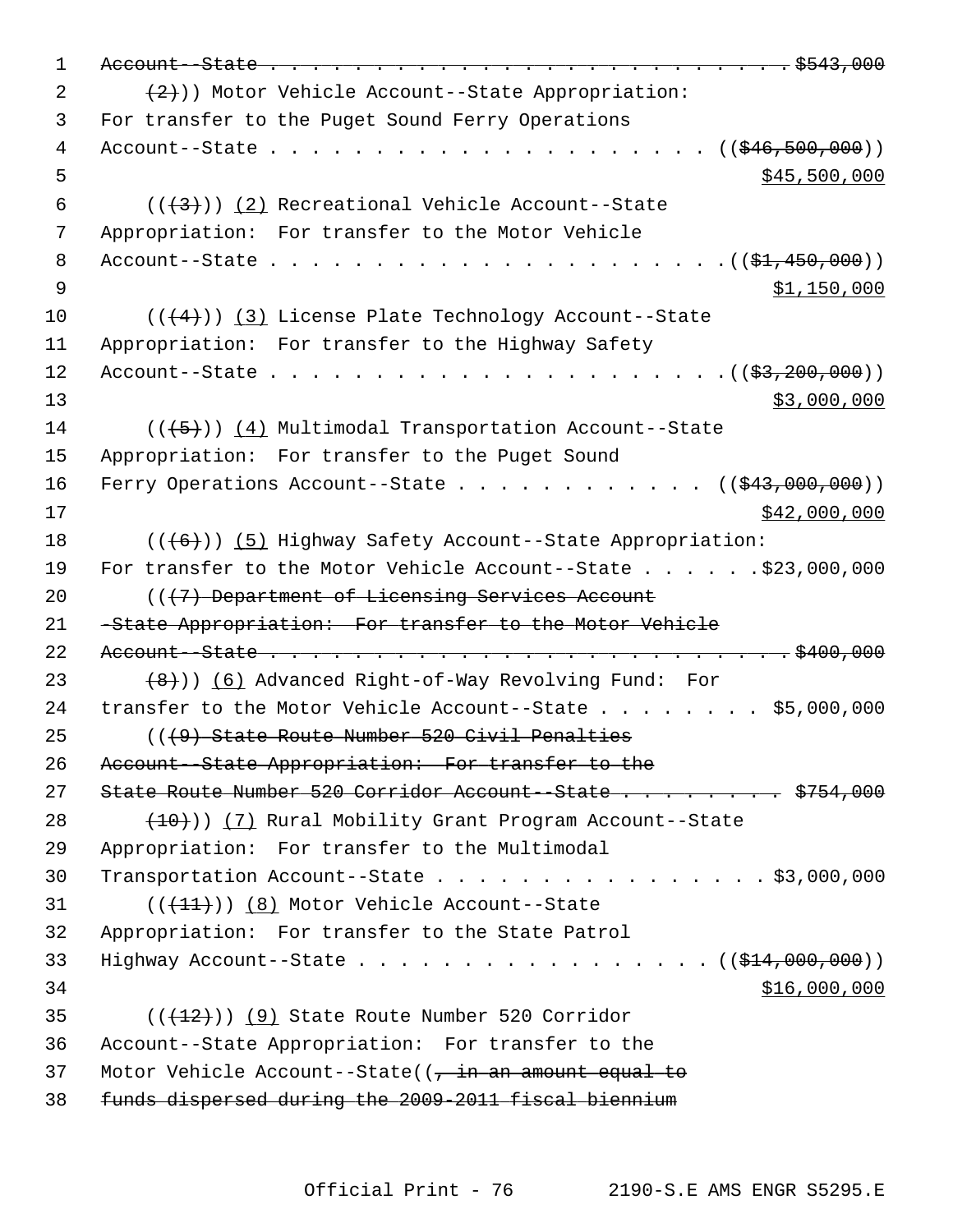1 authorized under section  $805(7)$  of this act.)).........\$58,000 2 (( $(13)$ )) (10) Motor Vehicle Account--State 3 Appropriation: For transfer to the Special Category C 4 Account--State . . . . . . . . . . . . . . . . . . . . . .((\$1,500,000))  $5 - 5$   $\frac{1}{2}$ ,500,000 6  $((+14))$  (11) Regional Mobility Grant Program 7 Account--State Appropriation: For transfer to the 8 Multimodal Transportation Account--State . . . . . . . . . . \$1,000,000 9 (( $\left(\frac{15}{15}\right)$ ) (12) State Patrol Highway Account--State 10 Appropriation: For transfer to the Vehicle 11 Licensing Fraud Account . . . . . . . . . . . . . . . . . . . . \$100,000 12 (((16) State Route Number 520 Corridor Account--State 13 Appropriation: For transfer to the Motor Vehicle 14 Account . . . . . . . . . . . . . . . . . . . . . . . . . . \$2,435,000)) 15 (13) Capital Vessel Replacement Account--State 16 Appropriation: For transfer to the Transportation 2003 17 Account (Nickel Account)--State . . . . . . . . . . . . . . . \$6,367,000 18  $((+17))$  (14) The transfers identified in this section are subject 19 to the following conditions and limitations: 20 (a) ((The amount transferred in subsection (1) of this section 21 represents repayment of operating loans and reserve payments provided 22 to the Tacoma Narrows toll bridge account from the motor vehicle 23 account in the 2005-2007 fiscal biennium. 24 (b) The transfer in subsection (9) of this section represents toll 25 revenue collected from toll violations)) The transfer in subsection (9) 26 of this section represents the repayment of an amount equal to 27 subprogram B5 expenditures that occurred in the motor vehicle account 28 in the 2009-2011 fiscal biennium. 29 (b) The amount transferred in subsection (2) of this section shall 30 not exceed the expenditures incurred from the motor vehicle account-- 31 state for the recreational vehicle sanitary disposal systems program. 32 **COMPENSATION** 33 **Sec. 501.** 2011 c 367 s 502 (uncodified) is amended to read as 34 follows: 35 **COLLECTIVE BARGAINING AGREEMENTS--WSP TROOPERS ASSOCIATION**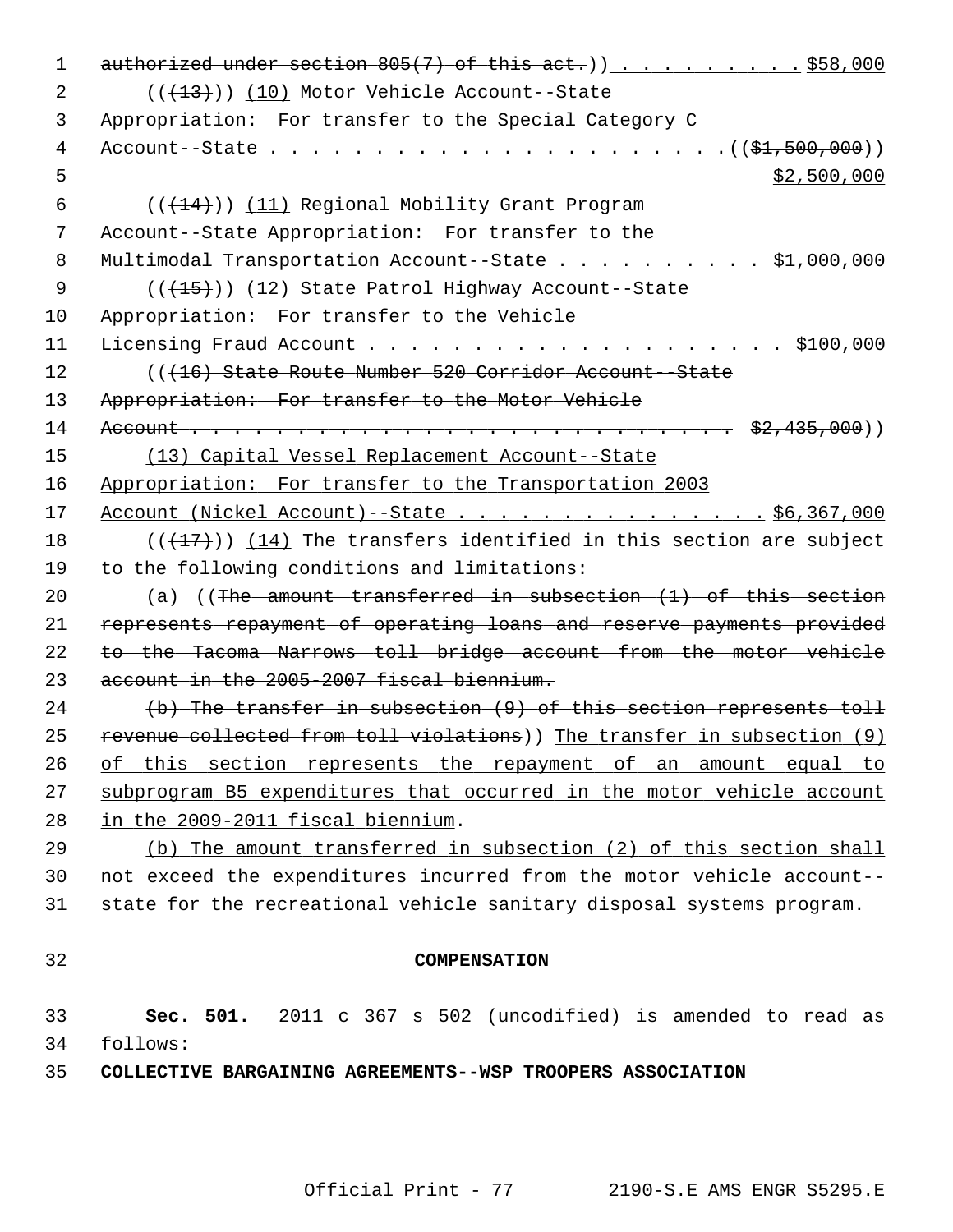1 (1) No agreement has been reached between the governor and the 2 Washington state patrol trooper's association under chapter 41.56 RCW 3 for ((the 2011-2013 fiscal biennium)) fiscal year 2012. Appropriations 4 for the Washington state patrol in this act are sufficient to fund the 5 provisions of the 2009-2011 agreement.

 (2) An agreement has been reached between the governor and the Washington state patrol troopers association under chapter 41.56 RCW for fiscal year 2013. Appropriations for the Washington state patrol in this act provide funding to implement the fiscal year 2013 agreement. The fiscal year 2013 agreement contains no change in compensation from the 2009-2011 agreement; therefore, no additional funding is appropriated.

13 **Sec. 502.** 2011 c 367 s 503 (uncodified) is amended to read as 14 follows:

# 15 **COLLECTIVE BARGAINING AGREEMENTS--WSP LIEUTENANTS ASSOCIATION**

16 (1) No agreement has been reached between the governor and the 17 Washington state patrol lieutenant's association under chapter 41.56 18 RCW for ((the 2011-2013 fiscal biennium)) fiscal year 2012. 19 Appropriations for the Washington state patrol in this act are 20 sufficient to fund the provisions of the 2009-2011 agreement.

 (2) An agreement has been reached between the governor and the Washington state patrol lieutenants association under chapter 41.56 RCW for fiscal year 2013. Appropriations for the Washington state patrol in this act provide funding to implement the fiscal year 2013 agreement. The fiscal year 2013 agreement contains no change in compensation from the 2009-2011 agreement; therefore, no additional funding is appropriated.

28 **Sec. 503.** 2011 c 367 s 505 (uncodified) is amended to read as 29 follows:

# 30 **DEPARTMENT OF TRANSPORTATION MARINE DIVISION COLLECTIVE BARGAINING** 31 **AGREEMENTS--TERMS AND CONDITIONS**

32 No agreement has been reached between the governor and the masters, 33 mates, and pilots marine operations watch supervisors under chapter 34 47.64 RCW for the 2011-2013 fiscal biennium. Appropriations in this 35 act reflect funding to maintain the provisions or terms and conditions 36 of the 2009-2011 agreements for fiscal year 2012. Fiscal year 2013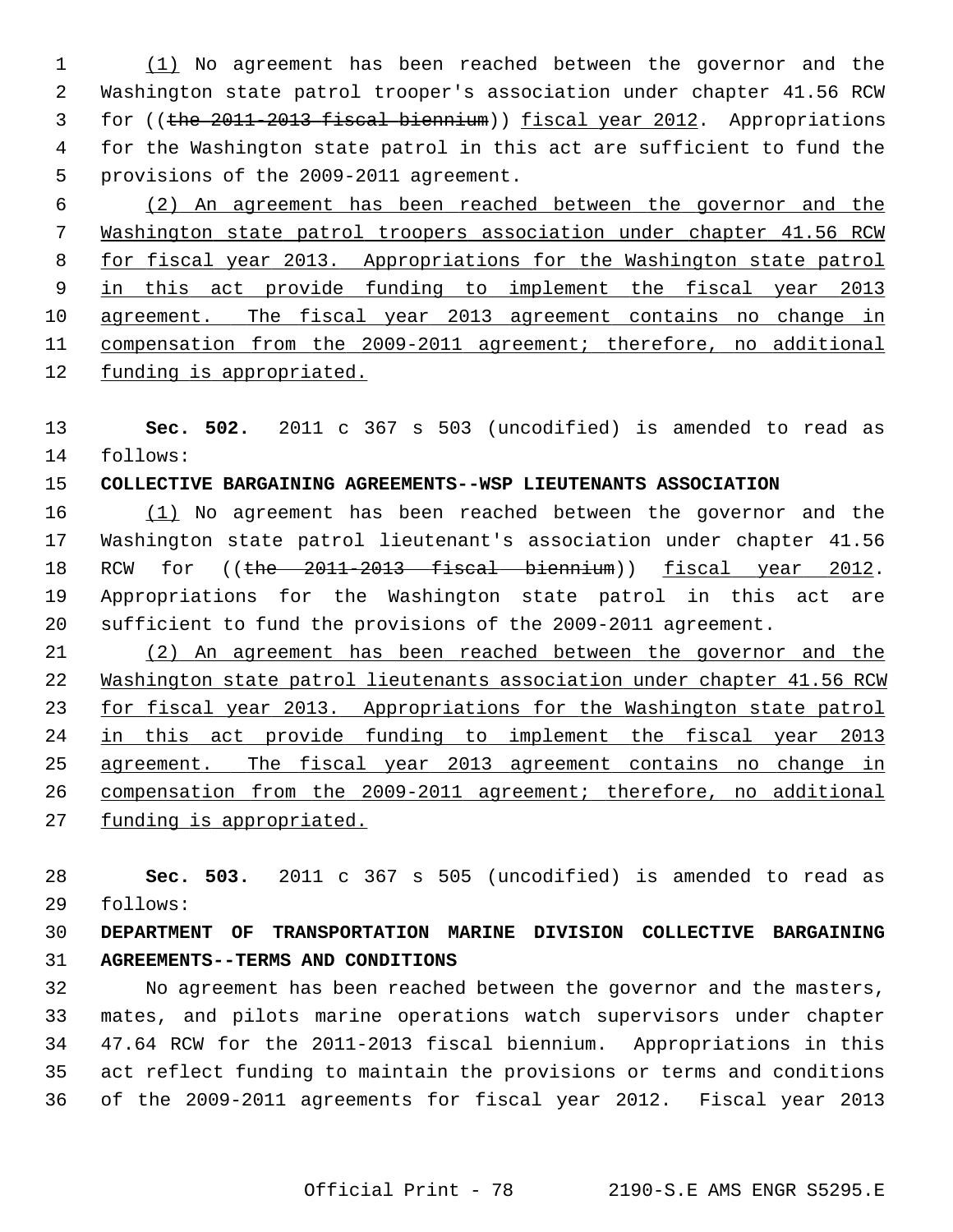1 appropriations are reduced to reflect a 6.0 percent temporary salary reduction effective July 1, 2012, through June 29, 2013, a reduction to overtime calculation, reduced vacation accruals, and other management 4 priorities in collective bargaining. Effective June 30, 2013, the salary schedules effective July 1, 2009, through June 30, 2011, will be reinstated.

 7 NEW SECTION. **Sec. 504.** A new section is added to 2011 c 367 8 (uncodified) to read as follows:

9 **EMPLOYEE HEALTH INSURANCE**

10 Motor Vehicle Account--State Appropriation . . . . . . . . . . (\$2,000)

11 The appropriation in this section is subject to the following 12 conditions and limitations:

13 (1) The appropriation in this section is provided solely for a 14 reduction in employee health insurance funding rate as described in 15 section 9.. of the 2012 supplemental omnibus operating budget, 16 effective July 1, 2012, through June 30, 2013, for employees of the 17 legislative branch.

18 (2) The appropriation from funds and accounts must be made in the 19 amounts specified and from the funds and accounts specified in OFM 20 Document 2011-INS-01 dated November 21, 2012.

21 NEW SECTION. **Sec. 505. TRANSPORTATION EMPLOYEES--COMPENSATION** 22 The following acts or parts of acts are each repealed:

23 (1) 2011 1st sp.s. c 50 s 718 (uncodified) (FOR THE OFFICE OF 24 FINANCIAL MANAGEMENT--TRANSPORTATION EMPLOYEES--RETIREMENT SYSTEM 25 CONTRIBUTIONS);

26 (2) 2011 1st sp.s. c 50 s 719 (uncodified) (FOR THE OFFICE OF 27 FINANCIAL MANAGEMENT--TRANSPORTATION EMPLOYEES--RETIREMENT SYSTEM 28 CONTRIBUTIONS);

29 (3) 2011 1st sp.s. c 50 s 720 (uncodified) (FOR THE OFFICE OF 30 FINANCIAL MANAGEMENT--TRANSPORTATION EMPLOYEE SALARY REDUCTIONS); and

31 (4) 2011 1st sp.s. c 50 s 721 (uncodified) (FOR THE OFFICE OF 32 FINANCIAL MANAGEMENT--TRANSPORTATION EMPLOYEES RETIREMENT SYSTEM 33 CONTRIBUTIONS).

### 34 **IMPLEMENTING PROVISIONS**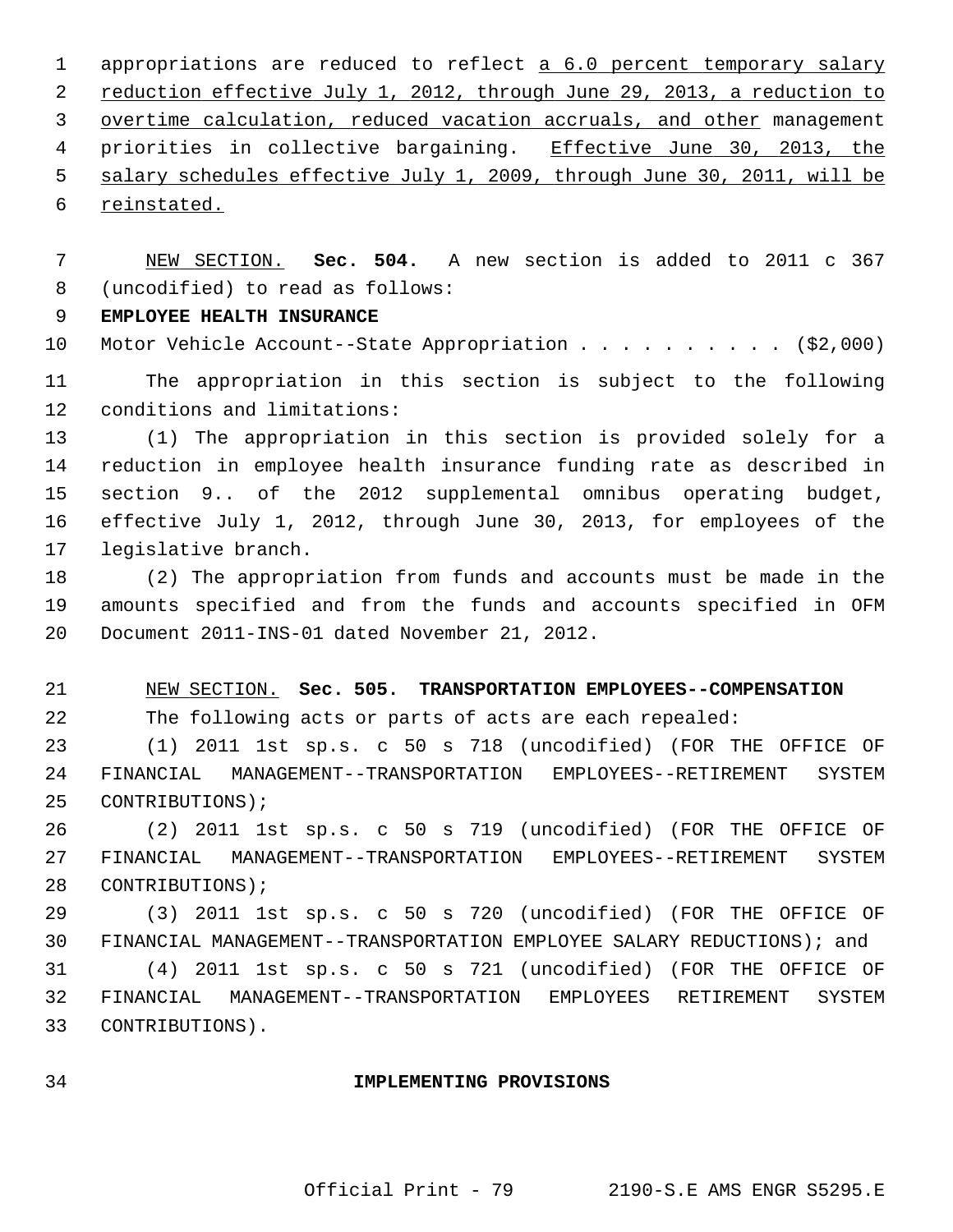1 NEW SECTION. **Sec. 601.** A new section is added to chapter 47.76 2 RCW to read as follows:

 3 Funds deemed by the department of transportation, in consultation 4 with relevant port districts, to be in excess of current operating 5 needs or capital reserves of the grain train program may be transferred 6 from the miscellaneous program account to the essential rail assistance 7 account created in RCW 47.76.250 for the purpose of sustaining the 8 grain train program.

 9 **Sec. 602.** 2011 c 367 s 608 (uncodified) is amended to read as 10 follows:

# 11 **STAFFING LEVELS**

12 (1) As the department of transportation completes delivery of the 13 projects funded by the 2003 and 2005 transportation revenue packages, 14 it is clear that the current staffing levels necessary to deliver these 15 projects are not sustainable into the future. Therefore, the 16 department is directed to quickly move forward to develop and implement 17 new business practices so that a smaller, more nimble state workforce 18 can effectively and efficiently deliver transportation improvement 19 programs as they are approved in the future, in strong partnership with 20 the private sector, while protecting the public's interests and assets.

21 (2) To this end, the department of transportation is directed to 22 reduce the size of its engineering and technical workforce to a level 23 sustained by current law revenue levels currently estimated at two 24 thousand FTEs by the end of the 2013-2015 fiscal biennium. The 25 department's current two thousand eight hundred FTE engineering and 26 technical workforce levels for highway construction will be reduced in 27 the 2011-2013 fiscal biennium, with a target of two thousand four 28 hundred FTEs by June 30, 2013, and to a level of two thousand FTEs by 29 June 30, 2015.

30 (3) In order to successfully deliver the highway construction 31 program as funded, the department of transportation may continue to 32 contract out engineering and technical services. In addition, the 33 department may continue the incentive program for retirements and 34 employee separations. ((The department shall report quarterly to the 35 office of financial management and the transportation committees of the 36 legislature on its progress and plans to reduce highway construction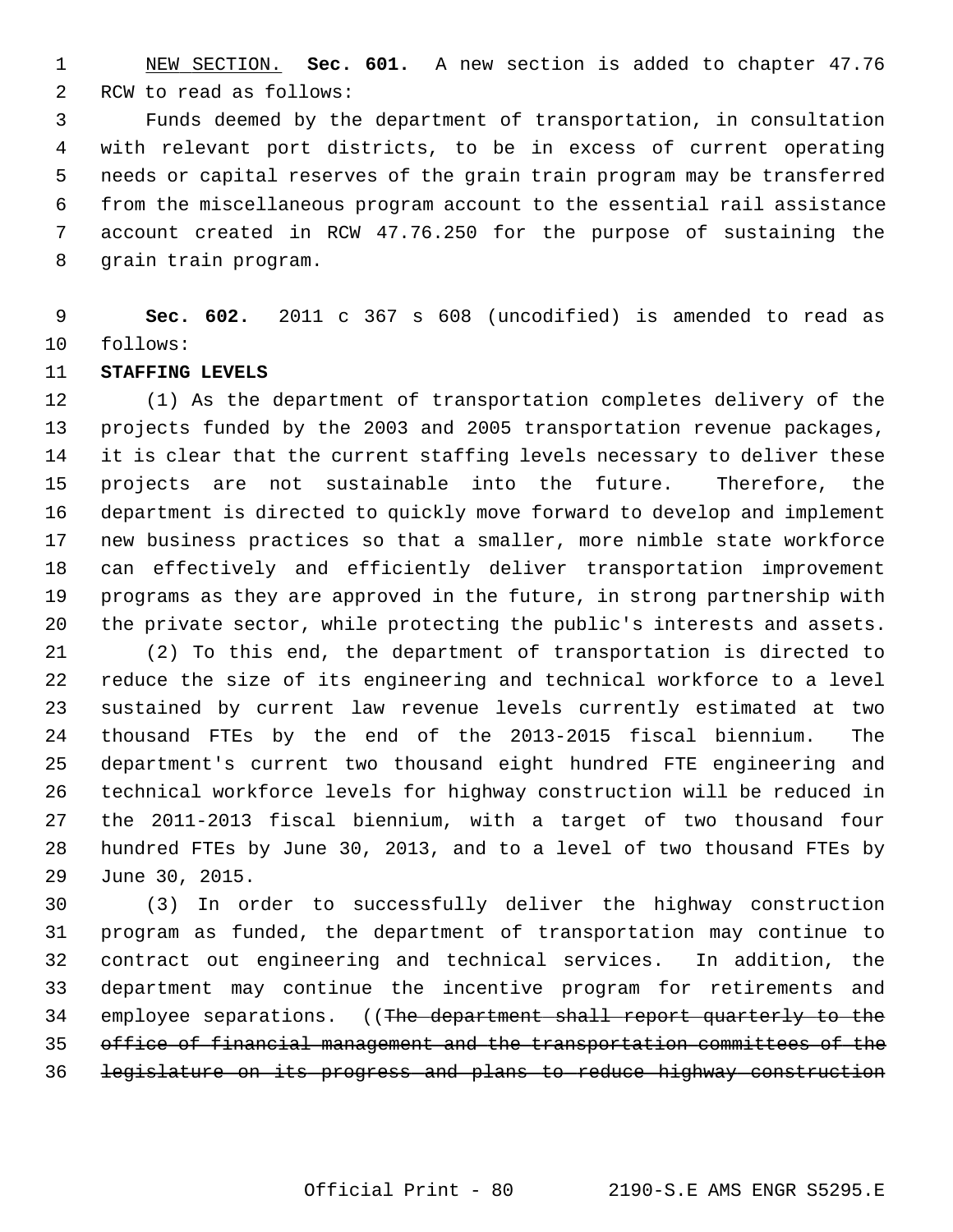1 workforce levels to two thousand FTEs by June 2015. This report must 2 also be posted on the department's web site.)

 (4) The department of transportation is directed to reduce the size of its administrative operating programs for the 2013-2015 biennium. As part of the department's biennial budget submittal, the department shall reduce its workforce in Programs C, H, T, and S by five to seven percent. The ratio of executive management service or Washington management services employee staff must be at least seven staff for every manager by the end of the 2013-2015 biennium.

10 **Sec. 603.** 2011 c 367 s 603 (uncodified) is amended to read as 11 follows:

# 12 **FUND TRANSFERS**

13 (1) The transportation 2003 projects or improvements and the 2005 14 transportation partnership projects or improvements are listed in LEAP 15 Transportation Document ((2011-1)) 2012-2 as developed ((April 19, 16 2011)) February 21, 2012, which consists of a list of specific projects 17 by fund source and amount over a sixteen-year period. Current fiscal 18 biennium funding for each project is a line-item appropriation, while 19 the outer year funding allocations represent a sixteen-year plan. The 20 department is expected to use the flexibility provided in this section 21 to assist in the delivery and completion of all transportation 22 partnership account and transportation 2003 account (nickel account) 23 projects on the LEAP transportation documents referenced in this act. 24 For the 2009-2011 and 2011-2013 project appropriations, unless 25 otherwise provided in this act, the director of financial management 26 may authorize a transfer of appropriation authority between projects 27 funded with transportation 2003 account (nickel account) 28 appropriations, or transportation partnership account appropriations, 29 in order to manage project spending and efficiently deliver all 30 projects in the respective program under the following conditions and 31 limitations:

32 (a) Transfers may only be made within each specific fund source 33 referenced on the respective project list;

34 (b) Transfers from a project may not be made as a result of the 35 reduction of the scope of a project or be made to support increases in 36 the scope of a project;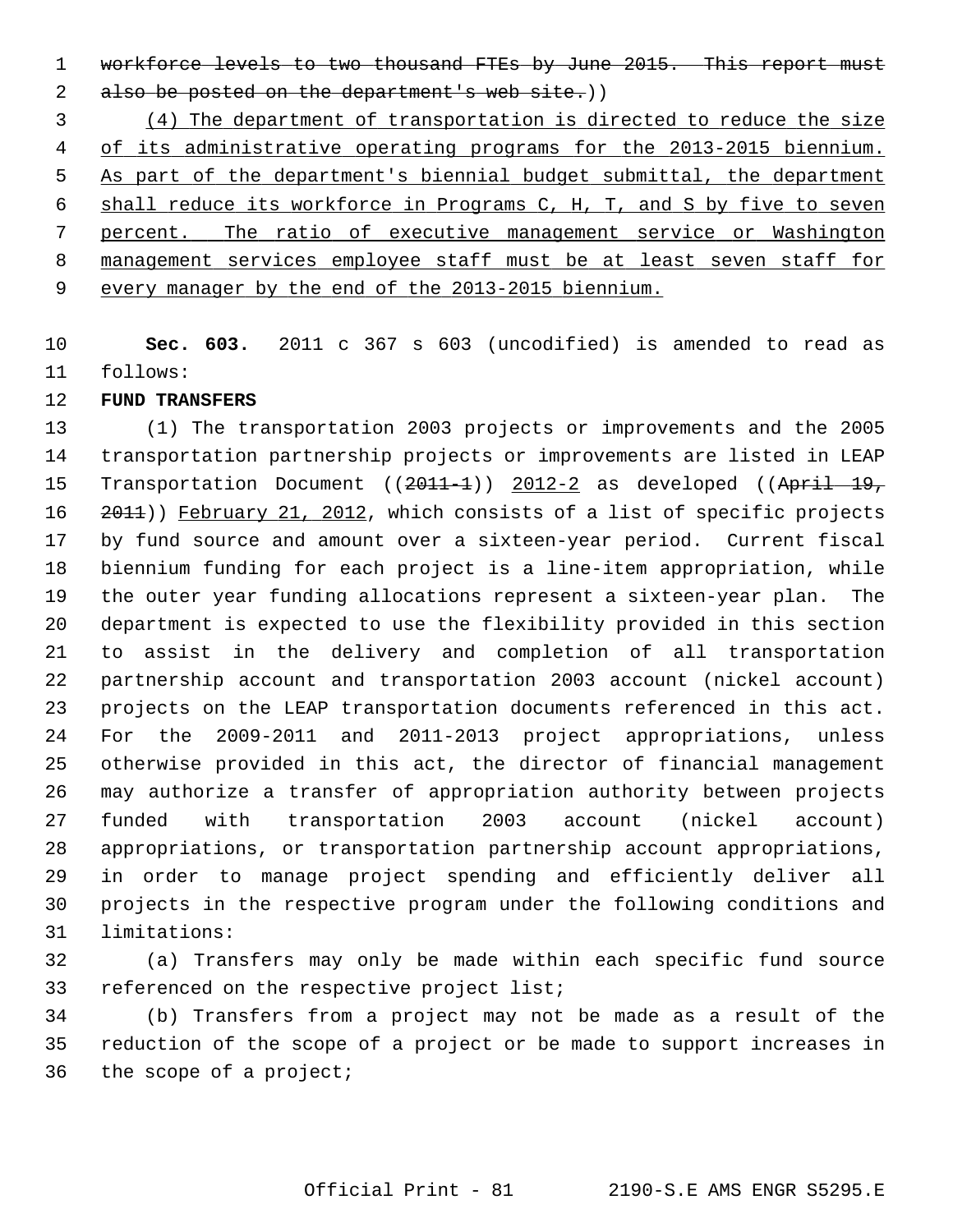1 (c) Each transfer between projects may only occur if the director 2 of financial management finds that any resulting change will not hinder 3 the completion of the projects as approved by the legislature. Until 4 the legislature reconvenes to consider the 2012 supplemental 5 transportation budget, any unexpended 2009-2011 appropriation balance 6 as approved by the office of financial management, in consultation with 7 the legislative staff of the house of representatives and senate 8 transportation committees, may be considered when transferring funds 9 between projects;

10 (d) Transfers from a project may be made if the funds appropriated 11 to the project are in excess of the amount needed to complete the 12 project;

13 (e) Transfers may not occur for projects not identified on the 14 applicable project list;

15 (f) Transfers may not be made while the legislature is in session; 16 and

17 (g) Transfers between projects may be made by the department of 18 transportation until the transfer amount by project exceeds two hundred 19 fifty thousand dollars, or ten percent of the total project, whichever 20 is less. These transfers must be reported quarterly to the director of 21 financial management and the chairs of the house of representatives and 22 senate transportation committees.

23 (2) At the time the department submits a request to transfer funds 24 under this section, a copy of the request must be submitted to the 25 transportation committees of the legislature.

26 (3) The office of financial management shall work with legislative 27 staff of the house of representatives and senate transportation 28 committees to review the requested transfers in a timely manner.

29 (4) The office of financial management shall document approved 30 transfers and schedule changes in the transportation executive 31 information system, compare changes to the legislative baseline funding 32 and schedules identified by project identification number identified in 33 the LEAP transportation documents referenced in this act, and transmit 34 revised project lists to chairs of the transportation committees of the 35 legislature on a quarterly basis.

36 NEW SECTION. **Sec. 604.** A new section is added to 2011 c 367 37 (uncodified) to read as follows: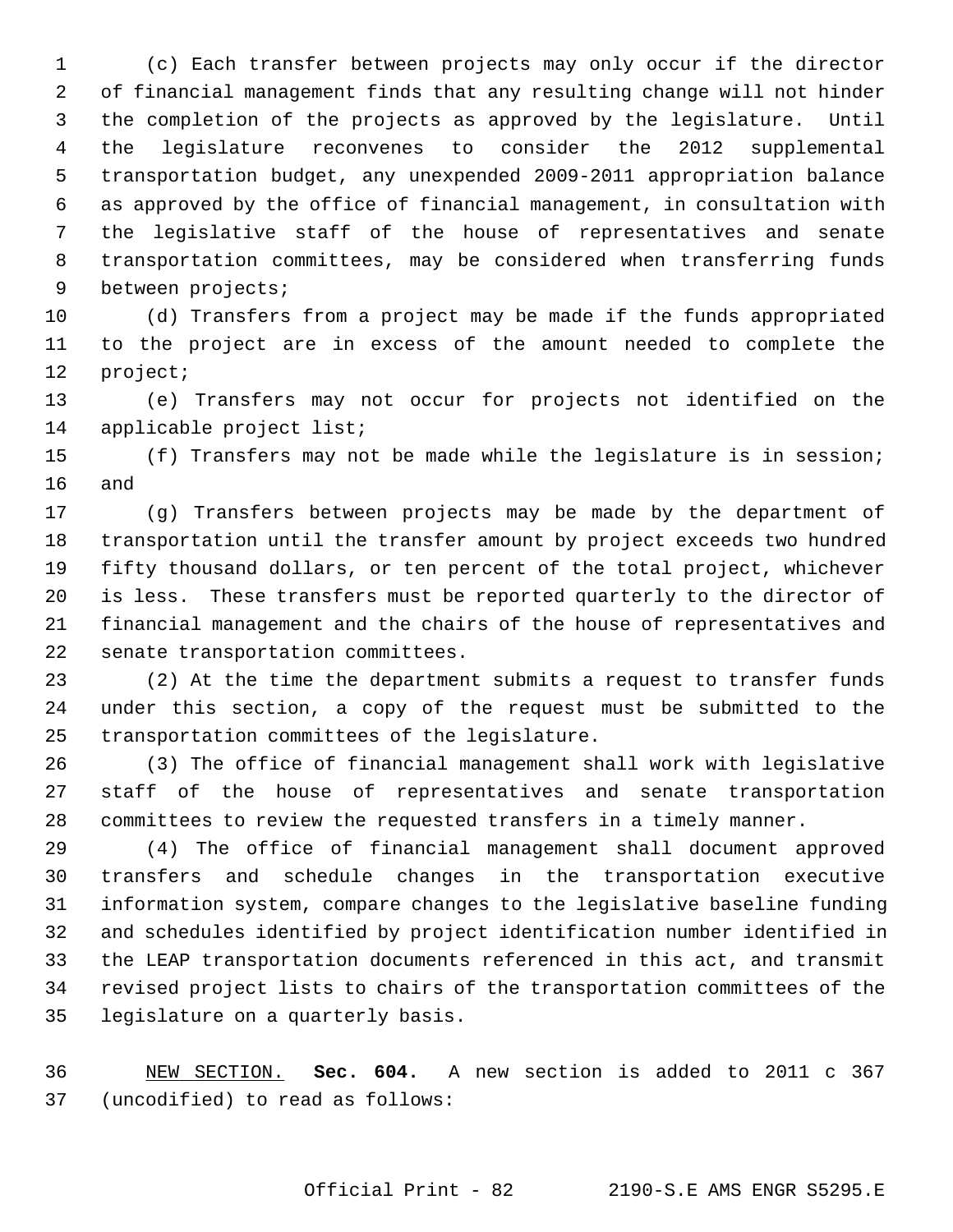1 The department of transportation may provide up to \$163,000 in toll 2 credits to the Port of Kingston for its role in the new passenger-only 3 ferry service and ferry corridor-related projects. The number of toll 4 credits provided to the Port of Kingston must be equal to, but no more 5 than, the number sufficient to meet federal match requirements for 6 grant funding for passenger-only ferry service, but shall not exceed 7 the amount authorized in this section.

# 8 **CONDITIONALLY ADDITIVE APPROPRIATIONS**

 9 NEW SECTION. **Sec. 701.** A new section is added to 2011 c 367 10 (uncodified) to read as follows:

#### 11 **FOR THE WASHINGTON STATE PATROL**

|    | 12 State Patrol Highway Account--State Appropriation \$5,642,000 |  |
|----|------------------------------------------------------------------|--|
|    | 13 Highway Safety Account--State Appropriation \$3,500,000       |  |
| 14 | TOTAL APPROPRIATION $\ldots$ , \$9,142,000                       |  |

15 The appropriations in this section are subject to the following 16 conditions and limitations:

17 (1) \$1,642,000 of the state patrol highway account--state 18 appropriation is provided solely for the auto theft investigation units 19 in King county, the city of Spokane, and the city of Tacoma.

20 (2) \$4,000,000 of state patrol highway account--state appropriation 21 and the entire highway safety account--state appropriation is provided 22 solely for equipment acquisition, installation, integration, and 23 financing needs associated with the conversion of the existing 24 communication system to narrowbanding as required by the federal 25 communications commission.

26 NEW SECTION. **Sec. 702.** A new section is added to 2011 c 367 27 (uncodified) to read as follows:

#### 28 **FOR THE COUNTY ROAD ADMINISTRATION BOARD--CAPITAL**

29 Highway Safety Account--State Appropriation . . . . . . . . . \$3,000,000

30 The appropriation in this section is subject to the following 31 conditions and limitations: The appropriation in this section is 32 provided solely for the county arterial preservation program to help 33 counties meet urgent preservation needs.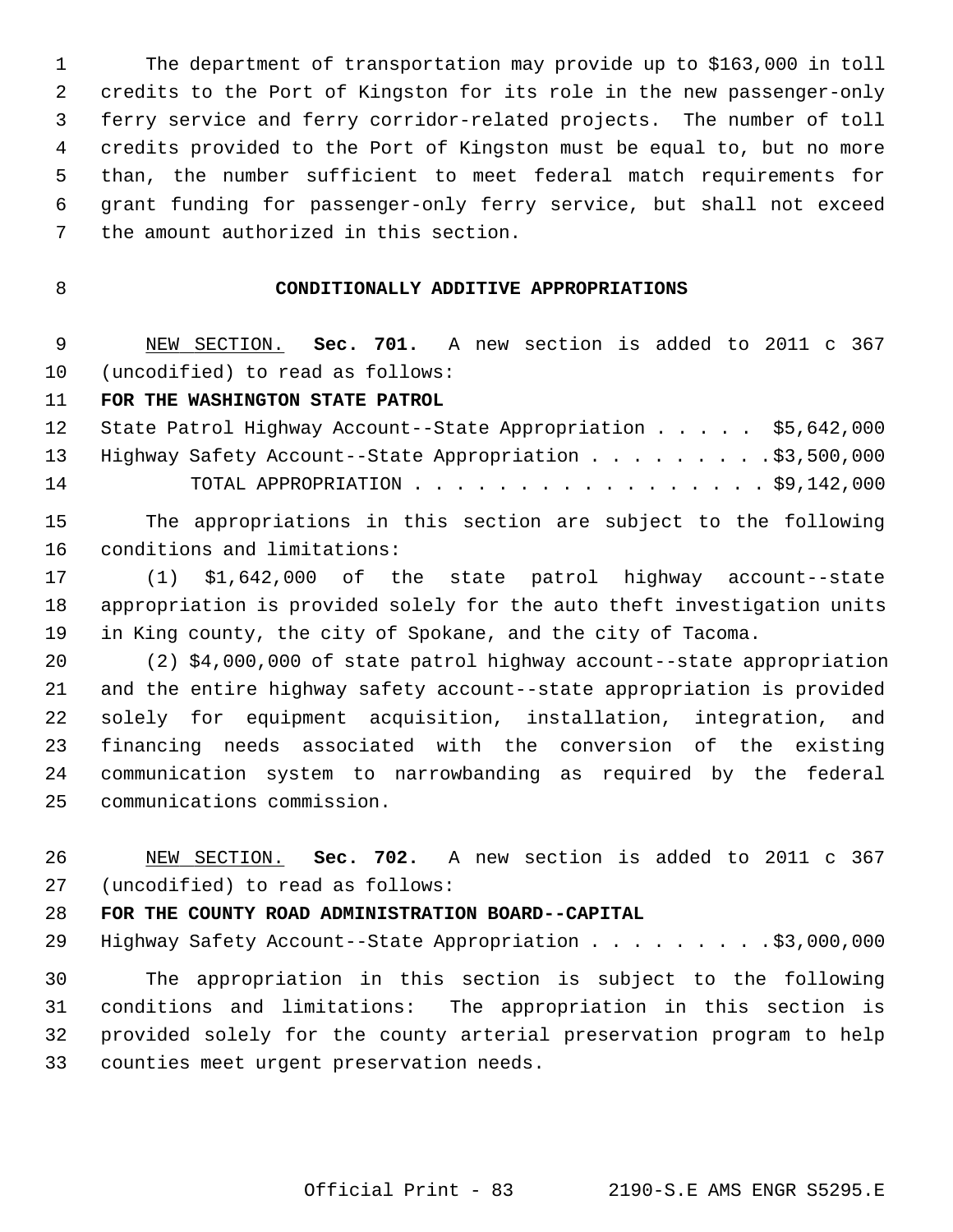1 NEW SECTION. **Sec. 703.** A new section is added to 2011 c 367 2 (uncodified) to read as follows:

3 **FOR THE TRANSPORTATION IMPROVEMENT BOARD--CAPITAL**

4 Highway Safety Account--State Appropriation . . . . . . . . \$3,000,000

 5 The appropriation in this section is subject to the following 6 conditions and limitations:

 7 (1) \$2,700,000 of the highway safety account--state appropriation 8 is provided solely for the urban arterial program to help cities meet 9 urgent preservation and storm water needs.

10 (2) \$300,000 of the highway safety account--state appropriation is 11 provided solely for the small city pavement program to help cities meet 12 urgent preservation and storm water needs.

13 NEW SECTION. **Sec. 704.** A new section is added to 2011 c 367 14 (uncodified) to read as follows:

15 **FOR THE DEPARTMENT OF TRANSPORTATION--IMPROVEMENTS--PROGRAM I**

16 Motor Vehicle Account--State Appropriation . . . . . . . . \$8,000,000

17 The appropriation in this section is subject to the following 18 conditions and limitations: The appropriation in this section is 19 provided solely to advance the design, preliminary engineering, and 20 rights-of-way acquisition for the priority projects identified in LEAP 21 Transportation Document 2012-3 as developed February 21, 2012. Funds 22 must be used to advance the emergent, initial development of these 23 projects for the purpose of expediting delivery of the associated major 24 investments when funding for such investments becomes available. 25 Funding may be reallocated between projects to maximize the 26 accomplishment of design and preliminary engineering work and rights-27 of-way acquisition, provided that all projects are addressed. It is 28 the intent of the legislature that, while seeking to maximize the 29 outcomes in this section, the department shall utilize an approach that 30 ensures private sector general engineering consultant participation, 31 continuity of personnel, and consistency with the department's business 32 plan for reducing staffing in the highway construction program in the 33 current and next biennia.

34 NEW SECTION. **Sec. 705.** A new section is added to 2011 c 367 35 (uncodified) to read as follows: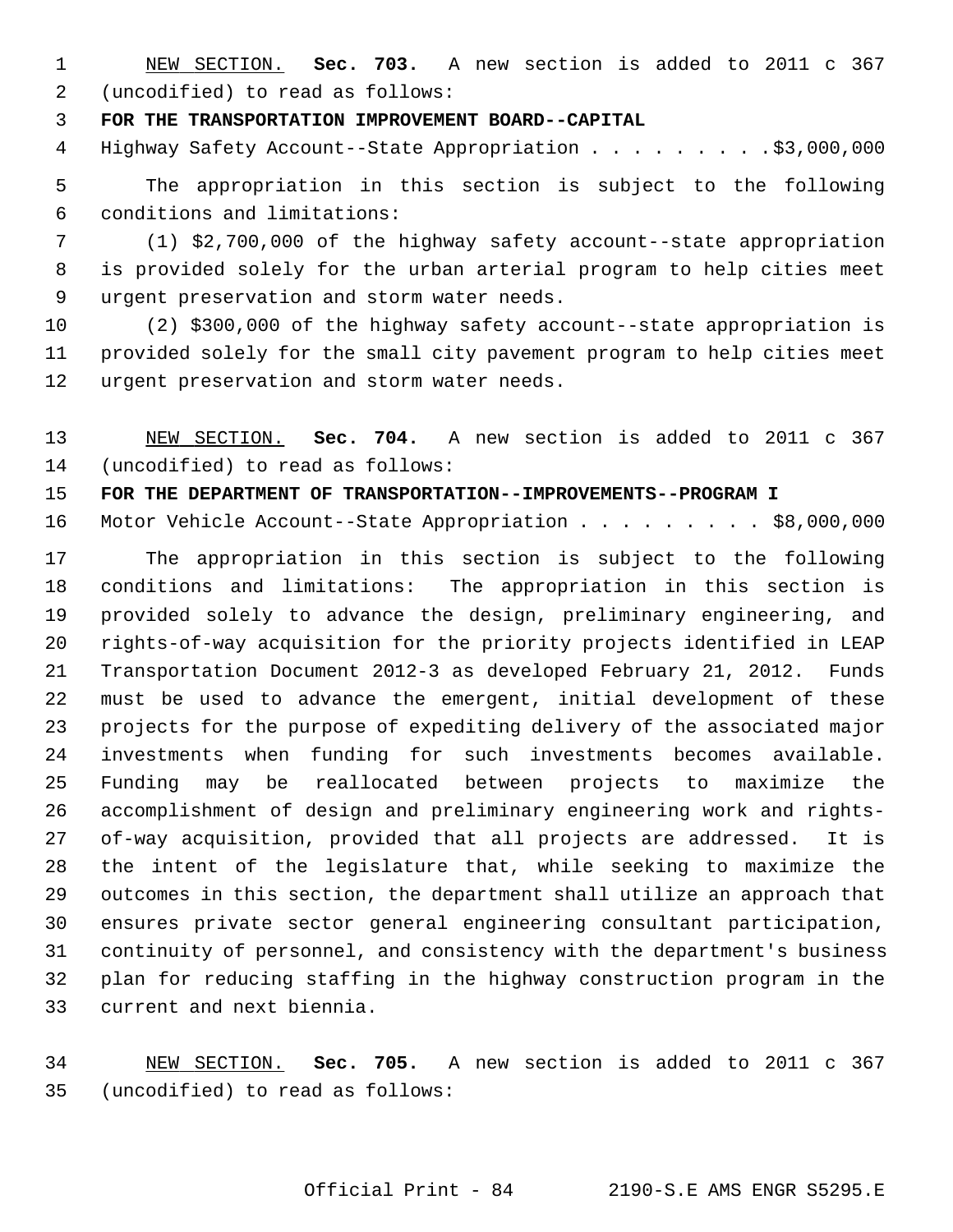1 **FOR THE DEPARTMENT OF TRANSPORTATION--HIGHWAY MAINTENANCE--PROGRAM M**

2 Highway Safety Account--State Appropriation . . . . . . . . . \$3,000,000

 3 The appropriation in this section is subject to the following 4 conditions and limitations: The appropriation in this section is 5 provided solely to further reduce the highway maintenance backlog in 6 order to maintain or increase levels of service.

 7 NEW SECTION. **Sec. 706.** A new section is added to 2011 c 367 8 (uncodified) to read as follows:

9 **FOR THE DEPARTMENT OF TRANSPORTATION--PRESERVATION--PROGRAM P**

10 Highway Safety Account--State Appropriation . . . . . . . . . \$3,000,000

11 The appropriation in this section is subject to the following 12 conditions and limitations: The appropriation in this section is 13 provided solely for urgent preservation needs on the state highway 14 system.

15 NEW SECTION. **Sec. 707.** A new section is added to 2011 c 367 16 (uncodified) to read as follows:

17 **FOR THE STATE TREASURER: FOR DISTRIBUTION TO TRANSIT ENTITIES**

18 Multimodal Transportation Account--State Appropriation . . . \$3,500,000

19 The appropriation in this section is subject to the following 20 conditions and limitations:

21 (1) The appropriation in this section must be distributed statewide 22 to transit authorities according to the distribution formula in 23 subsection (2) of this section. Funding must be used for operations.

24 (2) Of the amounts provided in this section:

25 (a) One-third must be distributed based on vehicle miles of service 26 provided;

27 (b) One-third must be distributed based on the number of vehicle 28 hours of service provided; and

29 (c) One-third must be distributed based on the number of passenger 30 trips.

31 (3) For the purposes of this section:

32 (a) "Transit authorities" has the same meaning as in RCW 33 9.91.025(2)(c).

34 (b) "Vehicle miles of service," "vehicle hours of service," and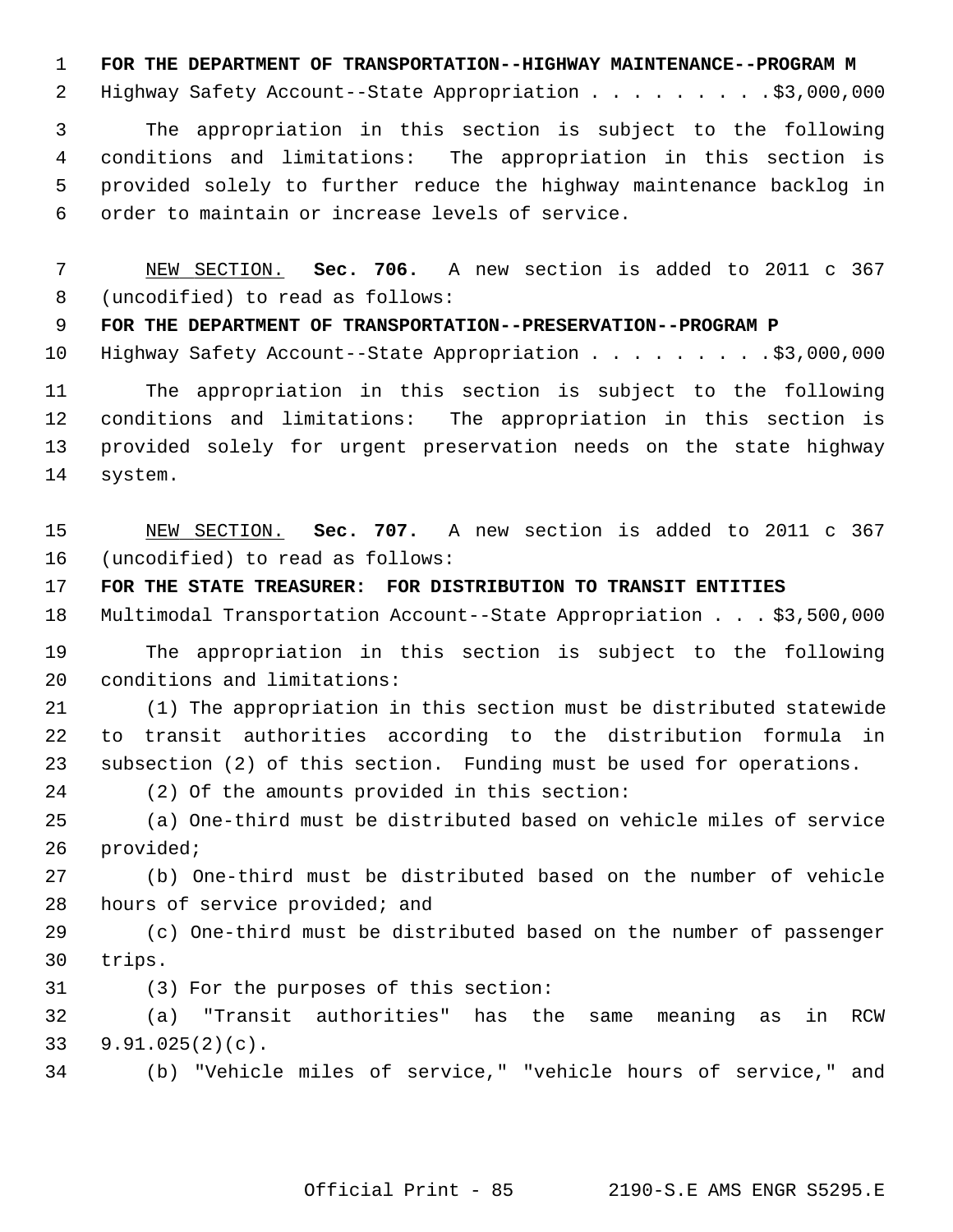1 "passenger trips" are transit service metrics as reported by the public 2 transportation program of the department of transportation in the 3 annual report required in RCW 35.58.2796 for calendar year 2010.

 4 NEW SECTION. **Sec. 708.** A new section is added to 2011 c 367 5 (uncodified) to read as follows:

## 6 **FOR THE DEPARTMENT OF TRANSPORTATION--MARINE--PROGRAM X**

7 Highway Safety Account--State Appropriation . . . . . . . . . \$6,000,000

 8 The appropriation in this section is subject to the following 9 conditions and limitations: The appropriation in this section is 10 provided solely for the purchase of fuel for marine operations.

11 NEW SECTION. **Sec. 709.** A new section is added to 2011 c 367 12 (uncodified) to read as follows:

13 **FOR THE DEPARTMENT OF TRANSPORTATION--WASHINGTON STATE FERRIES** 14 **CONSTRUCTION--PROGRAM W**

15 Transportation 2003 Account

16 (Nickel Account)--State Appropriation . . . . . . . . .\$130,000,000

17 The appropriation in this section is subject to the following 18 conditions and limitations:

19 (1) The appropriation in this section is provided solely for the 20 purposes of constructing a ferry boat vessel with a carrying capacity 21 of at least one hundred forty-four cars.

22 (2) The appropriation in this section includes up to \$130,000,000 23 in proceeds from the sale of bonds authorized in RCW 47.10.861.

24 NEW SECTION. **Sec. 710.** A new section is added to 2011 c 367 25 (uncodified) to read as follows:

26 **FOR THE DEPARTMENT OF TRANSPORTATION--LOCAL PROGRAMS--PROGRAM Z--** 27 **CAPITAL**

28 Highway Safety Account--State Appropriation . . . . . . . . \$3,000,000

29 The appropriations in this section are subject to the following 30 conditions and limitations:

31 (1) \$1,000,000 of the highway safety account--state appropriation 32 is provided solely to the freight mobility strategic investment board 33 for grants to meet urgent freight corridor improvement and preservation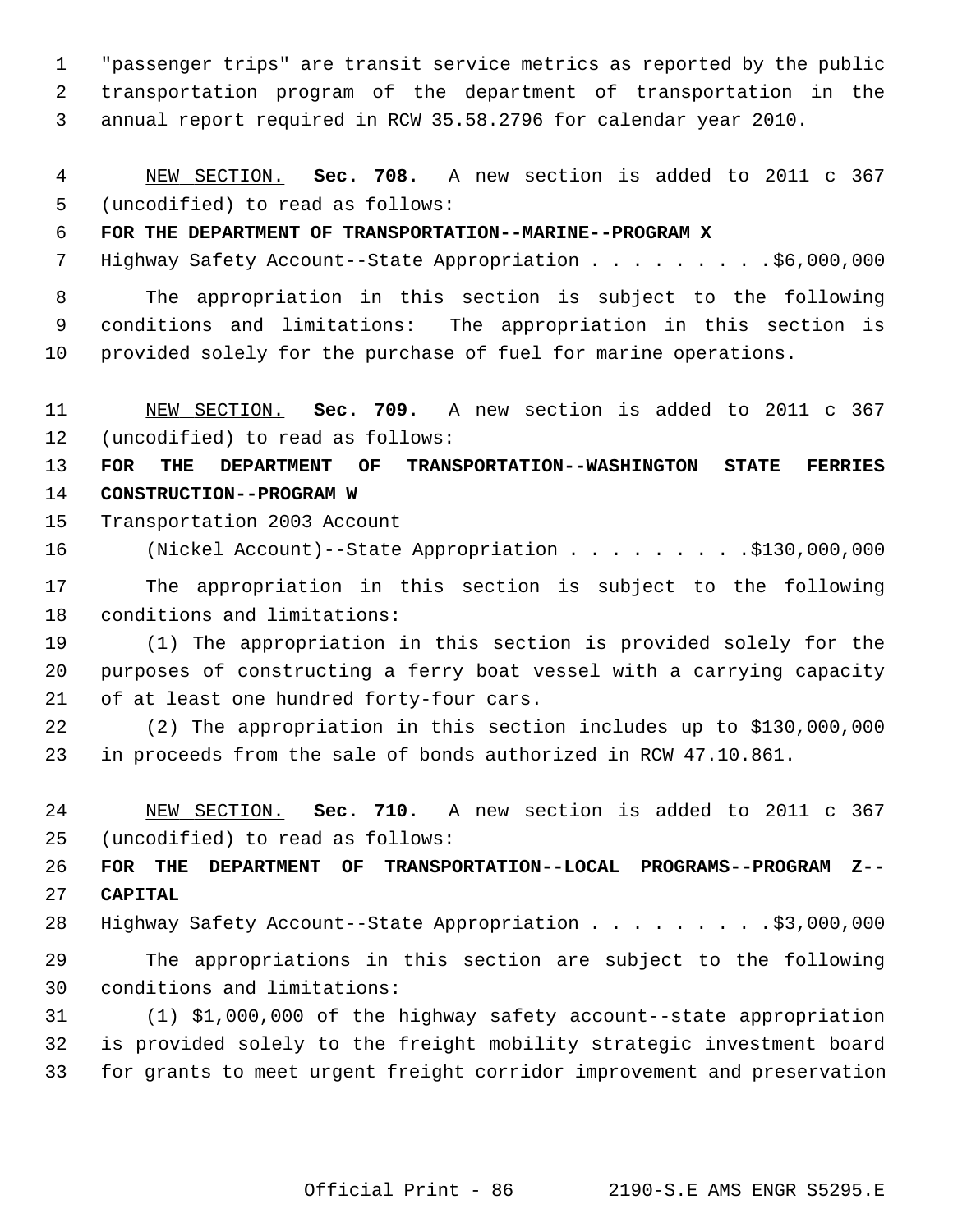1 needs, including advancing projects that are identified in LEAP 2 Transportation Document 2012-2 ALL PROJECTS as developed February 21, 3 2012, and for other projects that meet the board's criteria.

 4 (2) \$2,000,000 of the highway safety account--state appropriation 5 is provided solely for safe routes to schools program projects, in rank 6 order, and identified as contingency projects in the LEAP 7 Transportation Document 2011-A, pedestrian and bicycle safety program 8 projects and safe routes to school program projects, referenced in 9 chapter 367, Laws of 2011 (the omnibus transportation appropriations 10 act).

11 NEW SECTION. **Sec. 711.** A new section is added to 2011 c 367 12 (uncodified) to read as follows:

 **FOR THE STATE TREASURER--BOND RETIREMENT AND INTEREST, AND ONGOING BOND REGISTRATION AND TRANSFER CHARGES: FOR BOND SALES DISCOUNTS AND DEBT TO BE PAID BY MOTOR VEHICLE ACCOUNT AND TRANSPORTATION FUND** 16 **REVENUE**

17 Highway Bond Retirement Account--State Appropriation . . . . \$6,500,000

18 NEW SECTION. **Sec. 712.** A new section is added to 2011 c 367 19 (uncodified) to read as follows:

20 **FOR THE STATE TREASURER--BOND RETIREMENT AND INTEREST, AND ONGOING** 21 **BOND REGISTRATION AND TRANSFER CHARGES: FOR BOND SALE EXPENSES AND** 22 **FISCAL AGENT CHARGES**

- 23 Transportation 2003 Account
- 24 (Nickel Account)--State Appropriation . . . . . . . . . . . \$58,000

25 NEW SECTION. **Sec. 713.** Sections 701 through 708 and 710 of this 26 act take effect November 1, 2012.

27 NEW SECTION. **Sec. 714.** Sections 709, 711, and 712 of this act 28 take effect July 1, 2012.

29 NEW SECTION. **Sec. 715.** If chapter . . . (Engrossed Substitute 30 Senate Bill No. 6150), Laws of 2012 is not enacted by June 30, 2012, 31 the appropriations in sections 702, 703, 705, 706, 708, and 710(1) of 32 this act are null and void.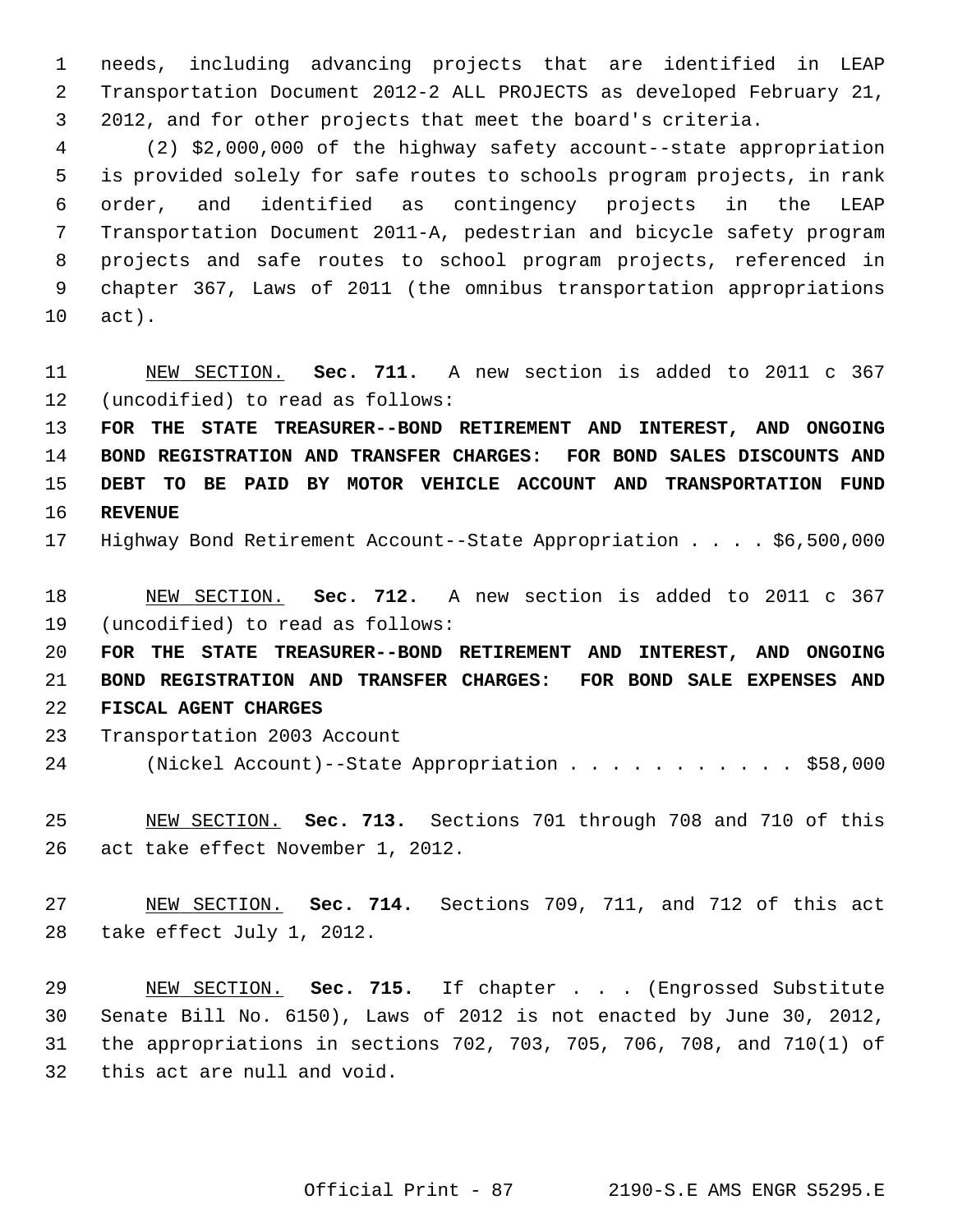1 NEW SECTION. **Sec. 716.** If chapter . . . (Engrossed Substitute 2 Senate Bill No. 6455), Laws of 2012 is not enacted by June 30, 2012, 3 the appropriations in sections 701, 704, 707, 709, 710(2), 711, and 712 4 of this act are null and void.

#### 5 **MISCELLANEOUS**

 6 NEW SECTION. **Sec. 801.** If any provision of this act or its 7 application to any person or circumstance is held invalid, the 8 remainder of the act or the application of the provision to other 9 persons or circumstances is not affected.

10 NEW SECTION. **Sec. 802.** Except for sections 701 through 712 of 11 this act, this act is necessary for the immediate preservation of the 12 public peace, health, or safety, or support of the state government and 13 its existing public institutions, and takes effect immediately.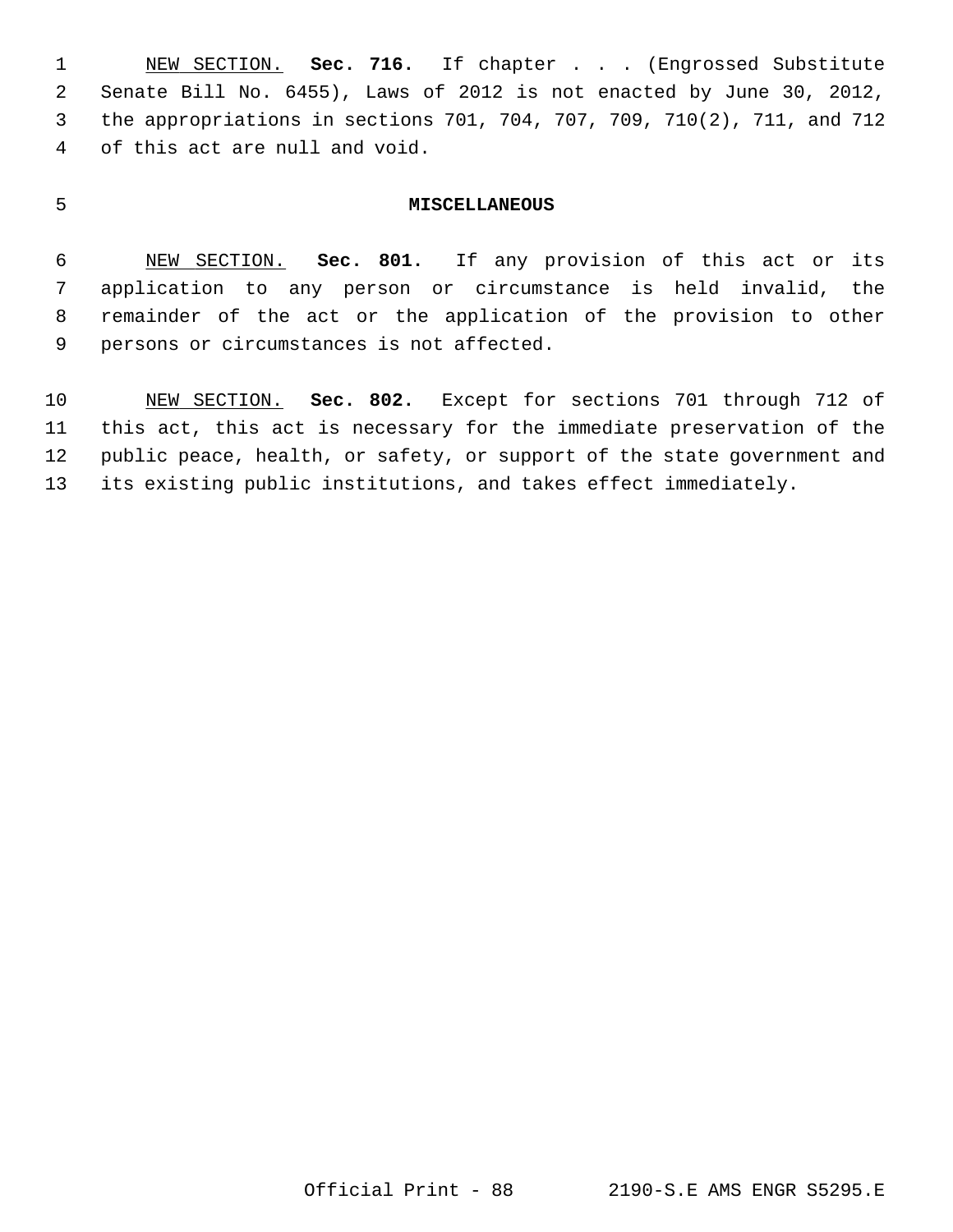COLLECTIVE BARGAINING AGREEMENTS

| COUNTY ROAD ADMINISTRATION BOARD $\ldots \ldots \ldots \ldots \ldots \ldots \ldots \ldots \ldots \ldots \ldots 6$ , 43 |
|------------------------------------------------------------------------------------------------------------------------|
|                                                                                                                        |
|                                                                                                                        |
|                                                                                                                        |
|                                                                                                                        |
| DEPARTMENT OF LICENSING $\dots\dots\dots\dots\dots\dots\dots\dots\dots\dots\dots\dots\dots\dots\dots\dots$             |
|                                                                                                                        |
| DEPARTMENT OF TRANSPORTATION MARINE DIVISION COLLECTIVE BARGAINING AGREEMENTS                                          |
|                                                                                                                        |
| DEPARTMENT OF TRANSPORTATION                                                                                           |
|                                                                                                                        |
|                                                                                                                        |
|                                                                                                                        |
|                                                                                                                        |
|                                                                                                                        |
|                                                                                                                        |
|                                                                                                                        |
|                                                                                                                        |
| LOCAL PROGRAMS--PROGRAM Z--CAPITAL $\dots \dots \dots \dots \dots \dots \dots \dots \dots \dots$ 66, 86                |
|                                                                                                                        |
|                                                                                                                        |
|                                                                                                                        |
| PROGRAM DELIVERY MANAGEMENT AND SUPPORT--PROGRAM H 23                                                                  |
|                                                                                                                        |
|                                                                                                                        |
|                                                                                                                        |
|                                                                                                                        |
|                                                                                                                        |
|                                                                                                                        |
| TRANSPORTATION MANAGEMENT AND SUPPORT--PROGRAM S 31                                                                    |
| TRANSPORTATION PLANNING, DATA, AND RESEARCH--PROGRAM $T :  :  :  : 31$                                                 |
| WASHINGTON STATE FERRIES CONSTRUCTION--PROGRAM W 86                                                                    |
|                                                                                                                        |
|                                                                                                                        |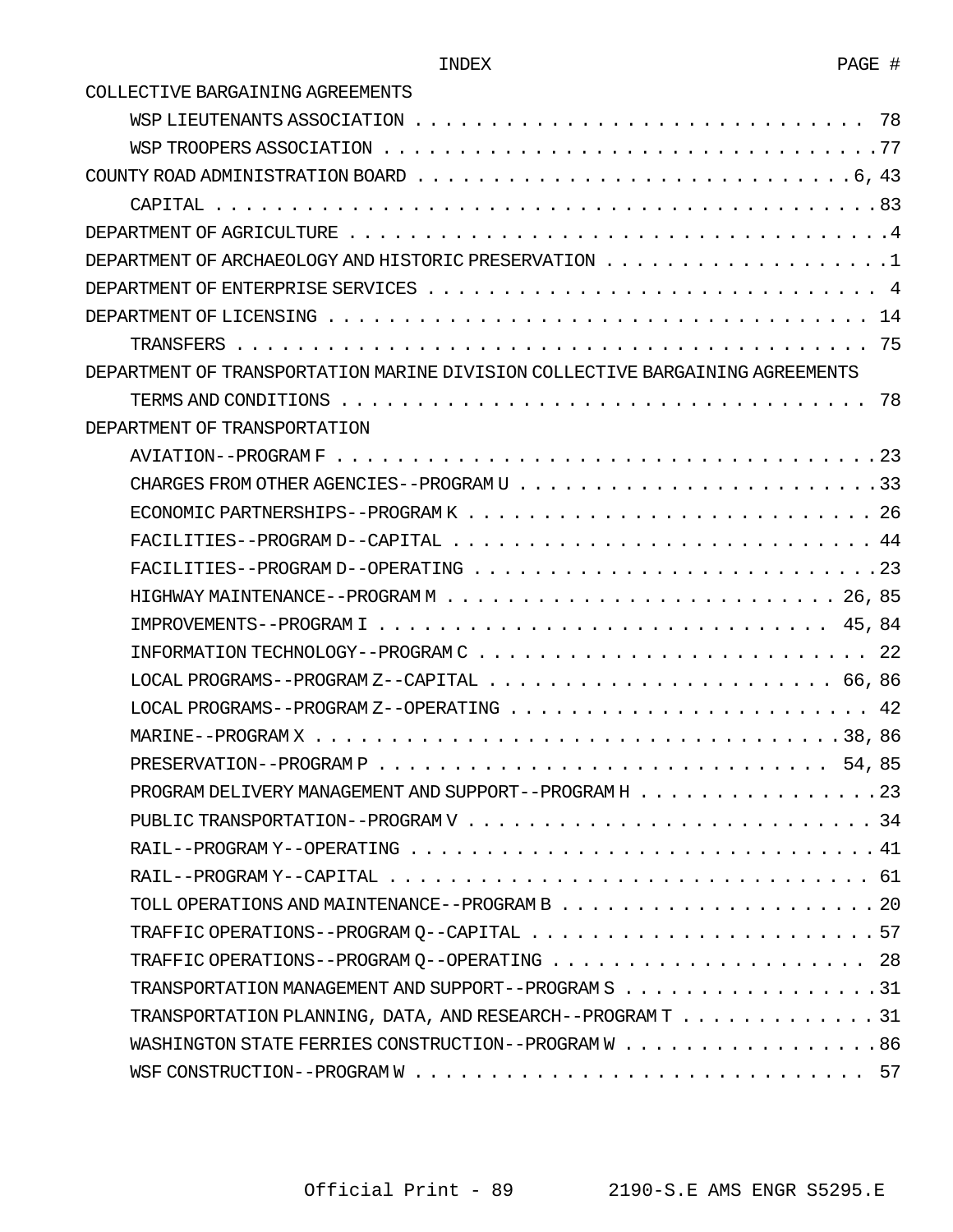| LEGISLATIVE EVALUATION AND ACCOUNTABILITY PROGRAM COMMITTEE 5 |  |
|---------------------------------------------------------------|--|
|                                                               |  |
|                                                               |  |
|                                                               |  |
|                                                               |  |
| <b>STATE TREASURER</b>                                        |  |
|                                                               |  |
|                                                               |  |
|                                                               |  |
|                                                               |  |
| STATE TREASURER: FOR DISTRIBUTION TO TRANSIT ENTITIES 85      |  |
|                                                               |  |
| TRANSPORTATION EMPLOYEES                                      |  |
|                                                               |  |
|                                                               |  |
|                                                               |  |
|                                                               |  |
|                                                               |  |

#### **ESHB 2190** - S AMD By Senator

#### **ADOPTED 3/6/12**

 1 On page 1, beginning on line 2 of the title, strike the remainder 2 of the title and insert "amending 2011 c 367 ss 101, 103, 105, 106, 3 201, 202, 203, 204, 205, 206, 207, 208, 209, 210, 211, 212, 213, 214, 4 215, 216, 217, 218, 219, 220, 221, 222, 223, 301, 302, 303, 304, 305, 5 306, 307, 308, 309, 310, 401, 402, 403, 404, 405, 406, 407, 502, 503, 6 505, 603, and 608 (uncodified); adding a new section to chapter 47.76 7 RCW; adding new sections to 2011 c 367 (uncodified); creating new 8 sections; repealing 2011 1st sp.s. c 50 ss 718, 719, 720, and 721 9 (uncodified); making appropriations and authorizing expenditures for 10 capital improvements; providing effective dates; and declaring an